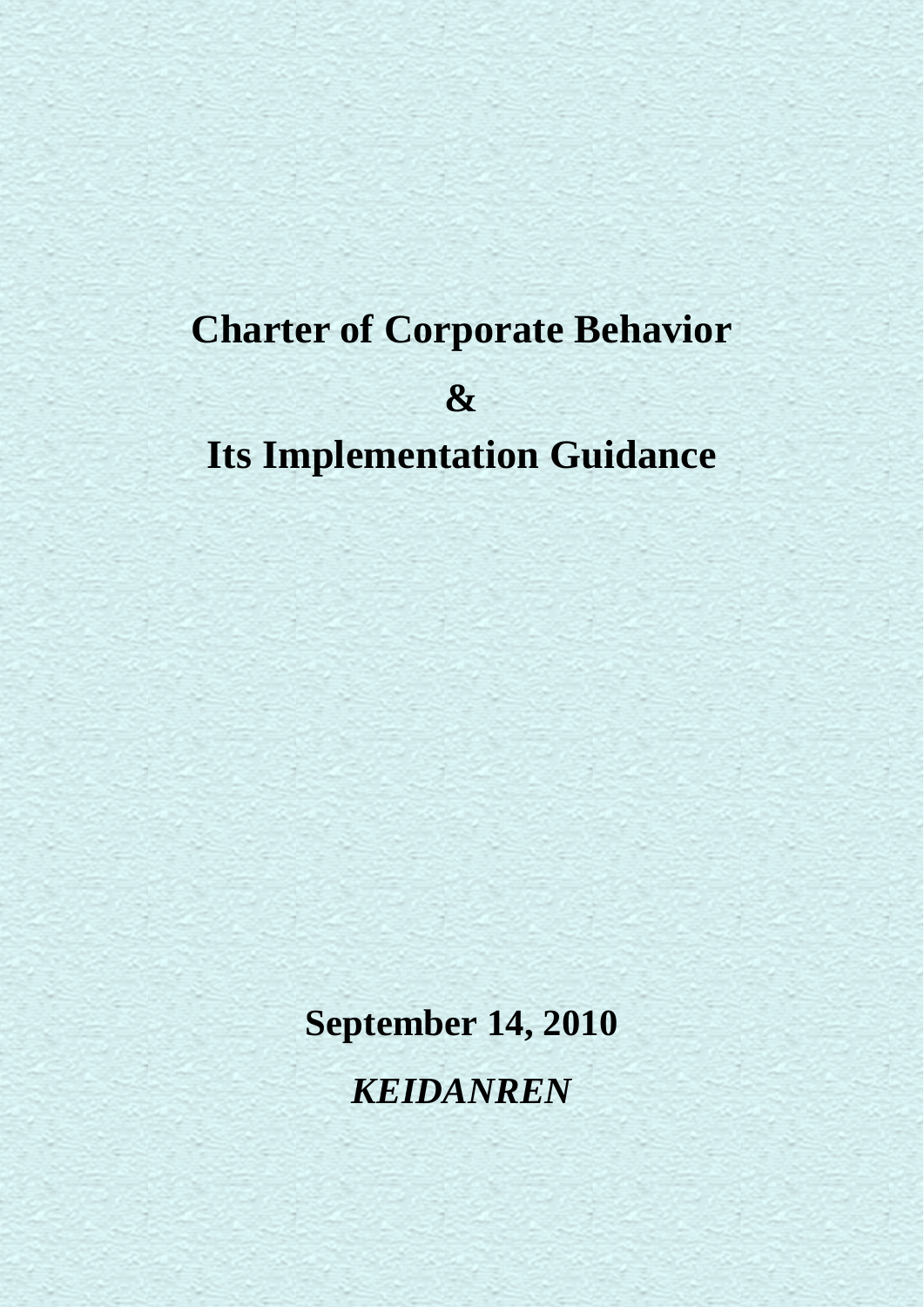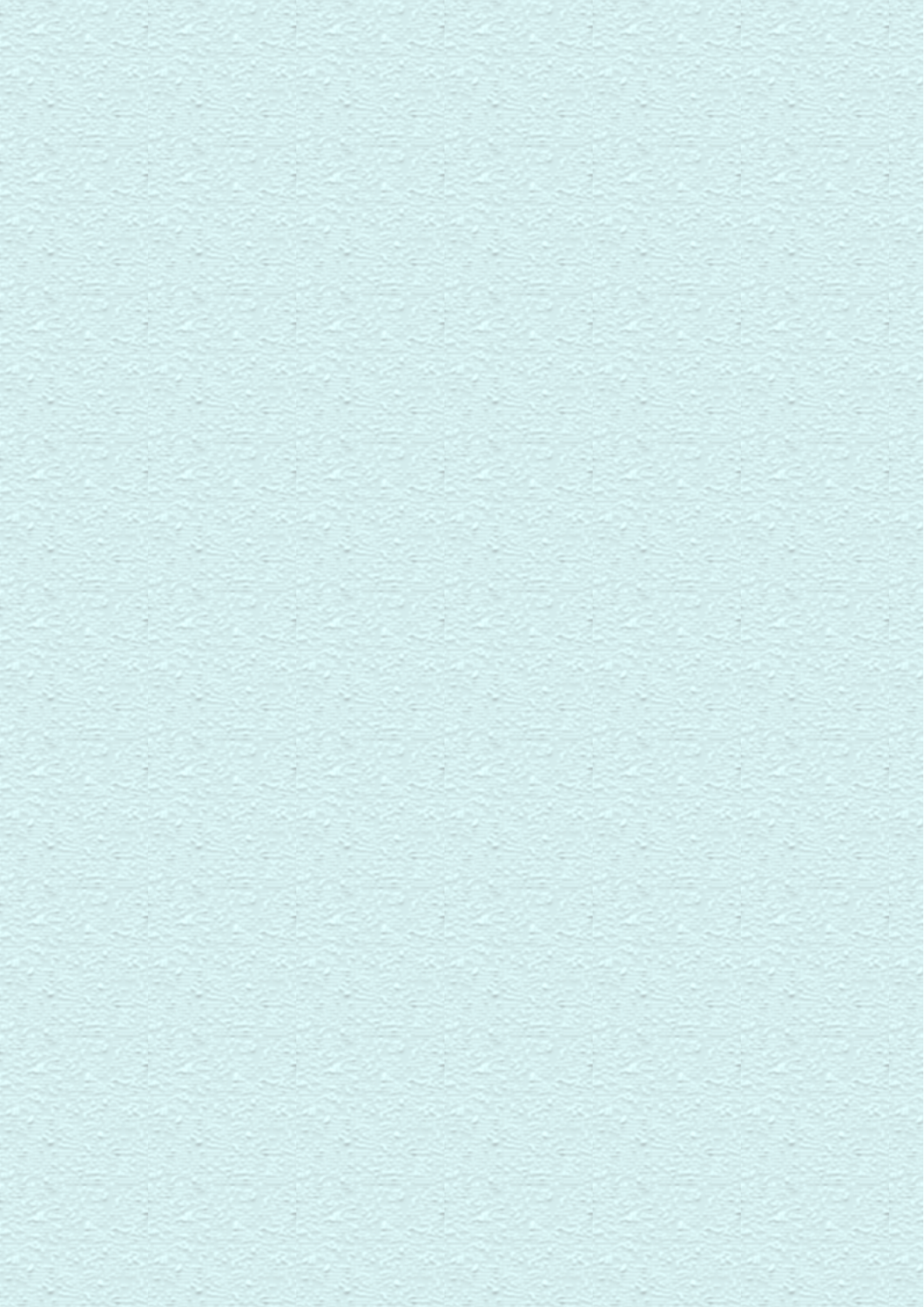# **Charter of Corporate Behavior (***Kigyo-Kodo-Kensho***)**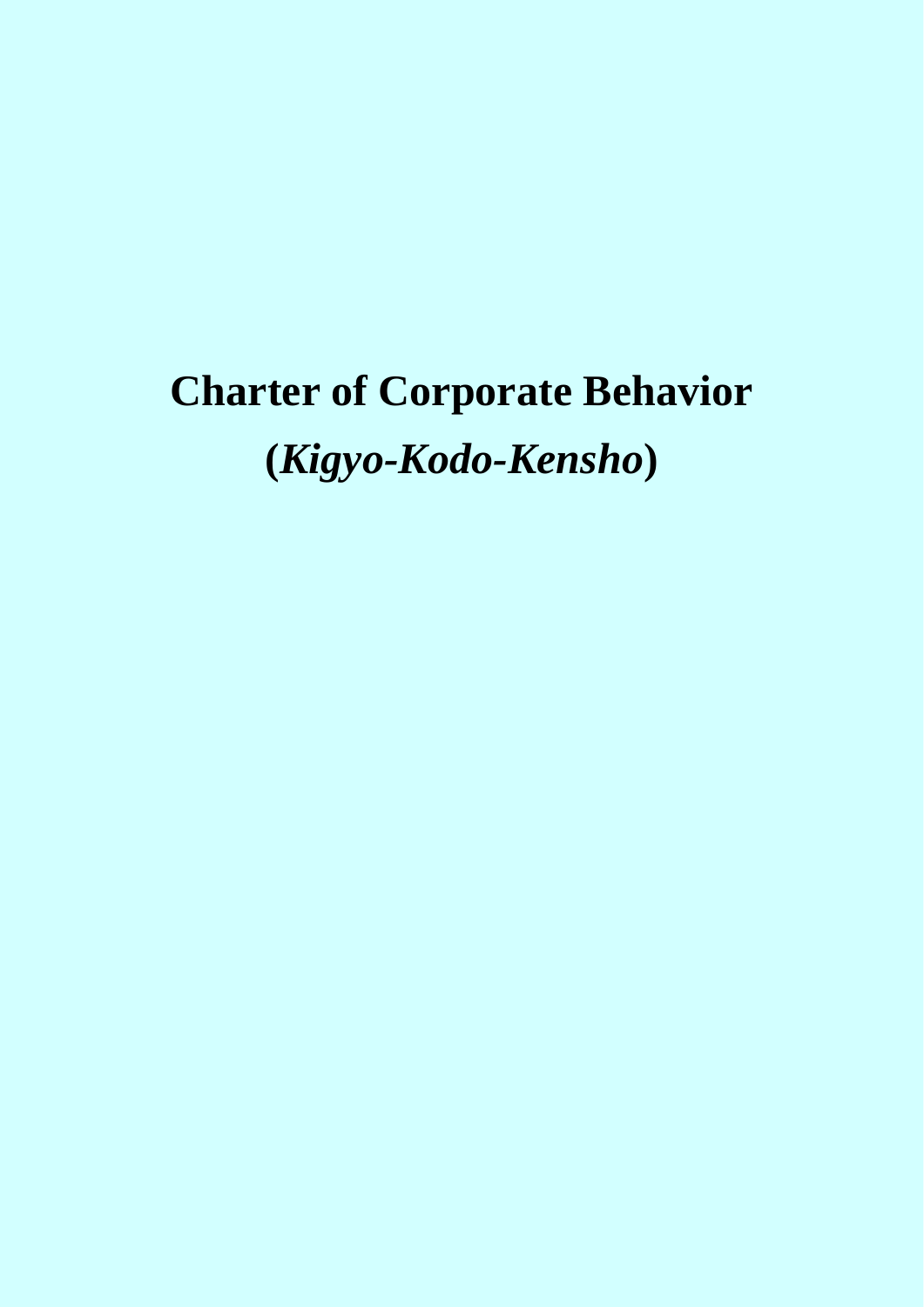# Charter of Corporate Behavior

*KEIDANREN* (Japan Business Federation) September 14, 2010

# <Foreword>

*KEIDANREN* (Japan Business Federation) has always made efforts to build vibrant and affluent society that is self-regulated and led by the private sector. To realize such society, corporations and individuals alike should demonstrate lofty ethical values, recognize that their social responsibility goes beyond merely compliance with laws and regulations, and actively participate in solving various relevant issues. To steadfastly and firmly encourage member corporations to voluntarily undertake these tasks, *KEIDANREN* established its Charter of Corporate Behavior in 1991 and compiled the Implementation Guidance in 1996. The Charter and the Guidance have subsequently been revised several times to reflect changes in economic and social conditions.

In recent years, the idea that all organizations should realize and discharge their social responsibility for sustainable development of society, a concept demonstrated by ISO 26000 (International Standard: Guidance on social responsibility), has spread around the world. In particular, while the presence of corporations is indispensable for the economic development of society in terms of their capacity to generate income and employment, corporations should realize the great impacts they have on society as well as the environment and take the initiative to discharge their Corporate Social Responsibility (CSR).

Specifically, corporations should seek dialogue with a wide range of their stakeholders, including shareholders, investors, consumers, business counterparts, employees and the local community, and earn their trust by responding to their expectations, such as continuing to pursue greater efforts to ensure consumer safety and promoting eco-friendly activities.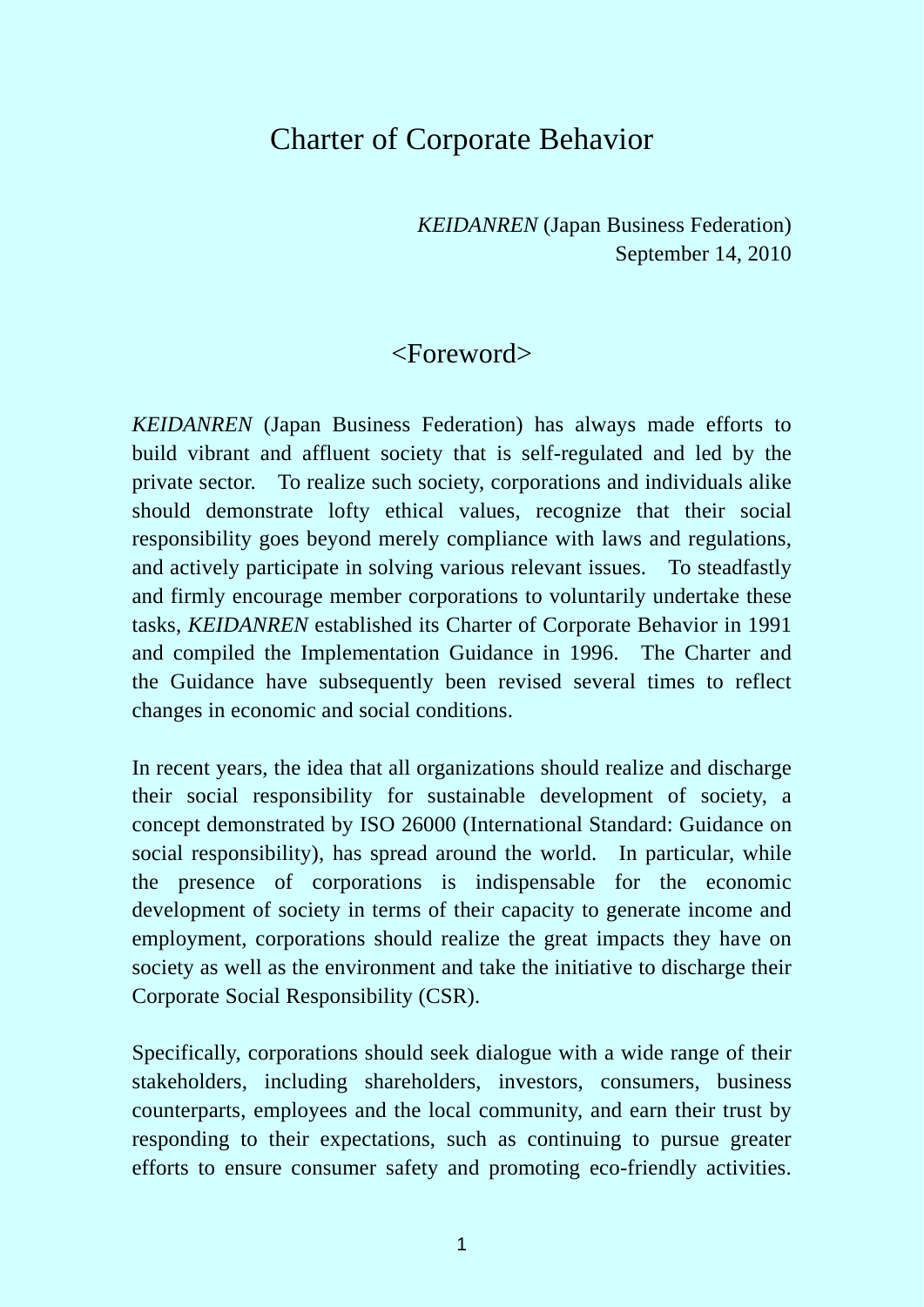Corporations should discharge their social responsibility not only within their corporate groups, but they should also promote socially responsible behavior within their supply chain. Furthermore, in response to the growing public interest on human rights and poverty, it becomes important for corporations to tackle these issues from a global perspective.

In view of the recent changes surrounding the concept of corporate social responsibility, *KEIDANREN* has revised its Charter of Corporate Behavior in order to encourage member corporations to further promote CSR on their own effort. Member corporations should continue to contribute toward social development by creating quality goods and services, while taking the ethical aspects of their activities into full account. Member corporations should once again realize the intimate relationship that exists in the development of a corporation and society, and conduct business activities from a comprehensive perspective of their economic, environmental and social aspects, so that these activities will lead to sustainable development of society. Member corporations, therefore, pledge to comply with the spirit of the Charter of Corporate Behavior as laid down below and implement the Charter on their own initiative.

Note:

While the Charter of Corporate Behavior and its Implementation Guidance have been developed by *KEIDANREN* as voluntary codes of conduct of its member corporations, they are also considered as a freely available tool for socially responsible practices of other organizations all over the world.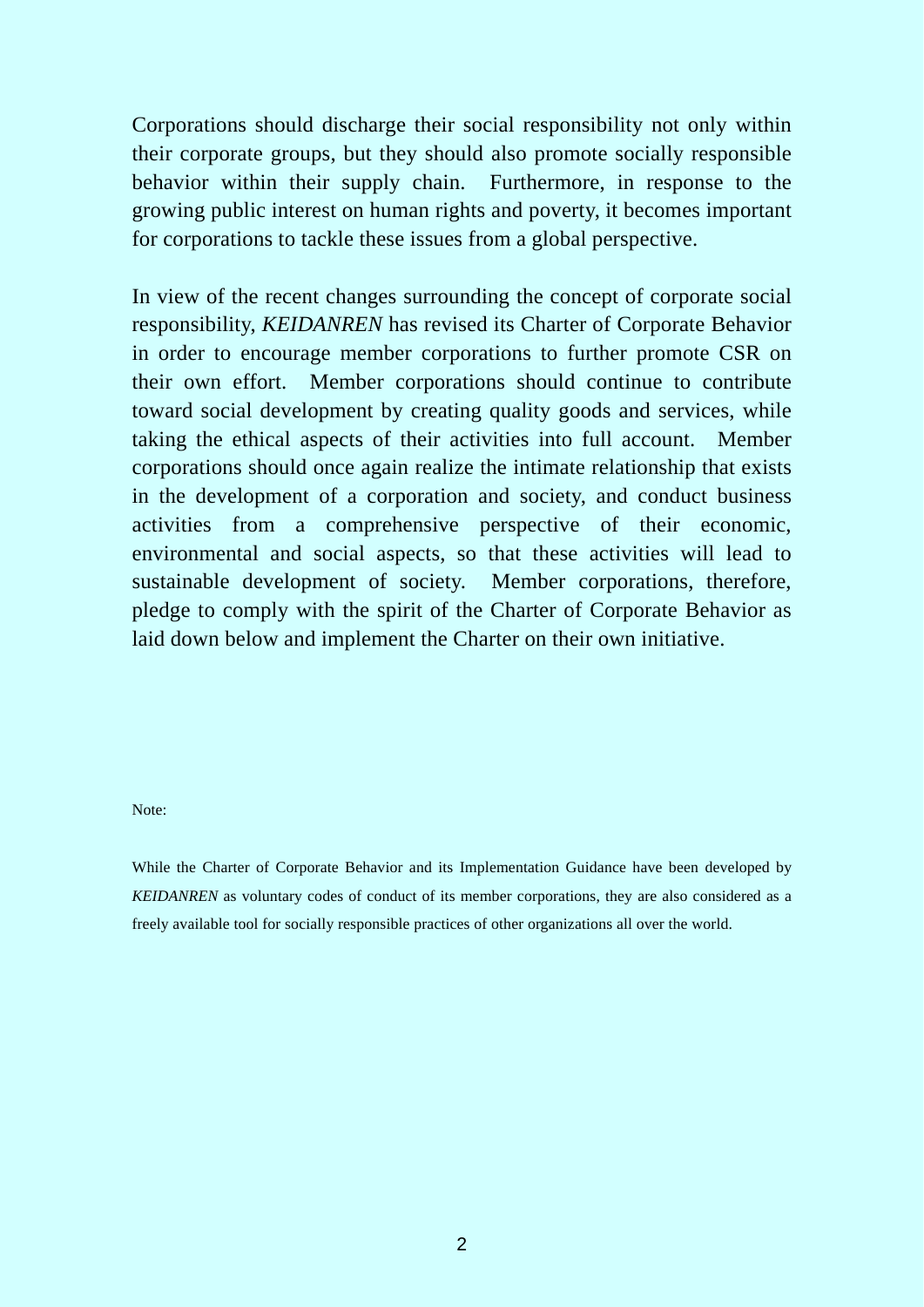# Charter of Corporate Behavior For Gaining Public Trust and Rapport

*KEIDANREN* (Japan Business Federation)

| Charter established: Sept. 14, 1991  |  |
|--------------------------------------|--|
| 2nd version released: Dec. 17, 1996  |  |
| 3rd version released: Oct. 15, 2002  |  |
| 4th version released: May 18, 2004   |  |
| 5th version released: Sept. 14, 2010 |  |

A Corporation has a responsibility to contribute toward the economic development of society by creating added value and generating employment through fair competition and should also make their existence useful to society at large. To this end, regardless of its location, a corporation is expected to respect human rights, comply with relevant laws and regulations, observe the spirit of international rules, discharge their social responsibility with a strong sense of ethical values and contribute toward sustainable development of society by acting in line with the following ten principles.

- 1. Develop and provide socially beneficial and safe goods and services that give satisfaction to consumers and customers.
- 2. Engage in fair, transparent and free competition and ensure that transactions are appropriate. Also, maintain a sound and proper relationship with political bodies and government agencies.
- 3. In addition to communicating with shareholders, interact extensively with the public, and disclose corporate information actively and fairly. Also, protect and properly manage personal and customer data and other types of information.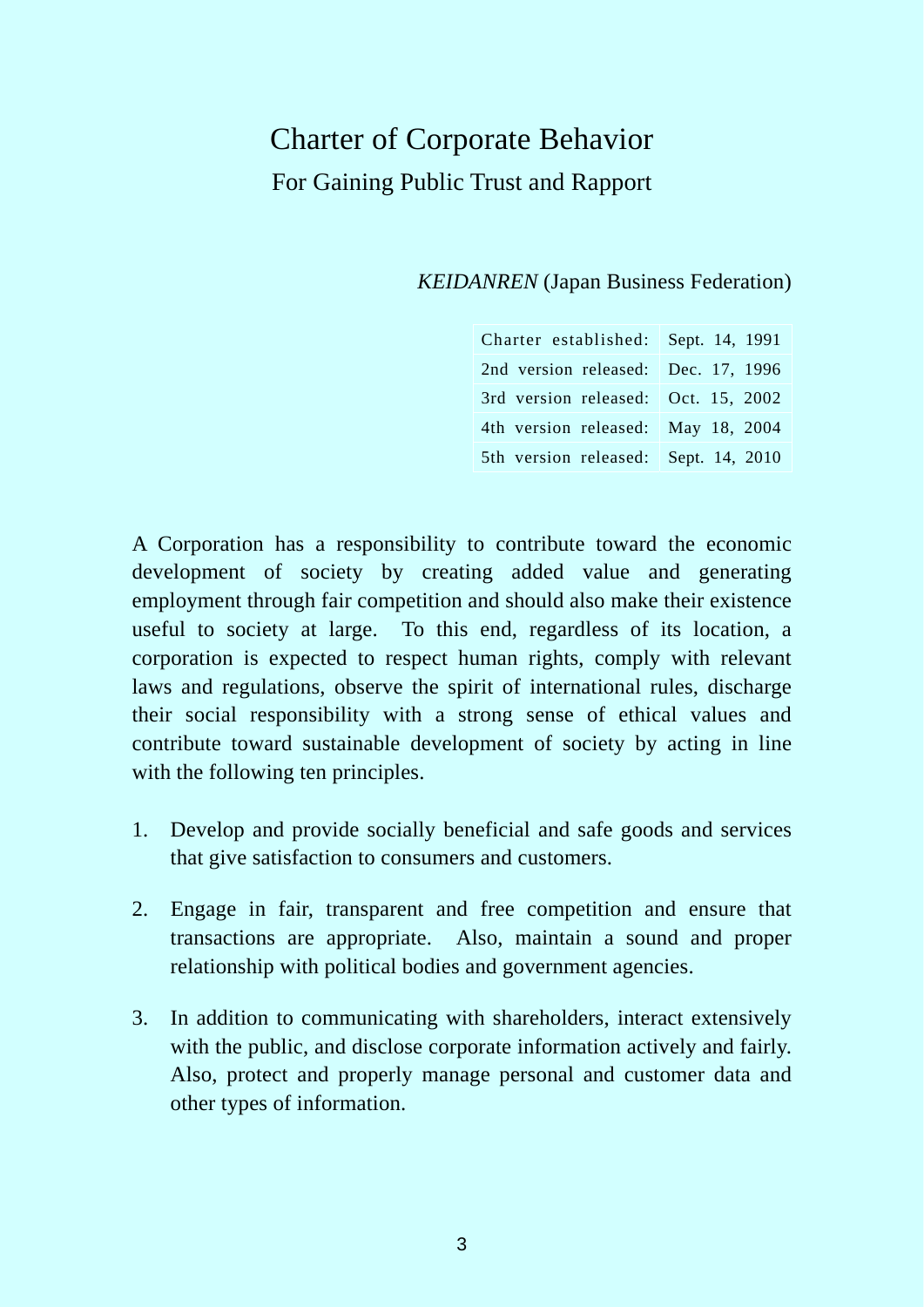- 4. Respect diversity, character and personality of employees and ensure a safe and comfortable working environment, thereby providing a sense of comfort and richness.
- 5. Proactively initiate measures in acknowledgment of environmental issues, the common challenges they pose to humanity and their importance to its existence and livelihood.
- 6. Actively engage in community involvement activities including philanthropy as a "good corporate citizen."
- 7. Resolutely confront antisocial forces and organizations that pose a threat to the order and security of civil society and sever all relations with such individuals and groups.
- 8. In line with the globalization of business activities, comply with laws and regulations of the countries and regions where its business operations are based and respect human rights and other international norms of behavior. Also, conduct business by taking into consideration the local culture and customs as well as the interests of stakeholders, and contribute toward the development of the local economy and society.
- 9. Top management recognizes that it is its role to realize the spirit of this Charter and takes the lead in an exemplary manner to implement the Charter within the corporation and its entire corporate group, while encouraging its business counterparts to follow the same example. Furthermore, it should always try to keep abreast of what people inside and outside the corporation say and set up an effective mechanism throughout the corporation to implement the Charter.
- 10. In case the Charter is violated, top management should clarify both internally and externally that it will take charge to resolve the situation, determine the cause of infringement and make efforts to prevent similar violations in the future. At the same time, top management should promptly make full public disclosure, explain what has occurred, and, upon determining the source of competence and responsibility, impose strict disciplinary action against those held responsible, including top management itself.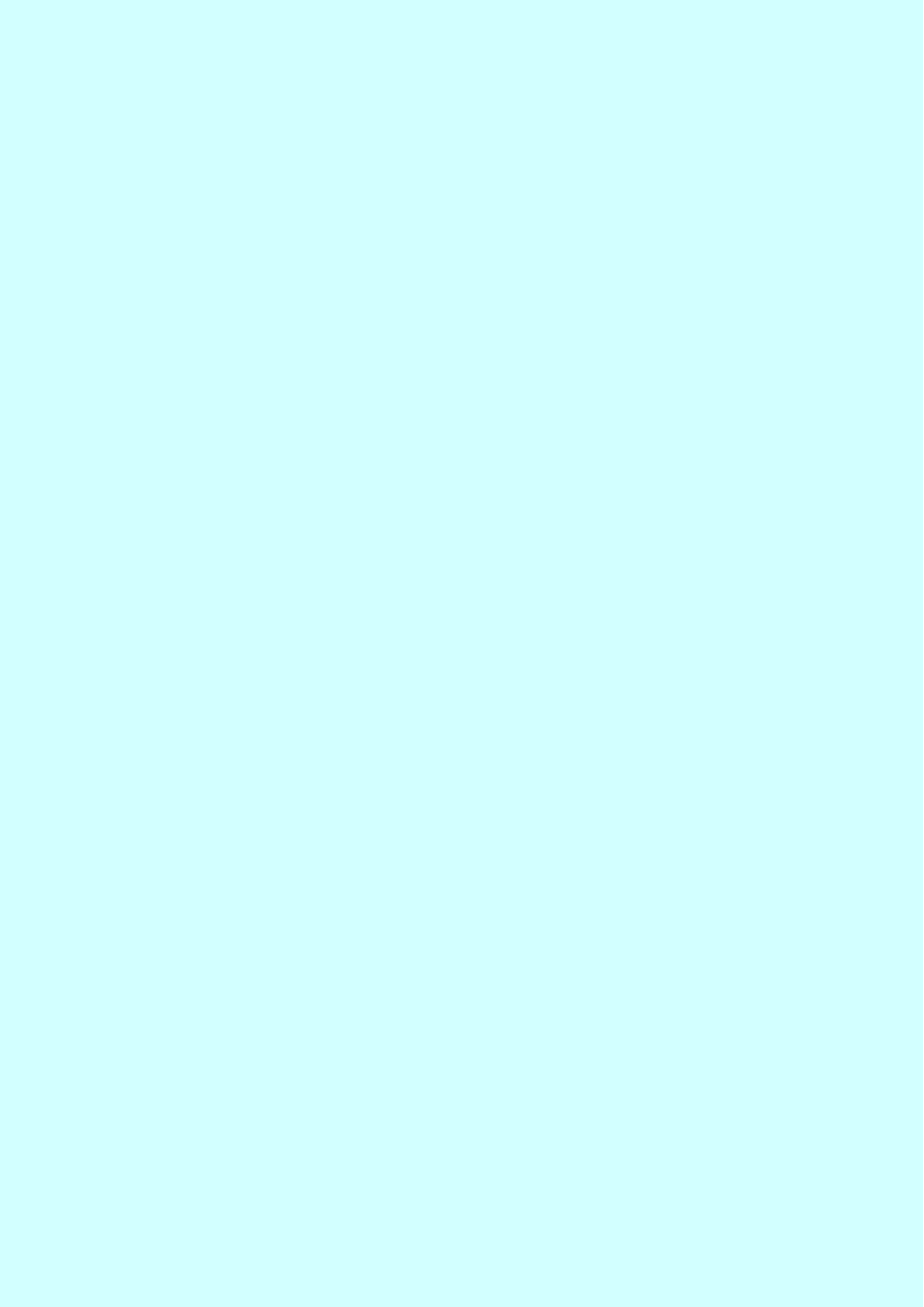# **Implementation Guidance on Charter of Corporate Behavior**

This document is a translation of "*Kigyo-Kodo-Kensho Jikko-no-Tebiki* (the 6th version)".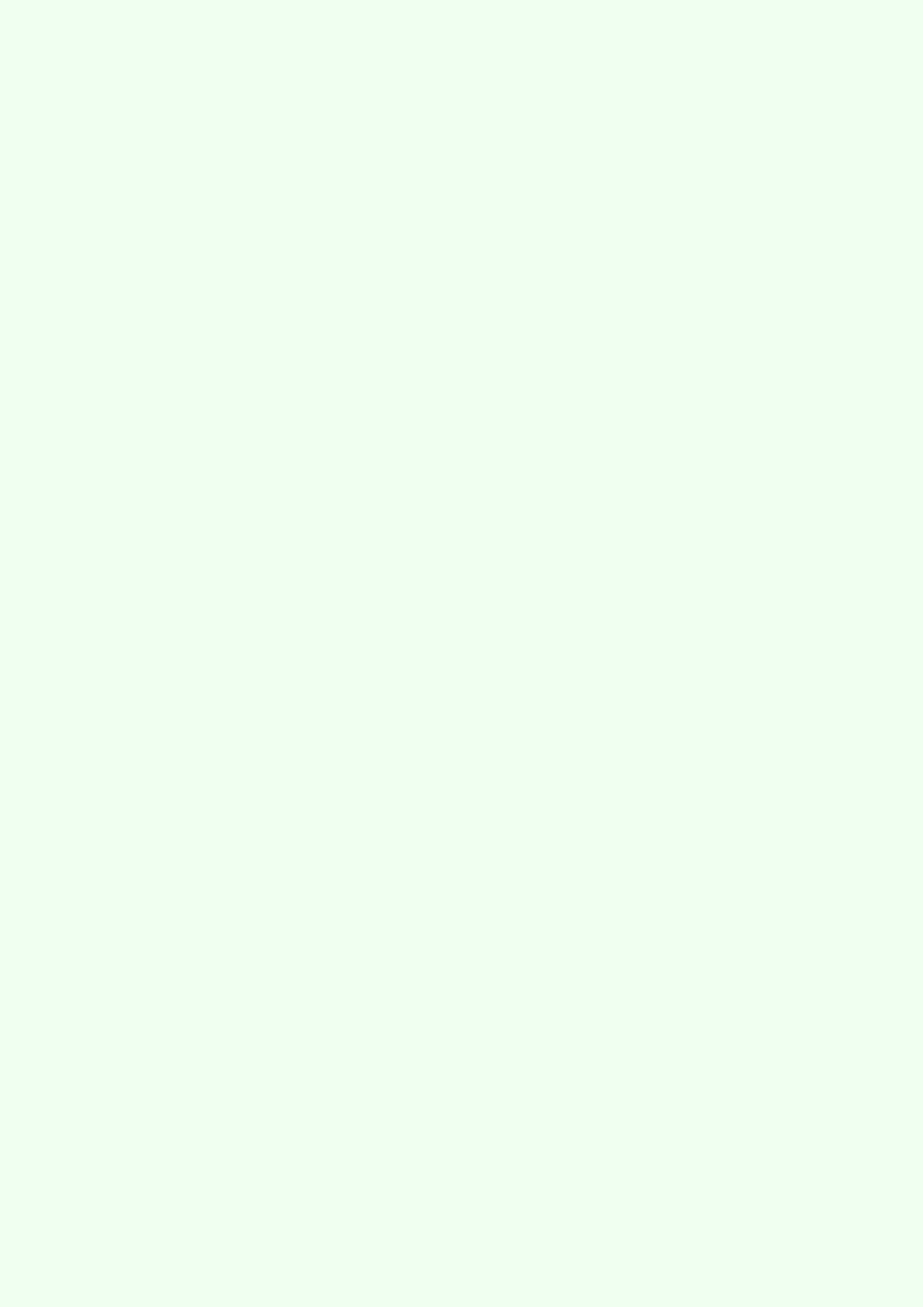# TABLE OF CONTENTS

| Clause 1 | Develop and provide socially beneficial and safe goods and<br>services that give satisfaction to consumers and customers 1                                                                                                                         |
|----------|----------------------------------------------------------------------------------------------------------------------------------------------------------------------------------------------------------------------------------------------------|
| 1.1      | Understand the needs of consumers and customers and develop and provide<br>socially beneficial goods and services that are conducive to sustainable                                                                                                |
| 1.2      |                                                                                                                                                                                                                                                    |
| 1.3      | Provide appropriate information on goods and services to consumers and<br>customers, and conduct awareness-raising activities so that consumers can                                                                                                |
| 1.4      | Handle inquiries and other communications from consumers and customers in<br>good faith and reflect their views in making improvements to existing products                                                                                        |
| Clause 2 | Engage in fair, transparent and free competition and ensure that<br>transactions are appropriate. Also maintain a sound and proper<br>relationship with political bodies and government agencies.  9                                               |
| 2.1      | Thoroughly enforce compliance with the Antimonopoly Act within a                                                                                                                                                                                   |
| 2.2      |                                                                                                                                                                                                                                                    |
| 2.3      | Make contribution to society by developing and providing quality goods and<br>services by appropriately making use of intellectual property, as well as instill,<br>through a corporation's own actions, the importance of protecting intellectual |
| 2.4      | Set up a mechanism to ensure compliance with laws and regulations concerning                                                                                                                                                                       |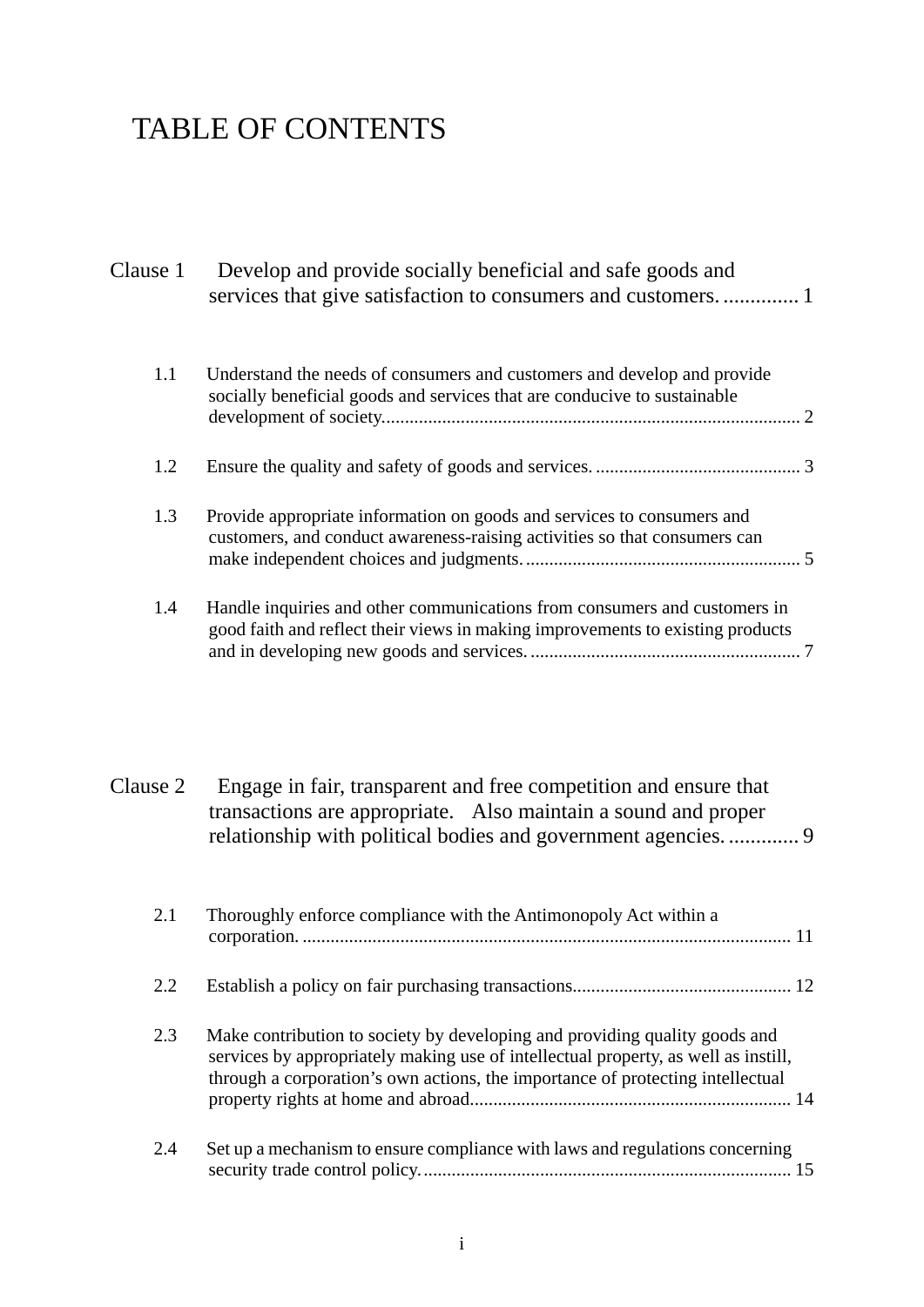| 2.5      | Do not give gifts or entertain with the aim of obtaining unfair gains.  16                                                                                                                                                                            |
|----------|-------------------------------------------------------------------------------------------------------------------------------------------------------------------------------------------------------------------------------------------------------|
| 2.6      | Build a highly transparent relationship with politicians and government<br>officials, and support efforts to develop a policy-oriented political system.  17                                                                                          |
| Clause 3 | In addition to communicating with shareholders, interact<br>extensively with the public, and disclose corporate information<br>actively and fairly. Also, protect and properly manage personal<br>and customer data and other types of information 18 |
| 3.1      | Promote communication with shareholders and investors through general                                                                                                                                                                                 |
| 3.2      | Disclose information to stakeholders in a timely and appropriate manner 22                                                                                                                                                                            |
| 3.3      | Promote two-way communication with a broad range of stakeholders through                                                                                                                                                                              |
| 3.4      |                                                                                                                                                                                                                                                       |
| 3.5      |                                                                                                                                                                                                                                                       |
| Clause 4 | Respect diversity, character and personality of employees and<br>ensure a safe and comfortable working environment, thereby                                                                                                                           |
| 4.1      | Promote work-life balance and establish a personnel and remuneration system                                                                                                                                                                           |
| 4.2      | Ensure equal opportunity and, non-discrimination in the implementation of the                                                                                                                                                                         |
| 4.3      | Take steps to prevent industrial accidents and support employees' health                                                                                                                                                                              |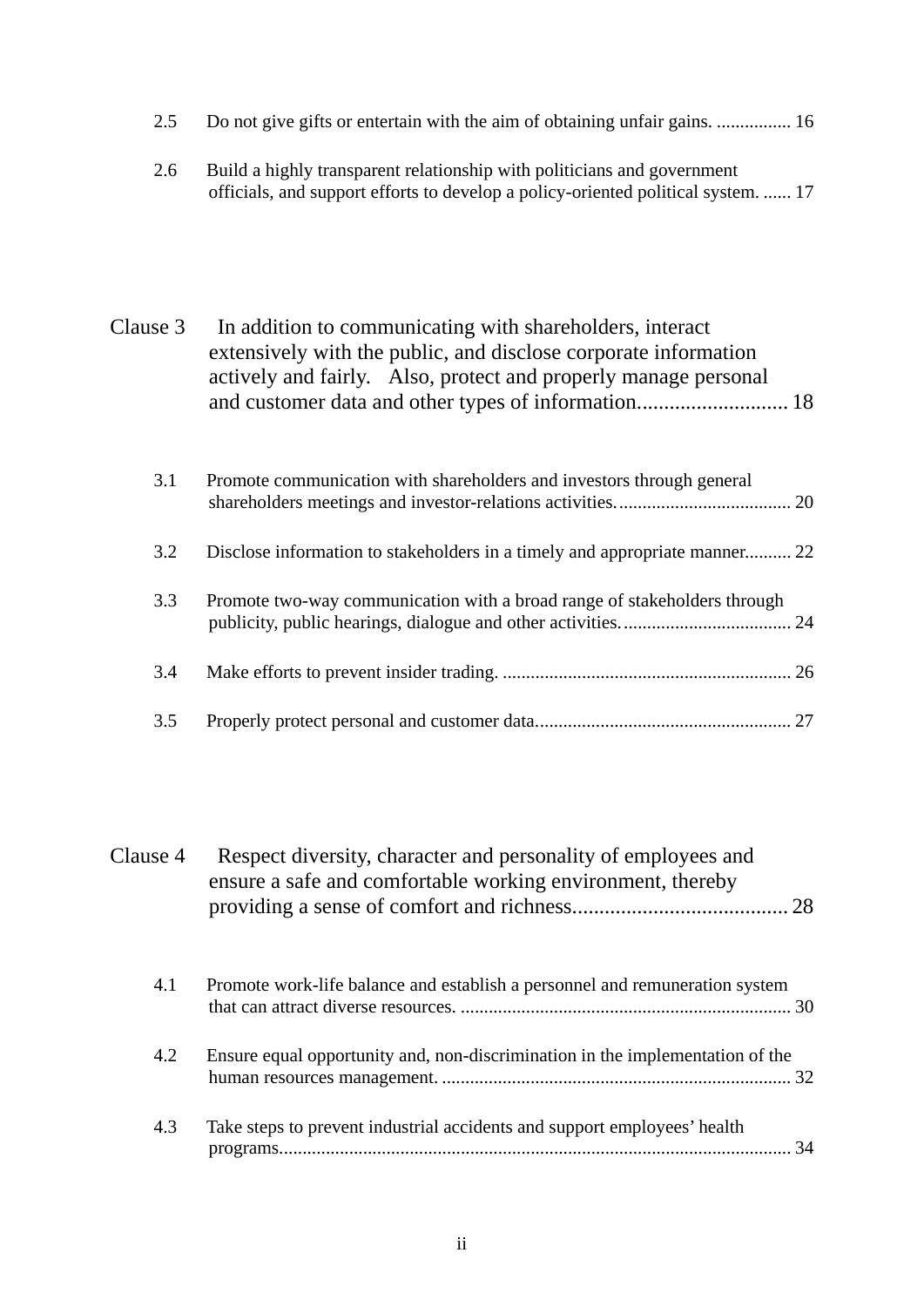| 4.4 | Respect the personality of employees and support their efforts to develop their |  |
|-----|---------------------------------------------------------------------------------|--|
| 4.5 | Hold dialogue and consult directly with employees or their representatives in   |  |
|     |                                                                                 |  |

| Clause 5 | Proactively initiate measures in acknowledgment of<br>environmental issues, the common challenges they pose to<br>humanity and their importance to its existence and livelihood40 |
|----------|-----------------------------------------------------------------------------------------------------------------------------------------------------------------------------------|
| 5.1      |                                                                                                                                                                                   |
| 5.2      |                                                                                                                                                                                   |
| 5.3      |                                                                                                                                                                                   |

5.4 Promote efforts to conserve biodiversity and sustainable utilization of resources.............................................................................................................. 46

| Clause 6 | Actively engage in community involvement activities including                                                                                                 |
|----------|---------------------------------------------------------------------------------------------------------------------------------------------------------------|
| 6.1      | Clearly articulate a corporation's philosophy on community involvement                                                                                        |
| 6.2      | Identify priority issues in light of its management philosophy and promote<br>community involvement activities by making use of a corporation's resources. 51 |
| 6.3      | Work together and collaborate with a broad range of stakeholders, including<br>NPOs/NGOs, the local community, government agencies and international<br>54    |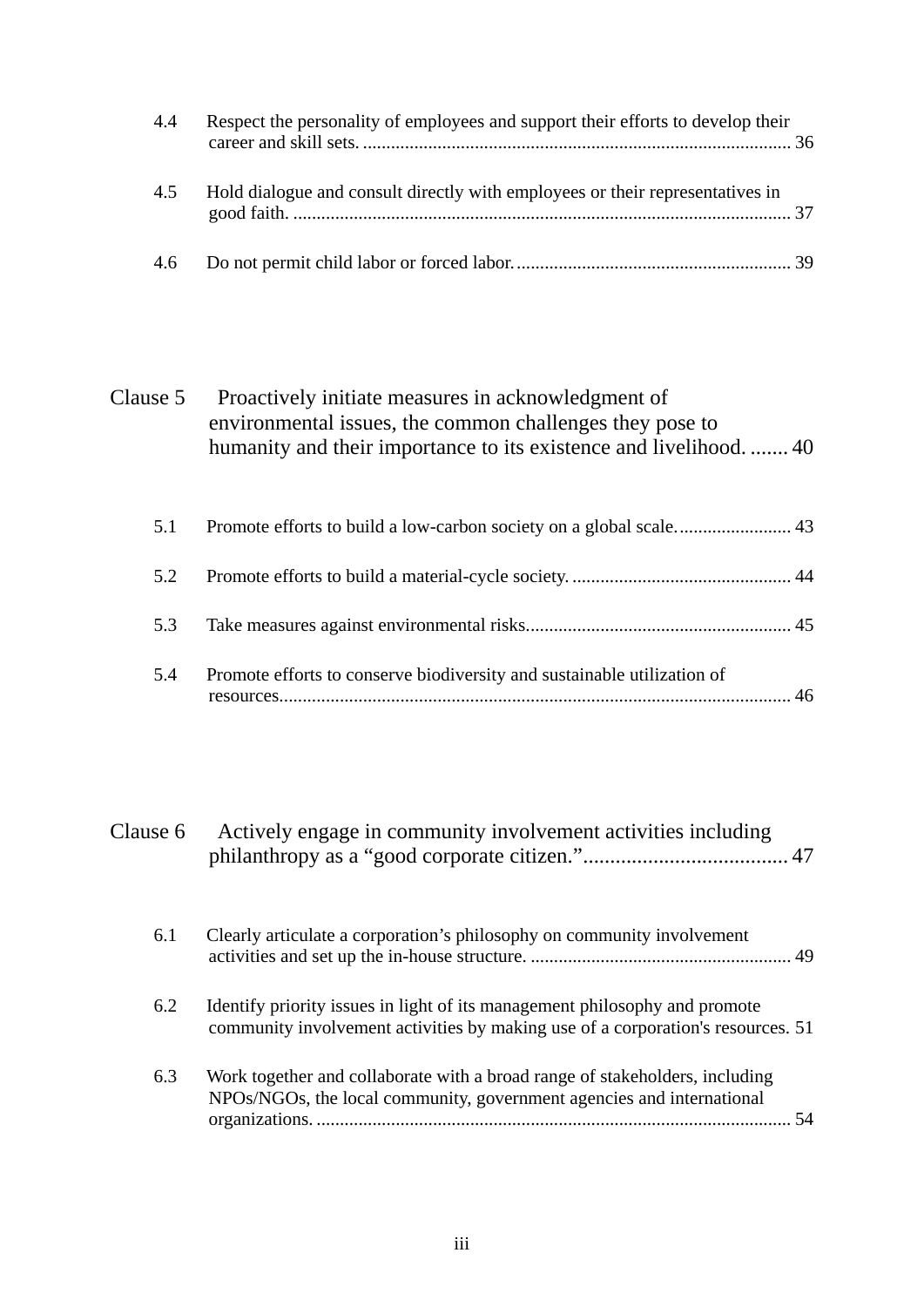| 6.4      | Support employees' voluntary efforts to take part in community involvement                                                                                      |
|----------|-----------------------------------------------------------------------------------------------------------------------------------------------------------------|
| 6.5      | Participate in community involvement activities as part of a program sponsored                                                                                  |
| Clause 7 | Resolutely confront antisocial forces and organizations that pose a<br>threat to the order and security of civil society and sever all                          |
| 7.1      |                                                                                                                                                                 |
| 7.2      | Mobilize the entire corporation to act in accordance with the law and prevent<br>antisocial forces and organizations from inflicting damage on a corporation 62 |
| 7.3      | Work with organizations concerned to drive out antisocial forces and                                                                                            |

Clause 8 In line with the globalization of business activities, comply with laws and regulations of the countries and regions where its business operations are based and respect human rights and other international norms of behavior. Also, conduct business by taking into consideration the local culture and customs as well as the interests of stakeholders, and contribute toward the development of the local economy and society. ......................................................... 65

- 8.1 Comply with codes of conduct of a corporation and applicable laws and regulations where its business operations are based and respect human rights and other international norms of behavior. ......................................................... 66
- 8.2 Respect local customs and culture of the countries and regions and promote business activities on the basis of mutual trust with local stakeholders. ............ 68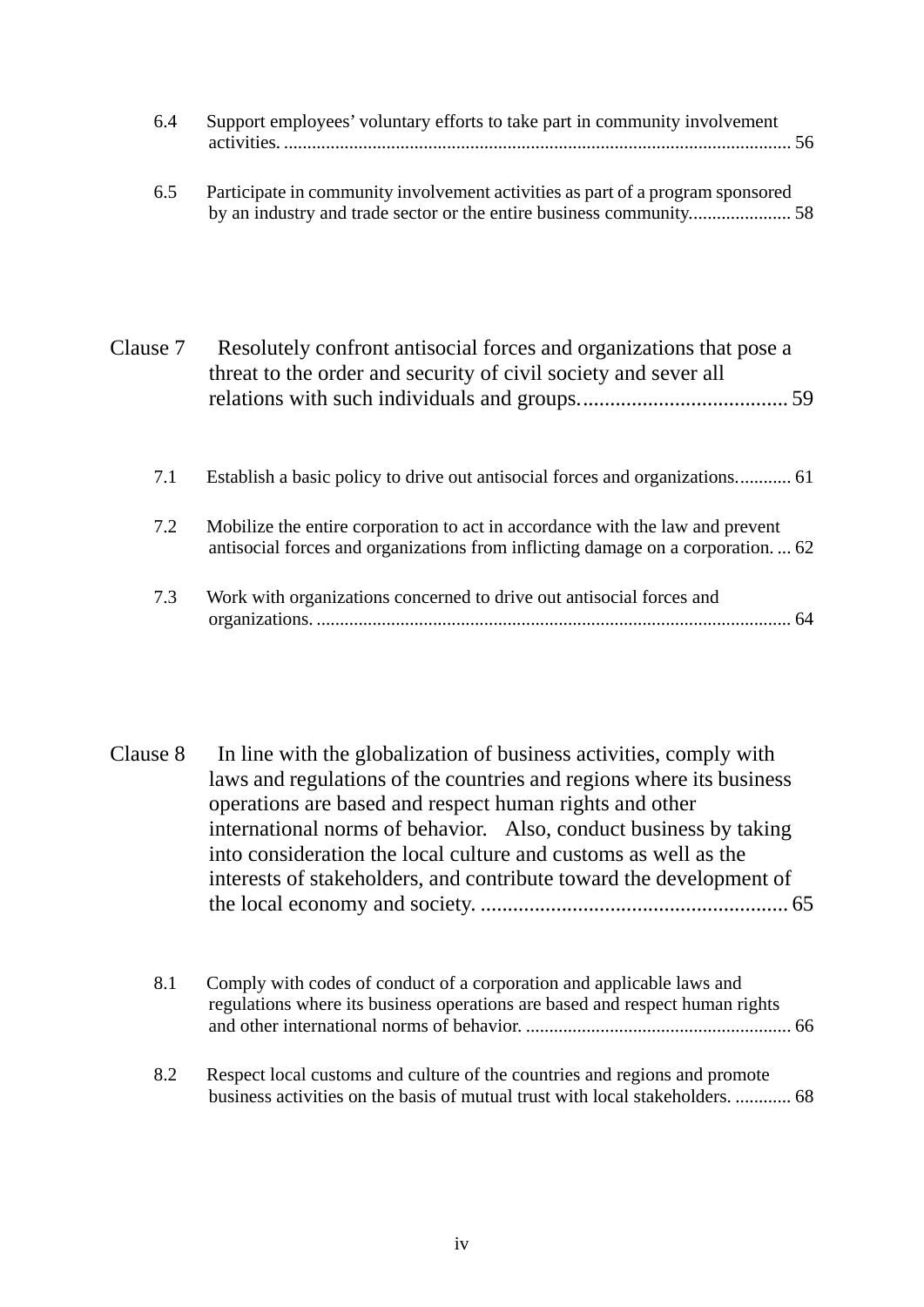| 8.3      | Make efforts to turn the management team into a local operation and build an<br>appropriate work environment in line with the circumstances of the countries  |  |
|----------|---------------------------------------------------------------------------------------------------------------------------------------------------------------|--|
| 8.4      | Pay attention whether overseas business counterparts discharge their social<br>responsibility and, if necessary, give them assistance to make improvements 72 |  |
| 8.5      | Do not give gifts to or entertain foreign public officials for the purpose of                                                                                 |  |
| Clause 9 | Top management recognizes that it is its role to realize the spirit of                                                                                        |  |

this Charter and takes the lead in an exemplary manner to implement the Charter within the corporation and its entire corporate group, while encouraging its business counterparts to follow the same example. Furthermore, it should always try to keep abreast of what people inside and outside the corporation say and set up an effective mechanism throughout the corporation to implement the Charter....................................................................... 74

| 9.1 | Top management should display leadership to the fullest possible extent,  |
|-----|---------------------------------------------------------------------------|
|     | clearly lay out the management philosophy and codes of conduct, implement |
|     |                                                                           |

9.2 Top management should issue a declaration on its management philosophy, codes of conduct and basic policy on CSR and disclose information on the concrete measures to achieve these goals. .......................................................... 78

9.3 Build a company-wide system for implementation............................................. 79

- 9.4 Ensure compliance with corporate ethics and promotion of CSR throughout the corporation and its corporate group as a whole. At the same time, encourage its supply chain partners including business counterparts to do the same. ......... 80
- 9.5 Set up a helpline (consultation service) on corporate ethics independent from the regular chain of command and make use of the facility, which should lead to better corporate behavior................................................................................. 82
- 9.6 Provide and strengthen education and training on corporate ethics and CSR..... 84
- 9.7 Check and assess how far corporate ethics and CSR promotion have penetrated and taken hold within a corporation.................................................................... 86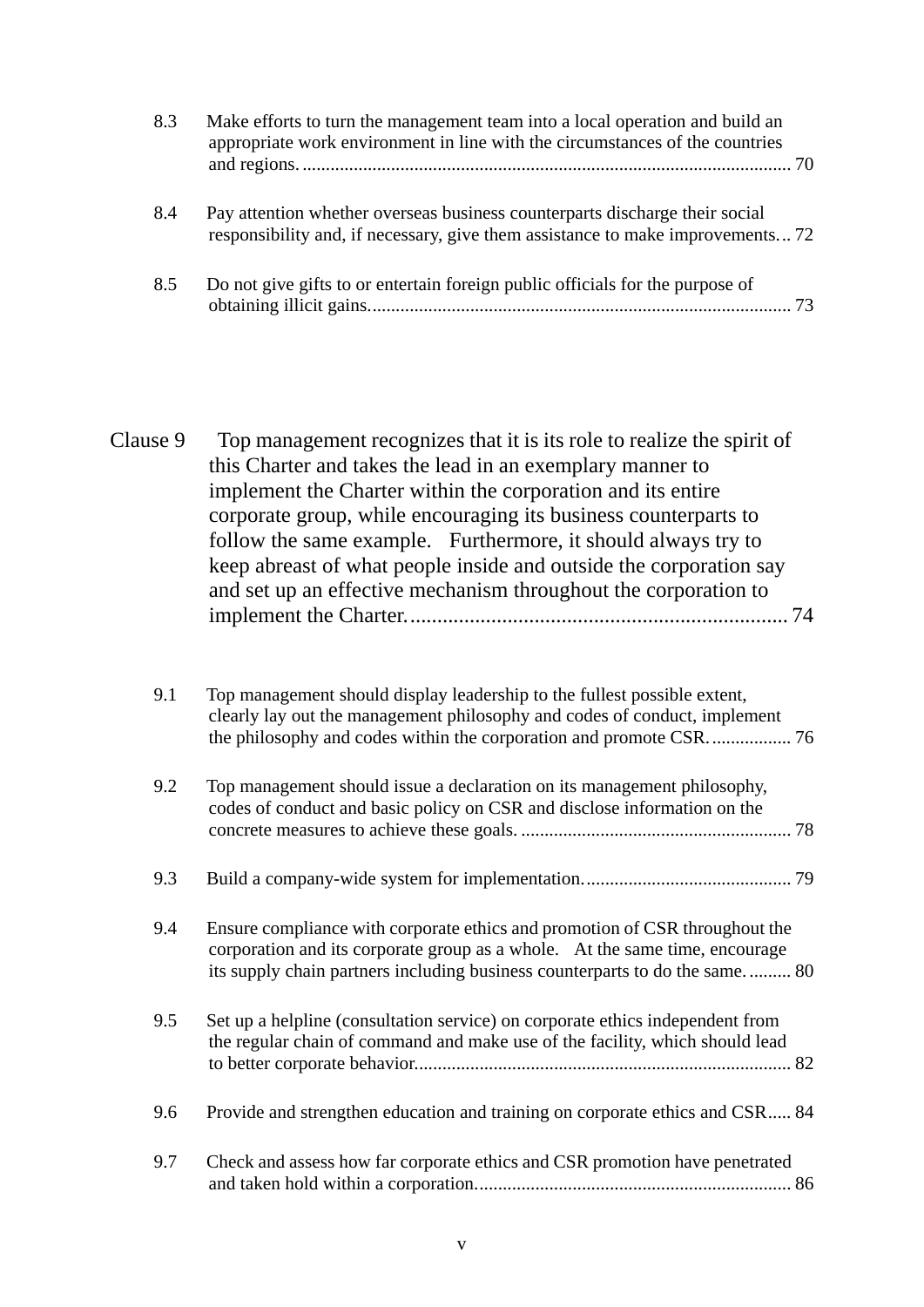| Clause 10 In case the Charter is violated, top management should clarify both |
|-------------------------------------------------------------------------------|
| internally and externally that it will take charge to resolve the             |
| situation, determine the cause of infringement and make efforts to            |
| prevent similar violations in the future. At the same time, top               |
| management should promptly make full public disclosure, explain               |
| what has occurred, and, upon determining the source of competence             |
| and responsibility, impose strict disciplinary action against those           |
|                                                                               |
|                                                                               |

| 10.1 | Top management should, from the viewpoint of crisis management, set up an                                                                                                                                                                                   |  |
|------|-------------------------------------------------------------------------------------------------------------------------------------------------------------------------------------------------------------------------------------------------------------|--|
| 10.2 | When an emergency situation arises, promptly conduct an investigation under<br>the leadership of top management, determine the facts and causes, and adopt<br>responsible and appropriate policies and measures as a corporation to handle<br>the situation |  |

10.3 Top management should take the lead in prompting action to give the public an explanation of the relevant facts, the policies adopted to address the matter and the measures taken to prevent a reoccurrence..................................................... 92

|--|

#### Main Points of Revision

- Additions and Changes from the Fifth Edition - ............................ 94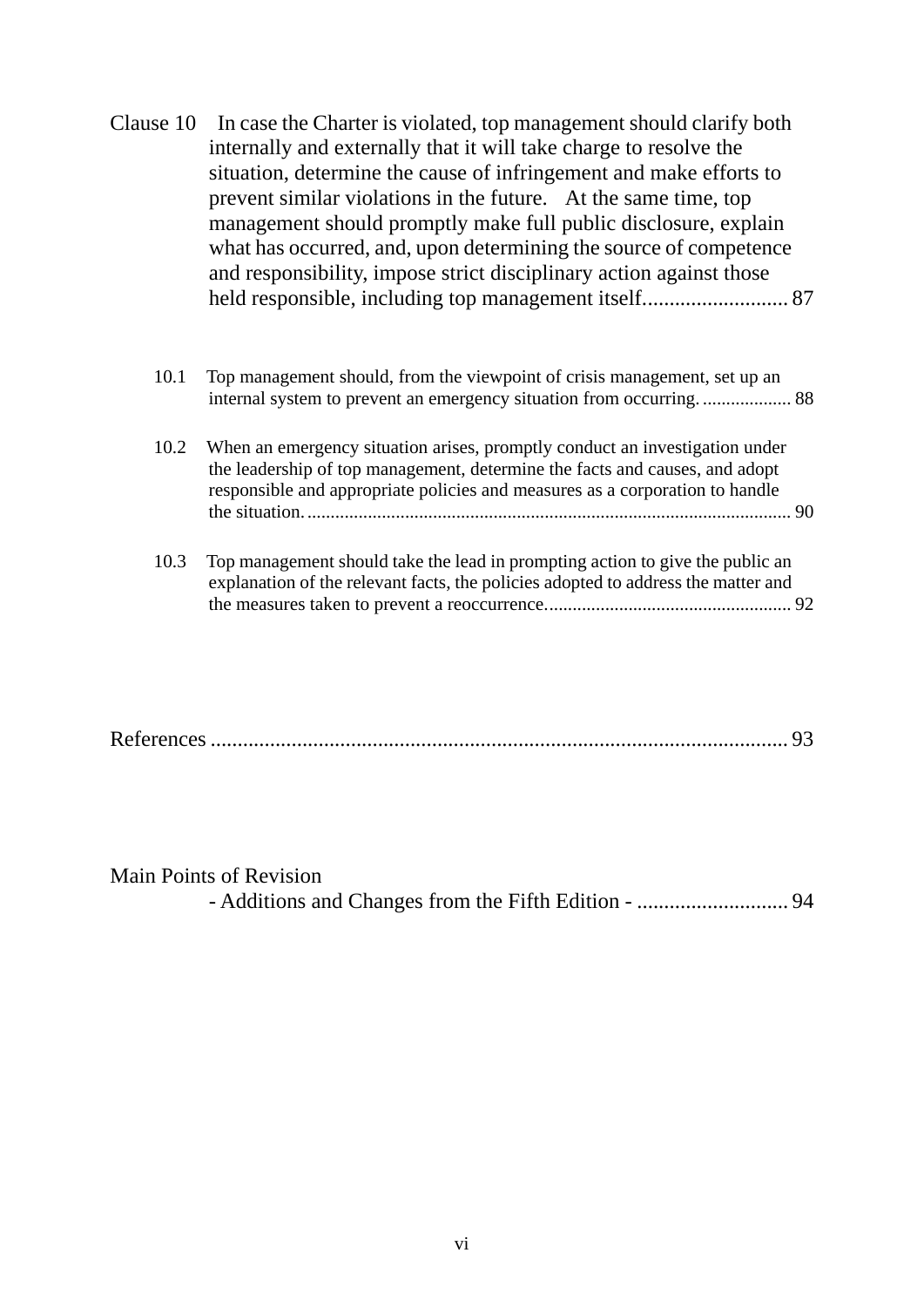# **Clause 1**

# **Develop and provide socially beneficial and safe goods and services that give satisfaction to consumers and customers.**

#### **<<Background>>**

#### **(1) The rising importance of corporate social responsibility (CSR) through business activities**

The foundation of a corporation's existence – and a core CSR issue – centers on contributing toward the solution of various social issues through business activities, including an improvement of the public's living standards. This idea of CSR management appears to have taken hold in many corporations. According to the "Results of a CSR Survey by *KEIDANREN*" (September 2009), more than 90 percent of its corporate members take issues concerning "consumer affairs" and "ensuring the quality and safety of goods and services" seriously, going beyond what is required by laws and regulations.

Corporations should make a major contribution toward sustainable development of society through the goods and services they provide. In producing and marketing goods and services, corporations should not only try to meet the needs of consumers and customers, but they should also take a medium- to long-term view on how they play a part in sustainable development of society and they should develop and provide goods and services in the context of that view.

Such efforts will enable corporations to establish a long term relationship of trust with its consumers and customers, which is vital to their existence.

#### **(2) Bolstering and strengthening consumer policies to promote consumer safety and security**

Consumer rights (the rights to safety, making choices, being informed, education, being heard, and redress.) are written in the Consumer Basic Act, enacted as a revision of the Consumers Protection Fundamental Act. Consumer policy has been strengthened in Japan to ensure consumer safety and security, and to promote other consumer interests, as symbolized by the enactment of three laws in May 2009 related to the establishment of the Consumer Affairs Agency and the Consumer Commission in September of that year.

To realize the spirit of the Consumer Basic  $Act - to$  "respect the rights of consumers" and "support the independence of consumers" – corporations should make efforts to guarantee the quality and safety of their goods and services. They should also take the initiative to provide consumers with the necessary information and education concerning the corporation's goods and services so that consumers can make independent and rational choices.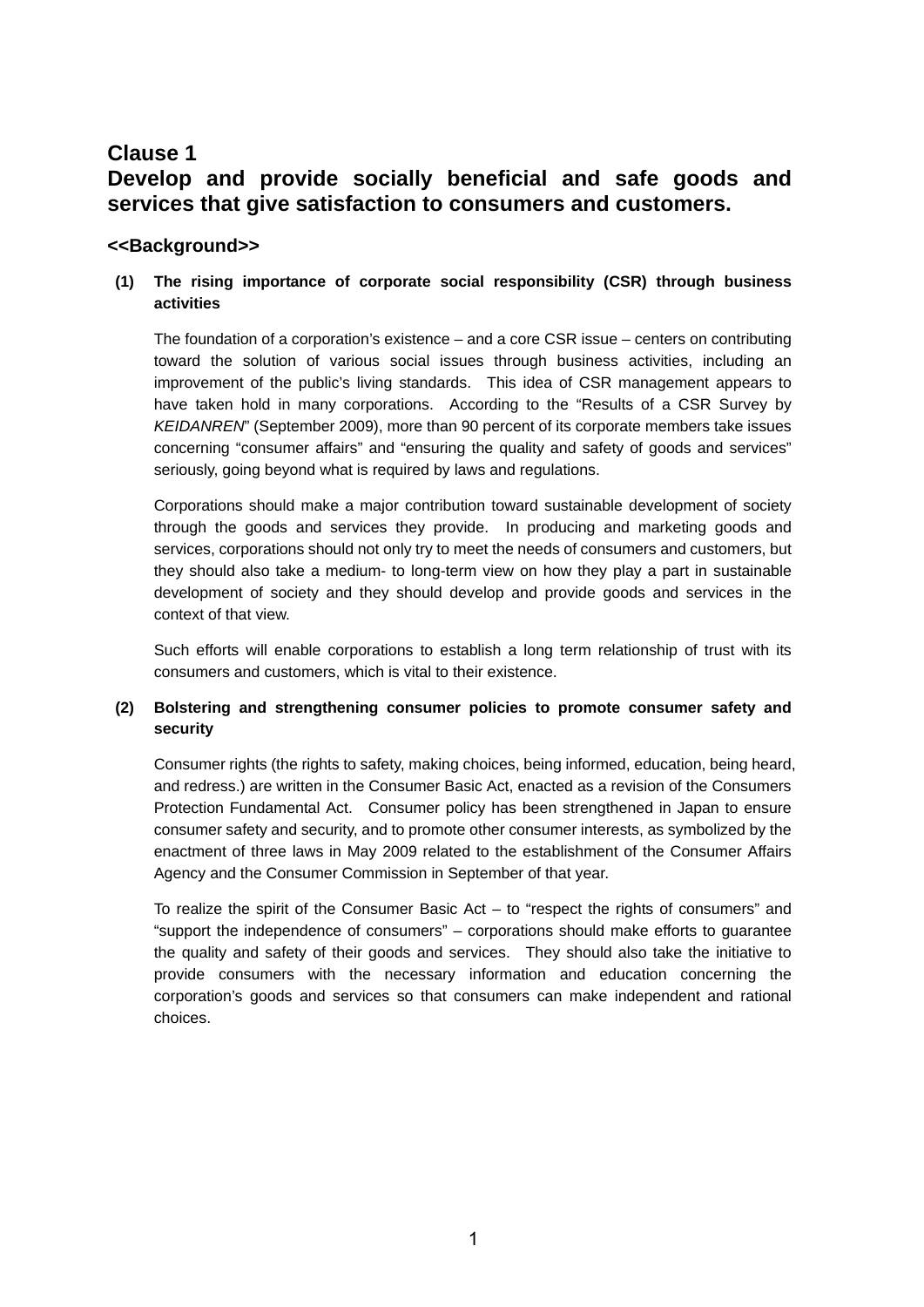# **1.1 Understand the needs of consumers and customers and develop and provide socially beneficial goods and services that are conducive to sustainable development of society.**

#### **<<Basic attitude and stance>>**

A corporation should develop and provide goods and services in response to the diverse, complex and sophisticated needs of consumers and customers. It should make efforts to identify what is socially beneficial in order to develop and provide goods and services that are conducive to sustainable development of society. Furthermore, it should make suggestions for a new consumer lifestyle consistent with this concept.

In particular, in light of heightened public concern about finite energy resources and climate change, a corporation should take environmental issues such as energy and resource efficiency and biodiversity into account as it develops and provides goods and services. Also, it should strive to achieve universal design and to improve accessibility so that its goods and services can be used by all consumers, irrespective of their nationality, gender, age, or disability status. Furthermore, in response to society's expectation, a corporation should make use of its technology, expertise and other resources to help alleviate poverty around the world.

#### **<<Examples of related actions>>**

- (1) Understand the needs of consumers and customers and set up a framework where such knowledge can be applied effectively to the business. Introduce a monitoring system and build a mechanism to feed the information to the corporation's R&D, production, sales and other departments.
	- (a) Strengthen consumer surveying by setting up a consumer monitoring system and conducting consumer questionnaires from the product development stage to after-sales service.
	- (b) Fortify partnership between the customer service section and the departments of R&D, production, and sales including sales agencies.
	- (c) Reinforce a system of utilizing proposals from employees, business counterparts and other stakeholders.
- (2) Set up a system to conduct R&D with a medium- to long-term perspective, seeking to develop socially beneficial and eco-friendly products in order to contribute to sustainable development of economy and society.
	- (a) Calculate the environmental burden (for example, the carbon footprints, and the like.) of a product's life cycle. Set up industry-wide and cross-industry R&D structures.
	- (b) Set up an R&D structure in partnership with government agencies and academic bodies.
	- (c) Make use of venture businesses.

(See Clause 5 for concrete action plans for other environmental fields.)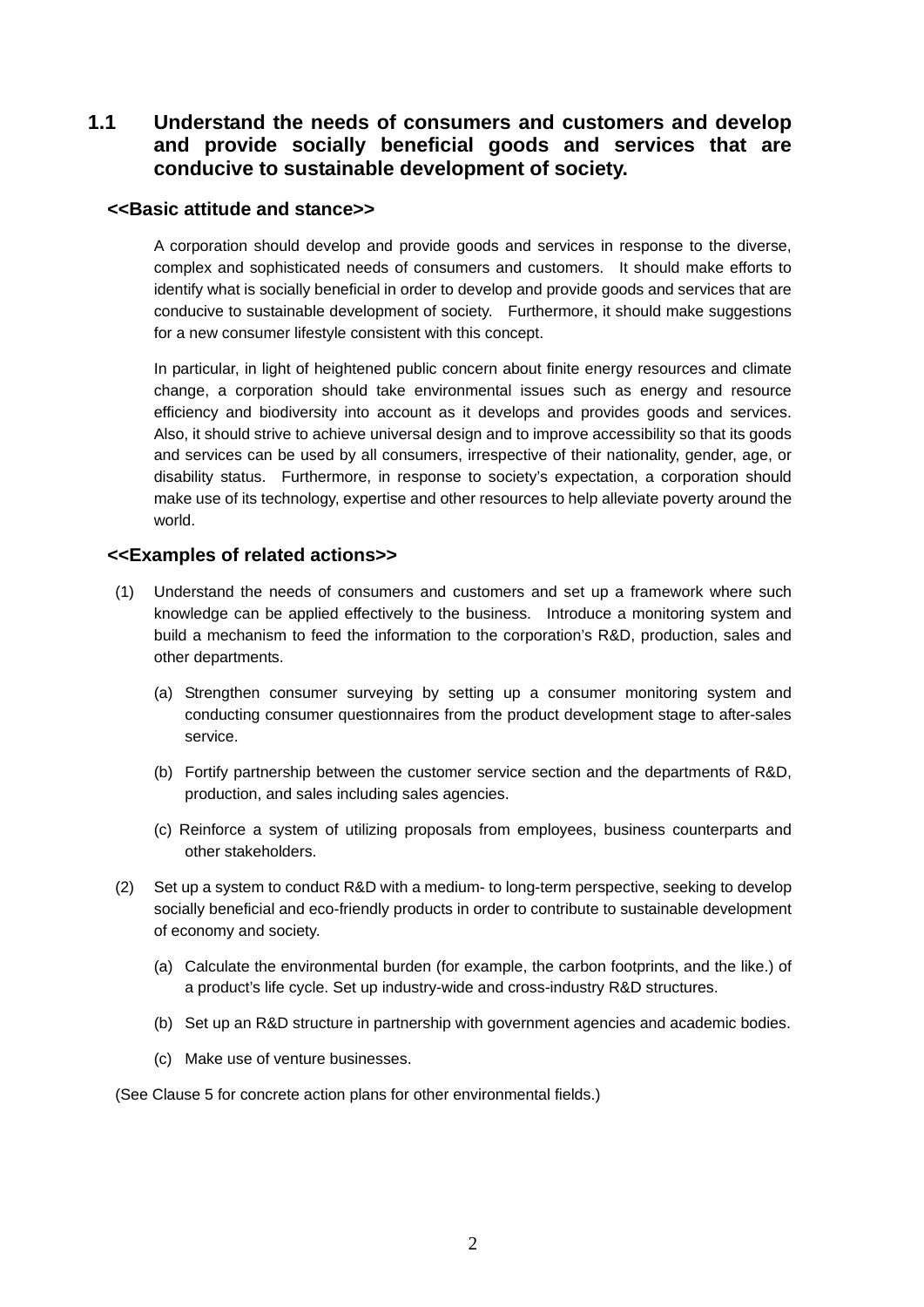# **1.2 Ensure the quality and safety of goods and services.**

#### **<<Basic attitude and stance>>**

A corporation should do everything to ensure the quality and safety of the goods and services it sells in order to provide satisfaction to consumers and customers and to earn their trust. A corporation should keep up its efforts in order to maintain and raise the level of consumer satisfaction and credibility. For this purpose, top management should take the initiative to ensure that the Consumer Safety Act, the Consumer Products Safety Act, the Product Liability Act and other applicable laws and regulations are fully observed and by establishing a safety-first attitude throughout the corporation.

Top management should set up a corporate structure in which the voice of consumers and customers will lead to an improvement in quality and safety, in which information on accidents is promptly disclosed, and in which measures to prevent a reoccurrence are taken.

#### **<<Examples of related actions>>**

(1) Promote quality and safety measures under the leadership of top management.

Top management should ensure that every employee is aware of the importance of the performance, quality, and safety of its goods and services, as expected by consumers and customers. Top management should draw up policies to guarantee quality and safety and to promote activities to achieve this goal. It should also release a personal message on quality and safety policies.

(2) Set up a quality and safety management system.

A corporation should set up a management system for quality and safety controls by stipulating standards and procedures that covers the entire life cycle of a product, from development to sales and after-sales service. It should make sure that these standards and procedures are faithfully implemented, and it should check the effectiveness of the management system and take whatever corrective measures are necessary.

- (a) Formulate quality and safety policies, draw up concrete action plans and put the measures into effect.
- (b) Draw up corporate regulations according to applicable laws, and industry guidelines.
- (c) Conduct in-house seminars on quality and safety.
- (d) Uncover potential risks associated with its goods and services (including risks due to consumers' incorrect usage), conduct an assessment and adopt the necessary safety measures.
- (e) Conduct effectual audits in order to verify the management and enforcement of quality and safety issues.
- (3) Promote the gathering, reporting and disclosure of information on defects.

A corporation should set up a system to actively gather information on defects occurring in its goods and services. It should realize that the responsibility to gather data on accidents caused by its goods and services lies collectively with the manufacturer, the importer (if the product is imported) and the retailer. When defects are found, especially those that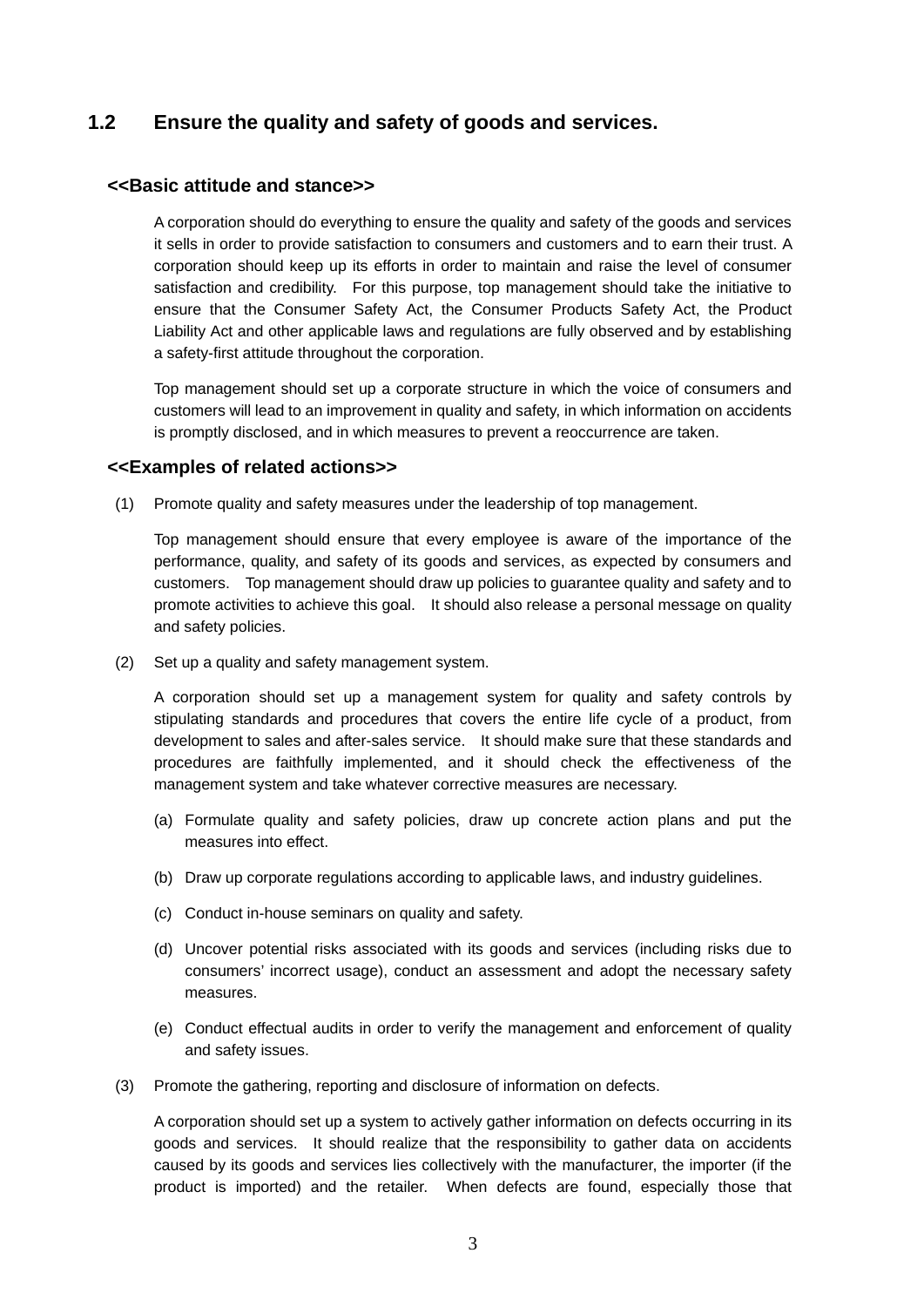endanger, or could endanger, the lives of users, staff should promptly report the situation to top management; notify the authorities concerned as well as consumers and customers; and take remedial measures promptly and appropriately.

- (a) Set up a system to gather information on defects concerning its goods and services.
- (b) Set up and enforce a mechanism to notify top management when there is information about accidents
- (c) Disclose information about accidents promptly and appropriately to the authorities concerned as well as to suppliers, maintenance operators, the relevant industry and trade association, consumers, and other interested parties.
- (d) Draw up a corporate recall manual in conformity with applicable laws and guidelines, and implement recalls in accordance with the manual.
- (e) Promptly correct the defects found in its goods and services.
- (f) Set up an in-house system that turns information on defects in its goods and services into efforts to prevent a reoccurrence.
- (4) Manage and store defects reports and make use of the information.

It is possible that goods and services developed and sold under then-prevailing scientific knowledge may unavoidably contain defects or flaws. After its goods and services are on the market, the corporation should keep abreast of the latest scientific knowledge, continue efforts to gather data on reported defects, follow the industry trends, and set up a system to prevent a recurrence of similar defects in the future.

- (a) Store information on defects and conduct risk analysis.
- (b) Investigate the causes of the reported flaws and notify the departments concerned within the corporation as well any appropriate industry and trade association so as to prevent the same or similar issues from recurring.
- (c) Attend seminars on reported cases of defects, study the latest technologies and industry trends on how to deal with them, and make use of remedial measures.
- (5) Comply with the applicable laws, safety standards and other regulations of various countries and provide goods and services that satisfy all prescribed requirements.

Applicable laws and safety standards are not necessarily identical in every country; they may differ as a result of history, culture and other factors. A corporation, therefore, should comply with the applicable laws, safety standards and other requirements of various countries, and strive to ensure that the quality and safety standards of goods and services satisfy all prescribed requirements.

- (a) Research and analyze the legal provisions on safety requirements for goods and services in various countries (particularly regulations concerning safety standards and legal provisions aimed at providing redress to victims in case of accidents) and reflect and go beyond these laws and standards in its operating capabilities.
- (b) Fully understand the extent of public awareness on product safety in various countries and provide goods and services that satisfy those social needs.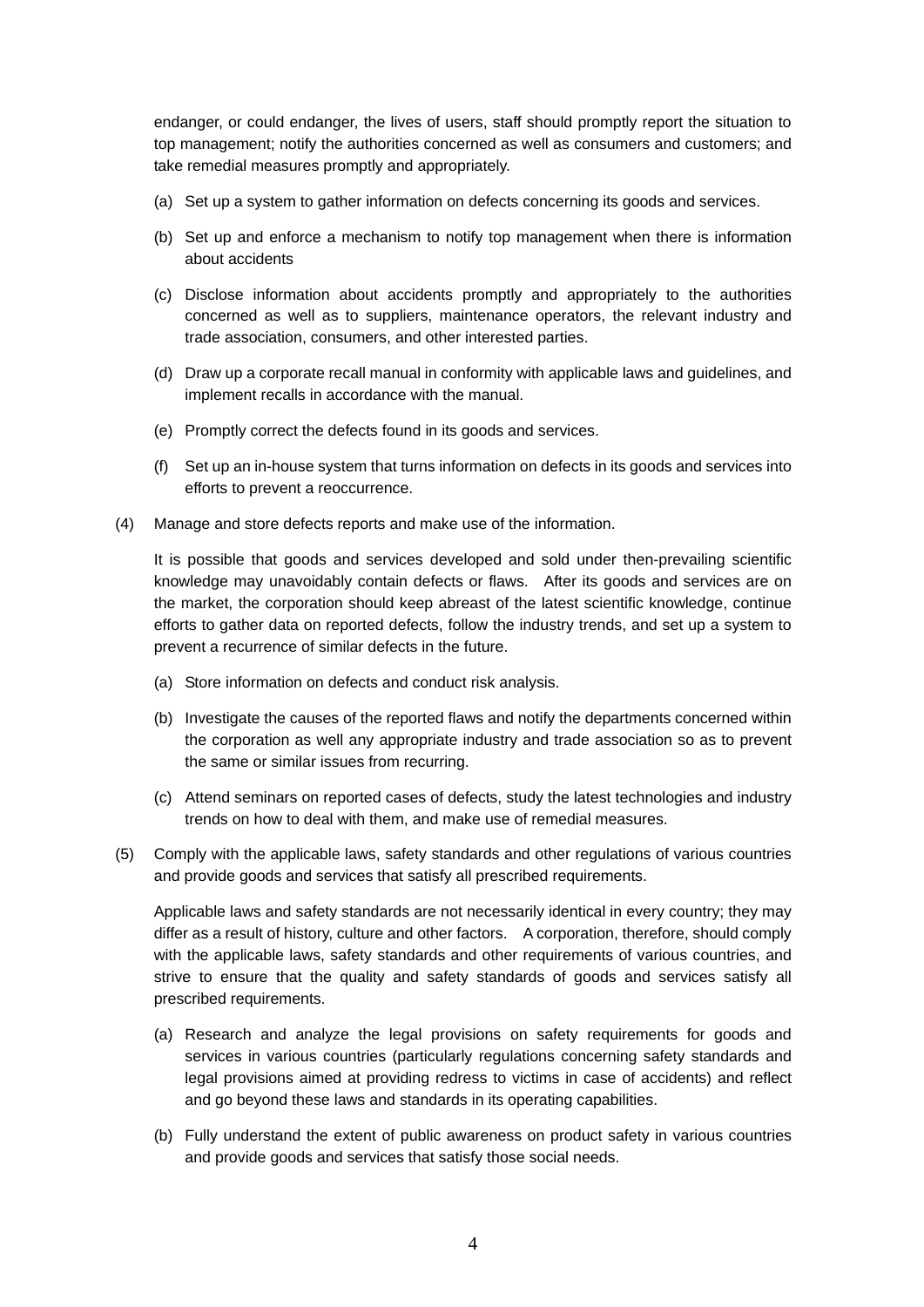# **1.3 Provide appropriate information on goods and services to consumers and customers, and conduct awareness-raising activities so that consumers can make independent choices and judgments.**

#### **<<Basic attitude and stance>>**

A corporation should provide the necessary information in plain language on its goods and services so that consumers can make independent and rational choices. It should display information on its consumers and customers in line with the Act for Preventing Unjustifiable Extra or Unexpected Benefit and Misleading Representation, the Japan Agricultural Standards Act (JAS Act), the Food Sanitation Act and other legal provisions. It should act from the standpoint of consumers and customers and provide the necessary information actively and voluntarily, using appropriate and easy-to-understand methods. In addition, it should give suitable and timely directions about the use of its goods and services, including hazards. Furthermore, a corporation should conduct consumer education and awareness-raising activities, either hosting the efforts itself, or with an industry and trade associations acting as the host, while coordinating, if necessary, with central or local governments, consumer groups, NPOs/NGOs, and others to widen the opportunity for consumers to make independent and rational choices, and to contribute toward sustainable development of society.

#### **<<Examples of related actions>>**

- (1) Display content information, directions for use, and others date on its goods and services and explain it to consumers and customers in plain language.
	- (a) Properly label goods and services in line with the applicable laws.
	- (b) Provide information following industry guidelines and industry standards.
	- (c) Offer easy-to-understand information on how to use the goods and services safely and correctly.
	- (d) Display labels such as "attention," "warning," and "danger" to advise consumers not to use goods and services dangerously or in ways not originally intended.
	- (e) Prepare visually engaging manuals by using drawings, photographs, videos and other graphic materials.
	- (f) In consideration of children, the elderly, people with disabilities, and foreign users, provide visually and aurally appropriate explanations using new media tools and multi-lingual labels.
	- (g) Give sufficient guidance to operators, corporations, organizations and others involved in sales, maintenance, after-sales, and other services on how to provide easy-to-understand explanations on goods and services to consumers and customers, and how to put up store displays.
	- (h) With regard to financial products, disclose appropriate explanations about risks, investor protection, and related information.
- (2) Take the initiative to display practical information on goods and services that helps consumers and customers choose and use them properly.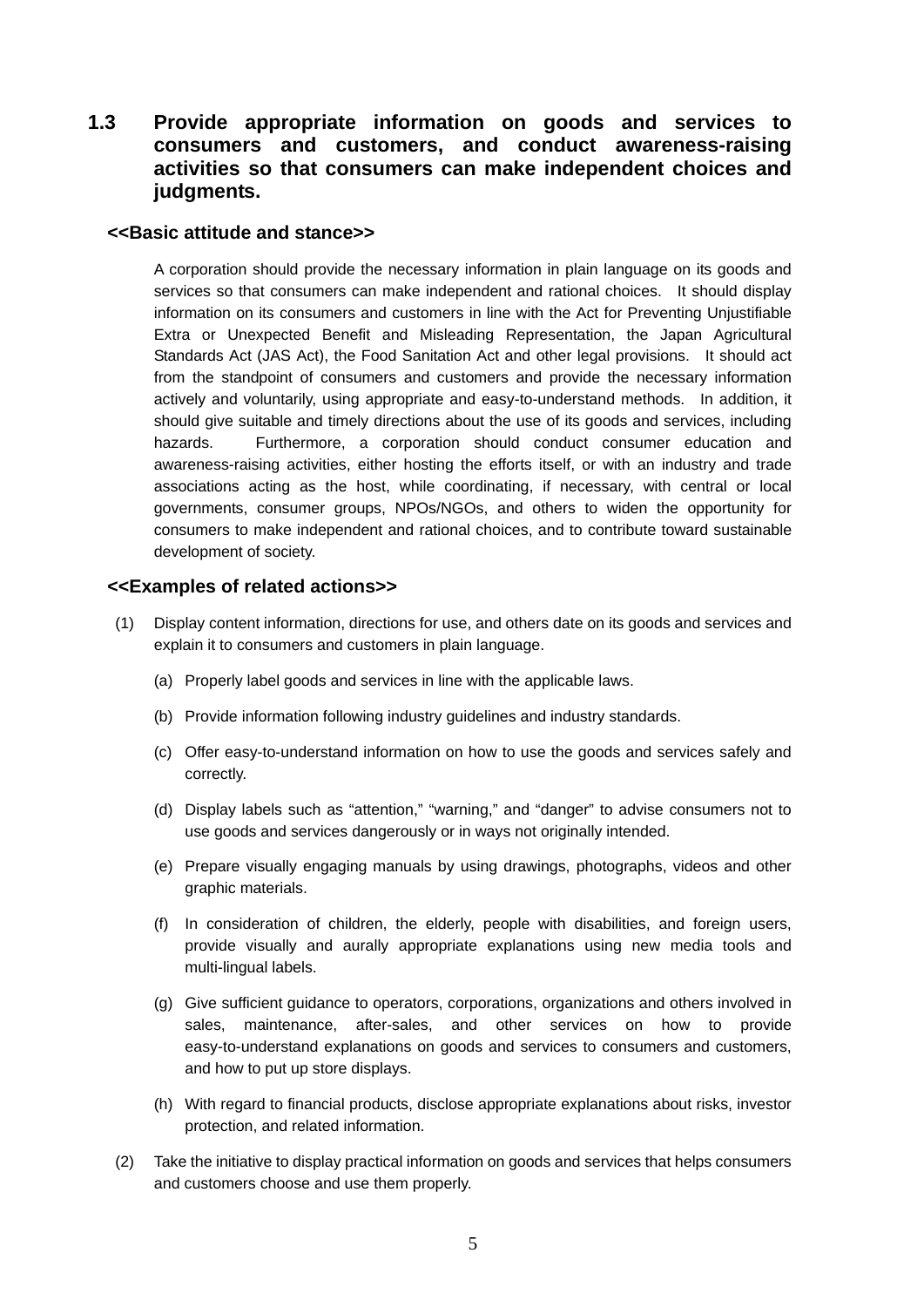Use the Internet and other media to voluntarily and actively provide information on goods and services with respect to the environment, safety and other relevant issues.

(3) Take the initiative to conduct consumer-awareness activities – in coordination with the appropriate industry association – cooperating, as needed, with government, consumer groups, NPOs/NGOs and other organizations.

Carry out awareness-raising and other educational activities whenever necessary on industrial safety, the environment and energy, science, nutrition, finance, career, and other topics in line with the corporation's businesses and its corporate character, so that consumers have an understanding of, and become better informed about, its goods and services.

- (a) Actively participate in activities organized by the relevant authorities on correct and incorrect use of products. Contribute toward building a product safety culture.
- (b) Conduct teach-in programs at schools and other facilities, and sponsor various hobby and skill-learning classes, study meetings, public seminars, sponsored lectures, and other programs in cooperation with central and local governments, educational institutions, NPOs/NGOs, and other organizations.
- (c) Organize visits to its factories and those run by its affiliates and organize educational and instruction programs.
- (d) Draw up pamphlets, teaching materials and other corporate literature in plain language.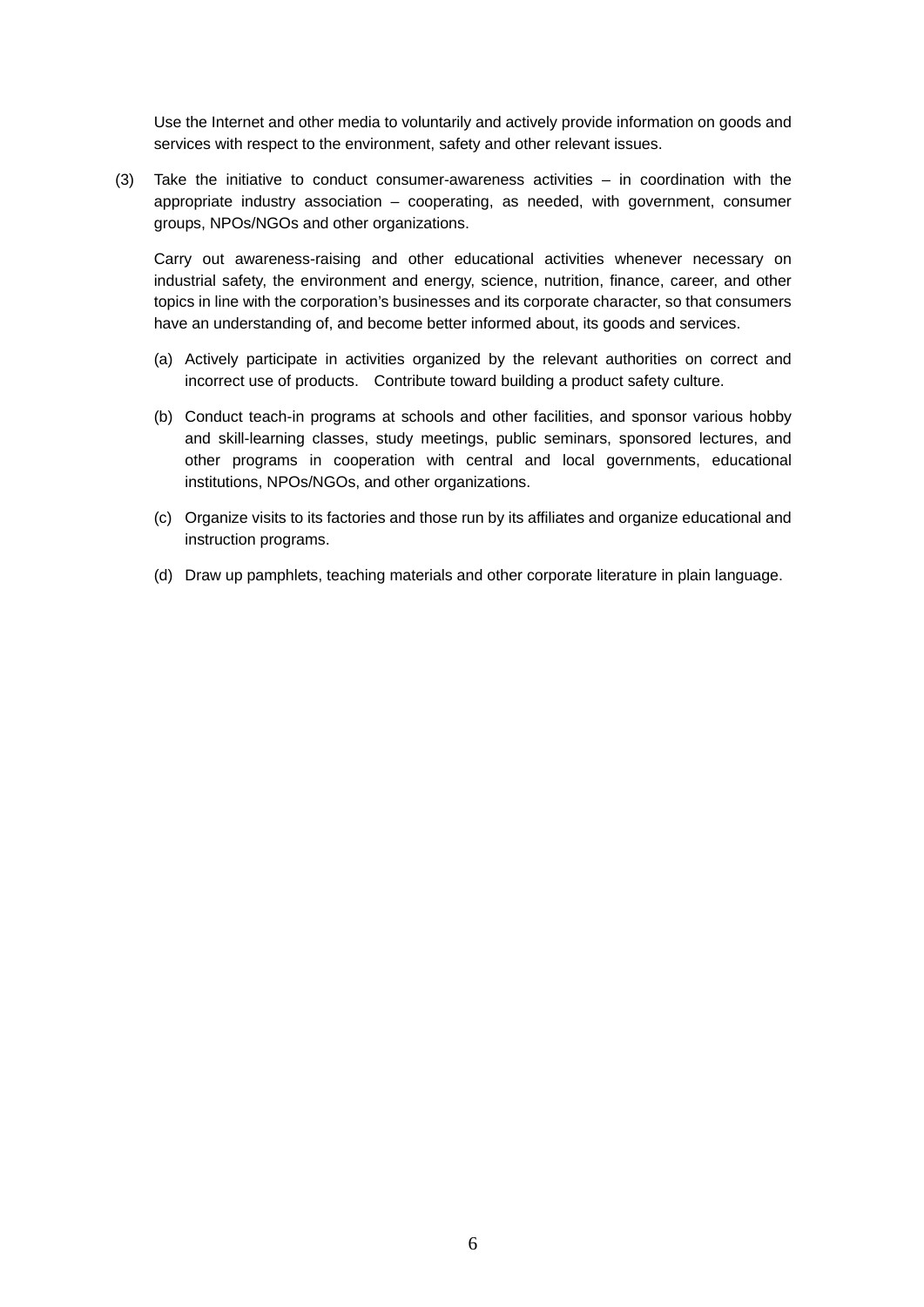## **1.4 Handle inquiries and other communications from consumers and customers in good faith and reflect their views in making improvements to existing products and in developing new goods and services.**

#### **<<Basic attitude and stance>>**

The attitude customer service staff members take toward inquiries, requests and complaints from consumers and customers has direct impacts not only on a corporation's goods and services but also on public trust toward the corporation. Therefore, handle consumer inquiries sincerely and swiftly, promptly notify top management when learning about accidents or trouble involving its goods and services and take measures to prevent a reoccurrence.

Also, it should regularly train employees and partners that serve as contact points with customers so that they know how to handle customer relations properly. They should conduct after-sales service and customer support service in good faith.

In addition, a corporation should always keep the contents of customer inquiries and requests on file and under proper management. It should build a system so that the information can be shared within the corporation and the data used as references in making improvement to its goods and services and in developing new products.

#### **<<Examples of related actions>>**

(1) Set up customer service to handle inquiries, requests and complaints from consumers and customers.

Establish the necessary corporate structure in the countries and regions where its goods and services are sold so that inquiries and complaints can be handled properly and swiftly. In setting up customer service, make sure that consumers and customers feel comfortable when they make inquiries.

- (a) Set up a customer service to include a toll-free telephone service.
- (b) Prominently advertise the availability of customer service.
- (c) Set up a customer service link on the corporate website.
- (2) Strengthen after-sales service and customer support service.
	- (a) Revise and reinforce service manuals.
	- (b) Set up a service network and a customer support system.
- (3) Conduct education and training among employees who serve as contact points with consumers and customers.
	- (a) Draw up a customer service manual and flowchart.
	- (b) Conduct education and training on how to serve consumers and customers.
	- (c) Monitor the quality of service to consumers and customers.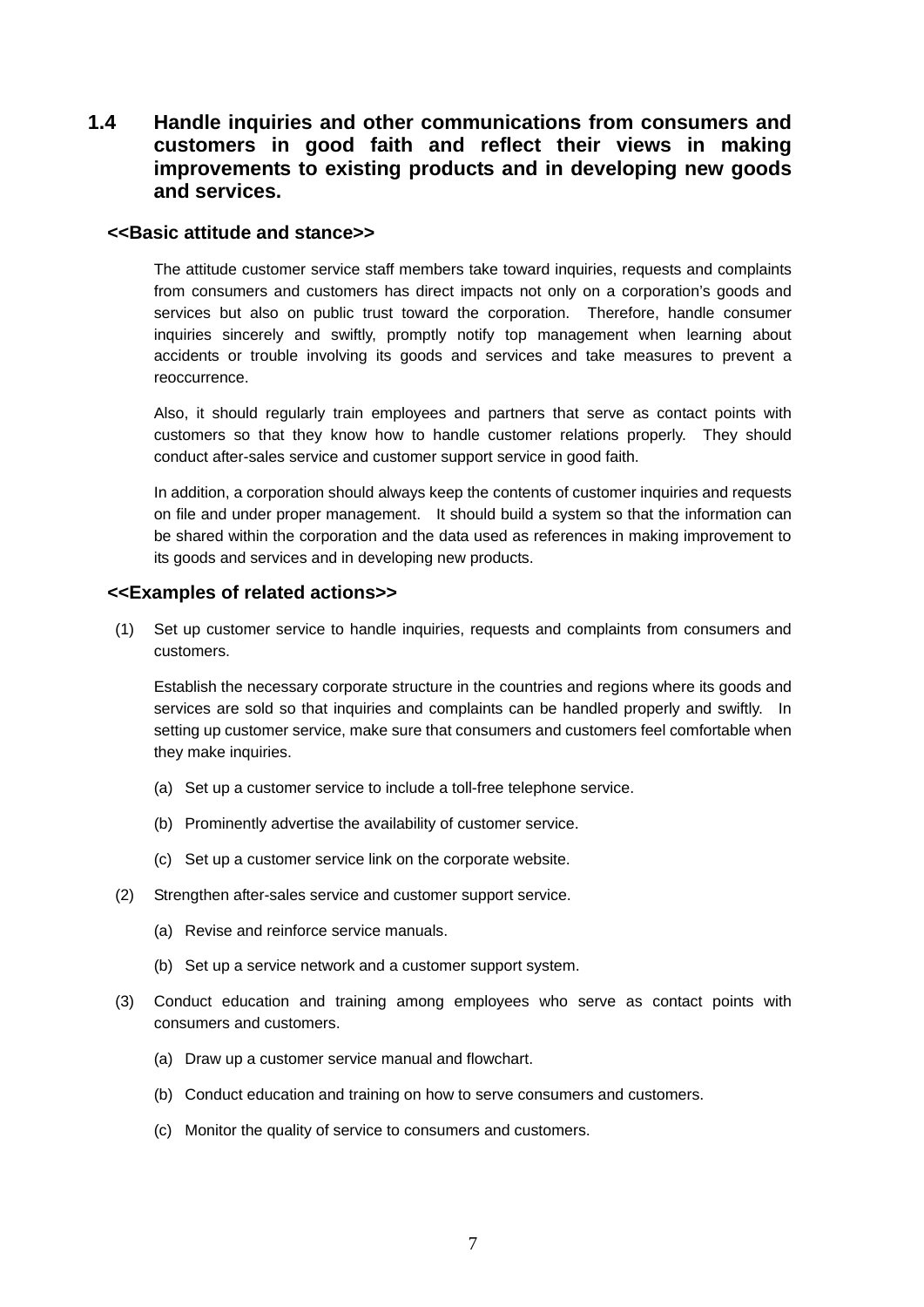- (4) Keep consumers and customers information under proper management.
	- (a) Keep a record of the contents and the history of customers' issues.
	- (b) Set up a database on inquiries and complaints received.
	- (c) Stipulate the rules of service in cases where sales areas are spread over multiple countries.
- (5) Share the voice of consumers and customers within the corporation so that they can be used as references in making improvements to existing products and in developing new goods and services.
	- (a) Retrieve customer needs from the customer service database.
	- (b) Share customer needs among the corporation's relevant departments and use them as references in making improvements to goods and services.
	- (c) Promote dialogue and communications in order to incorporate consumer feedback into a basic attitude and stance of management.
	- (d) Provide a chronological account of how the voice of customers has been reflected in the improvement of goods and services and post the information on the corporate website or in other publications.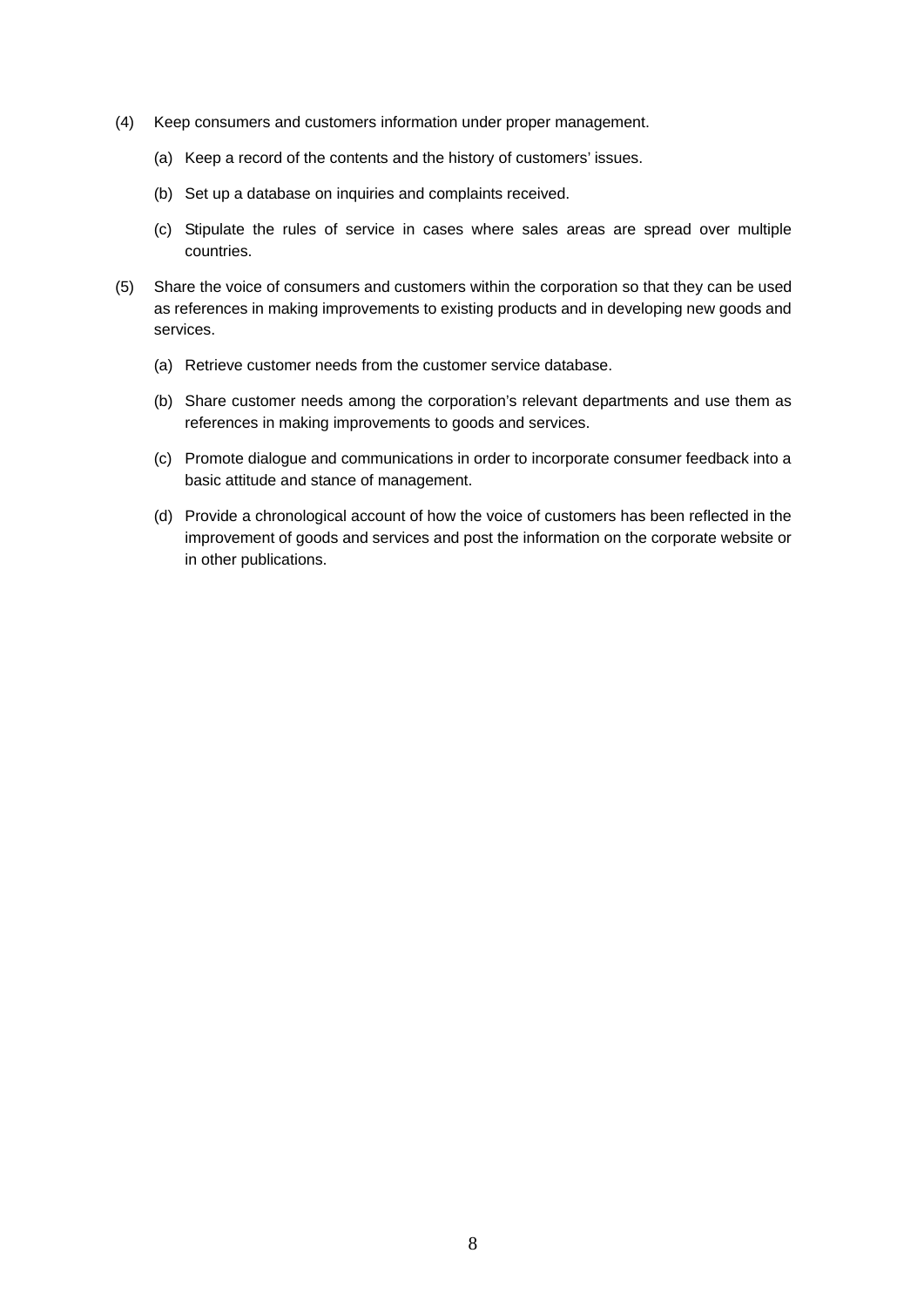# **Clause 2**

# **Engage in fair, transparent and free competition and ensure that transactions are appropriate. Also maintain a sound and proper relationship with political bodies and government agencies.**

#### **<<Background>>**

#### **(1) Rising importance of the Antimonopoly Act to promote fair and free competition**

The Antimonopoly Act is designed to protect consumer interests and ensure the sound development of the national economy by promoting fair and free competition. The importance of this statute has increased significantly as government moves to deregulate the economy continue apace amid demands for completely free competition in the market and stronger discipline in corporate activities. Given this background, there have been a series of developments in recent years to strengthen the enforcement of the Antimonopoly Act, such as introducing an "immunity from and reduction of surcharges" system (as part of incentives to act against antitrust activities) and giving the Fair Trade Commission greater authority to investigate antitrust violations. There are also moves to further strengthen the Antimonopoly Act by widening the definition of actionable behavior and raising the rate of surcharges especially for repeat offenders and leading offenders.

The economic downturn in recent years has also prompted widespread criticism from the public on unfair trade practices, such as abuse of dominant bargaining positions and unfair bargain sales. As a result, when the Antimonopoly Act was revised in 2009, these unfair commercial practices were made subject to surcharge penalties. Recently, there has been a surge of recommendation orders issued by the Fair Trade Commission to deal with violations of the Subcontract Act (the Act against Delay in Payment of Subcontract Proceeds, Etc. to Subcontractors). Corporations should, therefore, further strengthen their legal compliance mechanism.

With respect to the relationship between administrative guidance and the Antimonopoly Act, the Fair Trade Commission's "Guidelines Concerning Administrative Guidance under the Antimonopoly Act" stipulate that "conduct by a firm or an industry and trade association is by no means exempt from the application of the Antimonopoly Act, even if it was brought about through the administrative guidance of an administrative organ."

#### **(2) Changes in the enforcement and application of international competition laws**

Enforcement of competition laws has become active also on the international scene along with the globalization of economic activities. There have been, for instance, prominent news reports of harsh legal action and heavy sanctions against international hard-core cartels, and it appears that antitrust authorities of the countries and regions, including Japan, have been working closely together. Emerging and developing economies are also intensifying the enforcement of antitrust laws. In light of these facts, corporations should keep fully abreast of the enforcement and application of competition laws in various countries and strengthen compliance in their corporate groups as a whole, regardless of their location.

Japanese industry and trade associations should also be aware that any act that causes impacts on overseas markets may put them at risk of being investigated and punished by overseas competition authorities even if the action occurs in Japan. Therefore, Japanese corporations as well as Japanese industry and trade associations should bear Japanese and overseas competition laws in mind when conducting their activities.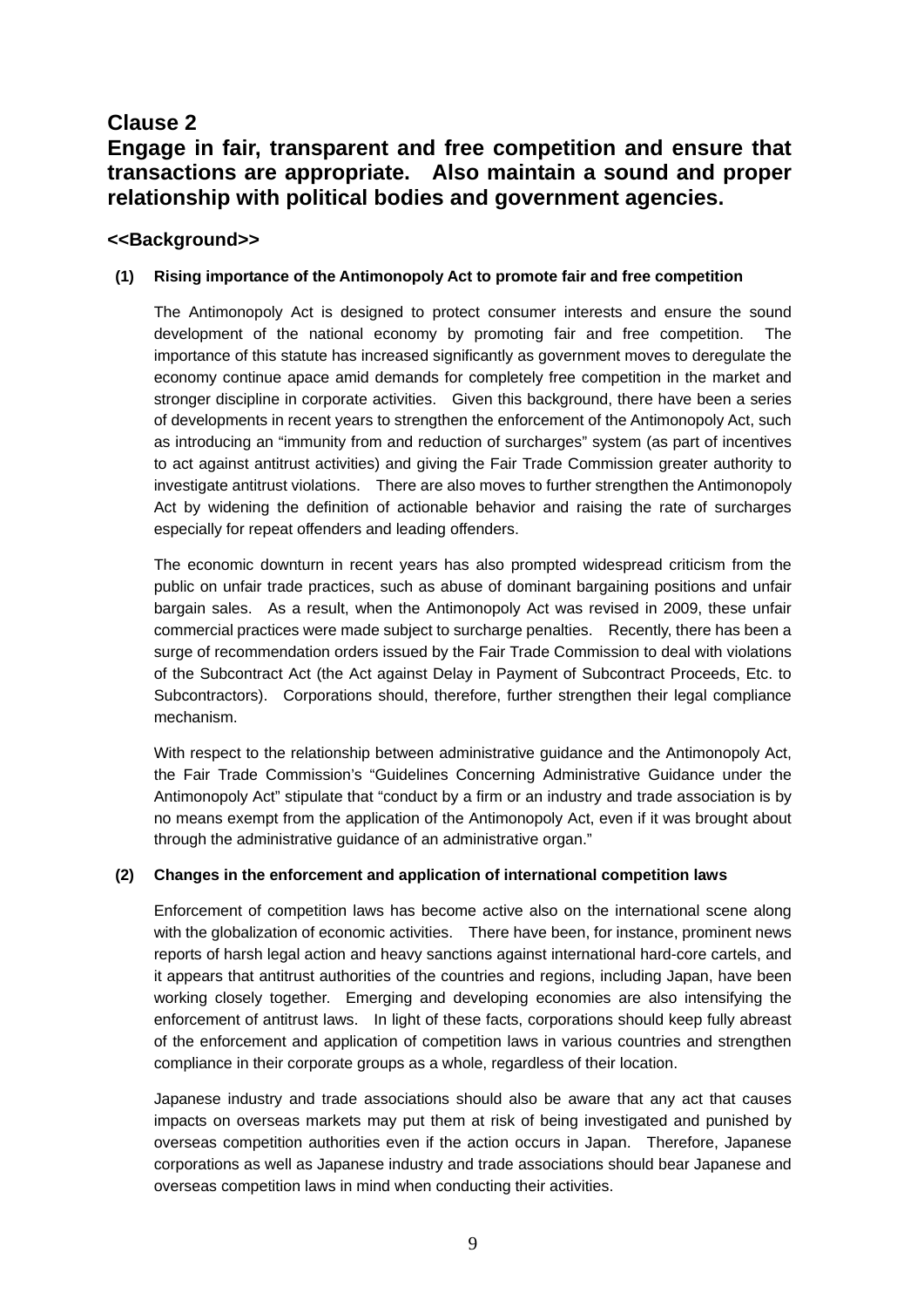#### **(3) Problems surrounding public bids**

Rigging in public bids has been vehemently criticized by the public. To combat bid rigging, the Fair Trade Commission has issued "Guidelines Concerning the Activities of Firms and Trade Associations with Regard to Public Bids." There are obviously problems under the current public-bidding system, where orders are placed by a monopolistic party. The Act Concerning Elimination and Prevention of Involvement in Bid Rigging, etc. (Prevention of Government Bid Rigging Act) stipulates that the Fair Trade Commission has the authority to demand "improvement measures" and seek damages from employees involved in bid rigging. In 2007, the law was again revised and strengthened, with the provision that employees of government agencies who abet bid rigging or engage in activities that harm the fairness of bidding will be subject to criminal punishment. Even so, it is important to keep up efforts to combat bid rigging.

#### **(4) Rising importance of protecting intellectual property**

In Japan, concrete policies and mechanisms to protect intellectual property have been established under a series of "Intellectual Property Strategic Programs" drawn up under the Intellectual Property Basic Act.

Proper protection of intellectual property is an important factor for creating a fair competition environment; it is also the starting point of competitiveness for every corporation. Protection of intellectual property is becoming all the more important now while the transition to the intellectual society is further emphasized. Every corporation should act fairly and in an exemplary way at home and abroad.

#### **(5) Build a sound and normal relationship with political bodies and government agencies**

There is demand both in Japan and overseas to enhance transparency not only in the sales and trade practices but also in the relationship among political bodies, economic organizations and government agencies.

When interacting with politicians and government employees, there must not be any behavior that could be seen as collusive. The National Public Service Ethics Act and "the National Public Service Ethics Code" have stipulated a list of behaviors that national public service officials should not be engaged in vis-à-vis people who have interests in their work. Corporations should also undertake a review of the practices and customs of dealing with public service officials, including officials at local governments. Corporations should conduct their activities while maintaining a highly transparent relationship with politicians and government employees.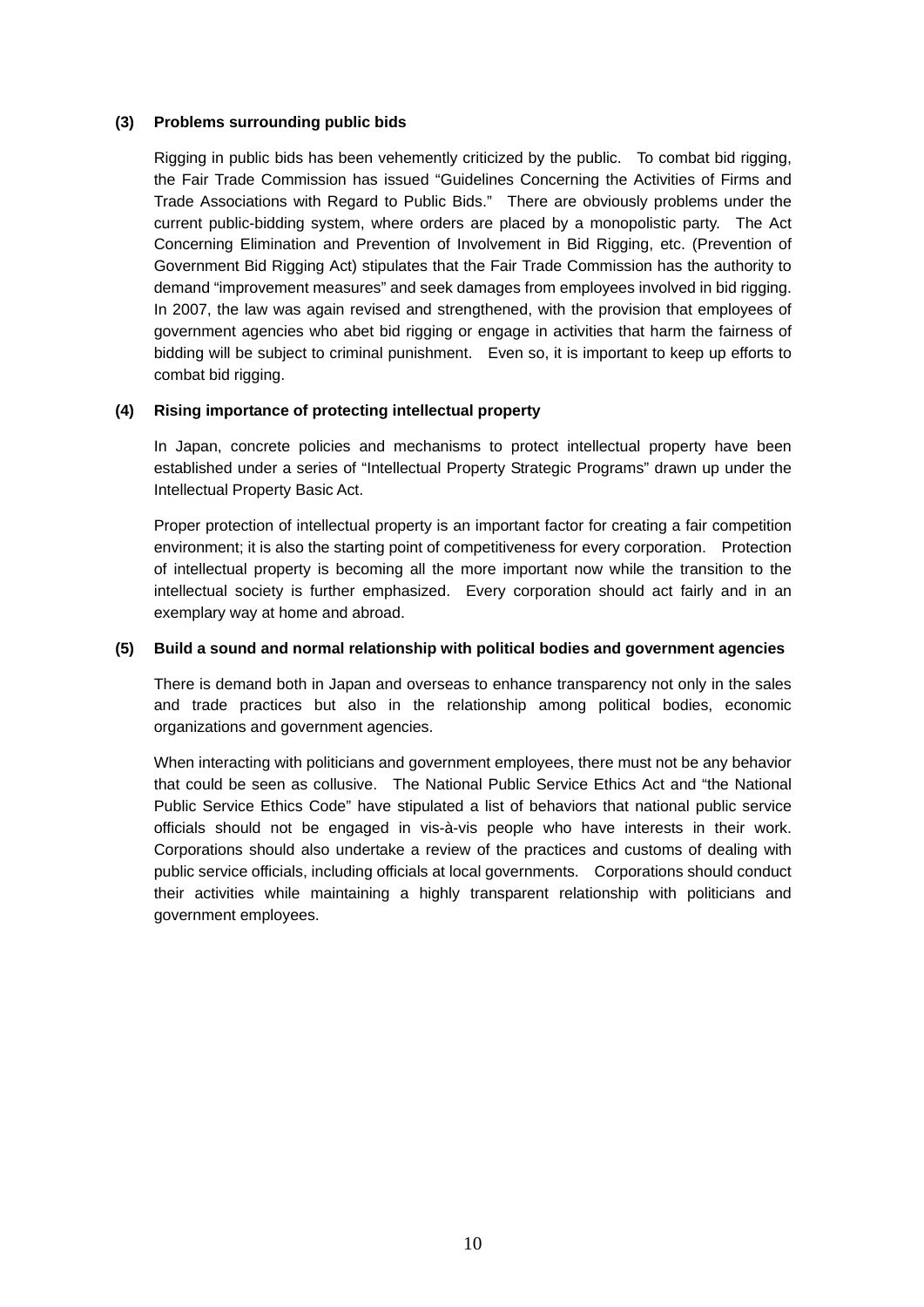## **2.1 Thoroughly enforce compliance with the Antimonopoly Act within a corporation.**

#### **<<Basic attitude and stance>>**

The Antimonopoly Act is the fundamental law for a free economy. A corporation cannot conduct any business unless it abides by this statute. Also, as business activities become globalized and the world economy turns increasingly borderless, competition laws of foreign countries must likewise be followed. It is essential that top management personally raises the awareness of employees to comply with the Antimonopoly Act, declaring under his own name a basic policy and personally check compliance with the law. In particular, the leniency program is now well established not only in foreign countries but in Japan as well, and application of competition laws has been intensified with authorities working together internationally to act against antitrust activities. In light of this reality, a corporation should set up an in-house system to promote compliance and ensure that competition laws are scrupulously observed by itself and its corporate group as a whole.

#### **<<Examples of related actions>>**

- (1) Strengthen and enforce a corporation's compliance program by taking both domestic and foreign statutes into account.
	- (a) Draw up a compliance manual on the Antimonopoly Act and ensure that the manual is widely disseminated and observed within the corporation. The manual should feature a declaration by top management concerning the corporation's basic policy on compliance, a summary explanation of the regulations in the statute, notes on how to prevent violating the law, and so on. Make employees of departments concerned familiar with this manual by holding briefings and seminars, organizing education and training programs and so on, to ensure that the Antimonopoly Act is not violated. The manual and programs, which reflect the nature of its business, should include the ways and means to comply with laws and regulations of foreign countries and regions where a corporation operates as well as those at home.
	- (b) Set up a compliance office where executives as well as employees can consult when they run into issues of antimonopoly compliance while performing their jobs. Make it obligatory for employees to report on issues of compliance. Initiate and implement internal audits on antimonopoly compliance, promptly launch an in-house investigation when compliance issues occur and take appropriate measures to address the problem.
	- (c) When an industry and trade association undertakes work on commission by a government agency, it should follow the relevant guidelines and should not behave discriminatorily or engage in any conduct that violates the Antimonopoly Act. The sharing of statistical information within an industry and trade association, its gatherings and other industry and trade association-sponsored events could also constitute as a behavior in conflict with competition laws. In this connection, industry and trade associations should adapt their practices in conformity with competition laws.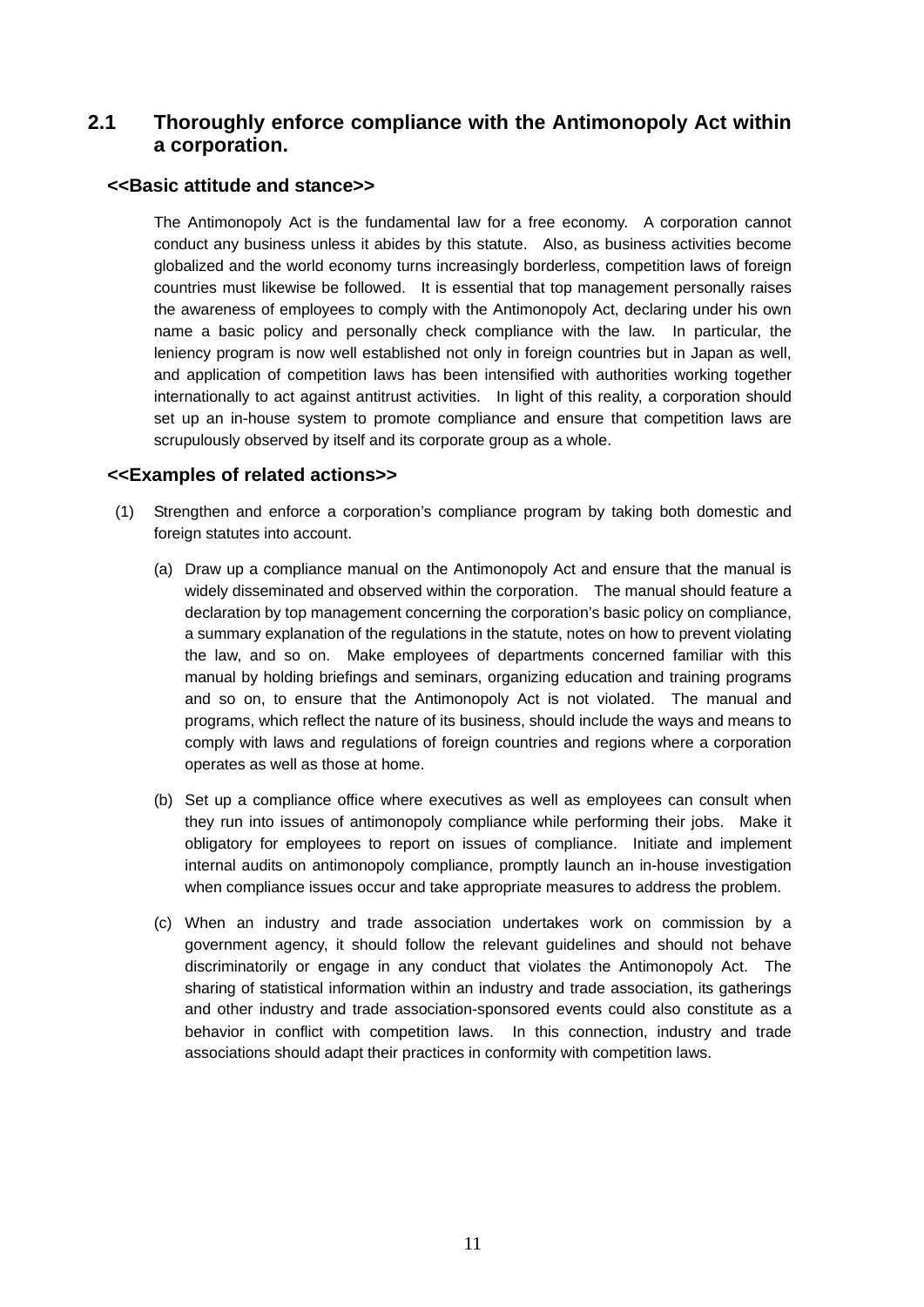# **2.2 Establish a policy on fair purchasing transactions.**

#### **<<Basic attitude and stance>>**

A corporation should recognize that its business is only viable with the cooperation and support from people who run businesses in various fields, such as suppliers of raw materials, parts, software, services and other products needed in its business. Even if a corporation occupies a dominant position vis-à-vis its suppliers, it should not take advantage of this relationship and impose unfair burden on its business counterparts. To ensure fairness and transparency, a corporation should draw up purchasing guidelines and make the rules public both within and outside the corporation. In purchasing transactions (including subcontracts and contracts), in addition to economic rationality, a corporation should also pay attention to issues such as legal compliance by suppliers, quality and safety, environmental conservation, information security, fair trade and corporate ethics, industrial safety and health, human rights and labor conditions, and ensure that all parties concerned discharge their social responsibility.

#### **<<Examples of related actions>>**

(1) Establish a fair purchasing policy.

Draw up internal purchasing guidelines in line with the Subcontractors Act, the Fair Trade Commission's "Guidelines Concerning Distribution Systems and Business Practices under the Antimonopoly Act" and *KEIDANREN*'s "Guidelines Concerning Purchasing Transaction Behaviors" and make the document public both within and outside the corporation. The corporate guidelines should incorporate provisions to ensure that there will be no illegal practices, such as unfair reciprocal transactions as banned by the Antimonopoly Act, and no behaviors that violate the Subcontract Act such as unfair beating down of prices, unjustified refusal to receive the work from a subcontractor, unjustified return of the goods provided, delaying payment, coercing a subcontractor to purchase goods from the corporation or to provide service, and demanding improper economic gains.

- (a) The purchasing department should be made separate from the marketing and other company units. The purchasing department should make it a matter of principle to make decisions on purchasing transactions independently from other organizations.
- (b) Clearly identify the department in charge of purchasing at home and abroad. Also, disclose a corporation's purchasing principles, the procedures involved in screening and selecting new suppliers, and the decision-making process for purchasing transactions.
- (c) For the benefit of overseas suppliers and business counterparts, prepare materials in foreign languages when needed. It is useful to purchase materials and equipment on the Internet, where transactions are highly transparent and non-discriminatory for both domestic and foreign suppliers.
- (2) Specify in concrete terms the social responsibility that suppliers are expected to discharge. Support their efforts to discharge their obligations or monitor their performance.
- (3) To ensure safety of cargo transportation by trucks, promote safety awareness among all parties concerned, including corporations which place delivery orders. As part of this drive, make further efforts to ensure that *KEIDANREN*'s "Guidelines for Shippers Concerning Transport Safety" (October 2003) are fully observed.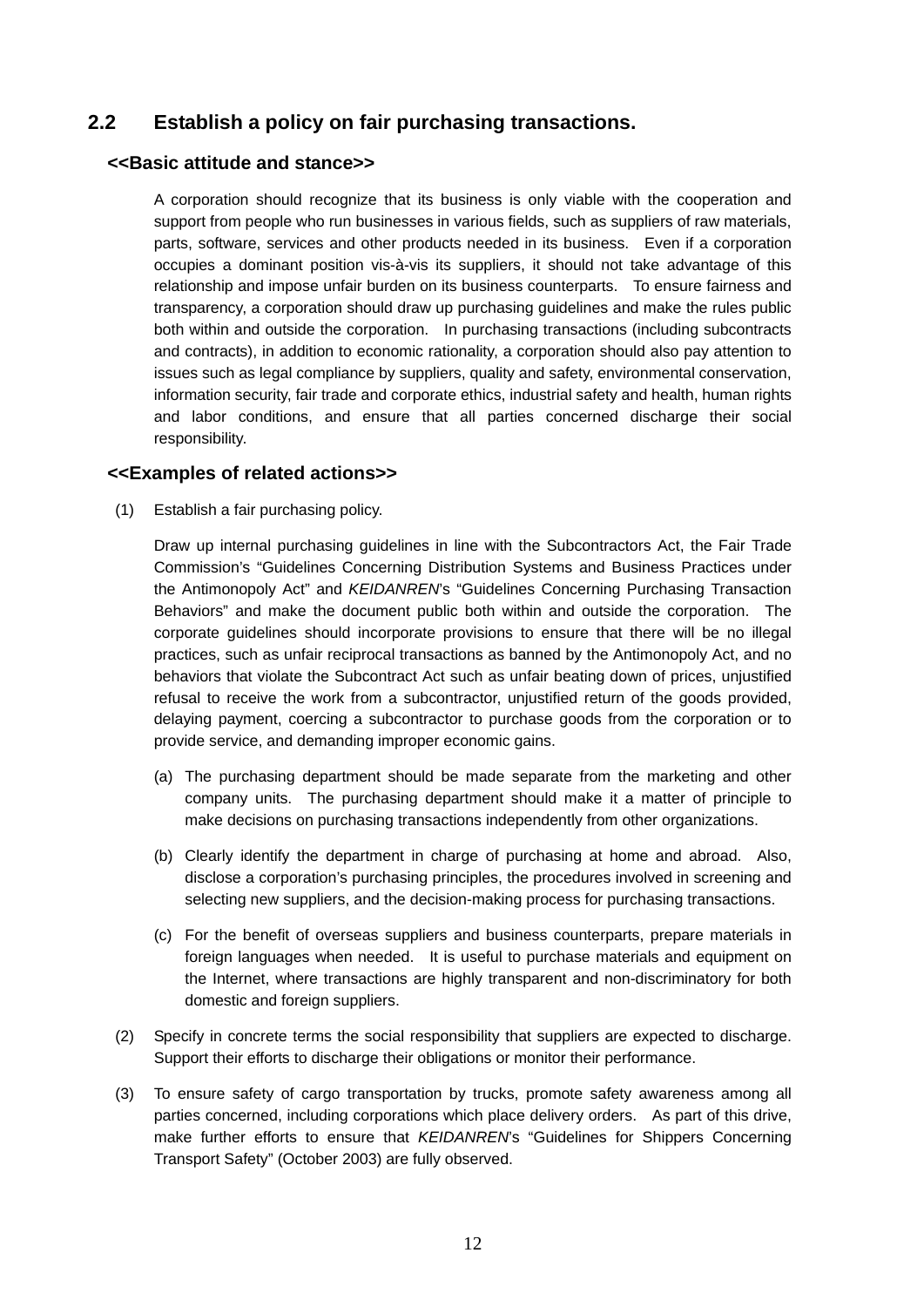(4) Get company approval prior to giving or accepting gifts in doing business with suppliers and other business counterparts. Also, do not accept gifts with a value that exceeds socially acceptable limits.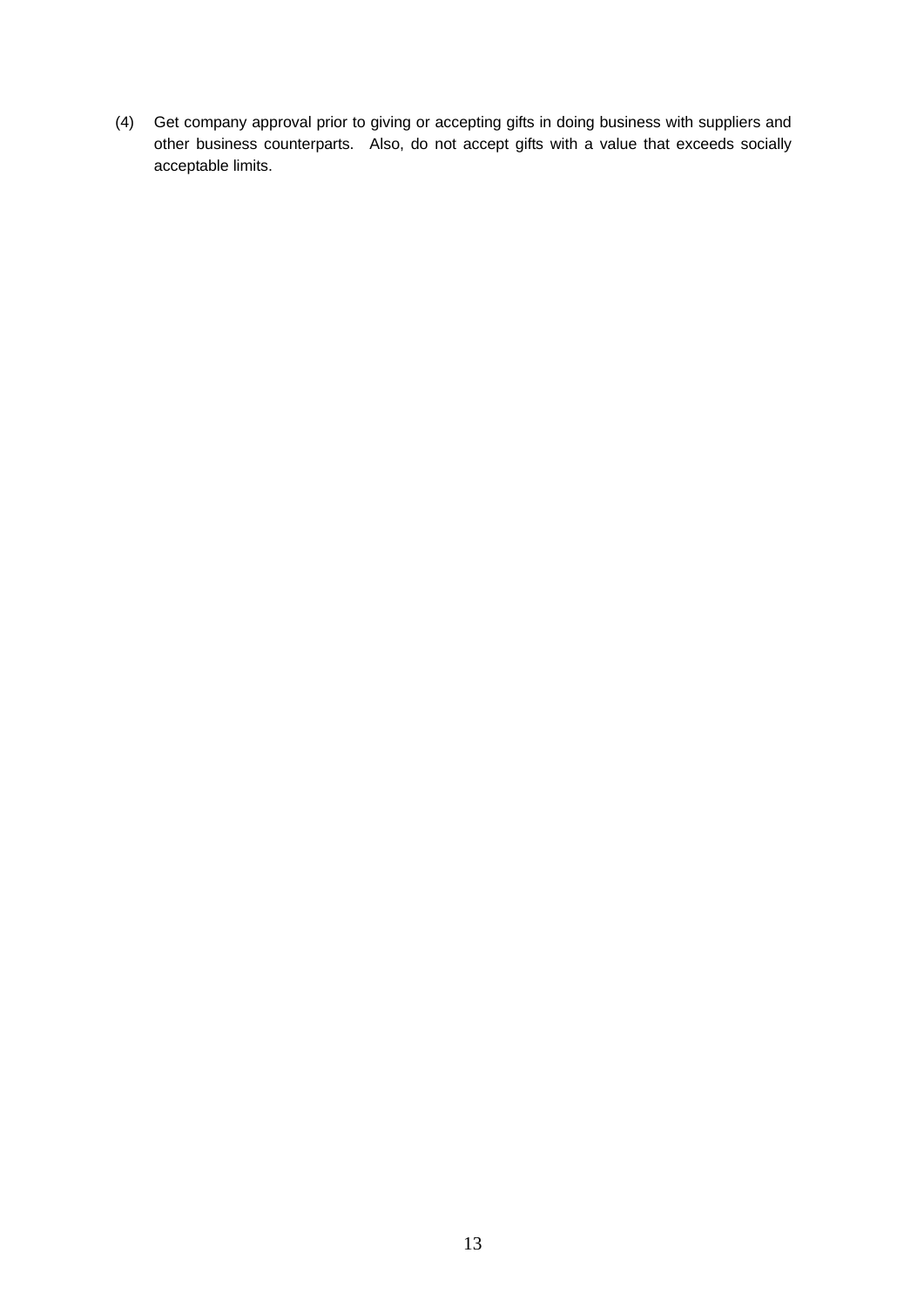**2.3 Make contribution to society by developing and providing quality goods and services by appropriately making use of intellectual property, as well as instill, through a corporation's own actions, the importance of protecting intellectual property rights at home and abroad.** 

#### **<<Basic attitude and stance>>**

A corporation should contribute to development of society by proactively developing and providing new products and services on the basis of its own intellectual property. Throughout this process, a corporation should make sure that its own and third-party's intellectual properties are fully protected by law. The protection of intellectual property rights is the foundation of a corporation's competitiveness and a vital requirement for fair competition. In light of this reality, an intellectual property protection system and its management scheme should be set up properly regardless of its location, so that the cycle of creating, protecting and utilizing intellectual property functions effectively.

Through these activities, a corporation should contribute toward fostering a tradition at home and abroad of respecting intellectual property rights.

#### **<<Examples of related actions>>**

- (1) Achieve the goal of developing and providing innovative goods and services based on intellectual property.
- (2) Conduct education among its employees of a corporation so that there will be no infringement of third-party intellectual property rights.
- (3) Set up and properly apply in-house rules so that there will be no leakage of marketing secrets and other confidential information or accidental drainage of technology.
- (4) Set up appropriate rules governing job-related inventions and promote making individual contracts or other arrangements with an inventor.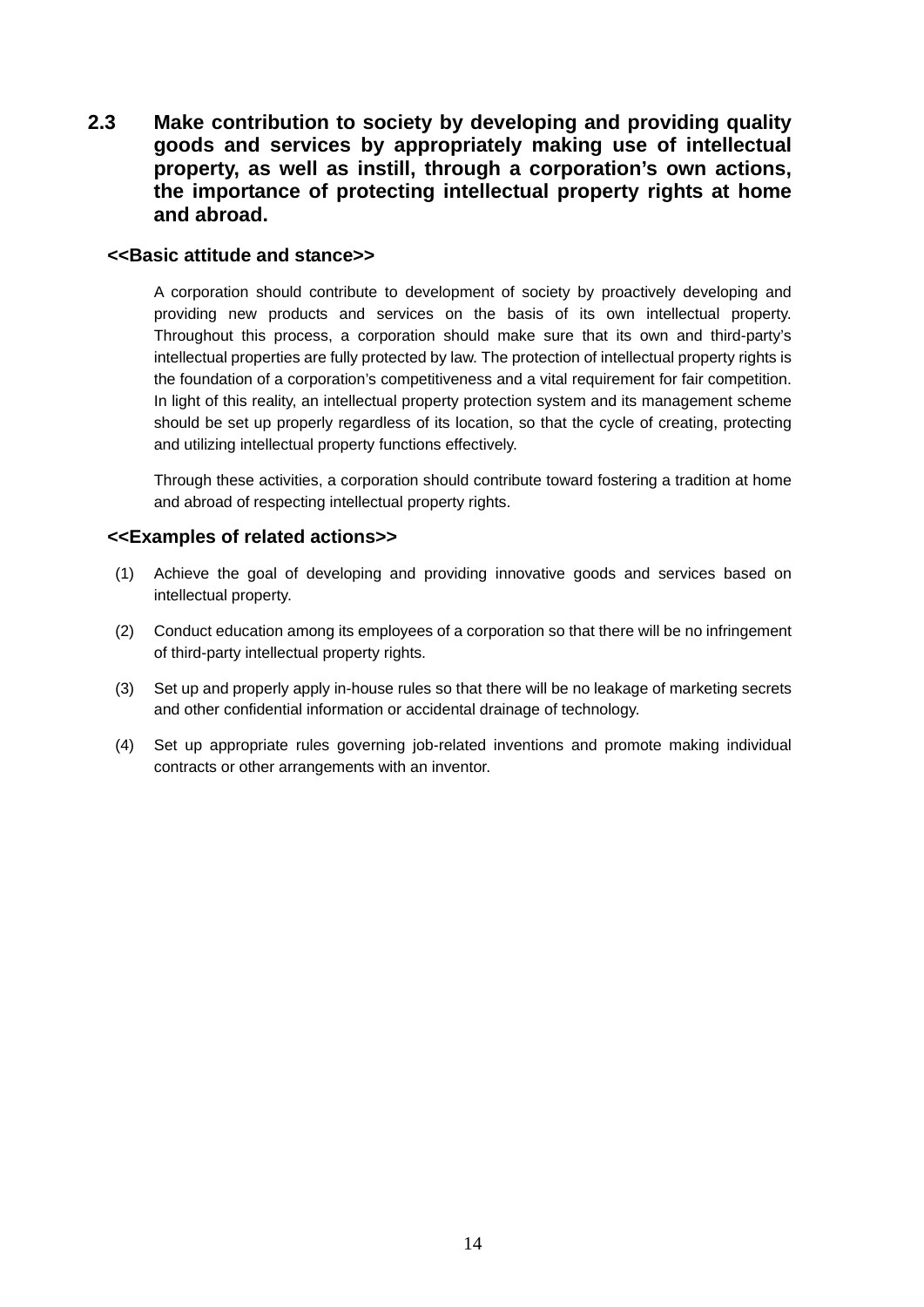## **2.4 Set up a mechanism to ensure compliance with laws and regulations concerning security trade control policy.**

#### **<<Basic attitude and stance>>**

A corporation should recognize that maintaining international peace and security is vital to its activities. To prevent the export of goods and the transfer of technologies that could harm international peace and security, a corporation should set up a control system to confirm whether militarily sensitive goods and technologies to be exported or transferred abroad are on the control list (weapons, high-performance general-purpose goods; that could be used as either weapons or as components of weapons: that could be used for weapons development, or other weapons-related purposes). In addition, for non-listed products and technologies, a corporation should check whether the end-use or the end-users are in any way linked to weapons development.

Even if a corporation is not the exporter, it should check whether the goods and technologies being handled are on the control list and share the information with the exporter, and should set up an in-house system for conducting these procedures.

#### **<<Examples of related actions>>**

(1) Assign personnel to be responsible for security trade control, and ensure the provisions of in-house guidance.

Assign personnel to take charge of confirming whether the goods to be exported or transferred abroad are on the control list. Ensure that the responsible personnel, as well as staff involved in exports, are familiar with the most current laws and regulations governing security trade control, providing them with the necessary training to ensure compliance.

(2) Set up in-house control procedures.

Set up in-house procedures for stringent self-management to prevent violation of laws and regulations.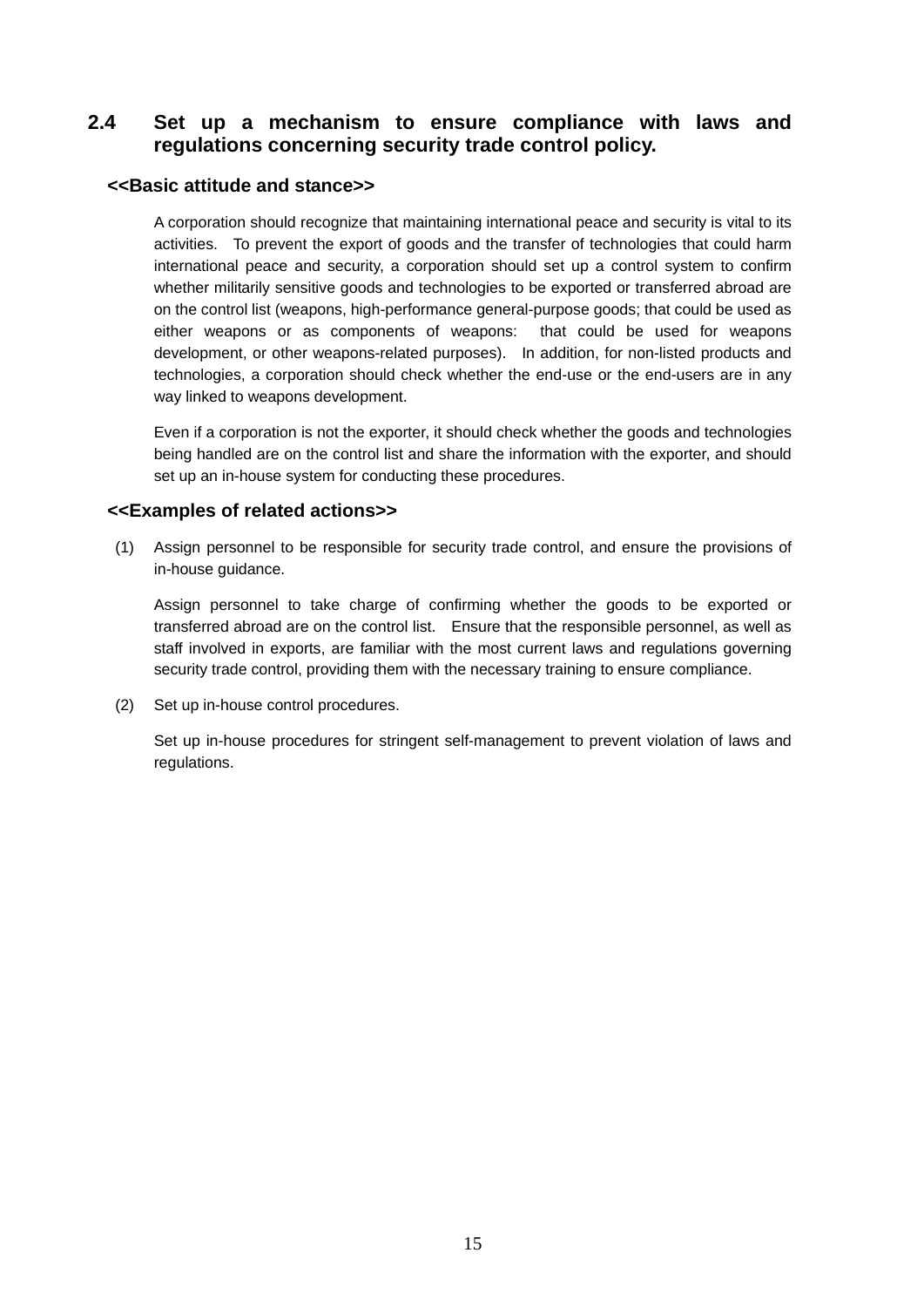# **2.5 Do not give gifts or entertain with the aim of obtaining unfair gains.**

#### **<<Basic attitude and stance>>**

A corporation should aim for fairness and transparency whether doing business at home or abroad as this is the basis of sound business practice. To achieve this goal, it should not entertain, give gifts, money, and so on, to its customers, suppliers and other business counterparts, or accept such favors from them, with the aim of getting or maintaining unfair gains or preferential treatment.

As regards public officials, a corporation should follow the law and should not engage in behaviors that invite suspicion. The same rule applies to people related to government even though they are not government employees (e.g., individuals employed by quasi-government organizations): do not entertain, give gifts, pay money, and so on, for the purpose of seeking preferential treatment. Also, a corporation should not engage in any behavior that appears to be seeking favors. Even if there are no applicable laws or guidelines, a corporation should not seek favors from the government or quasi-government organizations, or individuals who are employed there, nor engage in behaviors that invite such suspicion.

#### **<<Examples of related actions>>**

- (1) Take the lead to change the mentality of observing hollow customs and rites among business counterparts (change the practice of entertaining and gift-giving, and simplify and rationalize rites and respect-paying ceremonies). To this end, implement the following measures:
	- (a) Refrain from the practice of entertaining, gift-giving, and so on if the monetary value exceeds the social common sense or international norms.
	- (b) Refrain from the practice of holding ceremonies like marriage and funeral in a manner beyond the social common sense. The same rule applies to the practice of giving midsummer and yearend gifts.
- (2) Conduct education and training.
	- (a) Conduct in-house education to discourage employees from engaging in the practice of entertaining, giving gifts, money, and so on, to customers, suppliers and other business counterparts, or accepting such favors from them, with the aim of getting or maintaining unfair gains or preferential treatment. Set up an in-house system to check whether these rules are followed.
	- (b) Ensure that all employees are familiar with the laws and guidelines of the various countries regarding favor-seeking practices with respect to public officials and government-related personnel. Also, conduct in-house education so that behaviors that invite suspicion will not occur.

(With respect to foreign public officials, see Clause 8.5)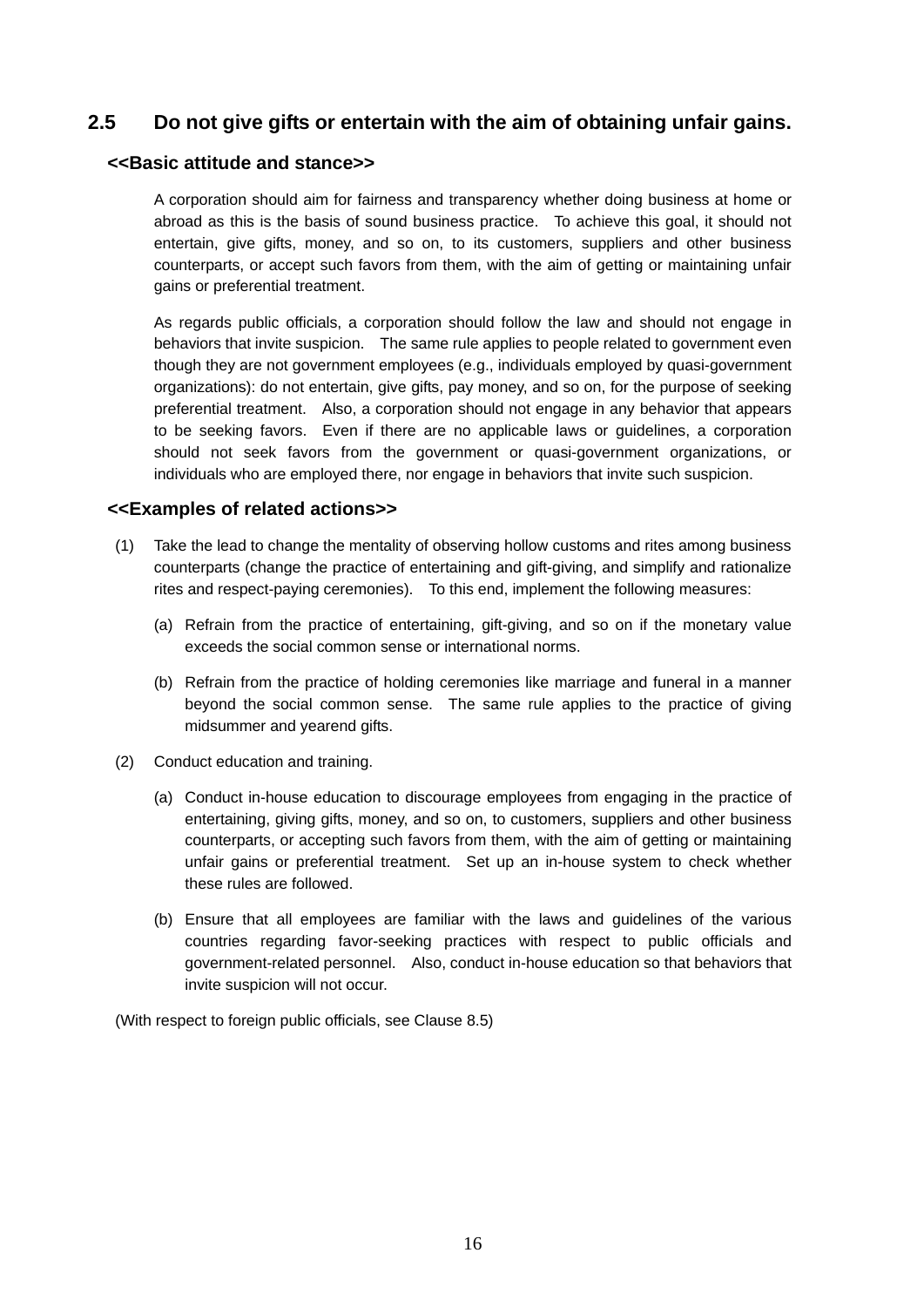# **2.6 Build a highly transparent relationship with politicians and government officials, and support efforts to develop a policy-oriented political system.**

#### **<<Basic attitude and stance>>**

In dealing with politicians and government officials, there should be no payoff, collusion, or any behavior that could cause misunderstanding. With respect to matters of the economy and economic policies, a corporation should create a highly transparent relationship that enables an open and robust exchange of views.

A corporation should hold constructive dialogue with politicians to make policy proposals and put forward corporate views on how to promote structural reforms in order to invigorate the vitality of individuals and corporations at a time of intense international competition. At the same time, a corporation should actively contribute to the ability of political parties to initiate and promote policies by making political donations and so on, treating it as part of a corporation's social and community involvement.

#### **<<Examples of related actions>>**

- (1) Make everyone understand the obligation to comply with the relevant laws and regulations.
	- (a) Comply with the Political Funds Control Act, the National Public Service Ethics Act and the National Public Service Ethics Code.
	- (b) In making public tenders, comply with the Antimonopoly Act, the "Guidelines Concerning Public Bids," and the Act for the Prevention of Collusive Bidding at the Initiative of Government Agencies.
- (2) Make sure that all corporate actions are based on its own responsibility and judgment.
	- (a) Take note of the Antimonopoly Act and the "Guidelines Concerning Administrative Guidance" in following administrative guidance from government agencies.
	- (b) Fully understand the Administrative Procedures Act and actively make use of this act.
	- (c) Make full use of Japan's "No-Action Letter" system.
- (3) Strictly refrain from hiring former government employees for the purpose of obtaining favors in government licensing, public tender or other government services.
- (4) As part of its social and community involvement, make voluntary donations to the central office of political parties, with a view to strengthening their ability to initiate and promote policies.
- (5) Encourage business people to behave proactively in their capacity as a voter, keep a keen eye on policy issues and voluntarily act on political matters.
	- (a) Encourage business people to participate in the Business People Political Forum, an affiliate organization of *KEIDANREN* to raise political awareness and to interact with politicians.
	- (b) Encourage business people to actively exercise their rights to vote.
	- (c) Encourage business people to make personal political donations.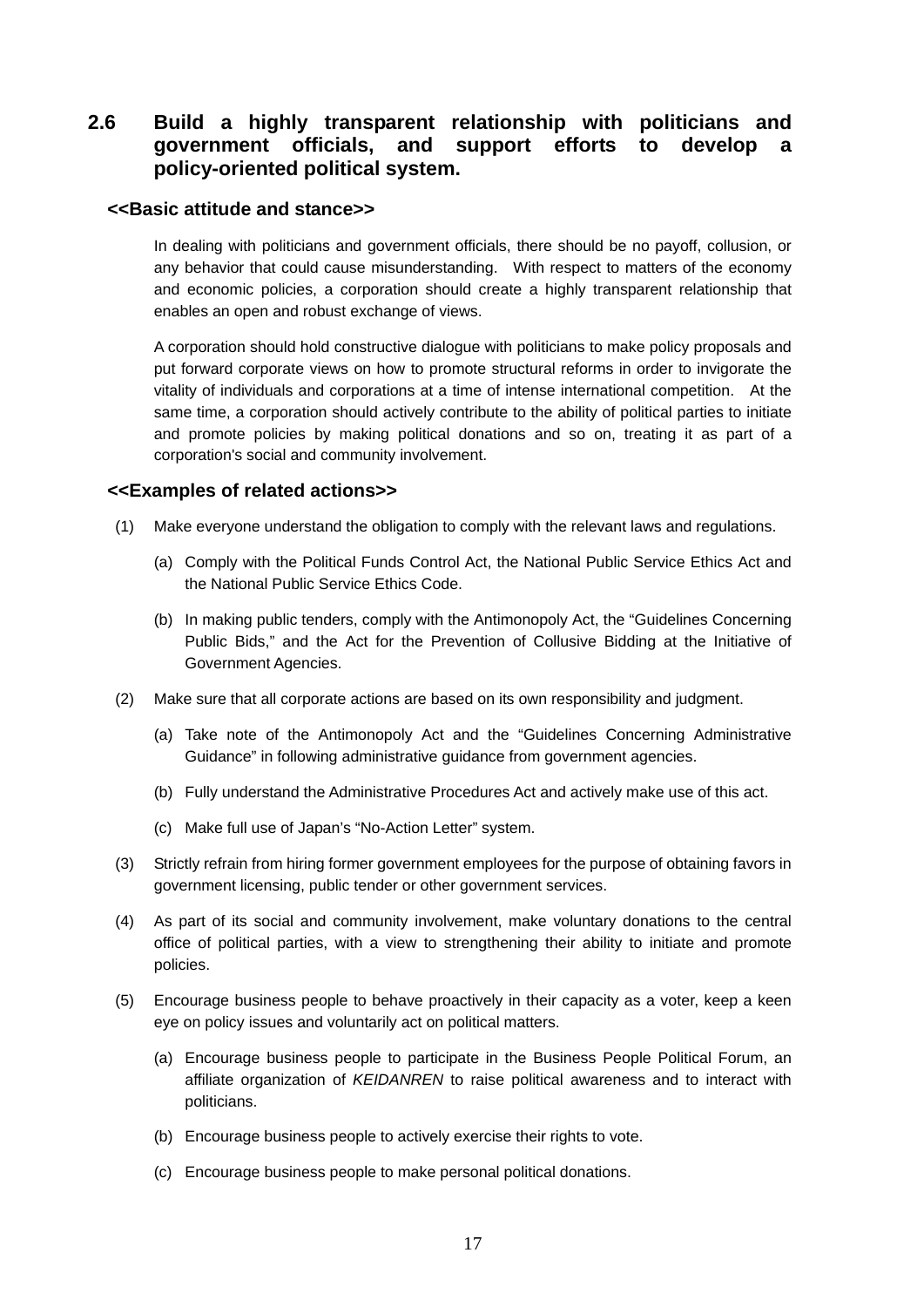# **Clause 3**

**In addition to communicating with shareholders, interact extensively with the public, and disclose corporate information actively and fairly. Also, protect and properly manage personal and customer data and other types of information.** 

#### **<<Background>>**

#### **(1) An attractive investment environment**

To rebuild an attractive investment environment and bring about a recovery in the slumping capital market triggered by the recent financial crisis, corporations should enhance their attraction as a target for investment.

#### **(2) Transparency in corporate management**

Application of the Companies Act, enacted with the aim of improving the "agility and flexibility" and ensuring "soundness" in corporate management, has taken hold since it came into force in 2006, either from the perspective of strengthening and enlarging Japan's capital market or coping with globalization, diversification and increasing complexity of corporate activities. Along with the Financial Instruments and Exchange Act, in force since 2008, the Companies Act has prompted corporations to set up an internal control system and disclose relevant information so as to raise the level of public trust.

At the same time, shareholders and investors have also varied in their policies and attitudes towards investment. They are now showing strong interest in the non-financial aspects of corporate information, such as a policy on the environment and its relationships with stakeholders. It is thus a pressing issue for corporations to increase management transparency and disclose information not only on management and finance, but also on other relevant matters that enhance its own value.

It is amid such trends that the Financial System Council's "Study Group on the Internationalization of Japan's Financial and Capital Markets", the Ministry of Economy, Trade and Industry's "Corporate Governance Study Group" and others have put together corporate governance proposals, which have led to moves to amend the relevant laws and regulations, and strengthen the various regulations under stock exchange.

#### **(3) Accountability toward a broad range of stakeholders and two-way communication between corporations and their stakeholders**

Corporations have social responsibility toward a broad range of stakeholders, including shareholders and investors, consumers, business counterparts, employees and the local community, and stakeholders' expectations on CSR have risen in recent years.

Since corporations have impacts on society, accountability on their major impacts toward society and the environment is relevant in order to get the understanding of a broad range of stakeholders.

In addition, corporations are expected not only to disclose information in one-way fashion but also to deepen mutual understanding with their stakeholders through two-way communication and act together with them to resolve common social issues. Two-way communication between corporations and their stakeholders is important both from the perspective of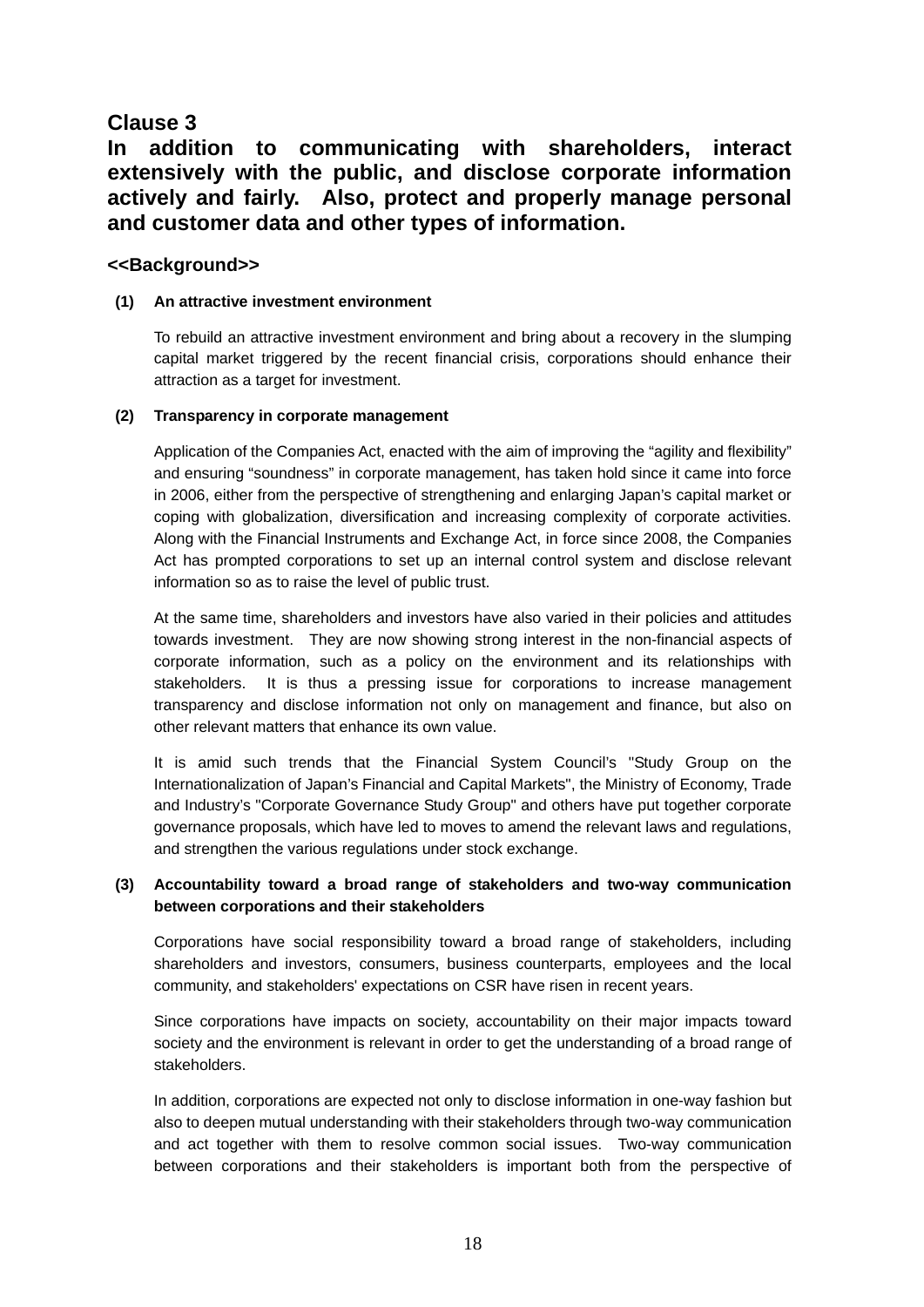achieving accountability and from the viewpoint of fostering public trust. Furthermore, it will promote innovation and enhance corporate competitiveness.

#### **(4) Management of personal and customer data**

With the advance in information and communication technology (ICT), the amount of information handled in business activities has grown by leaps and bounds. As a result, the public have raised concerns about risks of leak, tampering, and other mishaps with information kept at corporations. To gain the trust of society, corporations should go beyond merely complying with the relevant laws and regulations and adopt self-regulating measures to secure data as a member of highly advanced ICT society.

In particular, corporations should comply with the Protection of Personal Information Act and properly handle personal data following the guidelines set by government agencies and ensure that personal data is fully protected.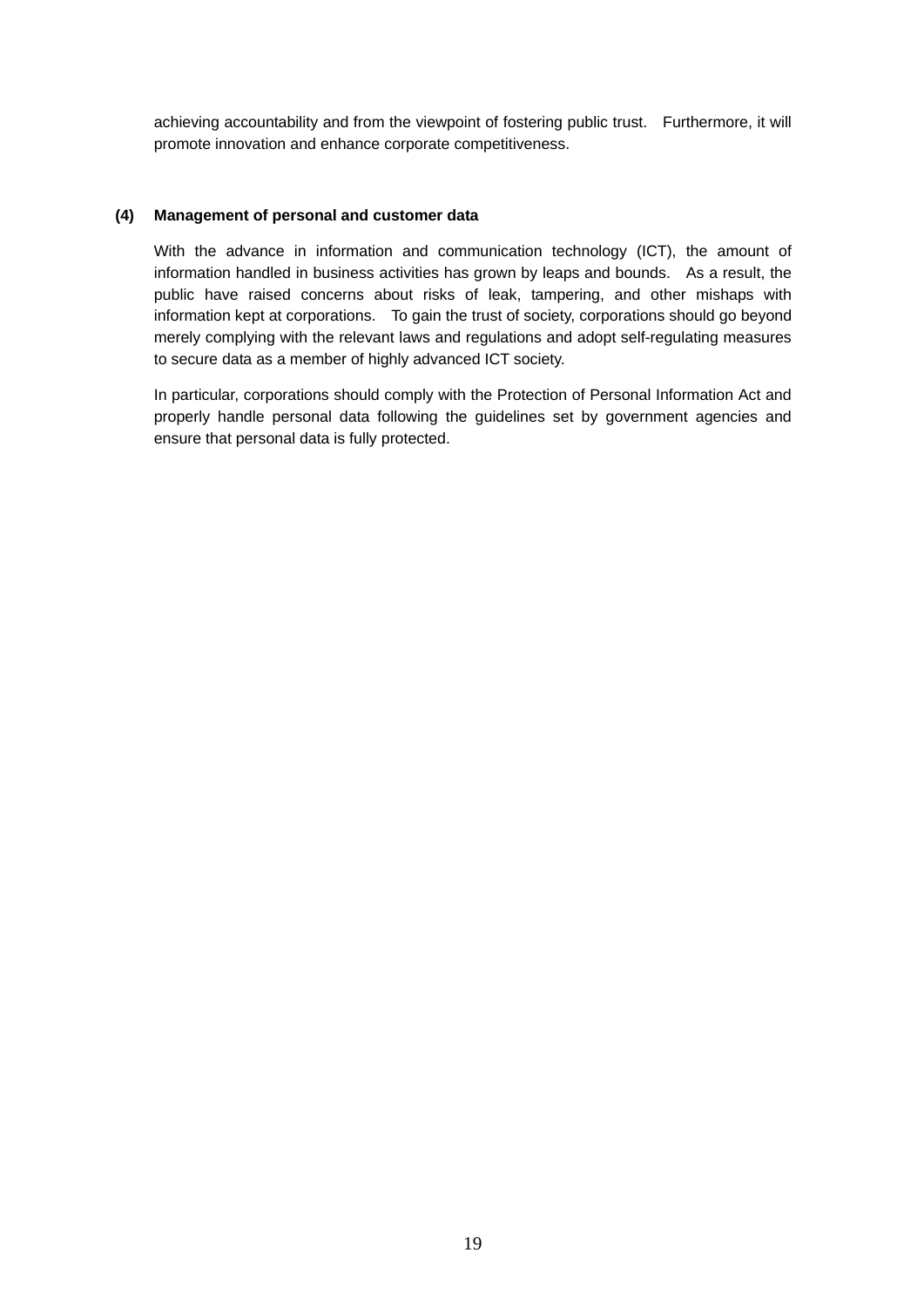## **3.1 Promote communication with shareholders and investors through general shareholders meetings and investor-relations activities.**

#### **<<Basic attitude and stance>>**

A corporation should provide accurate information to its shareholders and investors to make them understand about its activities. In addition to legally required disclosure in a timely manner, a corporation should actively make available to the market management information including its growth strategy. A corporation should provide information fairly to all shareholders and investors. In holding general shareholders meetings, a corporation should also take consideration of shareholders' ease of participation.

#### **<<Examples of related actions>>**

- (1) Actively disclose information fairly and in a timely manner to its shareholders and investors.
	- (a) Disclose information fairly and in a timely manner in accordance with various legal requirements for information disclosure, including disclosure centering on business reports and financial statements as required by the Companies Act, disclosure centering on securities reports as required by the Financial Instruments and Exchange Act, and disclosure based on the regulations under stock exchange.
	- (b) Make available to shareholders and investors information on general aspects of management, such as its management philosophy and policy, earnings, funding conditions, dividend policy, and corporate governance. Also, disclose consolidated financial information, segment information and other relevant information as a corporation extends its activities globally and diversifies its business operations, and earnestly listen to the views and criticism of its shareholders and investors.
	- (c) Assign investor-relations staff and set up investor-relations teams at home and abroad as part of its operational structure.
	- (d) In addition to organizing investor-relations meetings, set up an investor-relations page on the corporate website for broader dissemination of information on time.
	- (e) Hold meetings to report its financial results to its shareholders and investors in a timely and appropriate manner at least once at the end of a business year and, if necessary, several times on a semi-annually, quarterly basis.
	- (f) Make efforts to present information in plain language to its shareholders and investors and other interested parties overseas. Prepare "Notice of Convocation of General Shareholders' Meeting" in English (including corporate materials in foreign language.) and send it out at the earliest convenience.
	- (g) For the benefit of far-away shareholders and investors in the distance, make use of the internet and video-conferencing facilities, hold informal shareholders meetings away, or make other relevant arrangements.
- (2) Be resourceful when organizing general shareholders meetings.
	- (a) Speed up the handling of book-closing and contribute to efforts of spreading out the dates of releasing financial information. Also, hold general shareholders meetings as early as possible, based on each corporation's own judgment.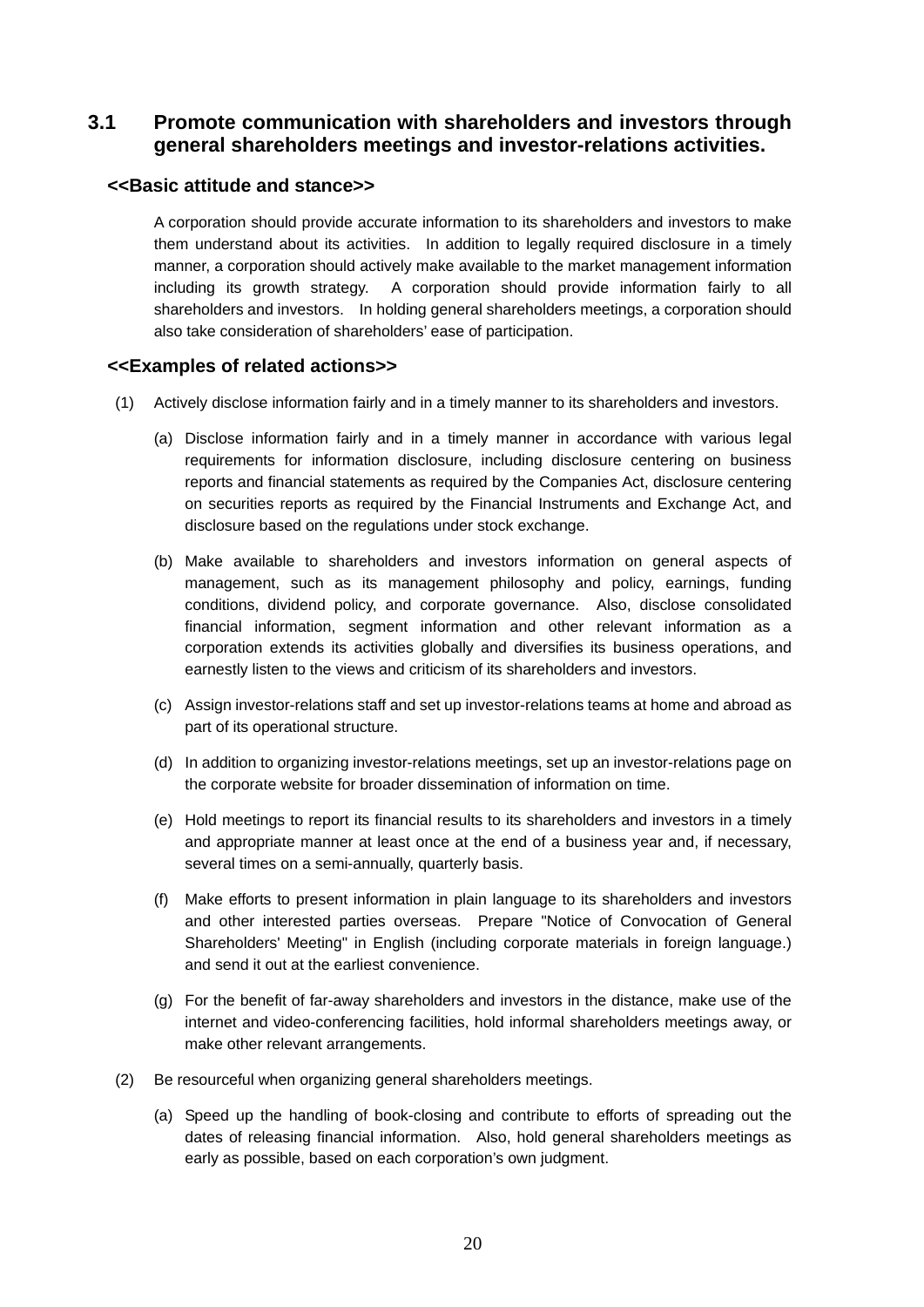- (b) Arrange general shareholders meetings on a date and at a time that would enable more shareholders to attend. Choose a date that would not coincide with the shareholders meetings of other corporations.
- (c) Disclose information on the results of exercising of voting rights in accordance with the applicable laws and regulations.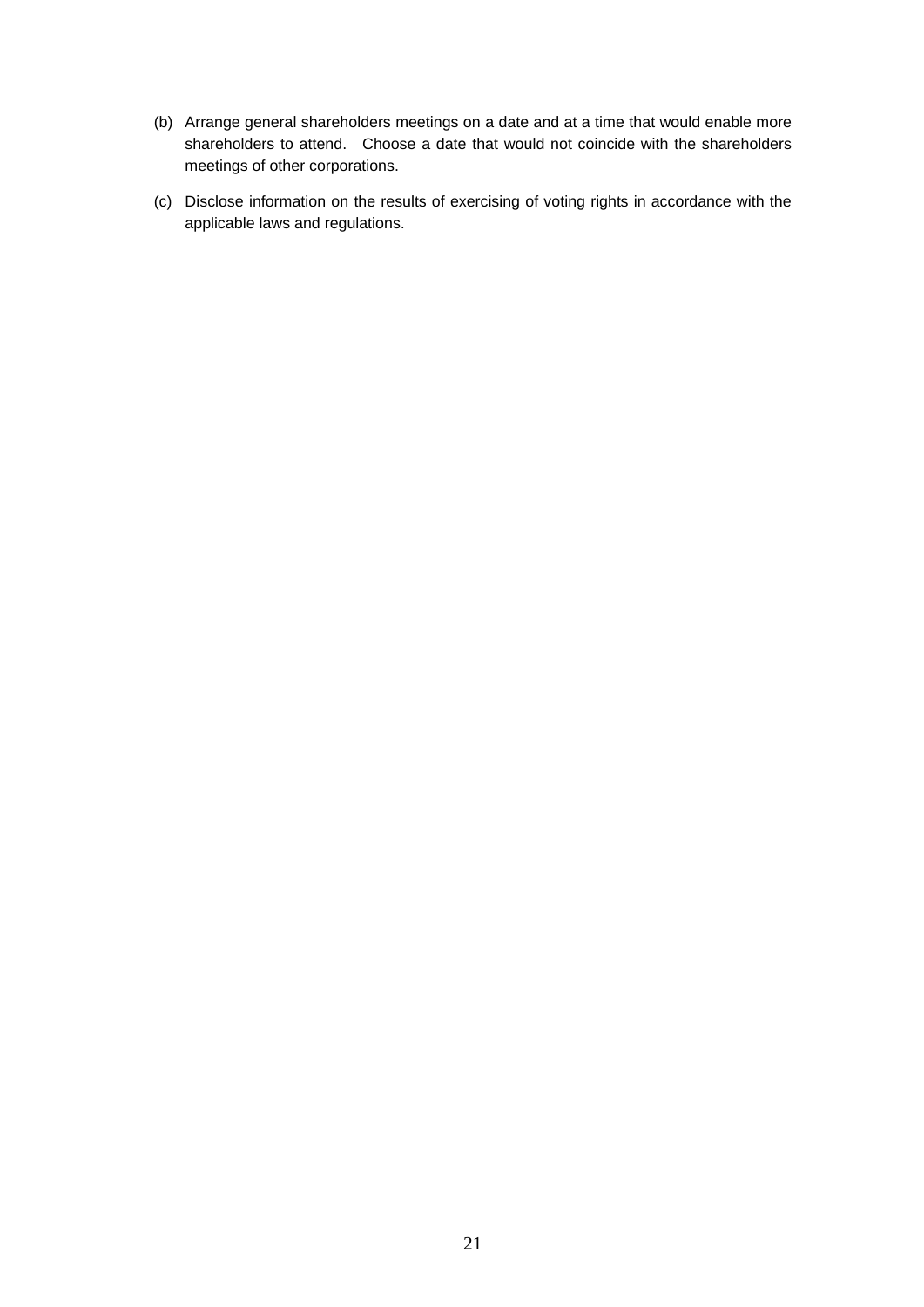# **3.2 Disclose information to stakeholders in a timely and appropriate manner.**

### **<<Basic attitude and stance>>**

A corporation should disclose information that is really needed by society in a timely, appropriate and easy-to-understand manner. A corporation should not limit information disclosure to what is required by laws and regulations. A corporation should disclose relevant and credible information in a timely manner to a broader range of stakeholders, including consumers, business counterparts, employees and the local community, in addition to shareholders and investors, in line with social norms, guidelines under industry and trade associations, or its own judgment.

Types of information to be disclosed should not be limited to management and financial matters which are of interest mostly to shareholders and investors. A corporation should also make efforts to voluntarily and actively disclose information on non-financial aspects of its activities, such as information concerning its goods and services and its impacts on the environment and society.

- (1) Set up an information disclosure policy and a governance system.
	- (a) Draw up and release its information disclosure policy.
	- (b) Strengthen a governance system on information disclosure by setting up a disclosure committee.
- (2) Regularly disclose information concerning its impacts on the economy, the environment and society by publishing reports or using other methods.
	- (a) Regularly disclose information that enables stakeholders to take a bird's eye view and have a sense of continuity of a subject matter, by compiling and releasing annual reports, environmental reports, sustainability reports, CSR reports, and so on.
	- (b) Disclose information not only on subject matters that a corporation considers necessary for disclosure but also on subject matters that are relevant to stakeholders. Verify the importance through dialogue and other forms of interaction and referring to various domestic and overseas guidelines on corporate reporting.
	- (c) Information on performance should be quantified as much as possible with year-to-year data, and the subject matter should cover both the economic aspects and the environmental and social aspects.
	- (d) Publish information on its impacts on society.
	- (e) Also release information that is negative to a corporation, such as mishaps concerning its goods and services and incidents involving board members and employees. (See Clause 10.3)
	- (f) Publish information not only about past events and performance but also about its views on the future, including its strategy, future plans and goals.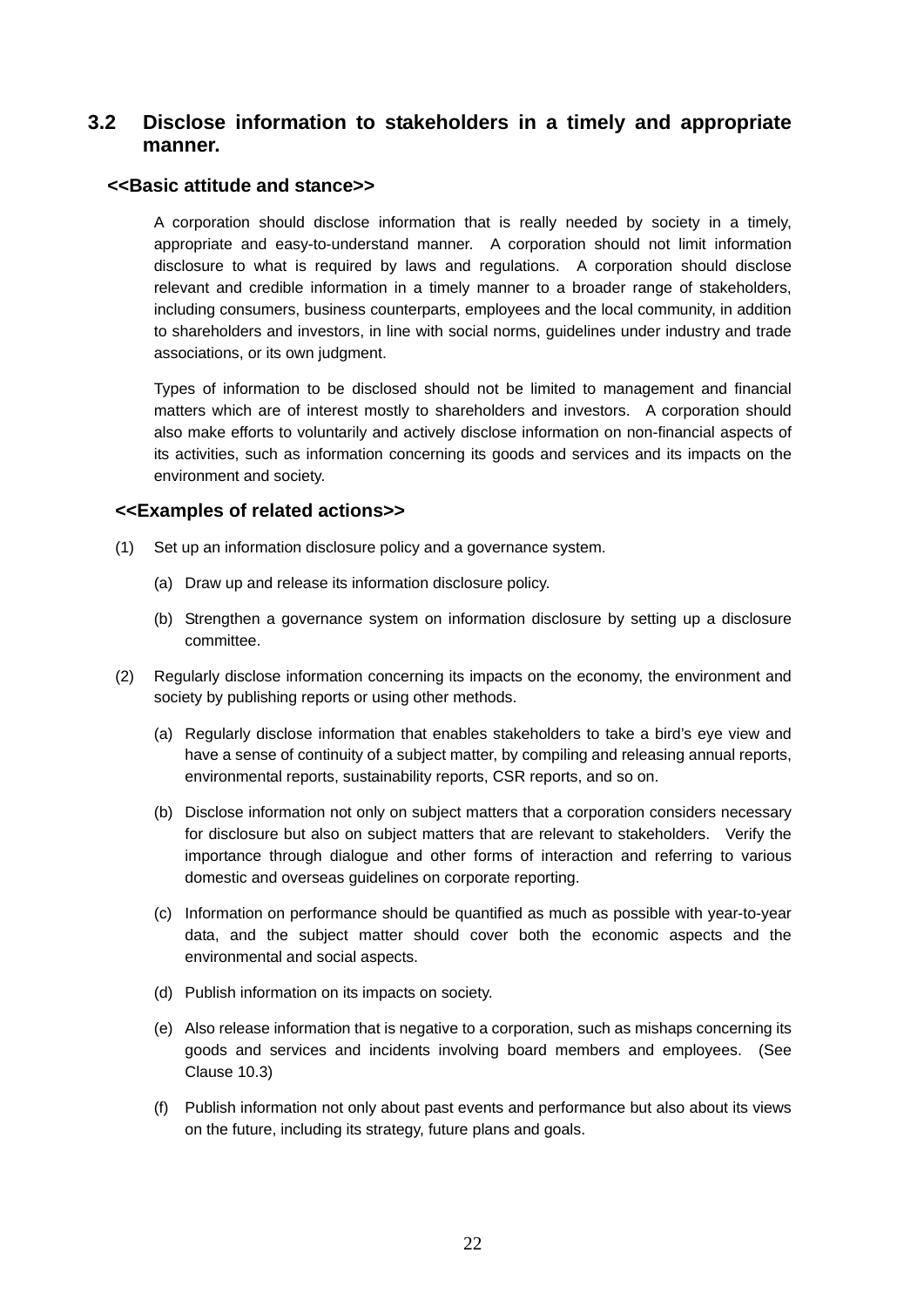- (3) Make use of all kinds of opportunities and media outlets.
	- (a) Make use of the Internet or other electronic media and provide appropriate corporate information to as many people as possible effectively and efficiently. For instance, post frequently asked questions from consumers and shareholders in a Q&A format on the corporate website. In this regard, take full precautions that the data posted are not tampered with.
	- (b) As diverse recipients are anticipated, make the access to information easy and convey corporate information in plain language.
	- (c) Make use of various media services and opportunities such as providing information through consumer news and toll-free telephone service and arranging factory visits and tours of visitor centers.
- (4) In providing information, take the impacts on children's education into account.
	- (a) Pay attention to the needs of protecting children from being exposed to harmful information, by such measures as carefully screening the quality of TV or radio programs before concluding sponsor contracts.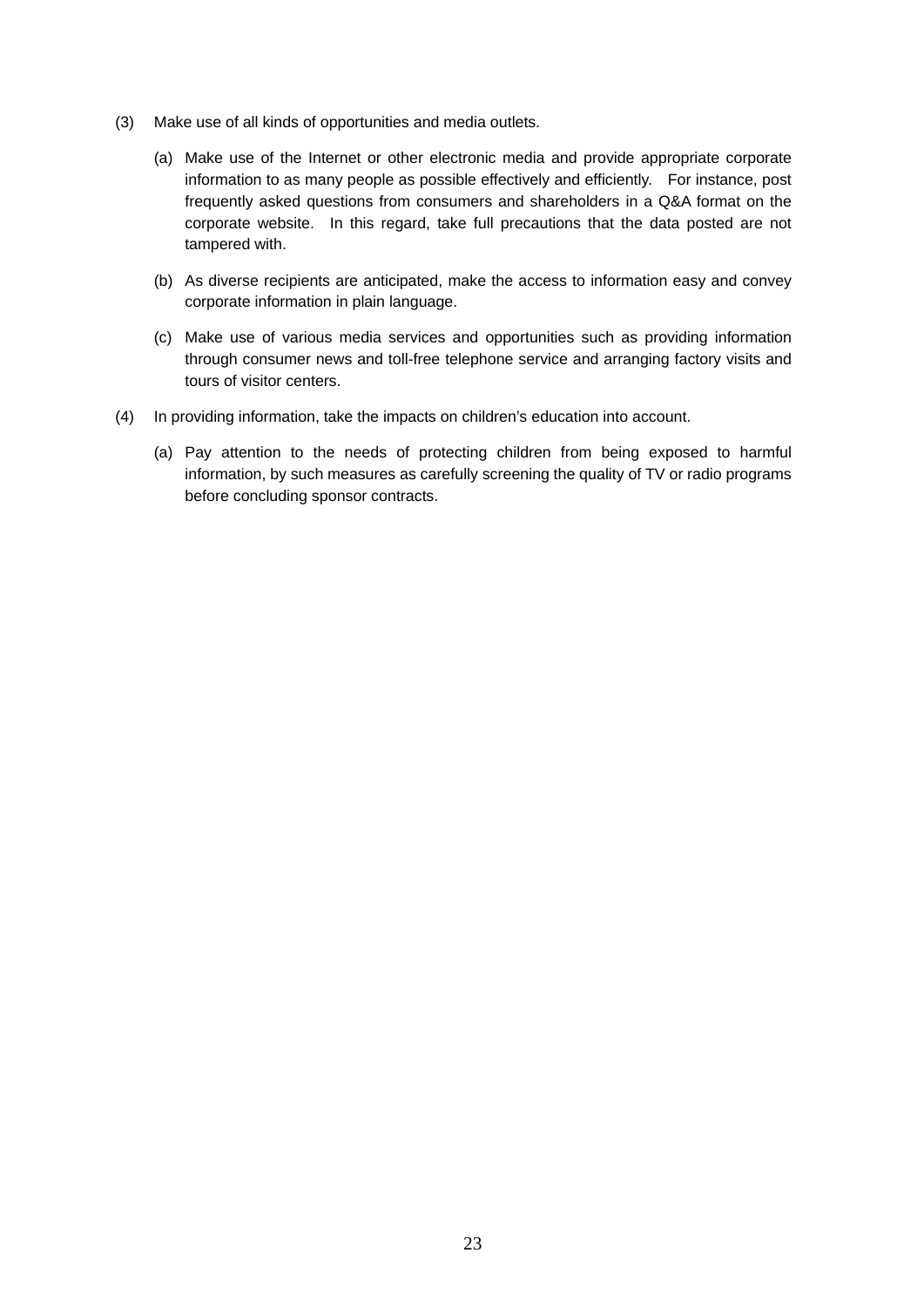# **3.3 Promote two-way communication with a broad range of stakeholders through publicity, public hearings, dialogue and other activities.**

### **<<Basic attitude and stance>>**

A corporation should embrace dialogue and other processes of two-way communication with a broad range of stakeholders such as shareholders and investors, consumers, business counterparts, civil society organizations, employees and local communities and carefully listen to the expectations and needs of its stakeholders, the opinions of people with various value, as well as negative information. A corporation should conduct business and other activities by keeping stakeholder engagement in mind (see note below) so that the corporation and its stakeholders understand, through a process of two-way communication, the difference of their positions as well as their common stand, and act together voluntarily and in good faith to resolve common social issues.

A corporation should make efforts after due consideration to reflect its stakeholders' expectations and opinions in its goods and services and its management and business activities.

### **<<Examples of related actions>>**

- (1) Top management takes own initiative.
	- (a) Top management, the "company face," should engage in publicity activities positively and sincerely.
	- (b) Top management should realize the importance of its role in publicity and should schedule as much time as possible for mass communication.
	- (c) Carefully listen to the criticism directed at the corporation and its top management and make it clear that it is the policy of top management to share the criticism within the corporation and treat it as a treasured corporate asset.
- (2) Take initiative to conduct two-way dialogue.
	- (a) Make efforts to strengthen the channels of dialogue with a broad range of stakeholders.
	- (b) Arrange meetings with experts who hold different positions and make use of their views in its management.
	- (c) Organize dialogue forums with stakeholders and carefully listen to the questions and comments they make, and at the same time use the occasion to speak of its management philosophy, business and CSR strategy.
	- (d) Arrange dialogue with stakeholders through the Internet. For example, use the corporate website or other electronic media to respond to questions and comments from readers on its annual reports, environmental reports, sustainability reports, CSR reports, and so on.
- (3) Promote dialogue with the local community.

Take the following measures to promote dialogue with the local community and raise the level of trust on its business activities.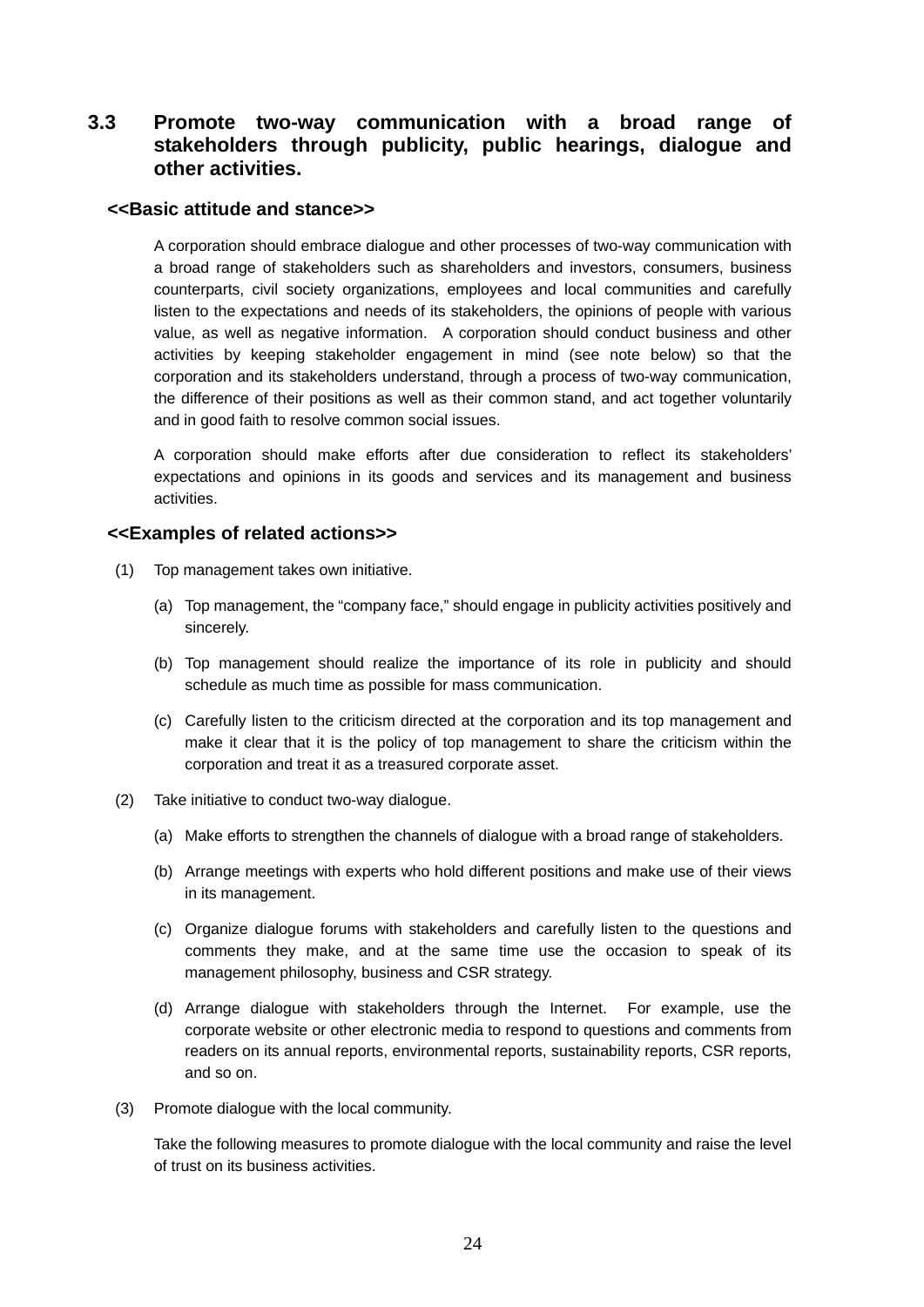- (a) Listen to the voice of local residents through various community networks.
- (b) Make efforts to earn broad understanding of the local residents on its activities by taking part in community events, as well as by organizing corporate events, meetings, opening up corporate facilities and arranging factory visits.
- (c) In case a corporation has manufacturing facilities that handle hazardous materials, take measures ahead of time to dispel the apprehension of local residents (i.e., draw up contingency plans for evacuation, set up a system to convey information to the local community, arrange factory visits, explain how factory waste is disposed, and so on.)
- (4) Raise the process of dialogue to a higher level and address common social issues in collaboration with stakeholders.
	- (a) Exchange views with stakeholders who are engaged in tackling common social issues so as to deepen the understanding of each other's programs.
	- (b) Organize projects and other programs to resolve various social issues by working together and collaborating with stakeholders with whom a corporation has a relationship of trust.

Note: Stakeholder Engagement

(1) Definition

The process of being actively involved with one or more stakeholders through dialogue or other means, with the aim of achieving a mutually acceptable outcome, in the course of a corporation's integration of its social responsibility into day to day practice.\*

\*This definition is originated for corporate users based on the definition in ISO 26000 Working Draft 2.

- (2) Explanation
	- (a) Stakeholder engagement is effective as a consultative process for a corporation to exchange views, clarify expectations, address differences, identify common ground, create solutions and build trust with its stakeholders.
	- (b) Engagement is not a process for one side to press its views, but is an interaction through two-way communication that brings about cross-fertilization of ideas.
	- (c) It is a corporation which makes the final decision and bears the ultimate responsibility while listening carefully to the views of its stakeholders.
	- (d) The basis of engagement is two-way communication.
	- (e) The relationship between a corporation and its stakeholders, as well as the methods of engagement are varied. Furthermore, it is a dynamic relationship which evolves constantly depending on changes in the prevailing circumstances, time, risks, opportunities, the nature of issues, and so on.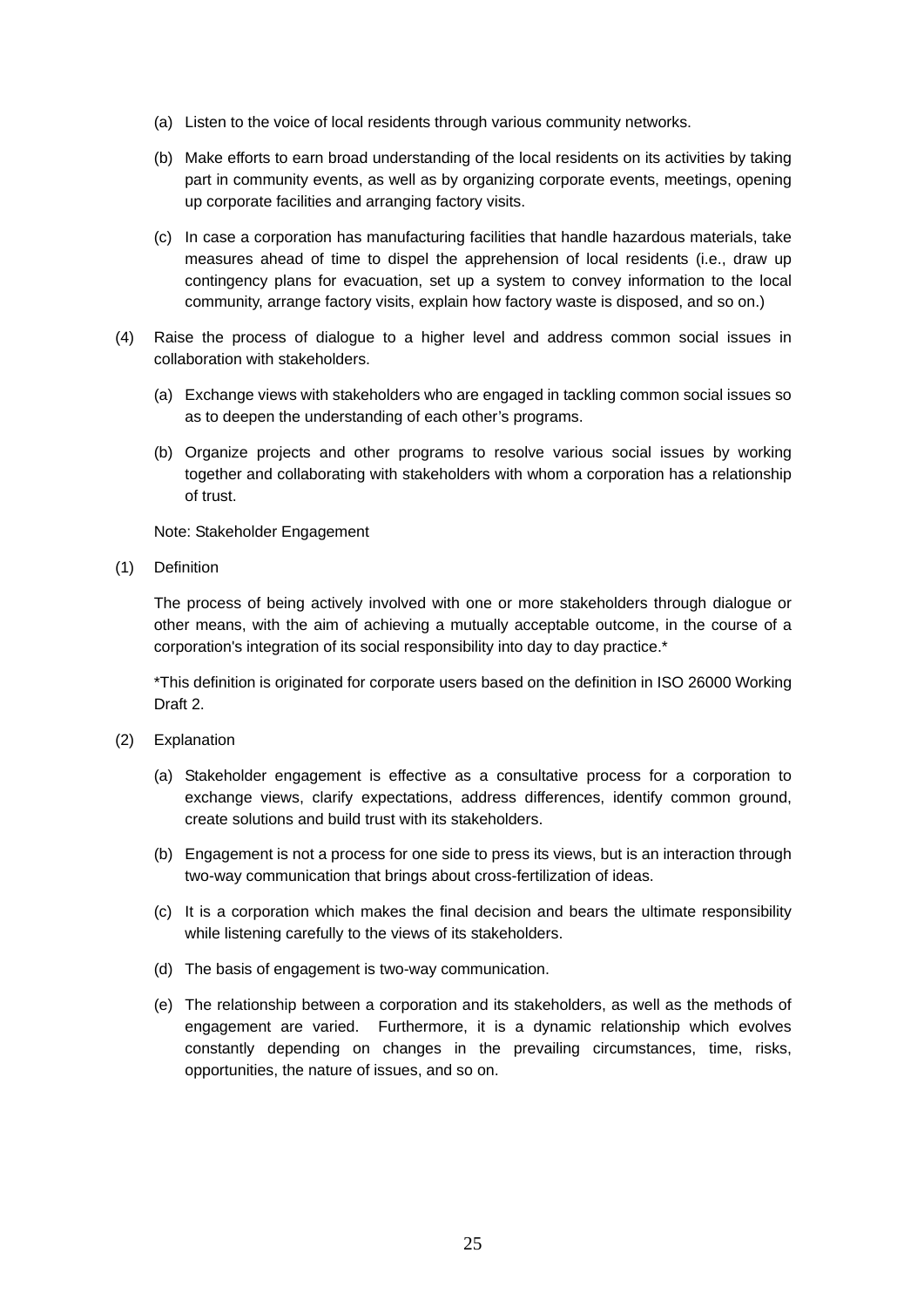# **3.4 Make efforts to prevent insider trading.**

### **<<Basic attitude and stance>>**

Insider trading is an act whereby board members, employees or related persons acquired important information concerning their own corporation or business counterparts in the course of business and then get involved in the trade of stocks, securities and other financial instruments before the information is made public. Insider trading inhibits fair trade in securities.

Top management should make efforts to comply with the laws and regulations concerning the prevention of insider trading, set up the necessary organizational mechanism and ensure compliance from board members and employees alike.

- (1) Classify internal information in terms of importance and place it under strict control. Draw up internal regulations concerning insider trading, including the introduction of penalties against offenders.
	- (a) Make everyone in a corporation know what constitutes corporate information that is subject to insider trading regulations and the types of behaviors that are banned.
	- (b) Set up a penalty system to punish offenders and incorporate the provisions in its regulations on the prevention of insider trading, employment regulations and other corporate rules.
- (2) Conduct education and training on the prevention of insider trading.
	- (a) Arrange legal training on the prevention of insider trading.
	- (b) Make efforts to prevent insider trading through case study.
	- (c) Make sure corporations in its corporate group, business counterparts and other interested parties know about its regulations on the prevention of insider trading.
- (3) In case of overseas transactions, give full consideration to the applicable laws and regulations of the countries where business operations are based.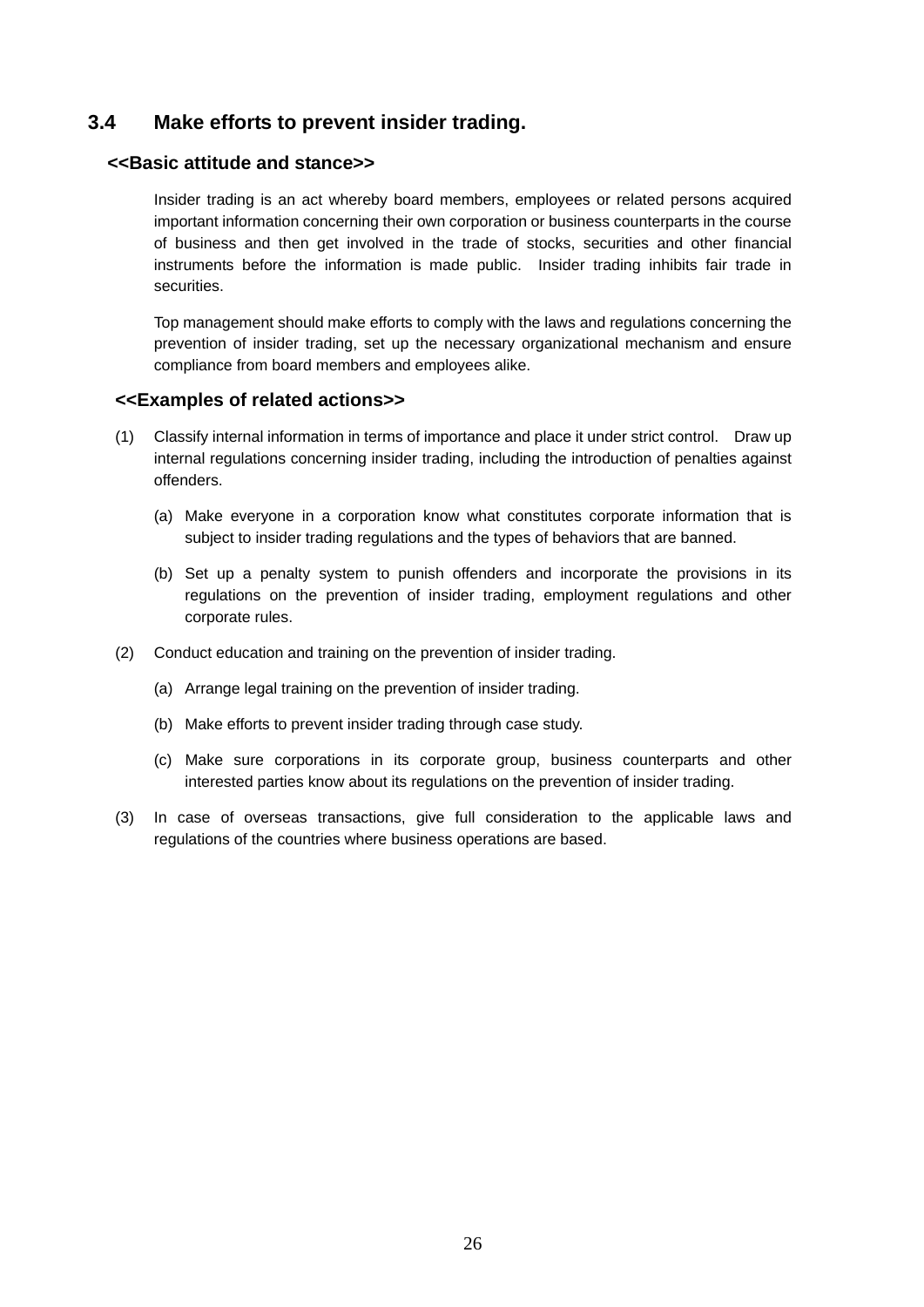# **3.5 Properly protect personal and customer data.**

### **<<Basic attitude and stance>>**

A corporation should fully recognize that, in an advanced ICT society, once data is leaked there is danger that it will spread with no bounds. A corporation should, therefore, take careful precautions during the entire process of collecting, using, storing and disposing of data.

In particular, the leakage of personal and customer data may inflict irrecoverable damage to individuals as well as the corporation. Proper management of data is an essential condition to gain public trust and raise corporate value.

Fully understand the provision in the Act on the Protection of Personal Information that its purpose is to "protect the rights and interests of individuals while taking consideration of the usefulness of personal information." With this caveat in mind, a corporation should set up on its own initiative a personal data protection system with an appropriate level of security on the basis of the guidelines and regulations issued by government agencies and industry and trade associations. Taking such matters as the prevailing technology, type of business and the importance of data to be protected into account, a corporation should introduce appropriate measures including precautions against excessive reaction. Make sure to enforce the system while taking the convenience of ICT tools into consideration.

- (1) Set up an in-house system to protect personal and customer data.
	- (a) Draw up and promulgate a declaration (such as a privacy policy) on a corporation's views and policy concerning the protection of personal data.
	- (b) Appoint managers with expert knowledge on how to protect personal data to take charge of personal data protection, specify the role and responsibility of employees, and in case the work is outsourced, provide directions on how to protect data. Refer to these factors in internal rules to make them clear.
- (2) Strengthen measures to ensure effectiveness.
	- (a) Conduct regular employee education and training on personal and customer data protection by organizing seminars and other programs.
	- (b) Set up an auditing system concerning the protection of personal and customer data and establish a PDCA cycle.
- (3) Take measures to ensure technical and physical security in managing a computer system and data in order to protect personal and customer data.
	- (a) Set up a system to manage the authority of access to computer systems and data and keep a record of access.
	- (b) Install anti-virus software and set up a firewall for computer systems.
	- (c) Actively introduce measures to minimize the extent of damage in case of data leakage by installing encryption technology and taking other security measures.
	- (d) Control traffics at gates of offices and rooms and install locks wherever necessary.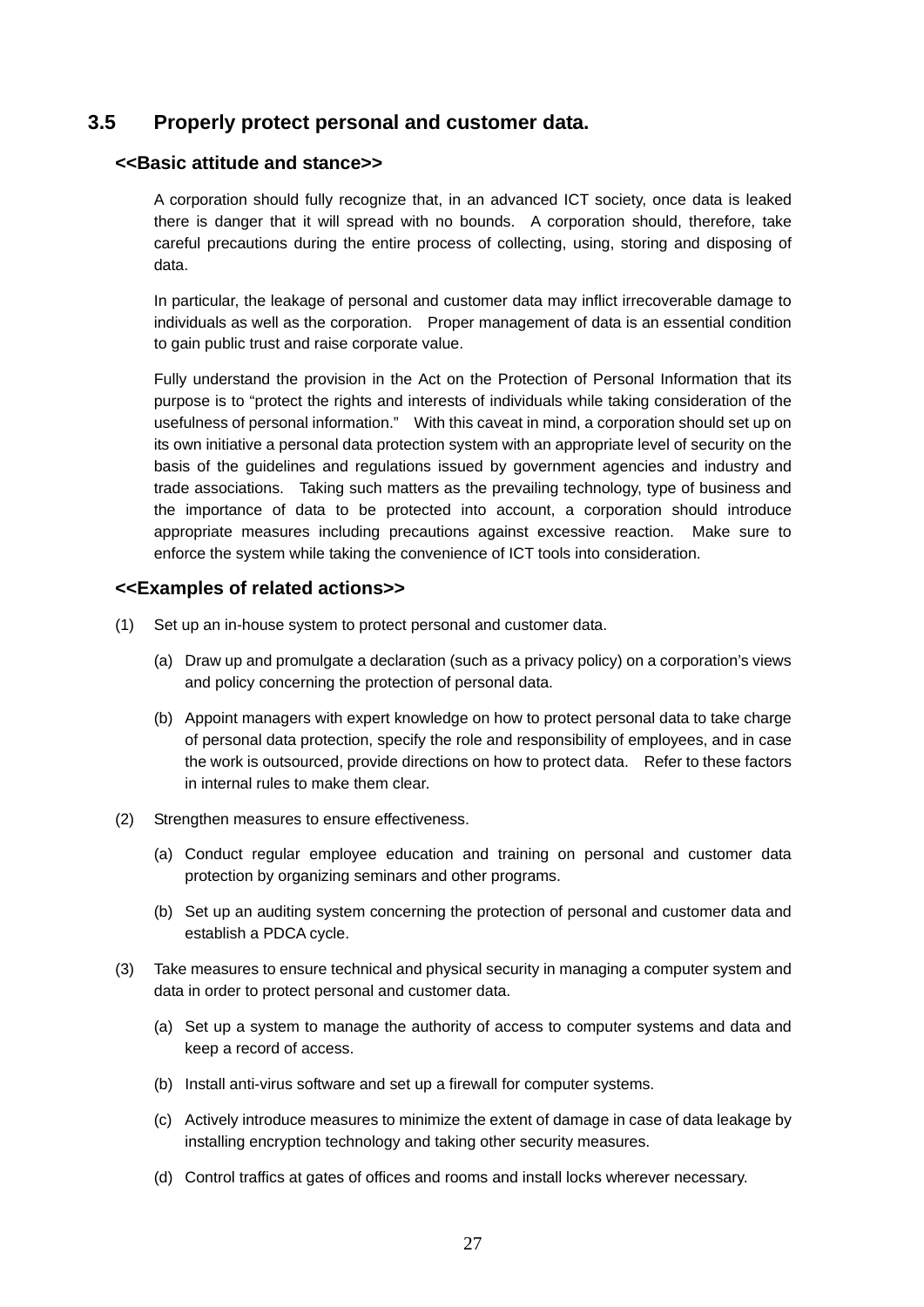# **Clause 4**

# **Respect diversity, character and personality of employees and ensure a safe and comfortable working environment, thereby providing a sense of comfort and richness.**

### **<<Background>>**

### **(1) Adhering to the principle of management with human dignity**

Japanese corporations have fully realized that human beings are important corporate resources and, viewing from a long-term perspective, have adopted the practice of "management with human dignity," by maintaining employment and creating jobs, bolstering human resources development and promoting harmony in labor-management relations. For instance, in the midst of a global recession caused by a major financial crisis in the United States, a "government-employer-labor" agreement was engaged in Japan in March 2009 in an attempt to stabilize employment.

Today, at a time of intensifying global competition, Japan has been undergoing changes in the economic and social structure such as the advent of aging society with a declining birthrate, and should adopt rather diverse resources externally in the labor market.

Reflecting such changes and diversity in individual values, the Japanese government has revised various labor-related laws and regulations. For example, the Part-time Employment Act was revised in April 2008 to encourage and motivate part-time workers who work in diverse employment patterns. The Child Care and Family Care Leave Act was revised in June 2010 to retain male and female workers at child care or family care. It becomes more important for corporations to comply with relevant labor laws and regulations, such as the Labor Standards Act, the Labor Contract Act, the Labor Union Act, the Equal Employment Act for Men and Women, and the Industrial Safety and Health Act. Corporations should also maintain and develop sound labor-management relations based on a fair practice of personnel and remuneration policy which will provide trust between labor and management.

### **(2) Advancing globalization**

There is another aspect of personnel and labor policy. In order to strengthen international competitiveness and, in particular, innovation capabilities, it becomes an issue to review a corporate personnel and remuneration system and build stable and strong relationship with labor at a corporation.

Also, as business itself becomes rather global in operation, corporations should comply with local laws and respect the following fundamental principles and rights at work: Freedom of association and the effective recognition of the right to collective bargaining" (see Clause 4.5), "Elimination of all forms of forced or compulsory labor", "Effective abolition of child labor" (see Clause 4.6), and "Elimination of discrimination in respect of employment and occupation" (see Clause 4.2).

### **(3) Coping with society of declining population and increasing trends of work-life balance**

Aiming to create society where diverse people can perform well and to create an environment where people can select variety of working conditions based on each stage of life to harmonize the balance in between work and life and also from the view point of changing the trends of a declining birthrate, business leaders, labor leaders, representatives of local public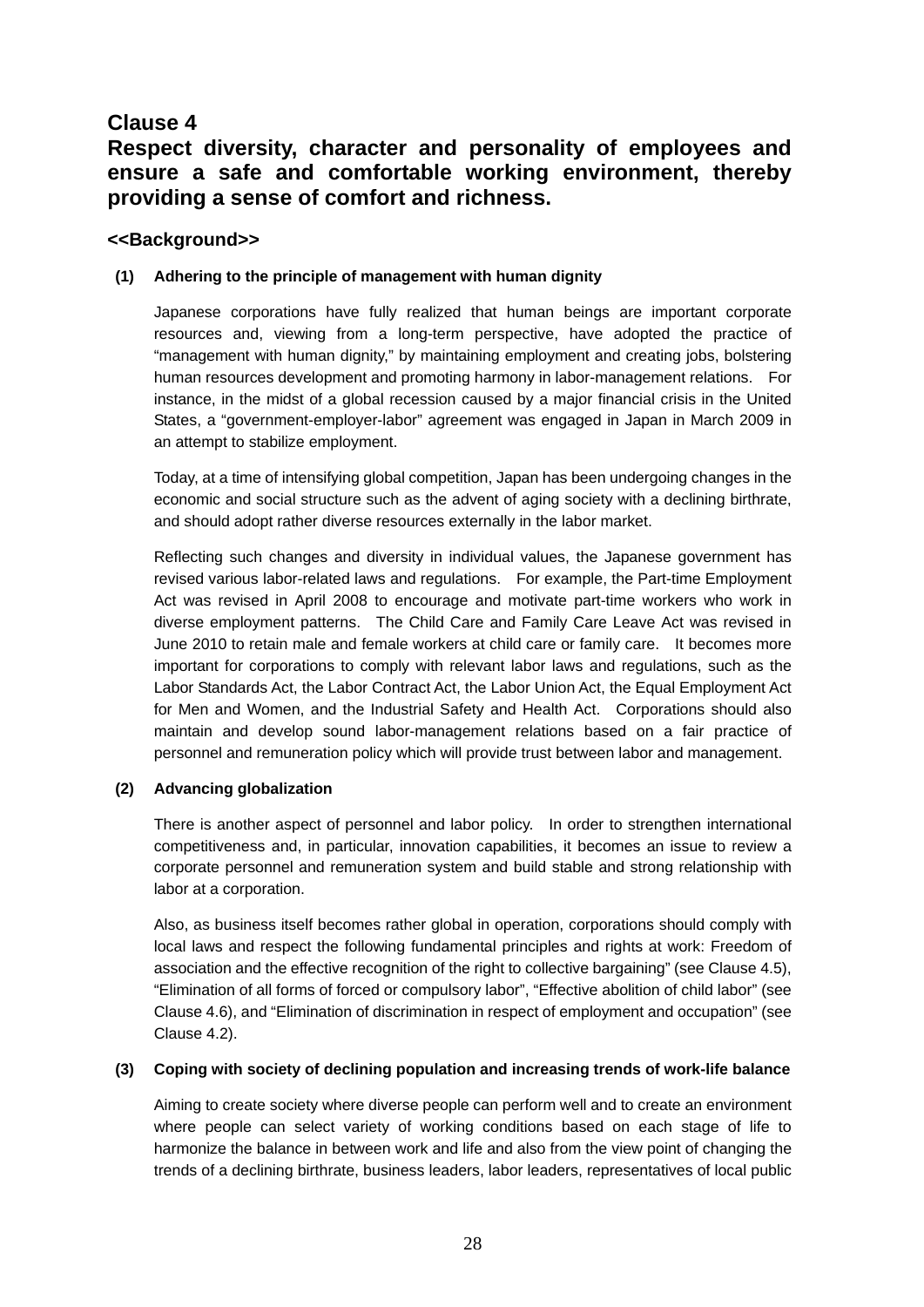bodies, experts of various fields, and Cabinet ministers had established "Charter on Work-Life Balance" in December 2007. The charter was revised in June 2010 to incorporate a notion that work-life balance and economic growth are like two wheels of a cart and strengthen measures to realize this objective through society-wide efforts.

Under such circumstances, to realize medium- to long-term growth, corporations should promote an employment system which can provide satisfactions at work and life. To pursue these objectives, corporations should promote diversity of employees (in terms of nationality, gender, age, and other attributes) employee status and working conditions. Corporations should be also aware that the dynamism arising from a diverse talent of each employee can energize corporate activities. Corporations should set up a fair personnel and remuneration system from this standpoint.

### **(4) Strengthen human resource development to ensure sustained growth and greater competitiveness**

Innovation is the key foundation of sustained growth and competitiveness for the business and the source of innovation lies in the talent of each individual. To boost employee talent, corporations should strengthen human resource development programs while respecting the aspiration and aptitude of each employee. To prevent from declining "workplace energy", it is important to ensure the handover of skills and capabilities smoothly.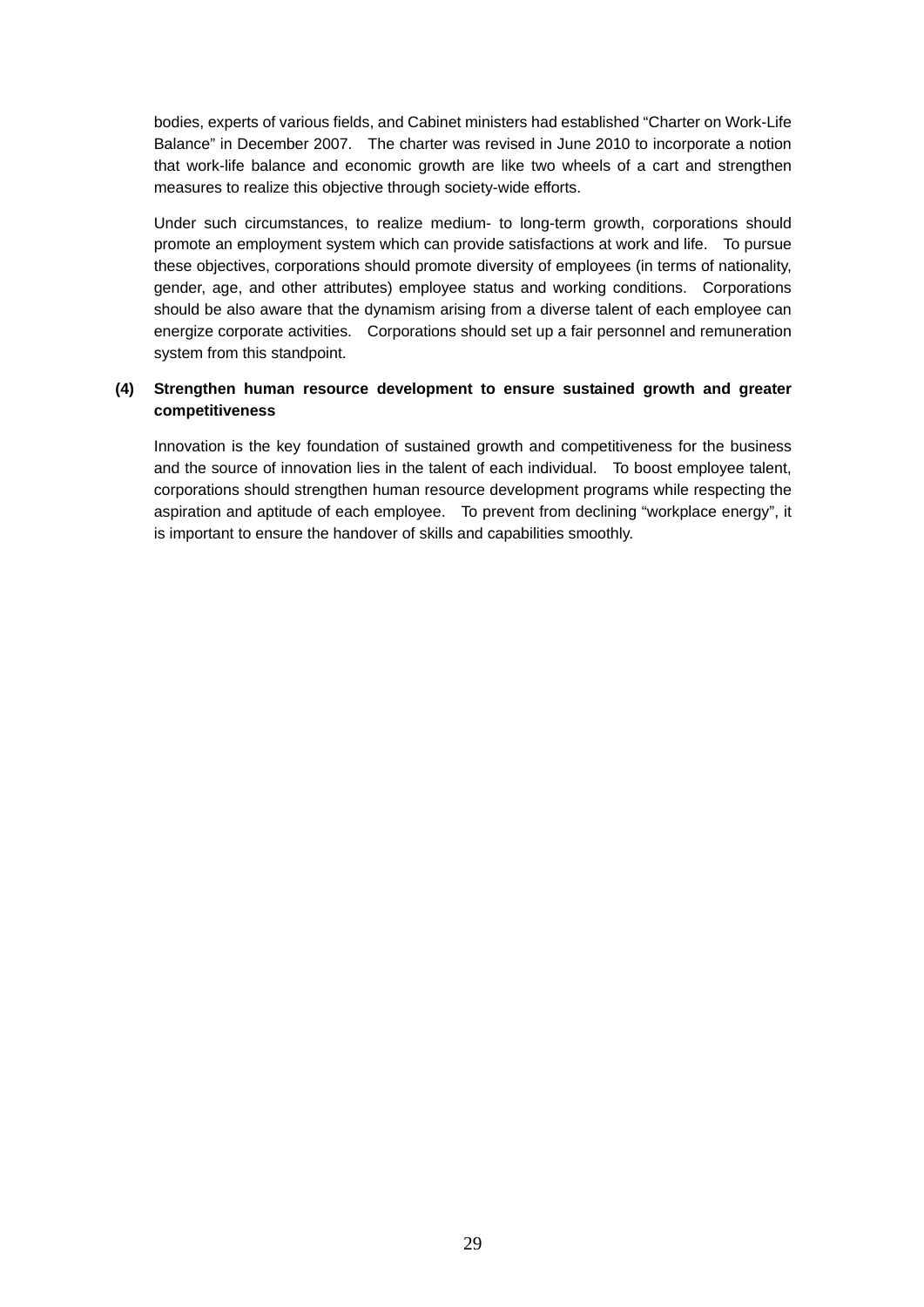## **4.1 Promote work-life balance and establish a personnel and remuneration system that can attract diverse resources.**

### **<<Basic attitude and stance>>**

(1) Promoting work-life balance

To aim for best usage of abilities of individuals, which are the driving force of innovation, a corporation jointly with employees should promote diverse environment where employees can be motivated at work and life.

Also, in line with the Labor Standards Act, Child Care and Family Care Leave Act and other legal provisions, set up flexible working arrangements that are conducive to achieve work-life balance and raise the productivity of a corporation and the level of employee job satisfaction.

To achieve this objective, it is relevant to change the mindset and conventions in a corporation, from top management to frontline employees, to set up and expand a support system that enables people to work while taking care of their family, to conduct a proper assessment of the job performance of each employee, to implement a fair, assessment-based remuneration system, and to create a flexible labor environment with the use of information and communication technology that makes it possible for employees to work while achieving work-life balance, and strive to improve both productivity and decent work.

(2) Recruiting people with various backgrounds

When employees recognize the different way of thinking and variety of values each other and stimulate each other, it will give dynamism and creativity to a corporation. A corporation should create an environment where diverse people can fully achieve their capacity irrespective of nationality, gender, age, and disabilities, while reforming the mindset and culture of the corporation including promoting the concept of a barrier-free environment and normalization.

(3) Display of leadership by top management and reform of the workplace mindset

Top management should realize a flexible work environment and diversity as part of basic principle of management and create a momentum in the corporation to encourage employees to participate in child care, family care, and school events and so on. Also, reform the mindset of employees and provide an efficient working environment.

(4) Building and implementing a fair personnel and remuneration system

Ensure implementation and operation of a fair personnel and remuneration system reflecting the job profile, contributions and performance to the organization and future roles and responsibilities.

- (1) Actively make use of skills of employees with variety of employee status regardless of any attributes.
- (2) Introduce variety of working conditions, if necessary, to provide flexibilities on working hours and locations to enable employees to balance their work and life.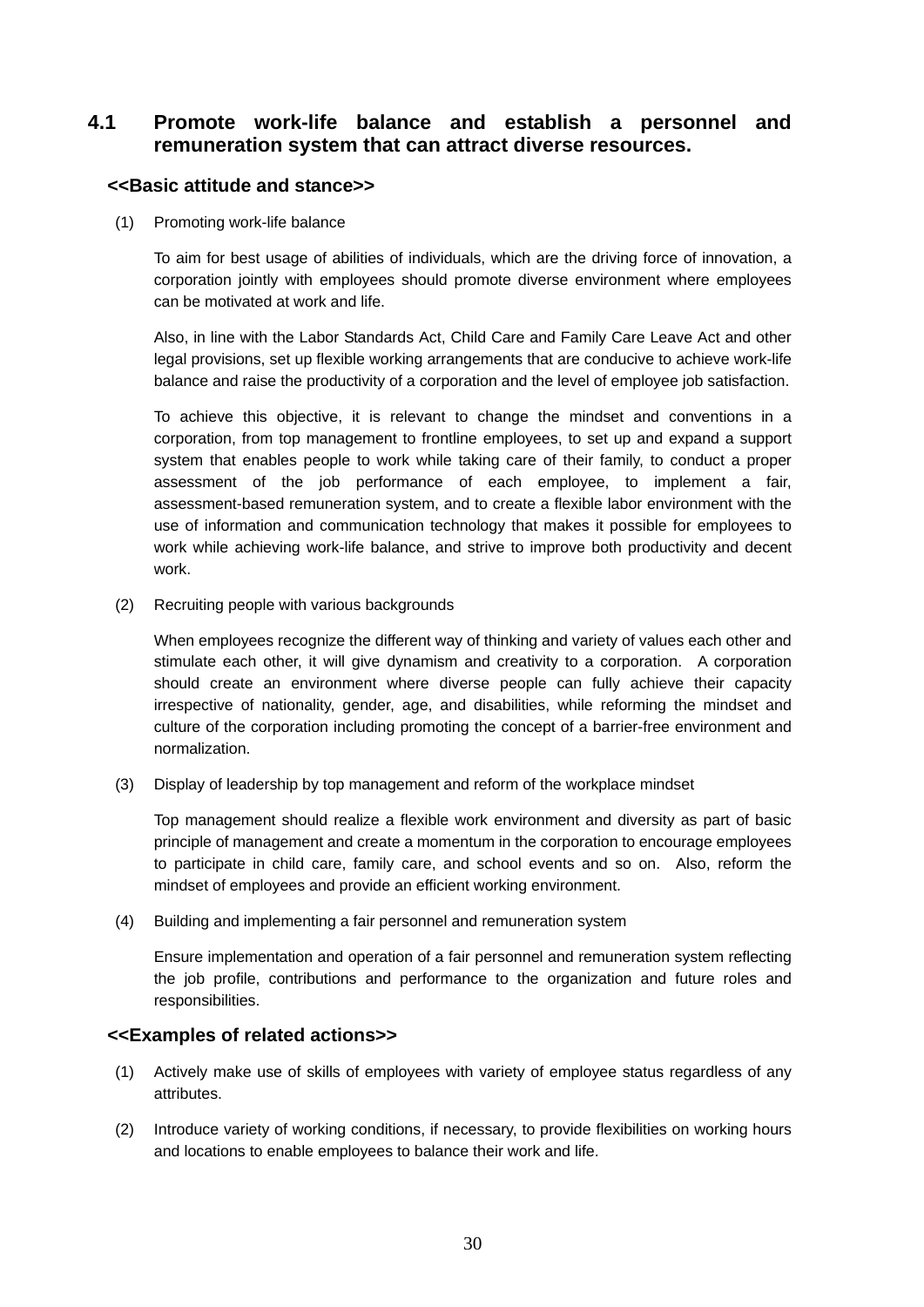<Examples of patterns of work>

- (a) Shorter-hours working system and limited overtime working system
- (b) Flexible time working system
- (c) Discretionary working system
- (d) Working from home system
- (e) Other flexible working systems or limited working hours

In addition, in line with legal provisions, child care leave and family care leave can be enhanced from the standpoint of giving assistance to people who want to work while taking care of their family.

- (3) Set up a fair personnel and remuneration system in line with the nature of work, reflecting job profile and contributions of an employee.
	- (a) A seniority-based wage system that was driven by age and the length of employment would be changed to a finely-structured personnel and a wage system reflecting the nature of job profile, responsibilities and contributions.
	- (b) Ensure adequate communication in each workplace, set job targets for each employee and set up a performance measurement system in place. Also, strive to provide feedback to employees and ensure smooth communication.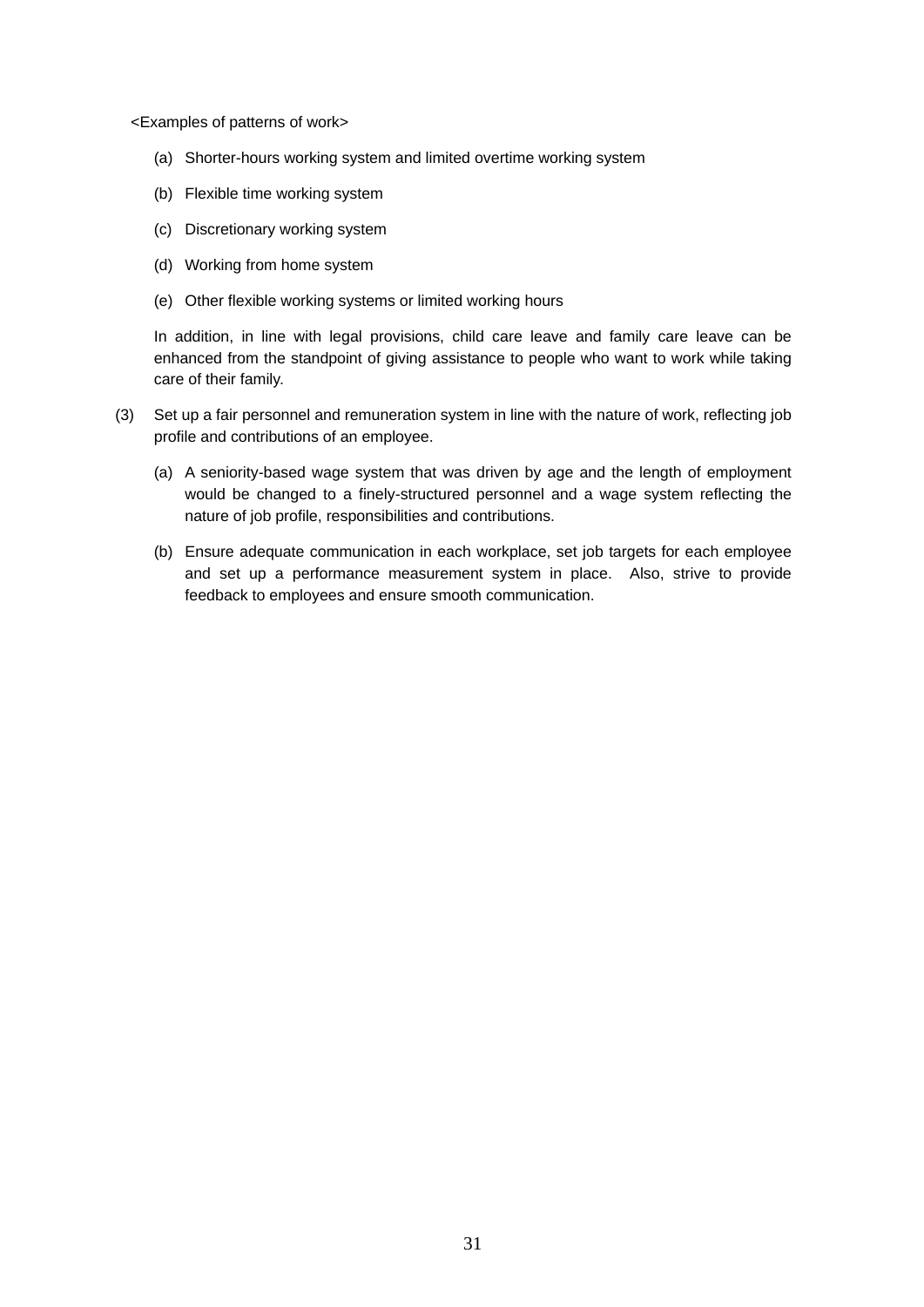## **4.2 Ensure equal opportunity and non-discrimination in the implementation of the human resources management.**

### **<<Basic attitude and stance>>**

A corporation should not discriminate human resources management based on nationality, gender, creed, social status, and so on. Also it should respect fundamental human rights and adopt measures to prevent improper conduct such as sexual harassment or discrimination in the workplace. Further it should make efforts to realize gender equality.

### **<<Examples of related actions>>**

- (1) Eliminate discriminatory treatment of employees
	- (a) Observing the principle of equal and balanced treatment

A corporation should incorporate the principle of equal and balanced treatment in the rules of employment and other corporate rules, and should not discriminate in terms of wages and labor conditions to comply with the Labor Standards Act, the Act on Improvement, etc. of Employment Management for Part-Time Workers and other applicable laws and regulations, which stipulate that there should not be discriminatory treatment in terms of personnel management and remuneration because of nationality, gender, creed, social status and so on.

(b) Complying with the Equal Employment Opportunity Act for Men and Women and other relevant laws and regulations

Make sure to prevent from any direct discretionary actions. To eliminate indirect discrimination, a corporation should not set standards for height, weight, physical strength and other physical attributes when recruiting employees, without considering whether or not these standards are reasonable. It should not dismiss employees or treat them unfairly on grounds of pregnancy, birth-giving, taking child care or family care leave or asking for shorter working hours.

(c) Preventing sexual harassment

To prevent sexual harassment or any behavior that harms the dignity of an employee and impairs workplace order and business operation, a corporation should incorporate the anti-harassment policy in the rules of employment and in-house newsletters and other company publications to ensure that everyone knows about the policy, and raise the awareness of employees. At the same time, build an anti-harassment system, such as setting up an inquiries service where employees can seek advice and direct their complaints. When a wrongful conduct occurs, take prompt and appropriate action to address the problem and adopt measures to prevent a reoccurrence.

- (2) Realize gender equality.
	- (a) Reforming the mindset

Reform the mindset of entire employees, from top management to newly hired employees, and strive to purge the mentality of determining assignments by gender. Also, make efforts to foster a workplace where anyone irrespective of gender can become eligible to various human resource management systems.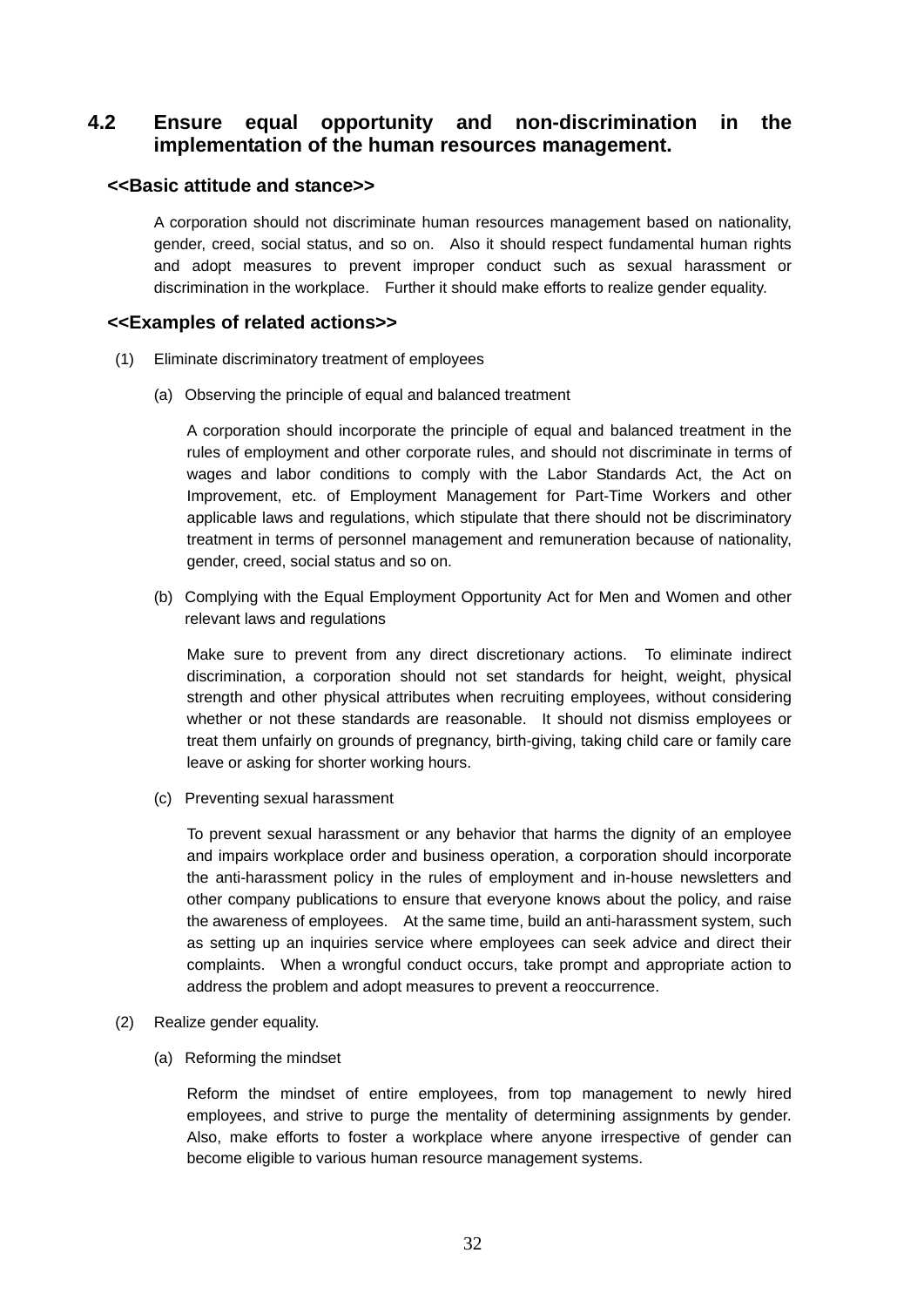#### (b) Carrying out positive-action programs

As an instrument to reform the mindset in a corporation, positive-action programs are effective for creating a workplace where all motivated and talented employees can perform their jobs irrespective of gender.

For examples, in line with the actual conditions of a corporation, set targets for female employees to stay longer in employment, expand the ratio of female board members and female management positions, organize training programs to assist female employees who want to take up the management role, and organize training programs to reform the mindset of the workplace.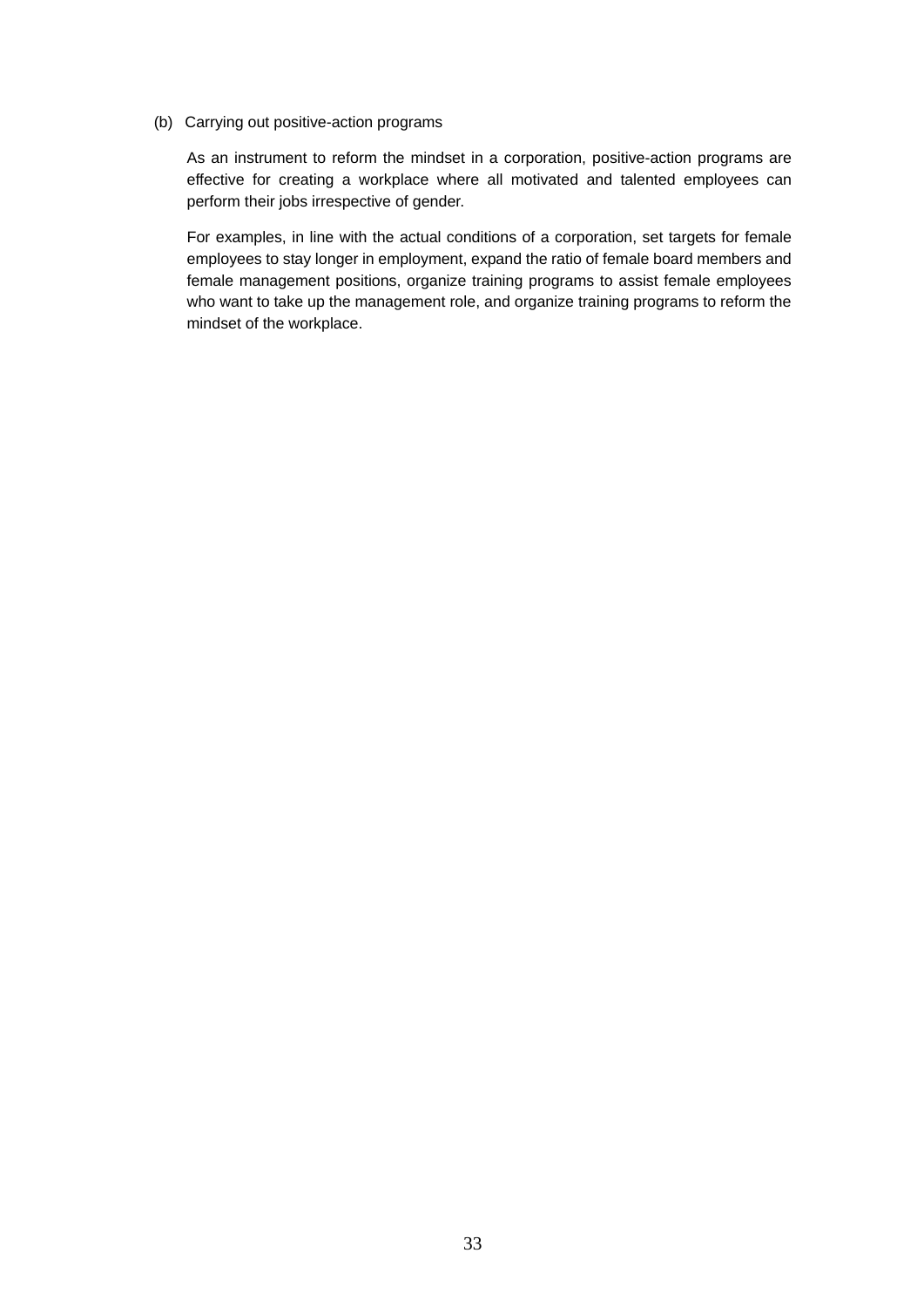### **4.3 Take steps to prevent industrial accidents and support employees' health programs.**

### **<<Basic attitude and stance>>**

Ensuring the safety and health of employees is among the highest priorities in the management of a corporation. A corporation should set up an industrial safety and health promotion program to prevent industrial accidents and help employees to maintain and to improve their health, by top management showing initiatives and examples. The program should also be effective for middle-age and older employees. Also, a corporation should provide consideration to the various employment types and work patterns at designing an industrial safety and health promotion program.

- (1) Enforce the basic policies of safety and health in the workplace.
	- (a) To prevent industrial accidents, top management should make its policy on clear industrial safety and health management and set up a system to enforce such policy.
	- (b) Carry out risk assessment in the workplace, create a systematic industrial safety and health program in line with the assessment results and strive to administer the program effectively by applying the PDCA (plan-do-check-act) cycle.
	- (c) Enforce the three principles of occupational health management (work environment management, work management, and health management).
	- (d) Strengthen education on industrial safety and health, and raise awareness among employees.
- (2) Intensify day-to-day activities on safety and health in the workplace.
	- (a) Promote the practice of holding staff meeting before work begins, conducting risk-prediction activities and 5S activities (*Seiri* (Sorting) *Seiton* (Setting in order) *Seiso* (Sweeping) *Seiketsu* (Spick and span) *Shitsuke* (Sustaining the discipline)), and provide assistance to employees to make industrial safety and health practices.
	- (b) Ensure that employees work together among themselves and with subcontractors so as to promote industrial safety and health activities continuously by working in close contact with each other, making the necessary adjustments.
- (3) Actively support employee health care programs.
	- (a) Organize health education and health promotion activities in the workplace.
	- (b) Give guidance to employees on how to prevent lifestyle diseases and other ailments (through sports, nutrition, and other measures.) by working together with medical insurers such as corporate health insurance unions.
- (4) Promote measures to prevent overwork and foster mental health.
	- (a) Monitor working hours and the length of time employees spend in the office and prevent health hazards from overwork by taking the necessary measures, such as encouraging employees to take annual paid leaves, to ensure that they stay healthy.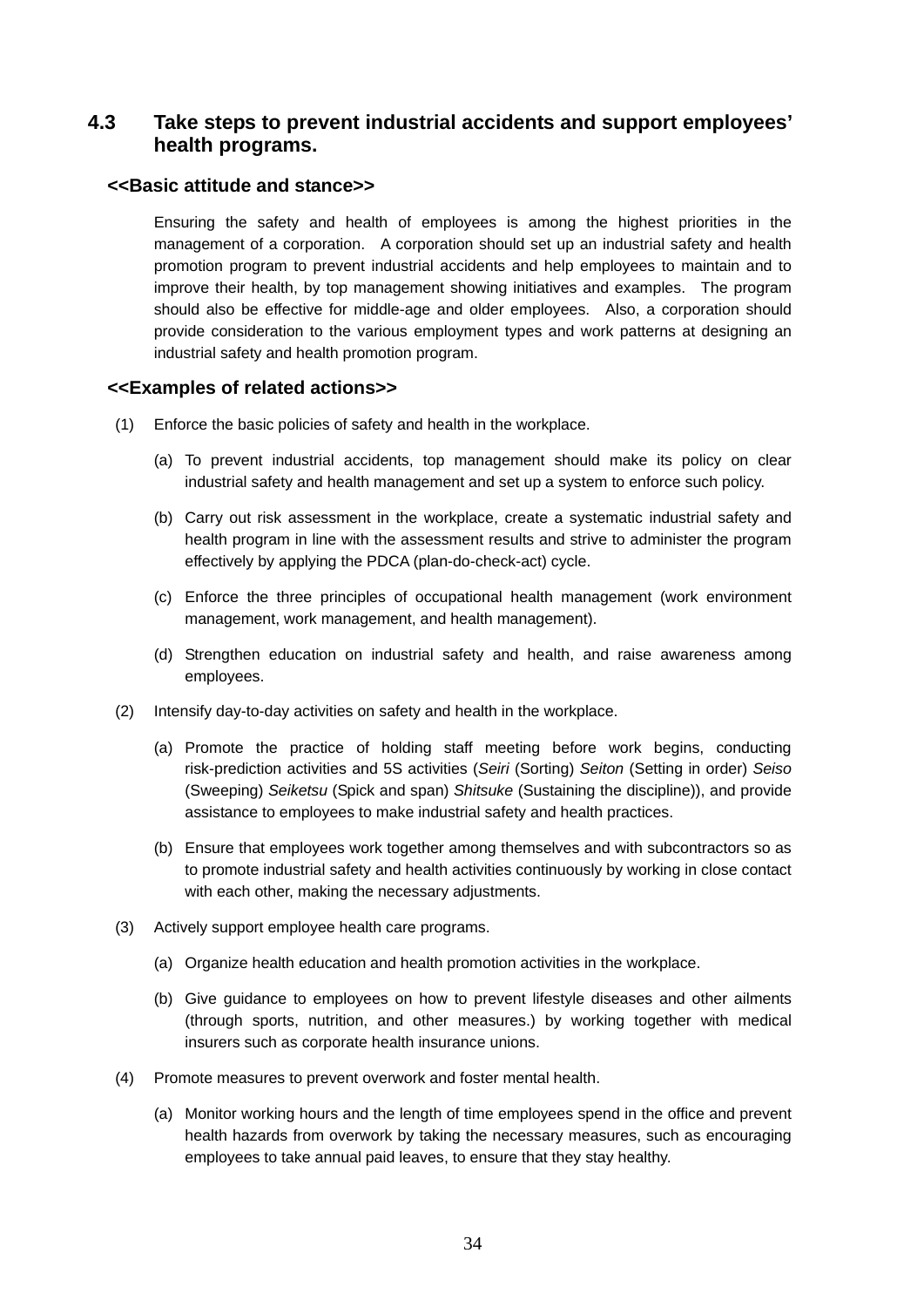- (b) Take measures to ensure mental health in the workplace, such as setting up a system of mental health education and counseling, watching out for symptoms of illness and establishing proper procedures to deal with the situation, and strengthening the reinstatement program. Raise the general awareness in a corporation on mental health care to prevent mental diseases, particularly as a result of stress in personal relations, such as supervisor-subordinate ties, in the workplace.
- (5) Take measures to build a comfortable workplace.

Know about the working environment and make necessary changes to make the workplace comfortable for employees, such as enforcing a strict policy against passive smoking, setting the right office temperature and reducing the noise level.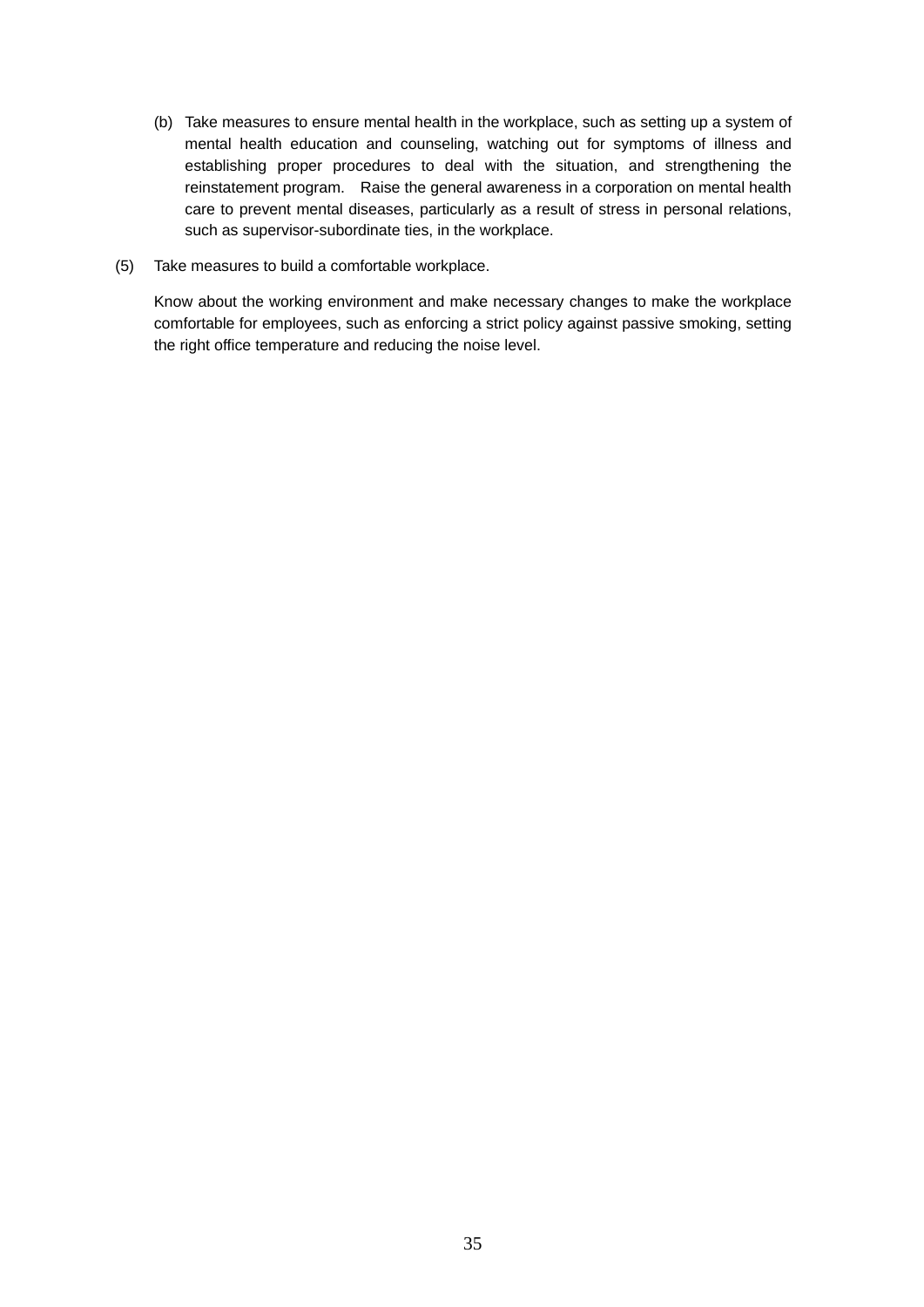## **4.4 Respect the personality of employees and support their efforts to develop their career and skill sets.**

### **<<Basic attitude and stance>>**

Surrounding environment towards a corporation has been changed quite extensively in terms of intensified competition due to globalization, continuous trend to be aging society with declining birthrate and diverse workforce. Hence, innovation is required in order to strengthen competitiveness. The creative power of innovation depends on the ability of each employee. It is, therefore, essential to develop human resources and cultivate employees who think independently and act on their own.

In particular, it is important for young generations to inherit technologies and skills that have been the essence of "workplace energy" and develop judgment and problem-solving skills to cope with changes occurring in the future. A corporation should create an environment for employees to maximize their capabilities in the workplace, such as providing a broad range of educational support geared to an individual employee's ability and competence for those particularly made efforts themselves for their self-improvement.

Furthermore, in recruiting employees, a corporation should cooperate with schools not to disturb normal study environment, respecting the academic schedule and carry out recruitment activities in a fair manner.

### **<<Examples of related actions>>**

- (1) Comply with "Charter on Corporate Ethics Regarding the Recruiting of Graduating Undergraduate Students and Graduating Master's Program Students for Employment" established by *KEIDANREN*.
- (2) Provide training programs and skills development opportunities to employees to build their career through their own efforts.
	- (a) Further promote on-the-job and off-the-job training activities.
	- (b) Offer selective and optional training programs.
	- (c) Provide a diverse choice of training programs for career development and improvement.
	- (d) Let employees attend seminars held outside a corporation and take part in networking events with people in other lines of business.
	- (e) Support self-improvement efforts such as taking correspondence courses.
	- (f) Make use of adult educational programs offered by graduate schools and other educational organizations.
- (3) Set up a career counseling system and strengthen the work of career counseling.
- (4) Promote internship programs.

Accept university and senior high school students as interns so that they have a better sense of their relationships with the actual world and raise their professional sense.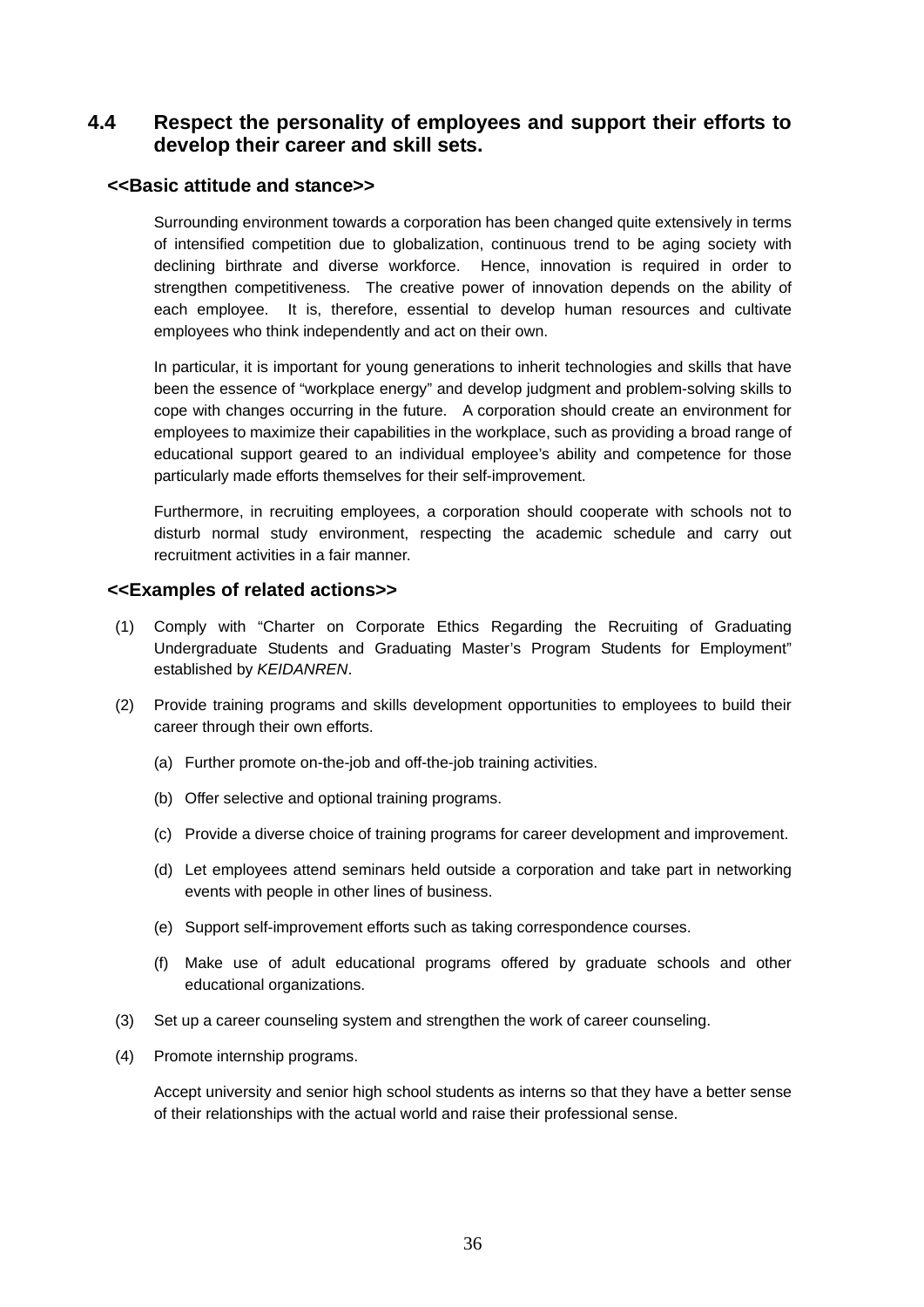# **4.5 Hold dialogue and consult directly with employees or their representatives in good faith.**

### **<<Basic attitude and stance>>**

(1) Comply with the applicable laws and regulations on labor relations and handle labor-management negotiations and other labor matters in good faith.

In addition to complying with the applicable labor laws and regulations, a corporation should respect the fundamental labor rights, particularly the right of employees to freely choose their representatives and the right to organize labor unions and hold collective negotiations (the right to organize and the right to collective bargaining). It should always make good faith a principle in labor-management consultations and in collective negotiations.

(2) Conduct consultations and negotiations in a constructive spirit, and maintain and develop sound labor-management relations.

In making decisions on labor conditions and other labor issues, it should hold consultations actively and constructively so that labor and management can pool their wisdom and arrive at a better conclusion for both sides. When a problem arises, in order to resolve the issue peacefully, it should strive to consult and maintain and develop sound labor-management relations.

(3) Share information with employees or their representatives and foster a spirit of trust.

As the pattern of employment in the workplace diversifies, it has become more difficult to foster a sense of workplace solidarity, not only between a corporation and its employees but also among the employees themselves. Under the circumstances, it is useful to maintain the stance that management will create opportunities for consultation and dialogue in addition to collective bargaining, provide appropriate information to employees about the management environment, the state of the business, and management issues, so that, with labor and management sharing a common understanding, the two sides can hold substantive, reality-based discussions, and strive to forge consensus for efficient corporate management and foster mutual trust.

### **<<Examples of related actions>>**

(1) Check whether legal procedures have been followed and arrange a venue for discussion on how to improve labor conditions.

Check whether the legally required procedures on labor-management agreements have been observed properly. Also, arrange a venue for talks under labor-management agreement to look into whether labor conditions and other labor practices conform to the labor situation in each corporation.

(a) Check whether procedures have been followed properly on labor matters, such as hearing the views of employees when drafting or changing employment regulations, setting up labor-management committees on the discretionary working system for management-related work, hearing the views of regular employees when hiring dispatched workers, and concluding labor-management agreements as stipulated by the Labor Standards Act and other applicable laws.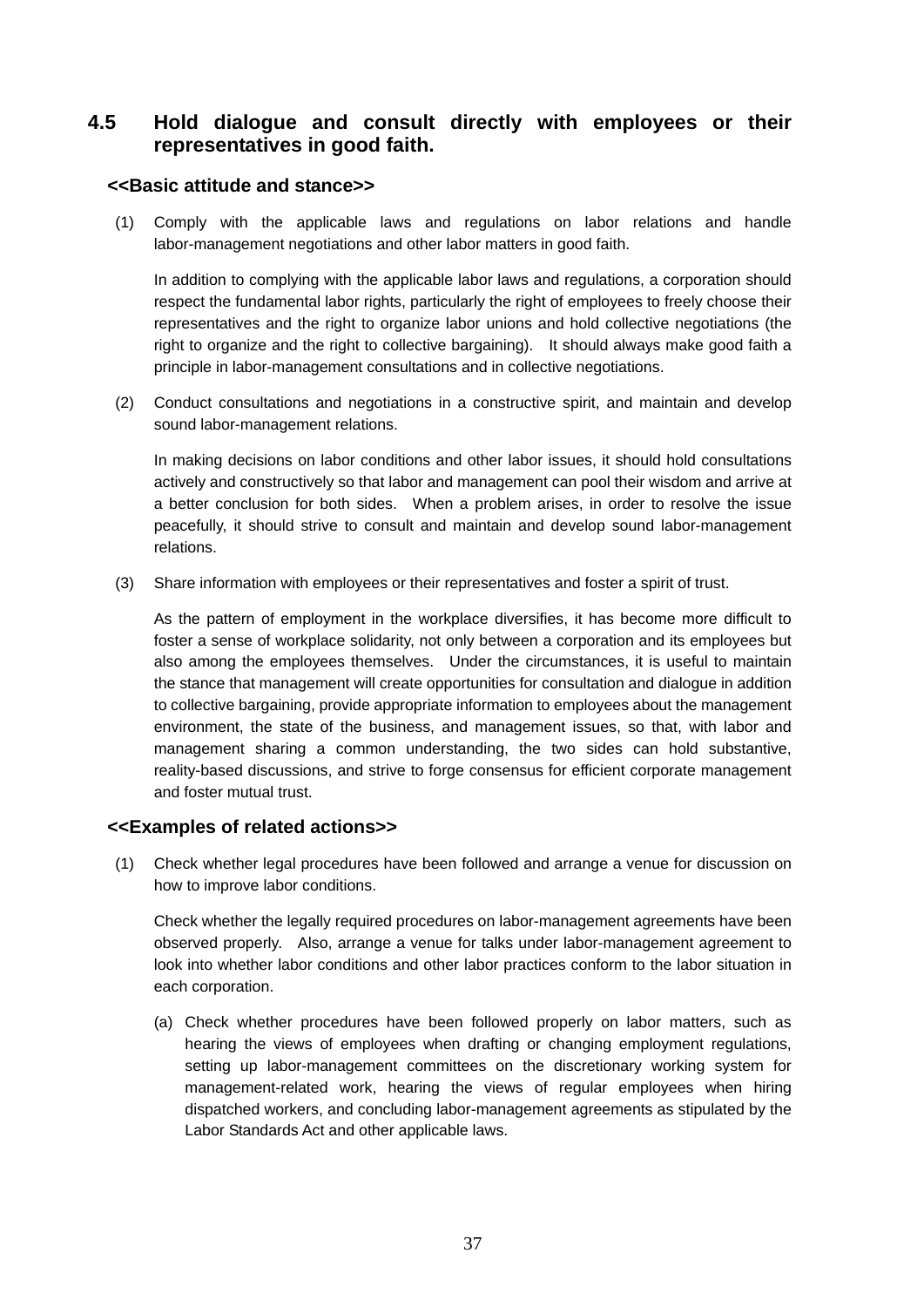- (b) Set up a labor-management committee to set and improve working hours, a committee to review labor conditions, and other relevant labor-management bodies.
- (2) Use easy-to-understand explanations and consultations.

When conducting negotiations with labor, use concrete materials and present the management position on the basis of concrete facts in order to maintain and develop sound labor-management relations. On this basis, hold faithful and sufficient consultations in trying to reach agreement between labor and management.

(3) Share information and foster mutual trust.

Foster mutual trust and share information so that a corporation and its employees can act in solidarity to accomplish the management goals and mission as stipulated by top management. For this purpose, a corporation should set up a mechanism to handle individual inquiries and complaints from employees and other employee issues they raise, while workplace-level managers should provide guidance and assistance to employees on the contents and procedures of work.

- (a) Conduct one-on-one interviews.
- (b) Set up a contact point to handle inquiries and complaints.
- (c) Organize informal workplace meetings.
- (d) Make use of in-house newsletters and the intranet system efficiently.

(See Clause 8.3 on the labor environment overseas.)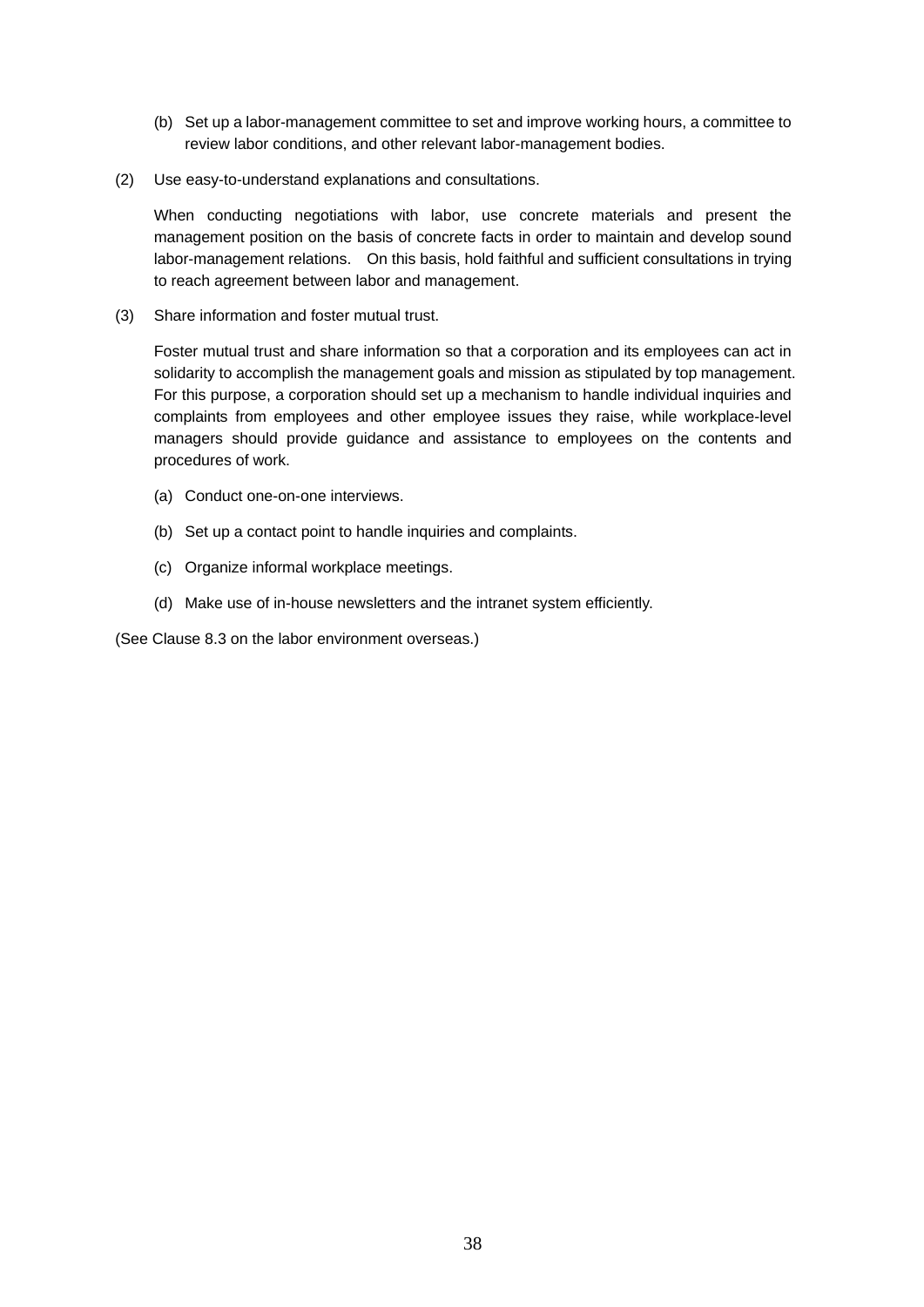# **4.6 Do not permit child labor or forced labor.**

### **<<Basic attitude and stance>>**

Child labor is an infringement of fundamental human rights as employing children who are under the minimum employment age is exploitation and harms them physically, mentally and morally as well as their social development. Unjustified labor practices such as subjecting employees to involuntary servitude also violate fundamental human rights. Therefore, no child labor or forced labor is permitted.

It is said that 215 million children (about one in seven children in the world) are working today (according to 2008 ILO data). Consumers and NPOs/NGOs have been raising concern internationally whether goods made in developing and other countries are produced by child labor or forced labor. Urge its business counterparts to ban child labor or forced labor as the same manner as a corporation itself and its affiliates.

### **<<Examples of related actions>>**

(1) Address the issue within a corporation and its affiliates.

Make sure through education and training that employees are fully aware that no child labor or forced labor is allowed within a corporation and its affiliates, and call on business counterparts to take similar measures.

- (2) Take measures aimed at business counterparts.
	- (a) Notify business counterparts of a corporation's codes of conduct that address the corporation will not purchase materials, products and other goods and services that are produced with child labor or forced labor.
	- (b) Make efforts to grasp the situation on child labor and forced labor by sending questionnaires to its business counterparts or through other means of investigation.
- (3) Support community programs.

Cooperate with various programs aimed at eliminating child labor and forced labor such as providing assistance for education and job training in developing and other countries.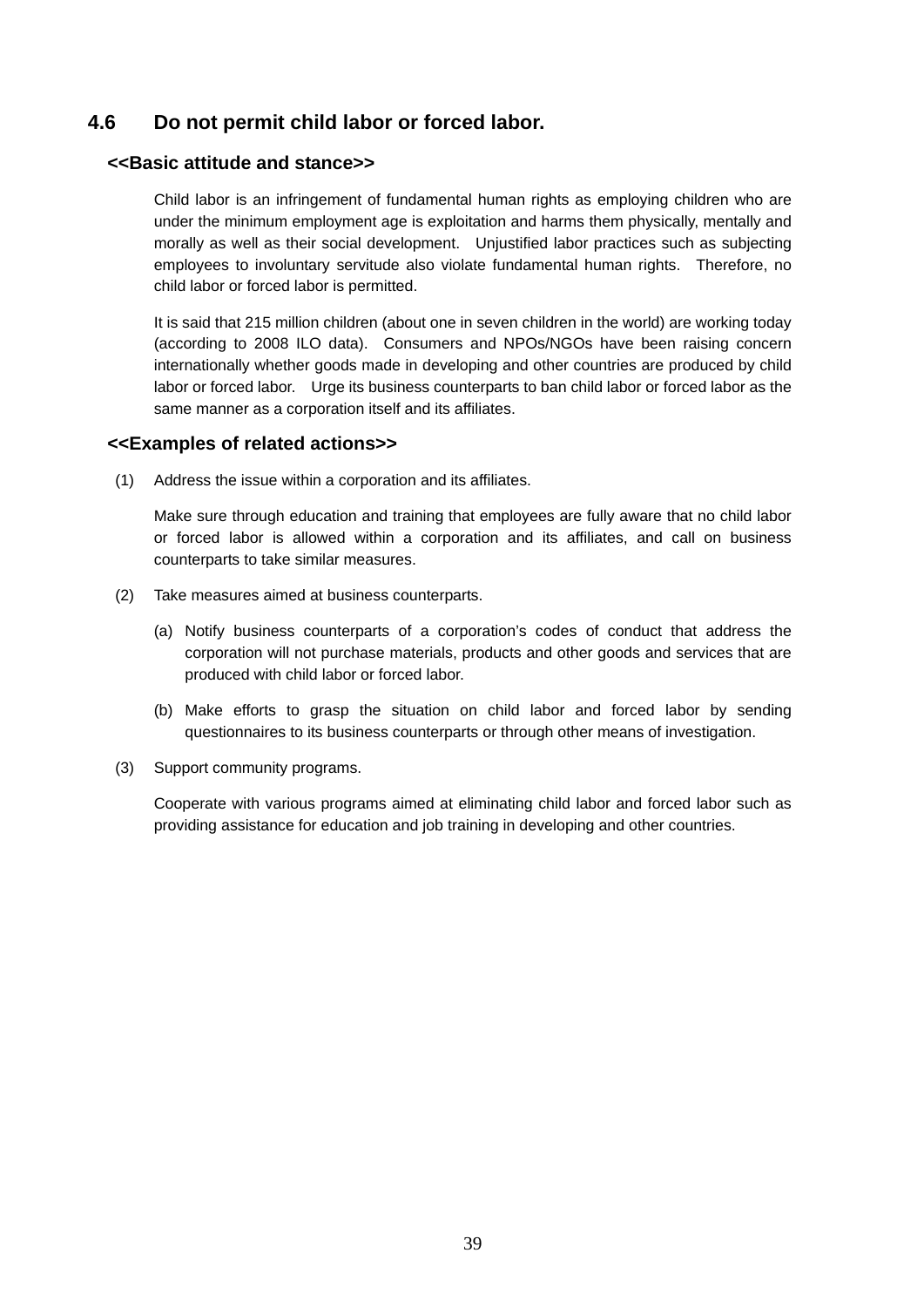# **Clause 5**

**Proactively initiate measures in acknowledgment of environmental issues, the common challenges they pose to humanity and their importance to its existence and livelihood.** 

### **<<Background>>**

### **(1) Diversified environmental issues and heightened recognition of global environmental issues**

Japan has a long history of coping with environmental issues, from the prevention of pollution during the high economic growth years to the development of extremely high-level anti-pollution, energy-saving technologies and systems developed when the nation went through two petroleum crises. Today, the country is required to deal anew with waste disposal, deteriorating water quality, air pollution, noise, and other environmental hazards triggered by growing urbanization.

In addition, the nation is required to address environmental issues "beyond national borders" that occur on a global scale, such as climate change, destruction of the ozone layer, acid rain, forest destruction due to wanton developments, and desertification.

These global environmental hazards have great impacts on biodiversity; a major challenge facing humanity is to conserve biodiversity and use resources in a sustainable manner.

To resolve environmental issues, corporations as well as private citizens, government agencies and NPOs/NGOs should work together and cooperate with each other while energetically executing their roles, acting from a long-term, global perspective.

#### **(2) Advancement of legislative efforts in Japan**

The 1992 United Nations Conference on Environment and Development (the Earth Summit) held in Rio de Janeiro put forth the philosophy of "sustainable development." Taking this concept as a guide, Japan passed the Environment Basic Act in 1993. This law became the basis of a series of the "Basic Environment Plans", the first of which was launched in the following year. In 2006, "the third Basic Environment Plan" was approved by the Cabinet.

(a) The issue of climate change

The Kyoto Protocol agreed in 1997, set targets of greenhouse gas emissions for developed countries, and came into effect in 2005. (Japan's target is to reduce greenhouse gas emissions by 6 percent on average in 2008-2012 from the 1990 level.) *KEIDANREN* has also adopted a "Voluntary Action Plan on the Environment", setting the target of  $CO<sub>2</sub>$  emissions for the industrial and energy transformation sectors on average in 2008-2012 at the same level as 1990. To achieve the Kyoto Protocol targets, the Cabinet adopted the "Kyoto Protocol Targets Achievement Plan" in 2005 (revised in 2008), while *KEIDANREN*'s "Voluntary Action Plan on the Environment" became the principal basis of it. Based on this achievement plan, revisions were made to the Act on the Rational Use of Energy, the Act on Promotion of Global Warming Countermeasures, and so on.

Negotiations for a post-Kyoto Protocol began following COP13 (the 13th Session of the Conference of the Parties to the U.N. Framework Convention on Climate Change), which was held in Bali in 2007. In December 2009, *KEIDANREN* also released its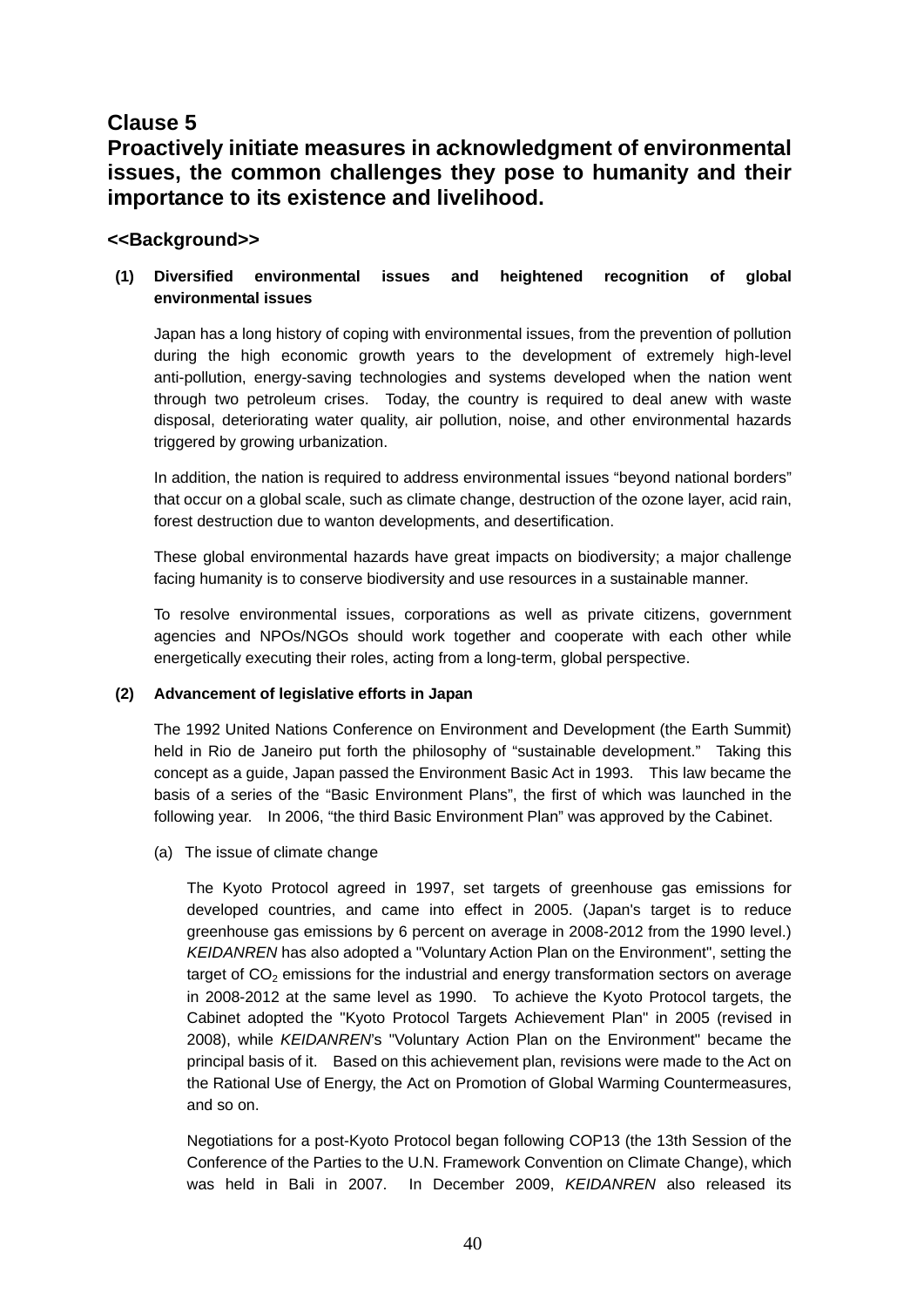"Commitment to a Low-Carbon Society," as part of its post-Kyoto Protocol policy.

(b) Establishing a material-cycle society

Along with the prevention of climate change, the establishment of a "material-cycle society" is viewed as a major pillar of environmental policy. After enacting the Basic Act on Establishing a Sound Material-Cycle Society, the Japanese government adopted a basic policy to recycle materials and economize on the consumption of natural resources and issued a call to promote the 3Rs (Reduce, Reuse, Recycle) philosophy. Also, starting with the Containers and Packaging Recycling Law, the government enacted a series of industry-specific recycling laws for electrical appliances, automobiles and other manufactured products. In 2001, it revised the Act on the Promotion of Effective Utilization of Resources. These statutes laid down obligations for corporations to curb the disposal of by-products, promote the utilization of by-products, and recycle discarded manufactured products. In addition, the Waste Disposal Act has been revised repeatedly in order to strengthen the responsibility of corporations in their capacity as a producer of industrial waste. Corporations, for instance, are now obligated to attach manifests to industrial waste. *KEIDANREN* has also formulated "Voluntary Action Plans on Measures for Wastes" starting from 1997 and an expanded version covering the promotion of a material-cycle society starting from 2007 and issued a call in 1999 to set targets for reducing the amount of final disposal of industrial waste in the entire industry and trade sector.

(c) Environmental risk issues

In addition to the Pollution-Related Health Damage Compensation Act and Other Measures, the government has made progress in recent years towards building a legal framework to tackle pollution and health hazards stemming mainly from hazardous substances that were produced or used when scientific knowledge was inadequate. The statutes enacted or revised included the Act Concerning Special Measures against PCB Waste and the Soil Contamination Countermeasures Act. The government has also passed legislation concerning asbestos-related problems.

In addition, the Pollutant Release and Transfer Register Act (the Act on Confirmation, etc. of Release Amounts of Specific Chemical Substances in the Environment and Promotion of Improvements to the Management Thereof) was enacted for the purpose of promoting proper management of chemical substances. The government has already begun releasing data in the register. Corporations, operating globally, should also comply with recently introduced pollution-related laws and regulations in other countries and regions. In the European Union, for example, the "Regulation on the Registration, Evaluation, Authorization and Restrictions of Chemicals (REACH)" was enacted in 2006.

Furthermore, the government passed the Environmental Impact Assessment Act. The law is being revised after 10 years of enforcement.

(d) Biodiversity

The United Nations launched a large-scale scientific study on the ecosystem in 2001. As noted in the Millennium Ecosystem Assessment Report released in 2005, humanity has received from the ecosystem the wherewithal for survival such as atmosphere, water, and soil, and on this basis mankind has benefited from the ecosystem's biochemical substances, supply of water and food, regulative functions such as mitigation of climate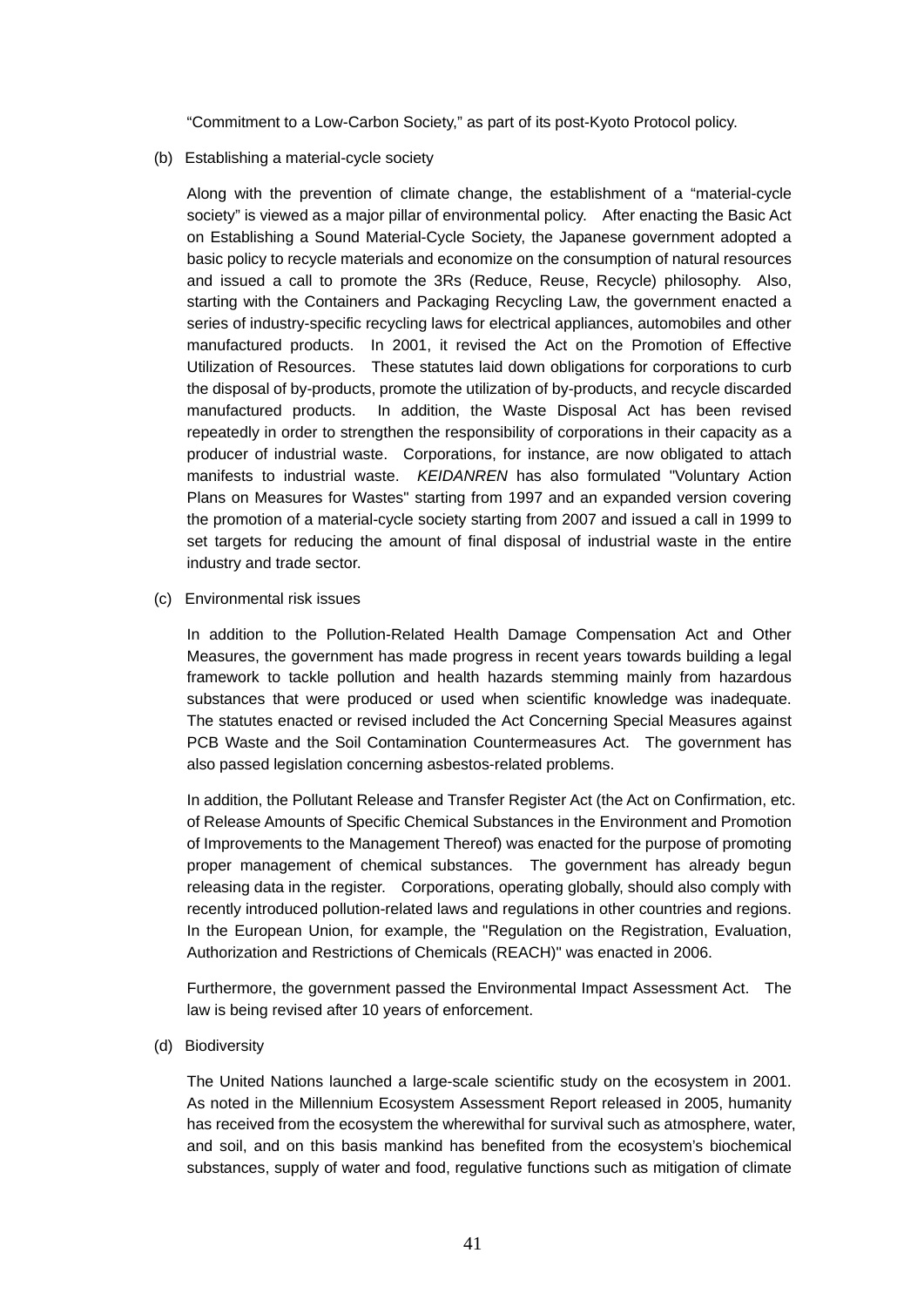change and prevention of natural disasters, and so on. It is on such a foundation that we have attained our spiritual values, education, as well as recreational values. It is important to realize that these benefits are indispensible to the continued existence of corporations as well.

In recognition of this reality, the Japanese government enacted the Basic Act on Biodiversity, the first statute in Japan aimed at conserving biodiversity. The law went into force in June 2008.

In March 2009, *KEIDANREN* issued a "Declaration of Biodiversity by *KEIDANREN*" for the purpose of expressing the business community's appreciation of nature's gifts derived from biodiversity and its commitment to aim for corporate activities that are in harmony with the cycle of nature.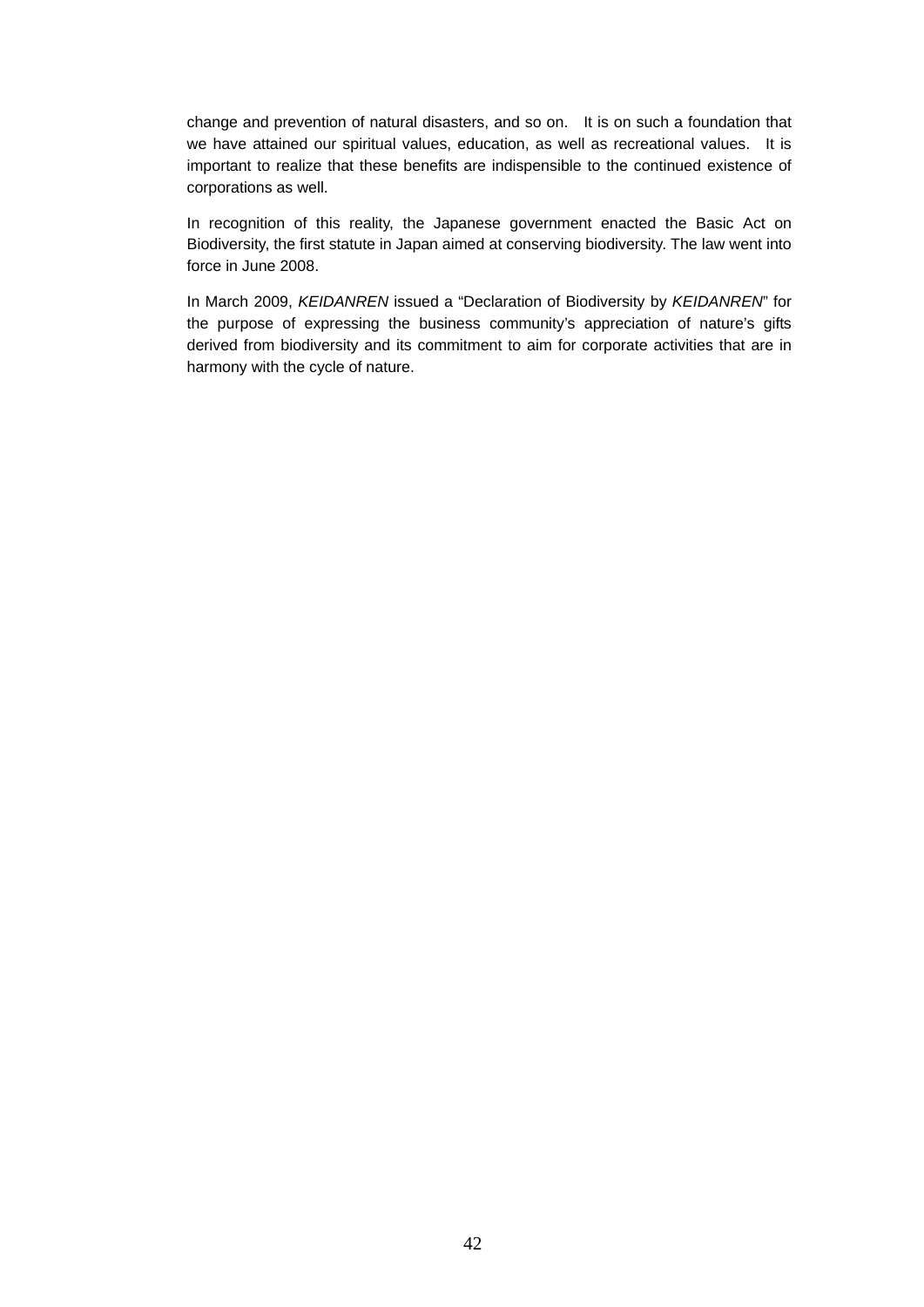# **5.1 Promote efforts to build a low-carbon society on a global scale.**

### **<<Basic attitude and stance>>**

Climate change is an extremely important issue and affects the very foundation of human survival; it is an issue that all of humanity must address over a long period of time. Further, addressing issues related to climate change will contribute toward the conservation of biodiversity.

In the meantime, the amount of global greenhouse gas emissions continues to increase at a rapid pace. A corporation should further strengthen the world-leading technological capabilities it has so far developed, help build low-carbon societies on a global scale and actively contribute to resolving problems related to climate change.

- (1) Take actions to build a low-carbon society by promoting *KEIDANREN*'s "Voluntary Action Plan on Global Warming", drawing up *KEIDANREN*'s "Commitments to a Low-carbon Society" and promoting other relevant programs.
- (2) Exert maximum efforts to attain the world's best available technologies and aim for the world's most energy-efficient processes in manufacturing and business activities.
- (3) Actively develop innovative technologies that would lead to the building of a low-carbon society.
- (4) Make global contributions by transferring advanced energy-saving and environmental technologies overseas.
- (5) Contribute toward the reduction of greenhouse gas emissions globally by developing goods and services that lead to energy conservation and supplying such products to domestic and overseas markets.
- (6) Make efforts to build a logistics system that causes minimum burden on the environment by promoting "green logistics," such as sharing delivery systems and using low-pollution vehicles.
- (7) Set numerical targets on energy conservation in the workplace, use highly energy-efficient office equipment and promote "cool biz" and "warm biz" clothing styles.
- (8) Promote a green purchasing program by giving priority to the purchase of products and parts that would lead to the prevention of climate change and a green investment and loan program that gives priority to corporations which take anti-global warming measures, and encourage business counterparts to adopt similar programs.
- (9) Promote household energy conservation among employees and the general public, strengthen the practice of displaying the amount of  $CO<sub>2</sub>$  emissions, encourage the practice of environmental household bookkeeping at home and conduct awareness-raising activities by holding energy-conservation seminars and other programs. In addition, release information concerning the environment such as publishing environmental reports and carry out tree-planting, forest conservation and other activities that would help keep the world green.
- (10) Cooperate with scientific programs to study the causes and impacts of climate change, scientific programs to analyze the effectiveness, economic value and fairness of mitigation and adaptation policies on climate change, and other research programs.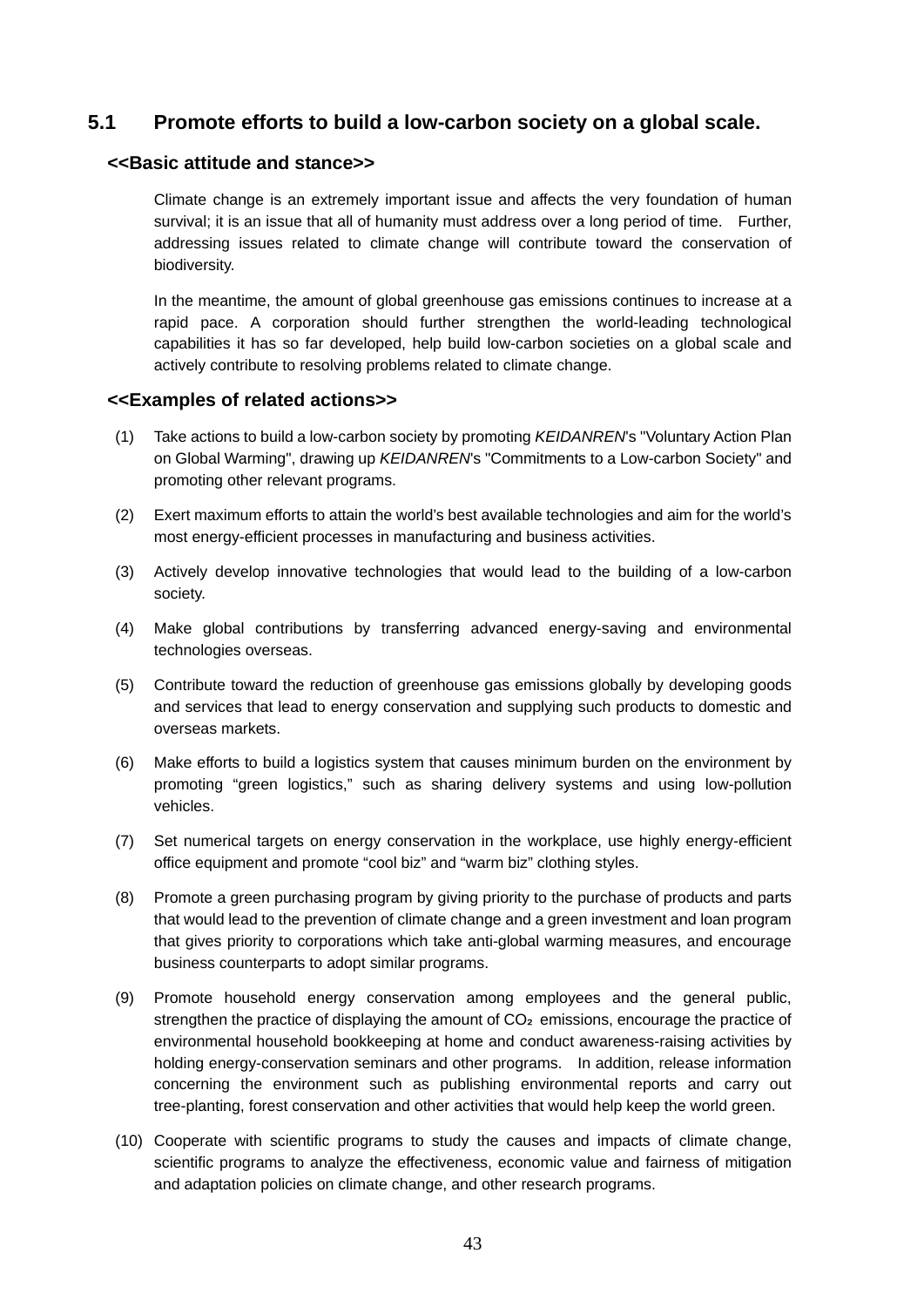# **5.2 Promote efforts to build a material-cycle society.**

### **<<Basic attitude and stance>>**

A corporation should make greater efforts to promote resource efficiency and energy efficiency and recyclable utilization of resources and improve the productivity of resources, as a tight demand and supply of resources and energy is anticipated in the medium- to long-term future, in addition to existing concerns of a shortage of waste disposal sites. Also, recycling resources will lead to the conservation of biodiversity. Hence, in addition to complying with all applicable laws and regulations and properly managing waste under the emitter-responsibility principle, a corporation should take actions voluntarily and energetically to help build a material-cycle society by developing environmental technologies, promoting environmentally friendly designs and working with other industry and trade sectors, each corporation acting in conformity with the special character and reality of its business and industry sector.

- (1) Discard the old-fashioned concept of "garbage," treat waste that can be used in whatever business and industry sector as a useful resource and try to find application for its usage.
- (2) Make efforts to achieve optimal efficiency during every stage of production, from design to disposal.
- (3) In choosing resources, actively use recycled and recyclable materials, in addition to taking zero-emission factors into account.
- (4) When purchasing commodities, select recycled commodities and other eco-friendly products whenever possible.
- (5) Treat the promotion of 3Rs (reduce, reuse and recycle) as an important agenda in corporate management by formulating and implementing voluntary environmental action plans. In particular, reduce the amount of final disposal of industrial waste.
- (6) Enforce waste disposal governance, including the selection of reputable waste disposal operators, and properly handle industrial waste in order to discharge a corporation's responsibility of generating industrial waste.
- (7) Promote the separation of office waste prior to disposal.
- (8) Set up a system to recover and recycle discarded manufactured products while cooperating with government agencies and consumers.
- (9) Contribute toward the recycling of resources on an international level by utilizing technologies and disposal concepts developed in Japan to promote proper waste management and the 3Rs notion in developing countries in Asia and other regions.
- (10) Carry out activities to seek the understanding of consumers and local governments where a corporation is trying to hold down the output of waste and separate waste disposal as well as provide easy-to-understand distinguishing labels and product information in order to promote the choice of plain wrapping and eco-friendly products.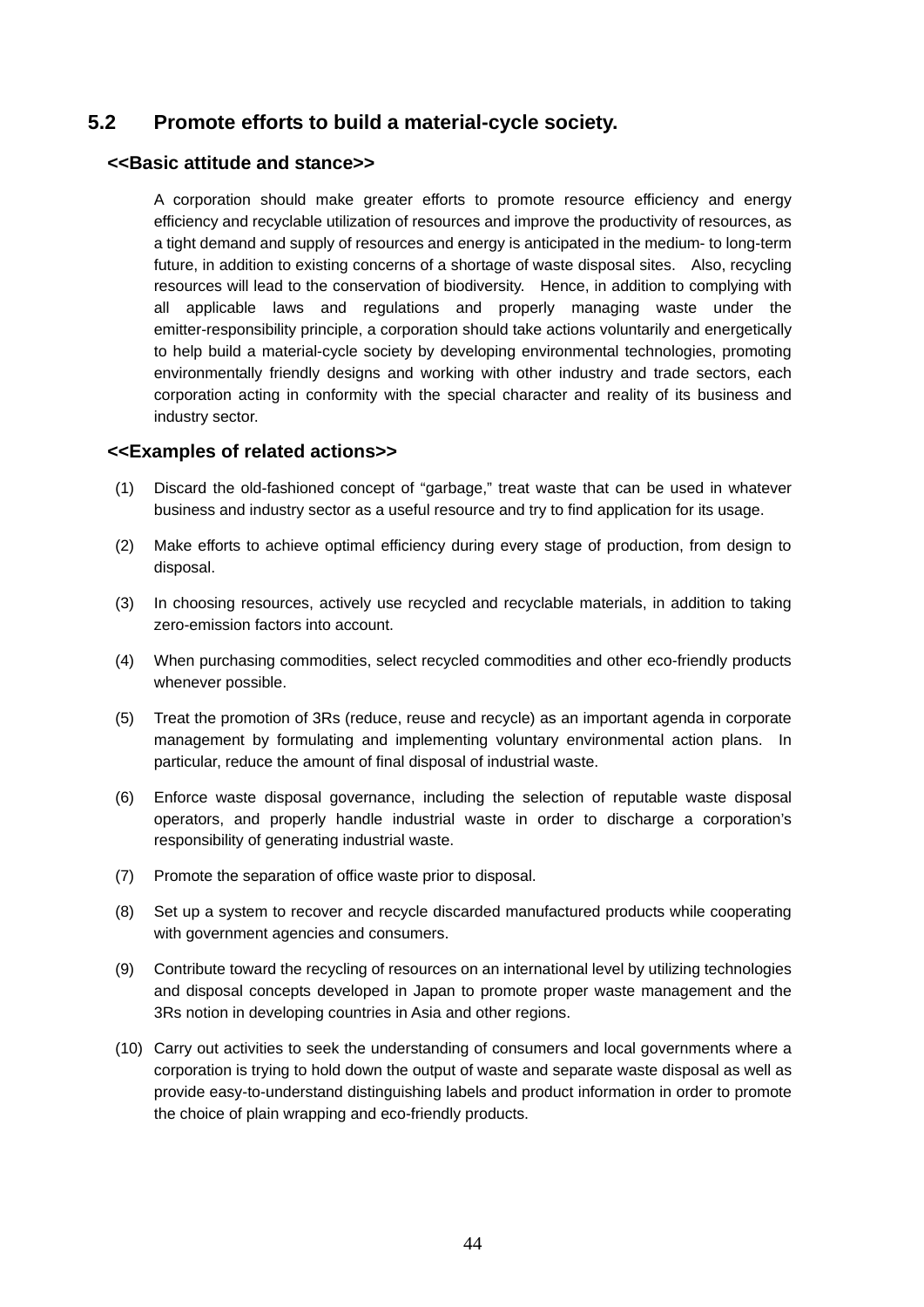# **5.3 Take measures against environmental risks.**

### **<<Basic attitude and stance>>**

Via the precious lessons learned through repeated and energetic efforts in treating the pollution problems prevalent during the high economic growth years, today Japan has built an infrastructure of world-leading technologies and systems that take into consideration the prevention of industrial pollution and the field of industrial safety and health.

In conducting business activities, the overriding premise is to ensure the health and security of the public and the corporation's own employees. A corporation should, therefore, continue to maximize efforts in taking measures against environmental risks. It also should assess the impacts of its business activities from all aspects of potential environmental impacts and try to lessen such burdens and risks.

- (1) Properly manage hazardous substances in line with the applicable laws and regulations and take measures to prevent the leakage of hazardous substances. Make efforts to properly manage hazardous substances contained in its products.
- (2) Define the responsibilities and duties of people who bear overall anti-pollution responsibilities, strengthen compliance education, set up an effective environmental management system, such as building a multiple checking and surveillance mechanism and ensure that the system is operated properly.
- (3) Review emergency measures in advance and at the same time promote risk communication with the local community.
- (4) Actively develop technologies and know-how to reduce environmental risks and promote knowledge.
- (5) Promote the transfer of technology and know-how overseas, particularly to emerging countries with fast developing economies.
- (6) Publish environmental reports, CSR reports and other relevant reports and release environmental information concerning the entire range of its business activities as well as information on the measures it takes to address environmental issues.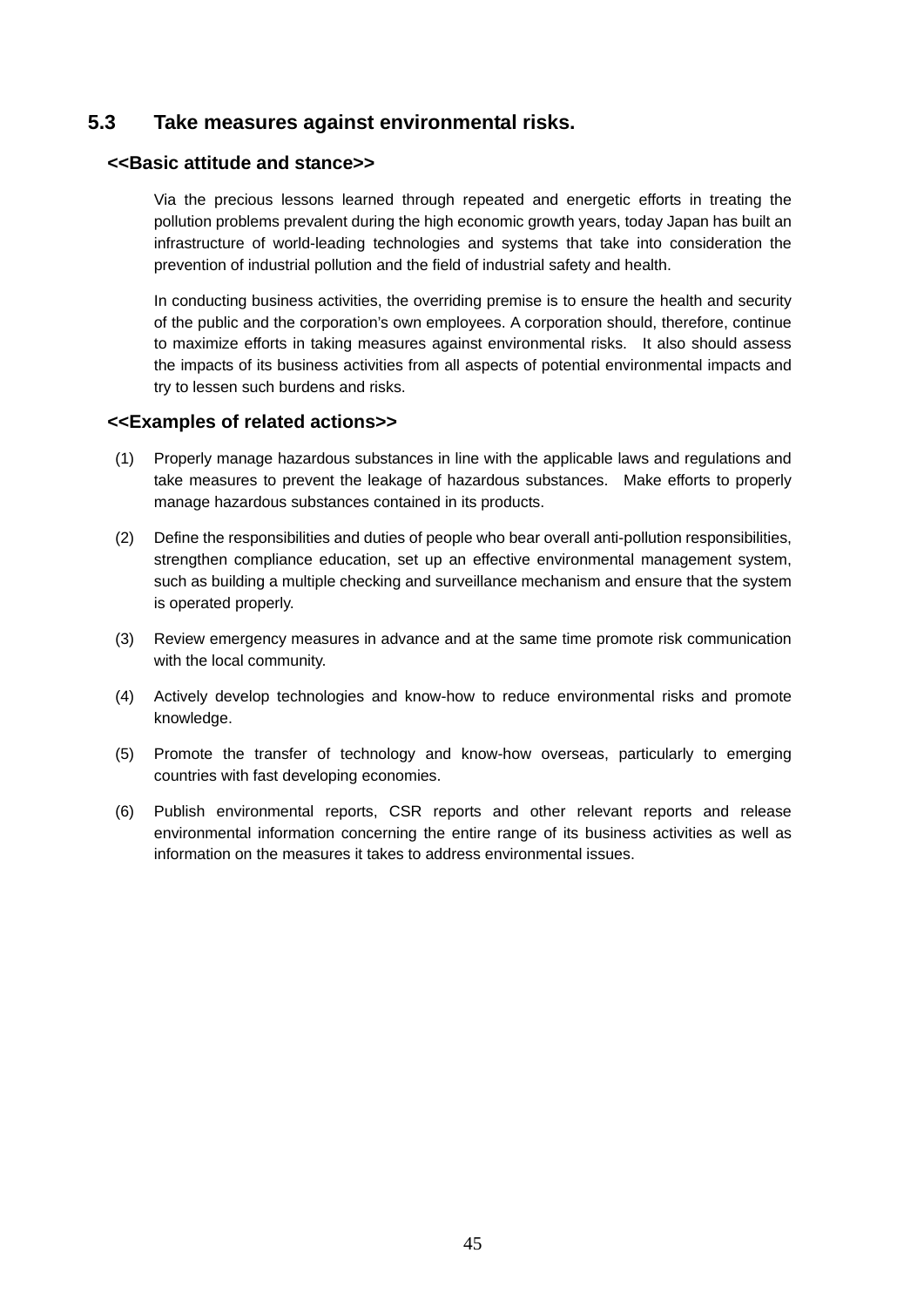# **5.4 Promote efforts to conserve biodiversity and sustainable utilization of resources.**

### **<<Basic attitude and stance>>**

The gifts from biodiversity are absolutely vital to the foundation of the survival of society. In view of this reality, a corporation should actively contribute towards biodiversity conservation and nature conservation by contributing its technologies and human resources as well as working together and collaborating with NPOs/NGOs and other organizations.

### **<<Examples of related actions>>**

- (1) Take actions to lessen the burden on biodiversity in carrying out business activities and promote a sustainable utilization of resources by conducting investigations, forecasts, assessments etcetera on the impacts of business activities on biodiversity.
- (2) Contribute toward the conservation of biodiversity (including the prevention of pollution and efficient utilization of resources and energy) through the development of technologies.
- (3) Participate in activities on biodiversity conservation and nature conservation through *KEIDANREN*.

<*KEIDANREN*'s activities>

- (a) Providing financial support to NPOs/NGOs that carry out biodiversity conservation activities at home and abroad, channeling donation through *Keidanren* Nature Conservation Fund, a public trust.
- (b) Organizing various functions through *Keidanren* Committee on Nature Conservation to get together and exchange views with NPOs/NGOs in order to promote a better working relationship with these organizations. Organizing awareness-raising activities through environmental education, training and other programs for the purpose of helping corporations conduct personnel training.
- (c) Launching the campaign called "The Declaration of Biodiversity by *KEIDANREN* Promotion Partners" (2009).
- (d) Launching the "Private-Sector Engagement Initiatives on Biodiversity" (2010).
- (4) Promote activities that would lead to biodiversity conservation through volunteer work among managers and employees by actively carrying out in-house environmental education, training and other programs.
- (5) Recognize the importance of the roles played by NPOs/NGOs in biodiversity conservation and, if necessary, take biodiversity conservation measures by integrating the expertise and knowledge of these organizations and working together with them (partnership-building with NPOs/NGOs).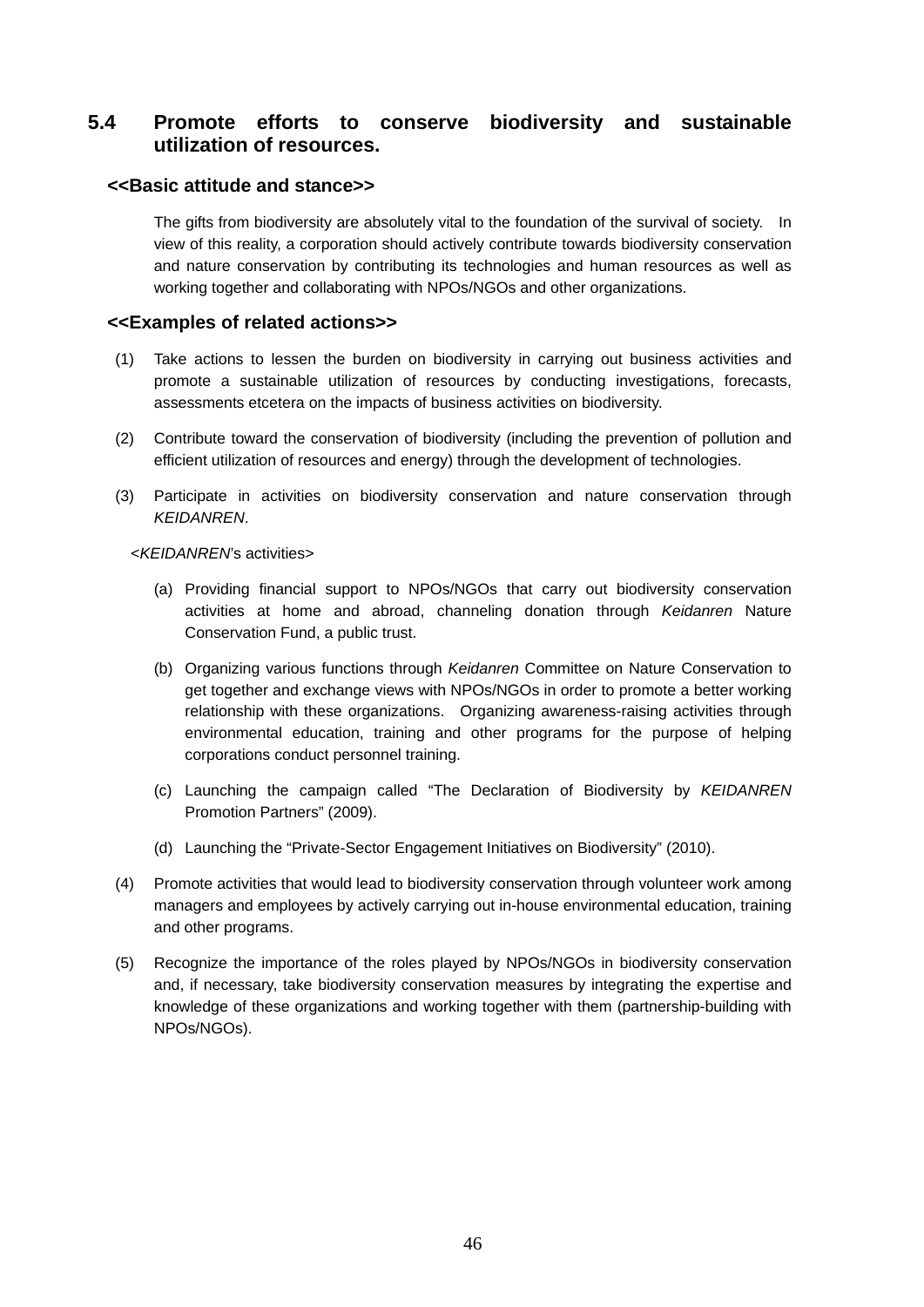# **Clause 6 Actively engage in community involvement activities including philanthropy as a "good corporate citizen."**

### **<<Background>>**

### **(1) Importance of corporations' community involvement activities including philanthropy as a pillar of corporate social responsibility**

Corporations, as a member of society, are expected by their stakeholders to take measures to help building better society by donating back part of the profits they have earned and part of the resources they have acquired.

Corporate community involvement activities, which have intensified in Japan since the 1990s, have recently been viewed as a relevant pillar to realize CSR. Despite rapid changes in the economic circumstances, many corporations have been promoting such activities strategically and in a sustained manner.

#### **(2) Diversification of social issues and globalization of business activities**

Along with advances in globalization, changes in the demographic structure and other factors, social and environmental issues such as global warming, energy problems, shortage of water and food resources, poverty and information gap have become more diverse and complex. These issues have also become serious problems for corporate activities. Increasingly, stakeholders expect that those corporations active on the global stage play a role, whether directly or indirectly, to help resolve these issues.

Against this background, the desirable image and action programs that organizations are expected to implement for international society are drawn up in international processes. For example, ISO 26000 describes the social responsibility of organizations and the MDGs (Millennium Development Goals) set up the benchmarks for resolving social issues in the 21st century.

### **(3) Growth of NPOs/NGOs and other public interest groups as "public" players and advances in system improvement**

While promoting community involvement activities, corporations have strengthened their relationships with NPOs (non-profit organizations)/NGOs (non-governmental organizations) and other public interest groups. By working together and collaborating with these groups in Japan and abroad, corporations have gained a better understanding of the nature of their organization, the content of their activities, their human resources, the expert knowledge, the know-how they have in specific fields, and so on. A more effective performance has resulted from the collaboration. Also, in Japan, the Act to Promote Specified Nonprofit Activities took effect more than a decade ago, and as a result, the public recognition of NPO activities has also deepened over the years. These developments as well as past achievements in working with public interest groups have led corporations to become increasingly aware that strengthening partnership and collaboration with NPOs/NGOs is essential for promoting community involvement activities.

Furthermore, NPOs/NGOs are now recognized as relevant key players for promoting the public interest and efforts are being made to set up an institutional framework to help these organizations to perform public interest activities including the creation of an appropriate tax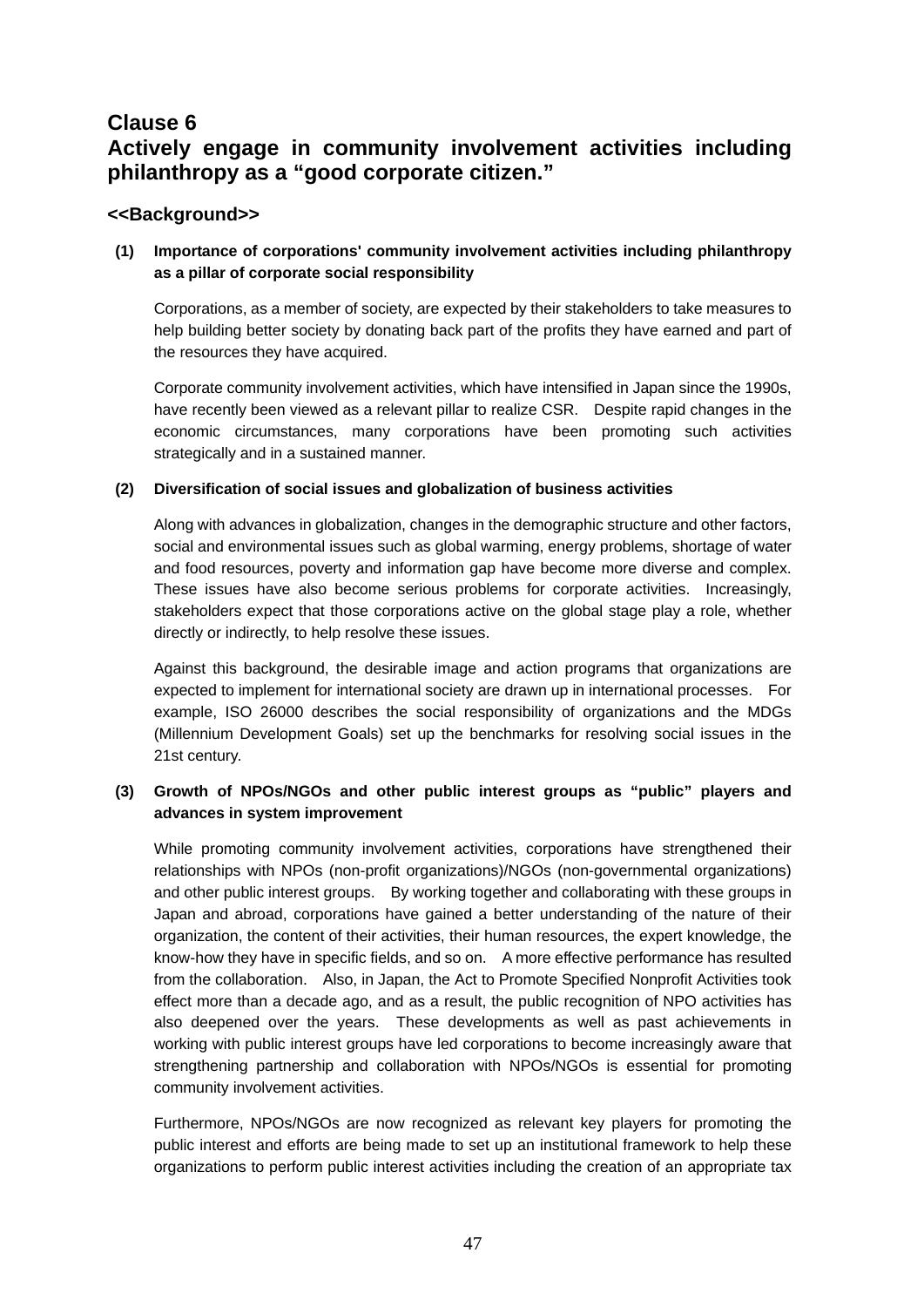system.

Meanwhile, in Europe and the United States, some NGOs which specialize in hunger and poverty relief, environmental protection, nature conservation, consumer protection, labor practices and human rights issues have a strong influence not only on corporate activities but also on national and local government policies.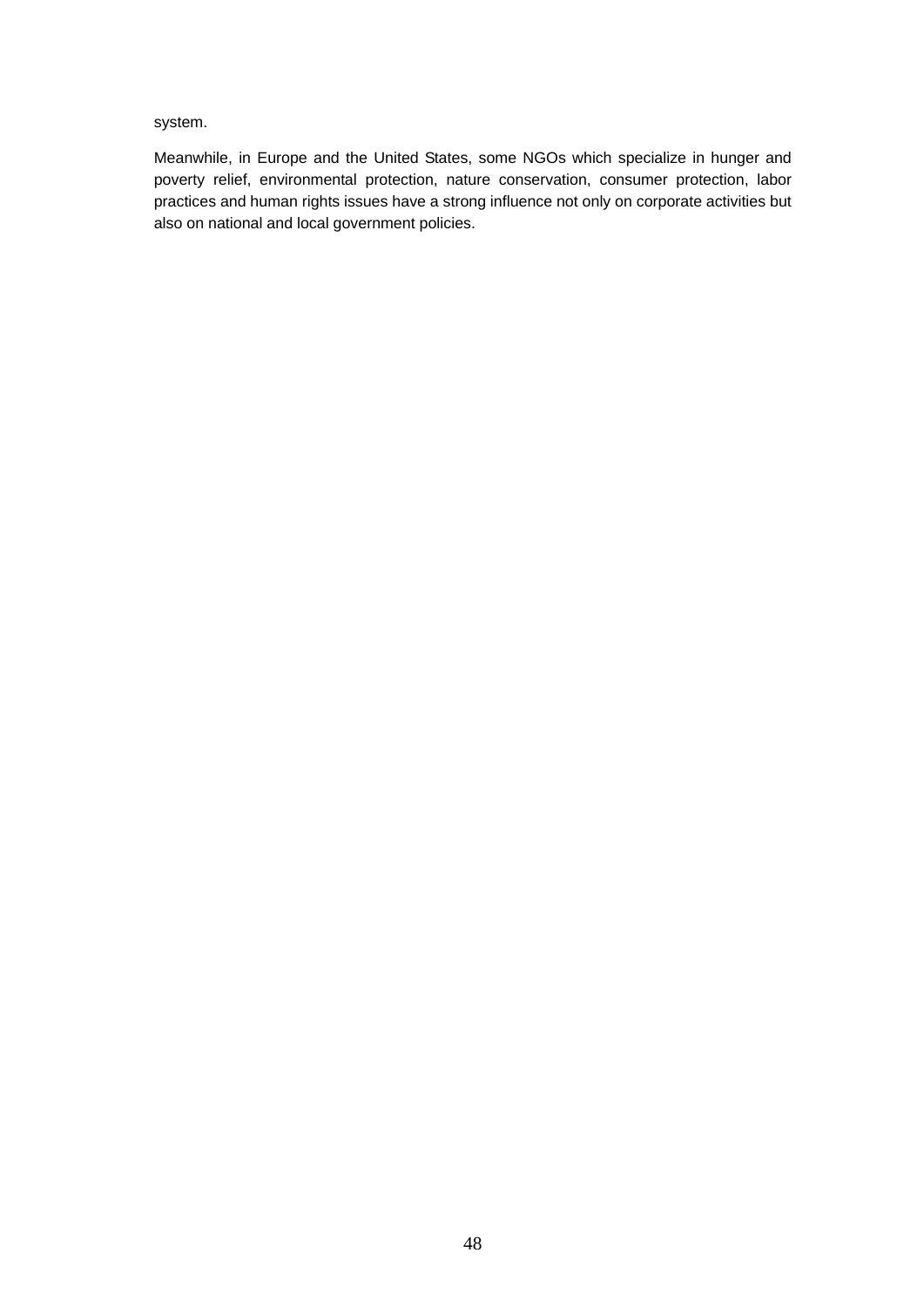# **6.1 Clearly articulate a corporation's philosophy on community involvement activities and set up the in-house structure.**

### **<<Basic attitude and stance>>**

A corporation should consider community involvement activities as an "investment in society" and invest its corporate resources and expertise. Once a corporation has decided to invest its resources, it should articulate a basic philosophy, set specific goals and build the necessary organizational structure within itself. Also, a corporation should regularly monitor progress made toward the goals it has set, evaluate the performance and make the necessary improvements so that its community involvement activities are more effective. At the same time, a corporation should explain its community involvement activities to its internal and external stakeholders in plain language.

- (1) Articulate its basic concept on community involvement activities in line with its management philosophy and CSR policies.
- (2) Build the necessary in-house structure, such as creating a department in charge of community involvement activities and assigning staff members, setting up an internal organization (such as community involvement committee) as the decision-making body with the participation of top management and designating a board member in charge of such activities.
- (3) Set up an in-house education and training system and promote understanding within the corporation on community involvement activities.
- (4) Promote community involvement activities throughout the corporation and its corporate group (collect information on the community involvement activities of its corporate group, share the basic philosophy within the group, and ensure coordination between the related departments of member corporations of the group.)
- (5) Set up a corporate foundation and together undertake community involvement activities.
	- (a) A corporate foundation is valuable in that it can provide funding and the opportunity to engage in public interest activities in a relatively stable manner without being affected by the financial performance of the founder corporation. It can also enable the buildup of expertise and experience on public interest activities within the organization.
	- (b) A corporation that has set up a corporate foundation has the option to make appropriate choices on how to sponsor community involvement activities. A corporation itself can host a short and focused program as part of its business strategy and use the corporate foundation to sponsor long-term activities on a stable basis, insulated from the impacts of changes in the founder corporation's financial performance.
- (6) Extensively publicize the achievements of community involvement activities (through CSR reports, the corporate website, and so on) and promote communication with the public.
- (7) Conduct assessment using multiple viewpoints on the results of community involvement activities and use the outcomes as the starting point for making future improvements. Also, set up a PDCA cycle to improve community involvement activities and make them more effective. To improve the work, it is more effective to conduct assessments objectively and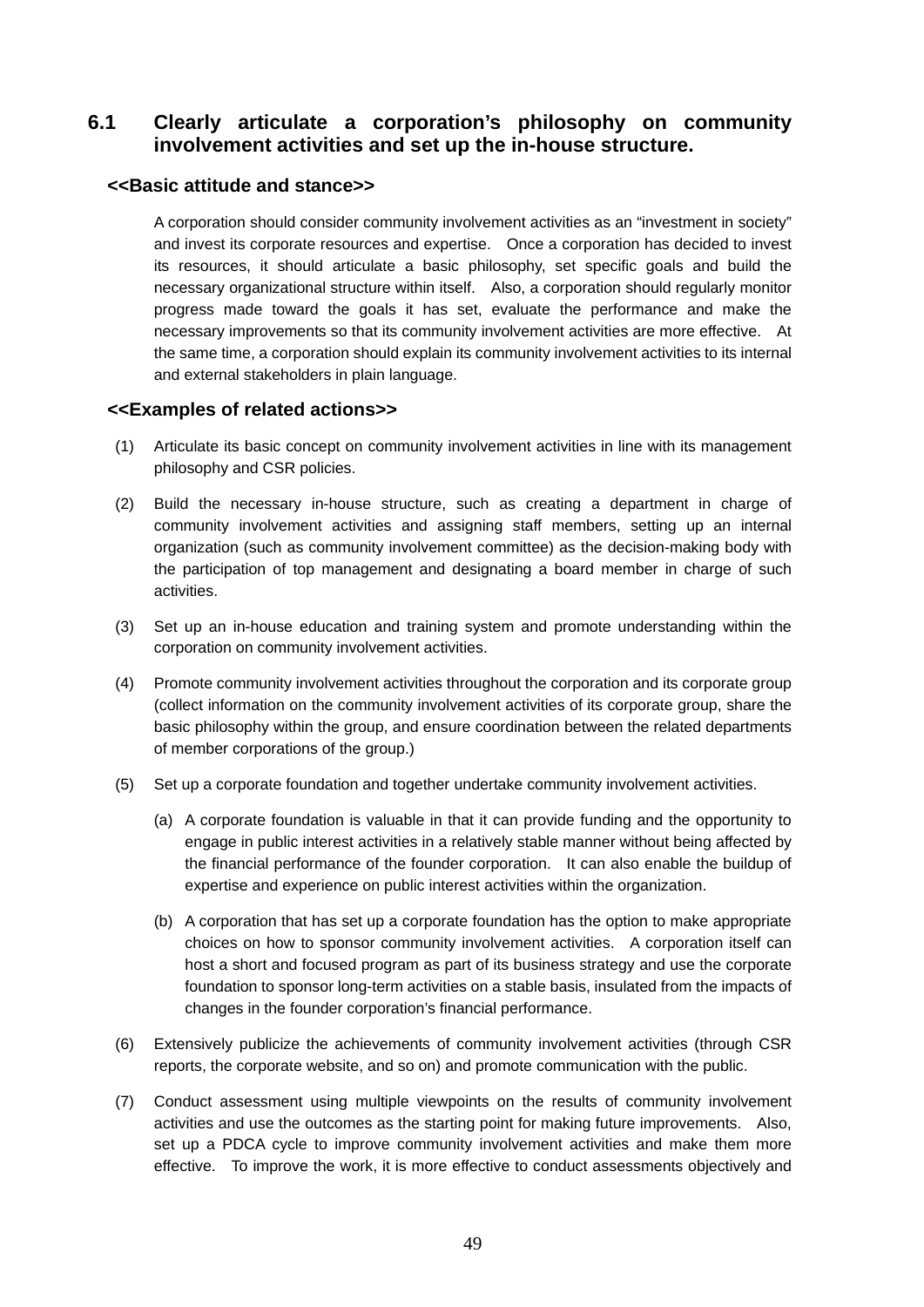canvass opinions of those employees that are not involved in community involvement activities and external stakeholders. In line with the assessment results, make a timely and appropriate decision on whether to expand, continue, fundamentally change or discontinue the identified program.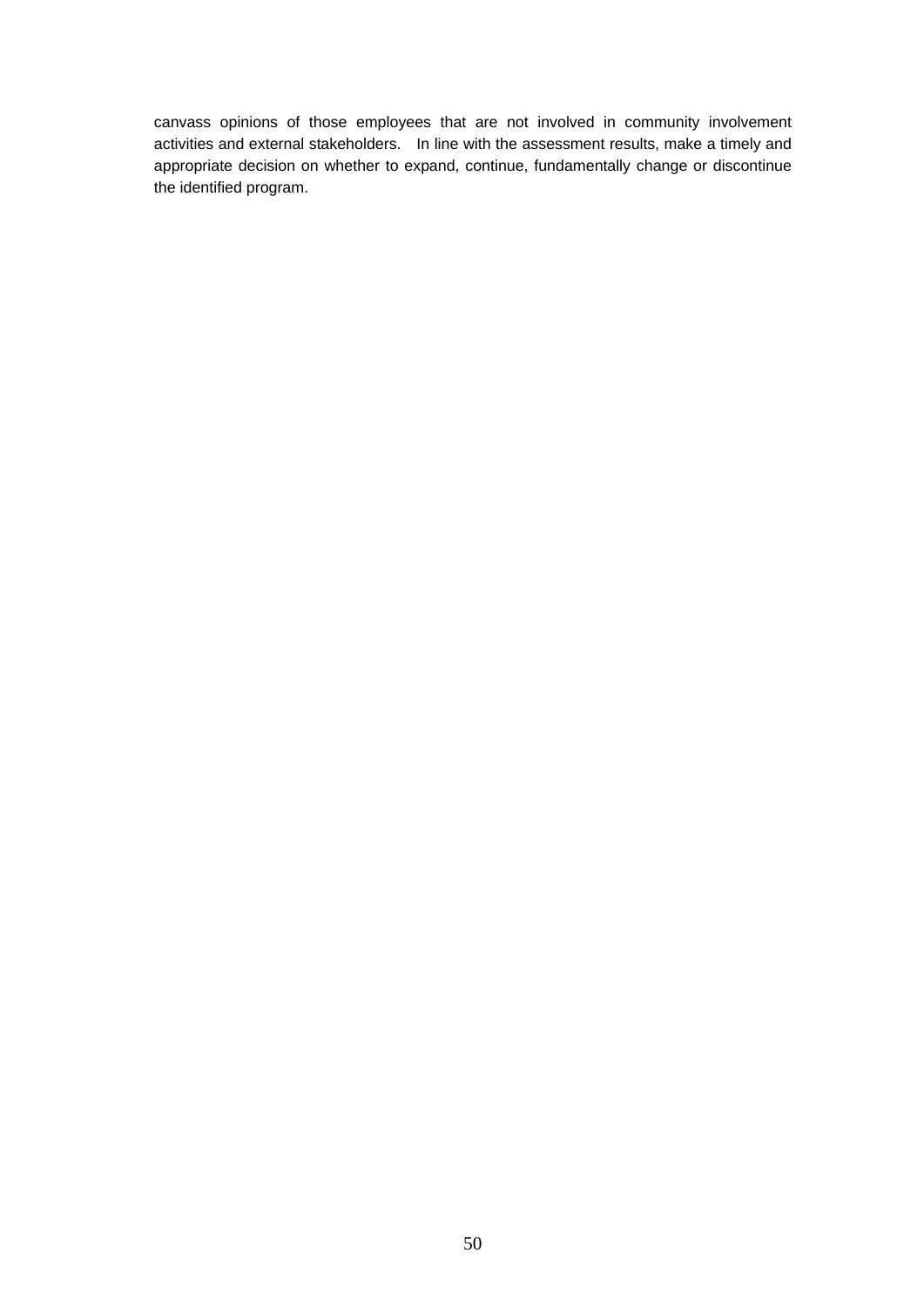# **6.2 Identify priority issues in light of its management philosophy and promote community involvement activities by making use of a corporation's resources.**

### **<<Basic attitude and stance>>**

A corporation should show broad interest on social issues, and regularly keep abreast of the trends, including issues confronted by consumers and the general public, issues faced by international society and issues that have emerged recently as a result of changes in the economy and society. On this basis, a corporation should select the field where it intends to pursue its domestic and overseas community involvement activities, making the choice in line with its management philosophy, types of business, the extent of its available resources, and so on. When working on a priority project, it is important to take into account the perspective of human resource development to support sustainable development of society.

It is on such premise that a corporation should make use of its available resources and promote community involvement activities. The means of contributing to society varies, and options may include: cash and in-kind donation, organizing one's own programs, working together and collaborating with NPOs/NGOs, and giving support to employees' participation in community involvement activities. Combine the options appropriately in conducting community involvement activities.

### **<<Examples of related actions>>**

(1) With regard to the following types of social issues, seek dialogue with its stakeholders, keep abreast of the prevailing trend, and identify the field of issues a corporation intends to address. Also, consider taking a combined approach with other social issues of interest to the corporation.

<Examples of social issues to be addressed>

- (a) Social welfare and social inclusion: Support self-help for the socially vulnerable, encourage them to take part in society, and eliminate barrier-forming factors.
- (b) Health, medicine and sports: Make donations to research programs to improve public health, assist those who attend to ailing family members, promote health activities, support international efforts to combat infectious diseases, provide funding for sports activities, help train young athletes, and so on.
- (c) Academic and research programs: Set up scholarships, fund research programs, establish an award program, and so on.
- (d) Education including social education: Prepare teaching materials, delegate employees to lecture at schools, arrange tours of its facilities, and so on.
- (e) Culture and the arts: Provide sponsorships and financial contribution, promote exchange activities between artists and the public, and so on.
- (f) The environment: Promote cleanup campaigns, tree-planting and other activities to protect the local environment, promote the protection of biodiversity, organize environmental study programs, and create a better environment by using technologies gained through business activities, and so on.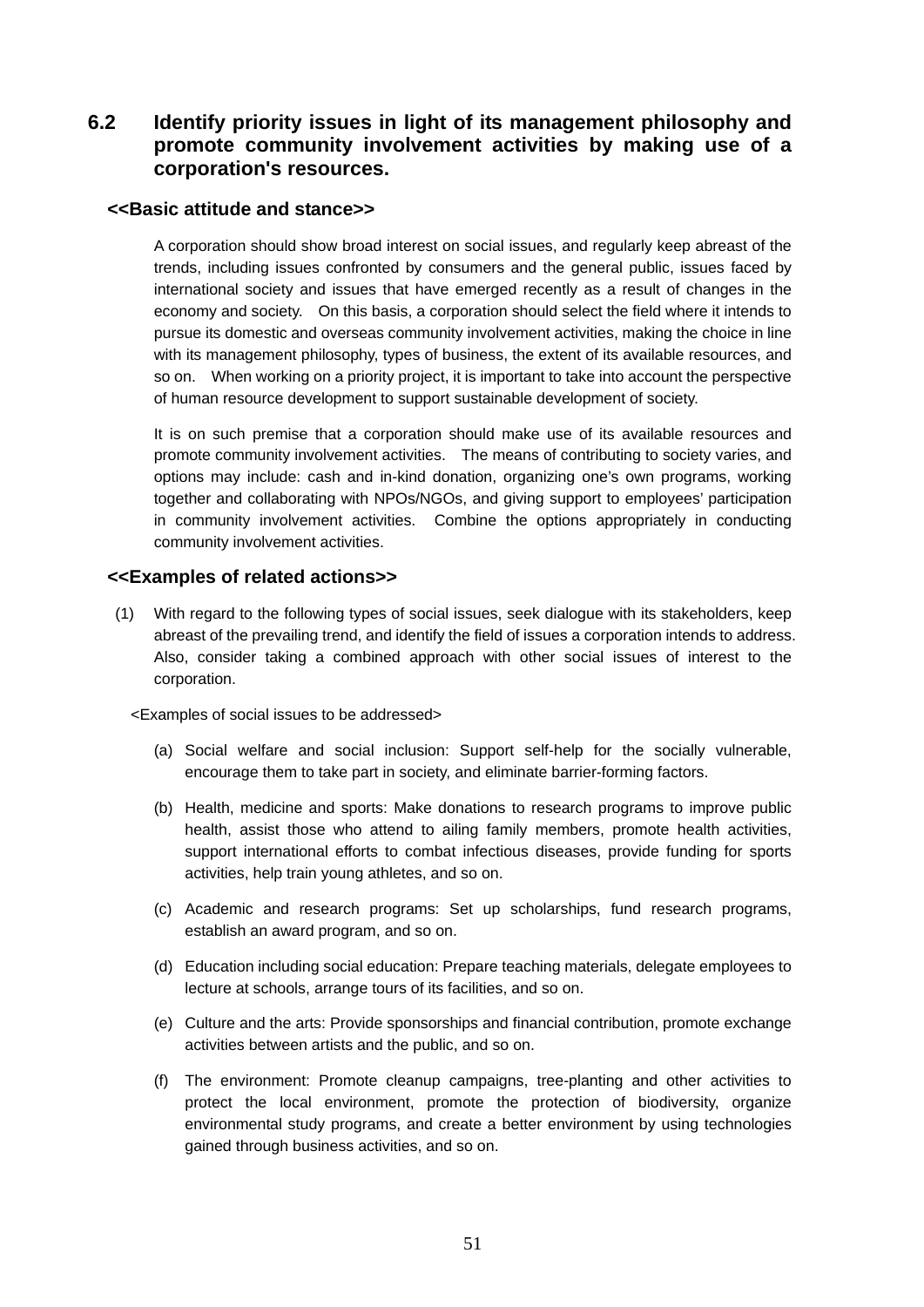- (g) Local community activities: Attend and sponsor local community events, open up a corporation's facilities to the public, organize events for local residents, promote activities to conserve historical sites and traditional culture, and so on.
- (h) International exchange and cooperation: Youth exchange programs, refugee support programs, prevention of contagious diseases, peace-building projects, social development in developing countries, and so on.
- (i) Assistance to disaster-stricken areas: Contribute to charities that donate money directly to the victims of disasters, support the relief activities of mission-focused volunteers in affected areas, and so on.
- (j) Community disaster-prevention and crime prevention: Conclude agreements with local communities on the contribution of relief supplies and the use of a corporation's facilities, participate in the local community's disaster-prevention drills, take part in and cooperate with the local community's crime-prevention activities, and so on.
- (k) Human rights and human security: Raise awareness on human rights, provide teaching materials to create more integrated society, and so on.
- (l) Capacity building for NPOs/NGOs: Provide the know-how of ICT-based organizational management, effective public relations skills, and so on.
- (m) Creating jobs, promoting skills development and providing assistance in searching employment: Organize technical training programs and vocational education programs to help relieve poverty and promote economic development, and so on.
- (2) Choose the following methods appropriately in light of its circumstances.
	- (a) Donations (such as money, goods and services)
	- (b) Self-organized and collaborative programs.

A corporation can create and conduct its community involvement activities from planning to implementation. A corporation should collaborate and coordinate with NPOs/NGOs and other specialist organizations for such activities.

- (c) Support employees who volunteer to participate in community involvement activities.
- (3) Separate its resources into the following categories. Gather the resources that can be used for community involvement activities in a balanced mix while taking the public's needs into consideration.
	- (a) Donations and cost-sharing: Formalize the criteria for identifying the recipients of donations or cost-sharing contribution and the internal decision-making process, organize cash donations and cost-sharing contribution in line with the policy and strategy.
	- (b) Provision of human resources: Dispatch volunteers and personnel with expert knowledge or skills in a particular field. (In recent years, there has been increasing interest on the "pro bono" idea, where people with expert knowledge in accounting, law and other fields work for NPOs/NGOs and other public interest groups without remuneration.)
	- (c) Provision of goods and services: Provide free use of its facilities and donate goods, services, technology, and so on. Take the aspects of community involvement activities into consideration during the stage of product design and development.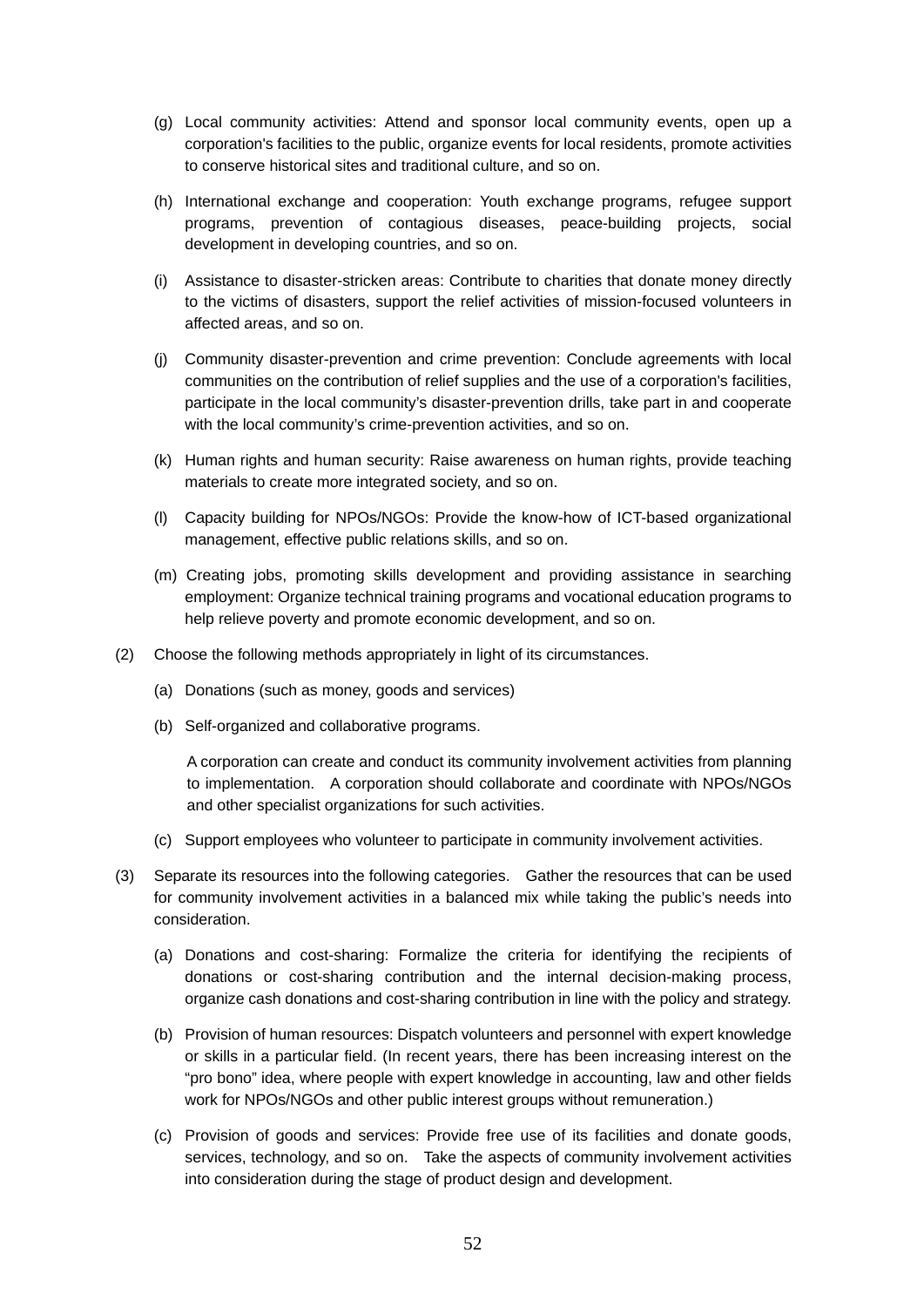- (d) Information and know-how: Support the activities of NPOs/NGOs and other public interest groups by sharing with them expert knowledge and know-how, and the skills of cost control and efficient organizational management. Also, help them train social entrepreneurs and other expert personnel.
- (e) Network and publicity: Publicize community involvement activities by making use of various information channels, such as in-house newsletters, the intranet, group's newspapers or magazines. Also, organize public donation campaigns at stores, employee donation campaigns and other donation programs.
- (f) Purchasing ability: Support organizations that perform community involvement activities by making purchase transactions with them. It is worth noting that such transactions would increase the level of trust of these organizations when they negotiate contracts with other corporations.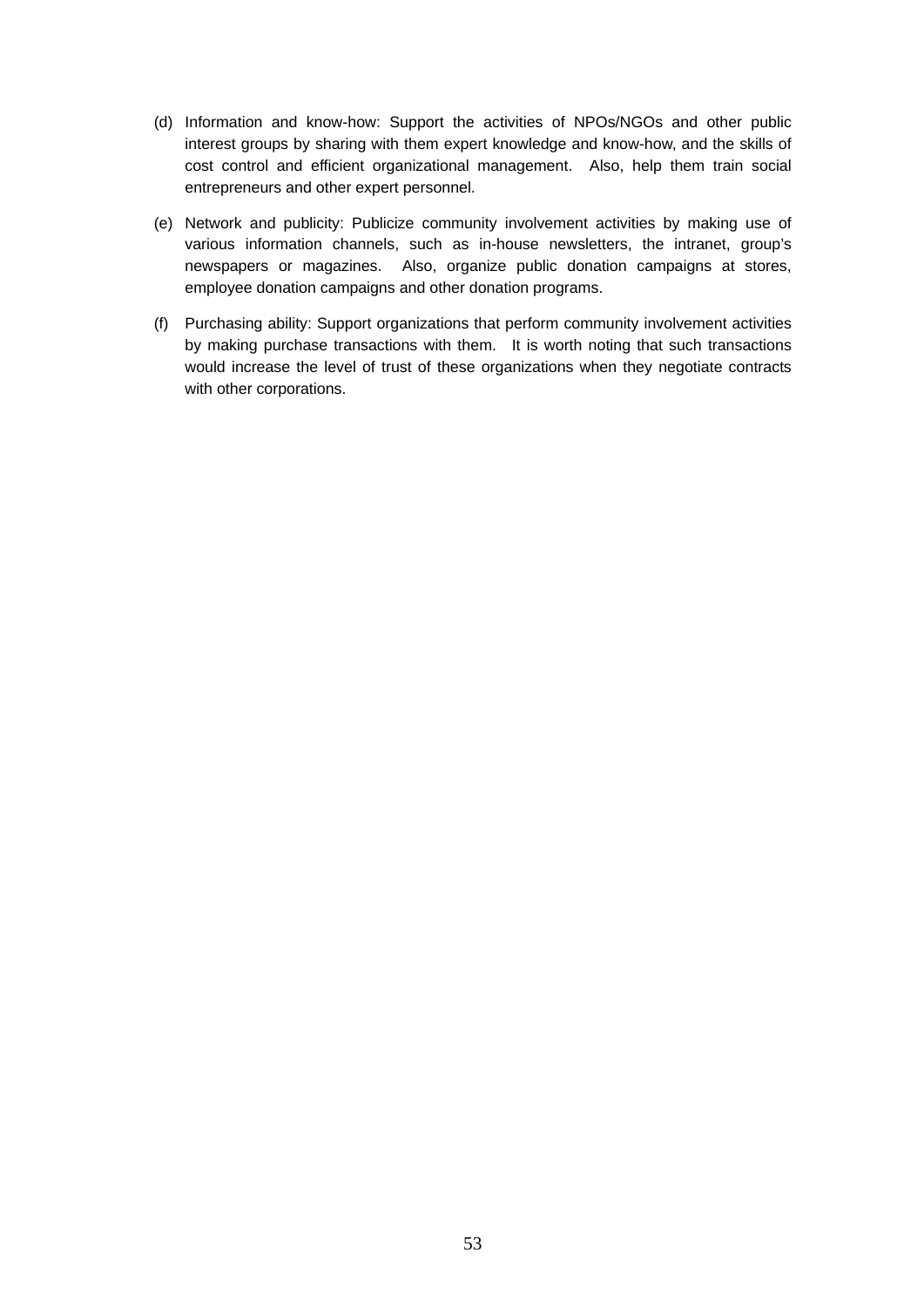# **6.3 Work together and collaborate with a broad range of stakeholders, including NPOs/NGOs, the local community, government agencies and international organizations.**

### **<<Basic attitude and stance>>**

In dealing with social issues, a corporation should value the idea of cooperating with NPOs/NGOs, local volunteer groups, government agencies, or other public sector partners. This will help all parties to complement their resources and know-how and cover each other's information gaps, making it possible to organize extensive programs in a short time. By thinking and acting together (i.e., collaborating) with these partners, a corporation will be able to obtain information swiftly about grass-root views, social circumstances, social trends and public reactions, information it cannot obtain given its corporate status. This is also the way for a corporation to check whether its community involvement activities can obtain support and rapport from the public. It also helps resolve issues more speedily and efficiently and enables a corporation to conduct the activities more effectively.

### **<<Examples of related actions>>**

(1) Collect information about potential partners.

The fields of issues in which a corporation is interested overlap with those areas where many NPOs/NGOs are actively involved. In collecting information about these organizations, a corporation should encourage potential partners to contact the corporation by making clear the priority area of its community involvement activities and the standards of judgment for giving assistance and collaboration. Also, a corporation should participate in symposiums, seminars and other events that are related to the themes of its community involvement activities and build a network of potential partners.

(2) Make use of intermediary support organizations.

Obtain information about the NPOs/NGOs that a corporation plans to collaborate with by seeking the service and assistance of intermediary support organizations (In Japan, for example, Japan NPO Center and Japan NGO Center for International Cooperation).

(3) Support activities of the local community.

In the locations where a corporation has its business operations and therefore has established close community ties, participate in local volunteer activities and contribute to the development of the local community.

(4) Coordinate with government agencies and international organizations, if necessary.

Collect information about community based NPOs through local government departments that support their work. Also, a corporation should coordinate with government agencies, and international agencies while conducting its own community involvement programs, depending on content.

(5) Build a balanced collaborative relationship with partner organizations.

Resolve social issues through collaboration after specifying the role of each side based on resources and strength. In this regard, it is important to understand the behavioral principle and character of the partner and establish an equal relationship.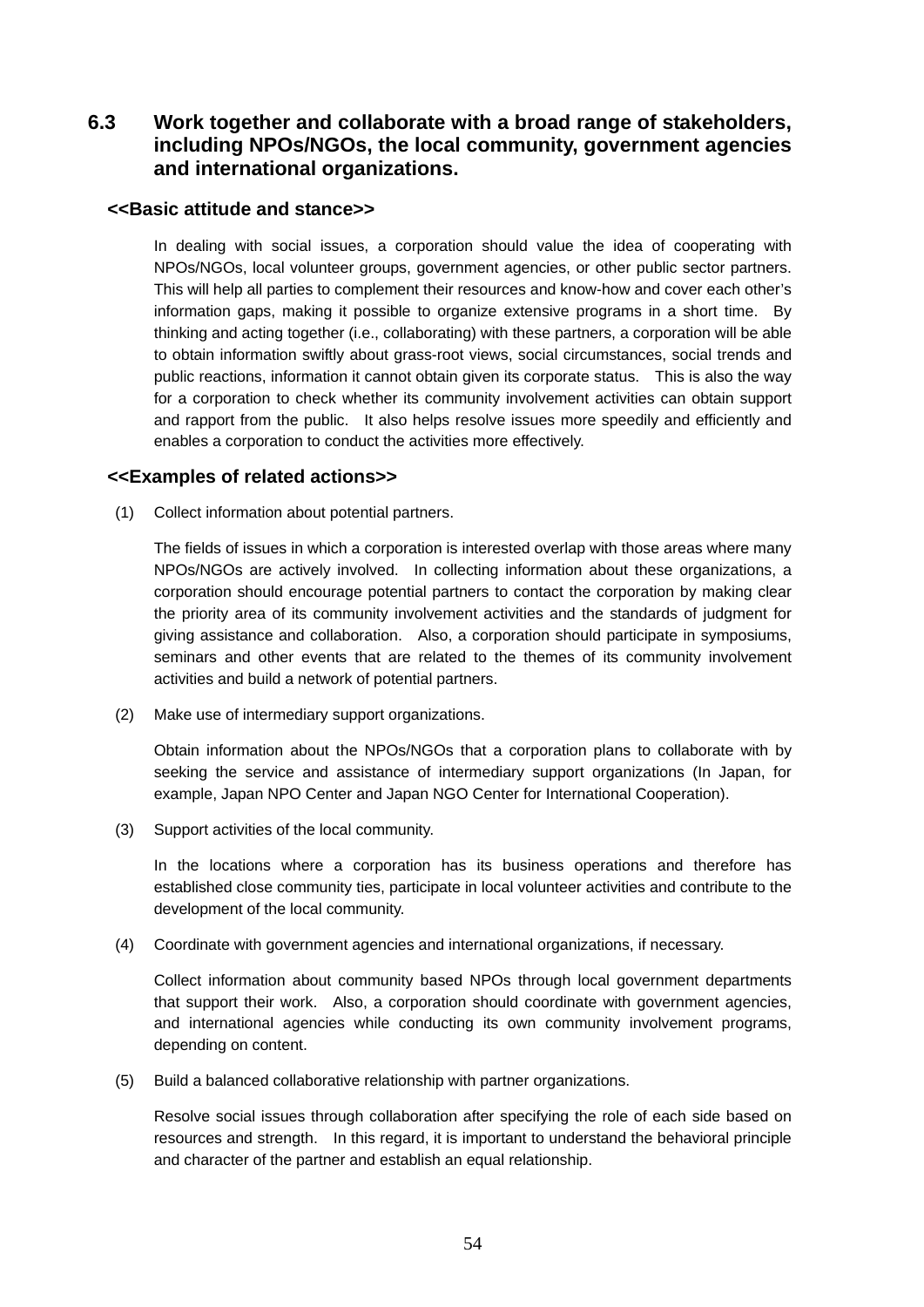(6) Deepen mutual understanding through dialogue with its broad range of stakeholders (stakeholder engagement).

Hold extensive surveys to gather information from stakeholders including relevant beneficiaries on social issues and on the measures needed to resolve these issues. Through these activities, share a common understanding and establish a common goal with its stakeholders. Use the information to improve its community involvement activities.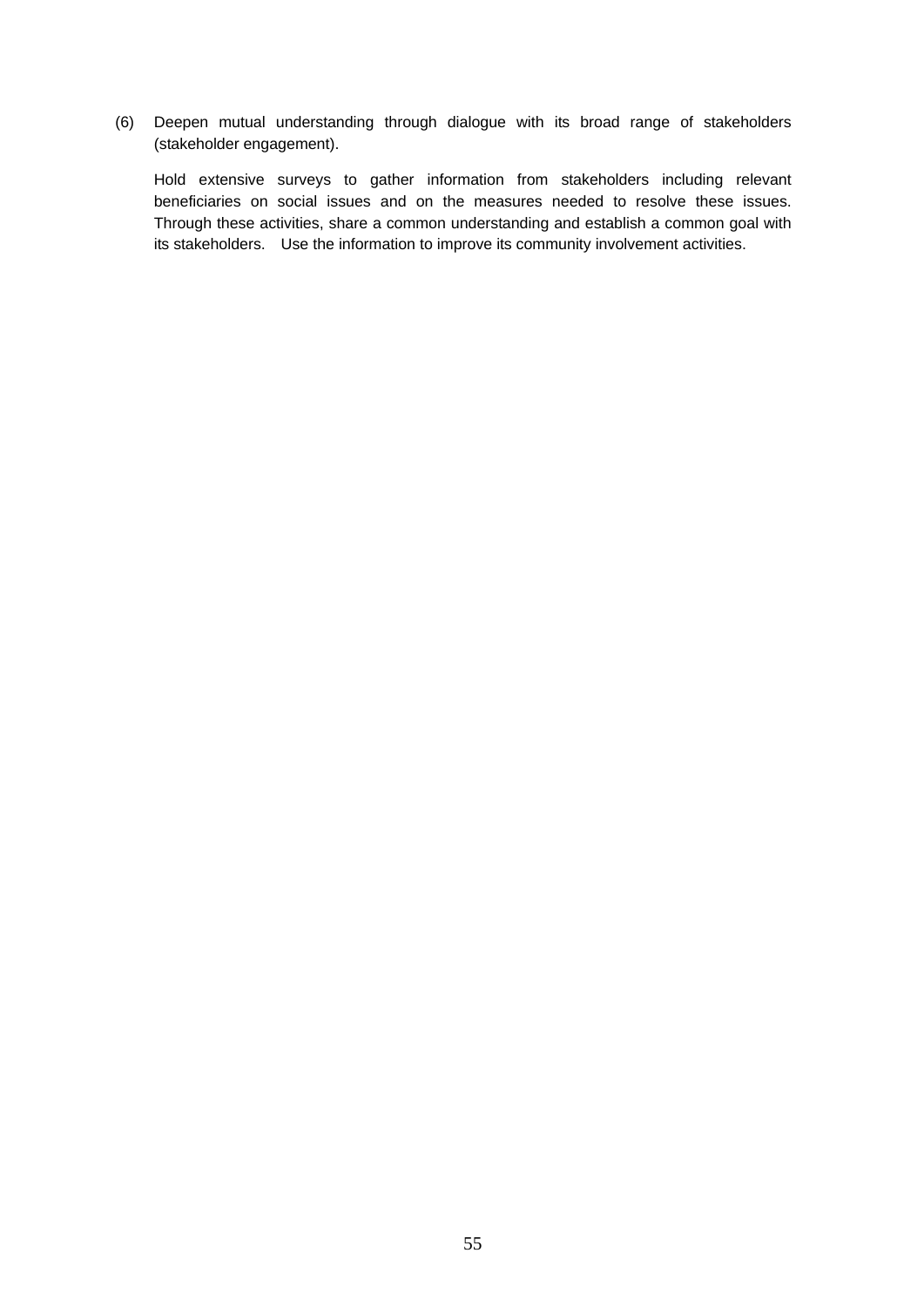## **6.4 Support employees' voluntary efforts to take part in community involvement activities.**

### **<<Basic attitude and stance>>**

As their values diversify, employees are increasingly seeking to play some role in society beyond their professional work or to build a relationship with the community. Having a large number of such employees will help ensure to fulfill the greater need for fairness and transparency of a corporation. Supporting their efforts to participate in community involvement activities will also enhance employees' pride in the corporation and create positive impacts on their work behaviors and increase the awareness of their professional goals. To maximize the effects of its support, a corporation should respect the motivation of the individual and create the opportunities and the appropriate environment for employees to engage with the public. Also, as an increasing number of people of the baby-boom generation are retiring, a corporation should help pensioners in building a second life and support them through its community involvement programs.

### **<<Examples of related actions>>**

(1) Ascertain the awareness of employees and the situation of employee volunteering.

It is important to ascertain the awareness of employees and the situation concerning volunteering and donations and to build a support system in line with their degree of interest and involvement in those activities. Many corporations organize employee surveys for this purpose.

(2) Introduce a support system.

Set up a support system in light of the corporate culture and the level of involvement of employees.

<Examples of major support systems>

- (a) Leave of absence for volunteering: A system where employees can take a long leave of absence for extended volunteer activities. This system applies, for instance, to employees who want to join the Japan Overseas Cooperation Volunteers program.
- (b) Volunteering aid holiday: A system where employees will be given paid holidays to participate in volunteer or community work.
- (c) Volunteer workers commendation program: A system to commend employees who participate in volunteer activities.
- (d) Volunteering training program: A training program to promote volunteer activities among employees.
- (e) "Matching gift" funding support: A system where a corporation matches or exceeds the donation of an employee for the same public interest organization.
- (f) Campaign to promote community involvement activities: A company-wide campaign to draw up policies for community involvement activities and promote such activities.
- (g) Temporary transfer to NPOs/NGOs: A system facilitating the opportunities for employees to work at NPOs/NGOs for a specific period of time.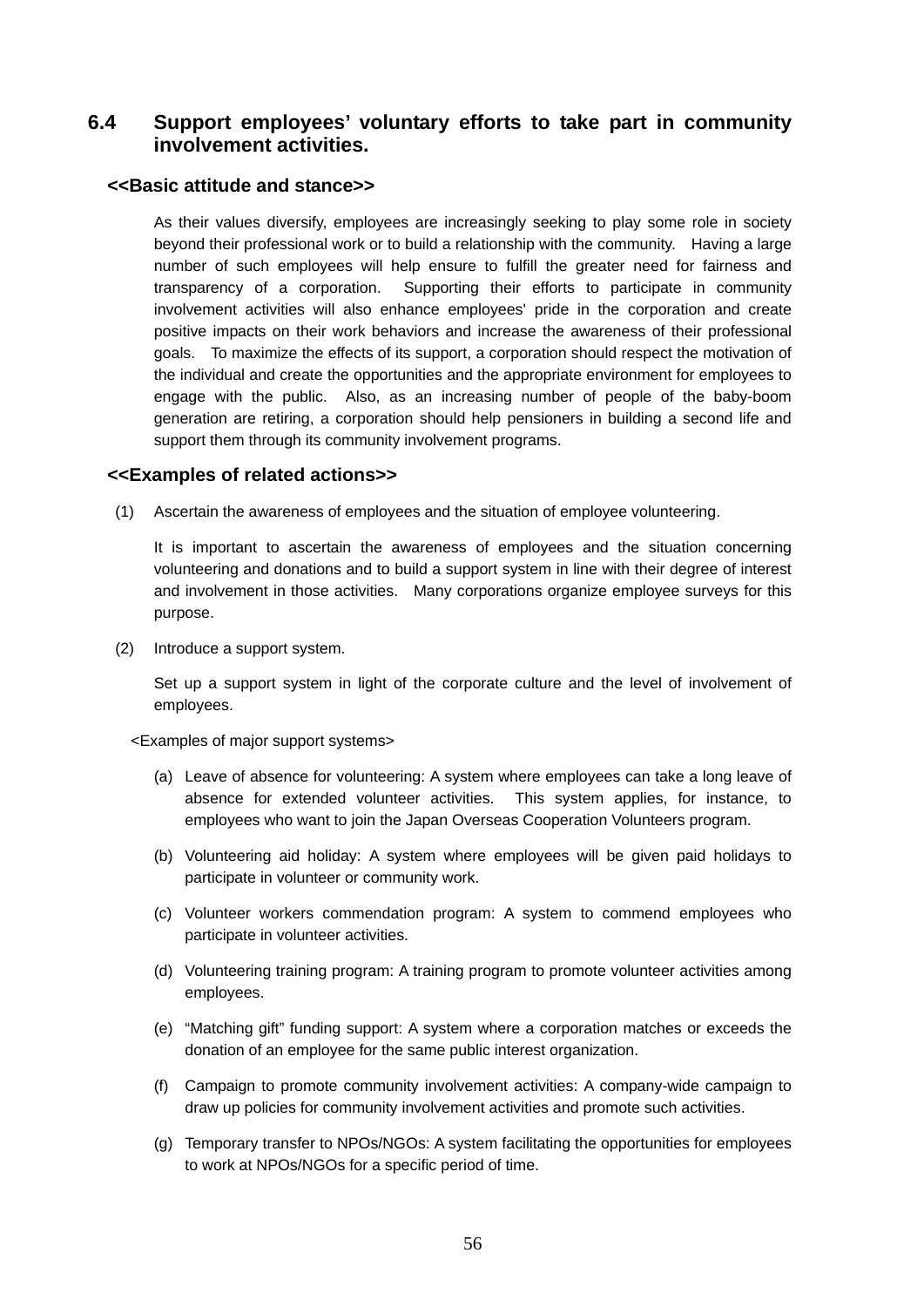(3) Provide information on volunteering activities and programs organized by NPOs/NGOs

Provide information on volunteering activities and programs organized by NPOs/NGOs that are of interest to employees or as requested by the local community and post the information on the intranet, bulletin boards, and in-house newsletters. Recently, there are examples where the quality of employees' volunteer work has been improved and the scope of volunteer activities has also been broadened by posting the experience and know-how acquired by the corporation on the intranet.

(4) Provide opportunities for employees to participate in community involvement activities.

To create opportunities for employees to participate in community involvement activities, some corporations encourage their employees to join their own community work programs, arrange volunteer workshops, and so on. Organize in-house lectures and other programs to present the activities of NPOs/NGOs.

(5) Provide support to an in-house volunteer organization.

<Examples of major forms of support>

- (a) Organize a volunteer organization within the corporation.
- (b) Assign employees in charge of community involvement activities to run the administrative work of its volunteer organization.
- (c) Provide a corporation's facilities for volunteers to meet or host events and allow them to use facilities to communicate with each other inside the corporation.
- (d) Set up a "give as you earn" scheme where employees can give donations directly from their pre-tax salary.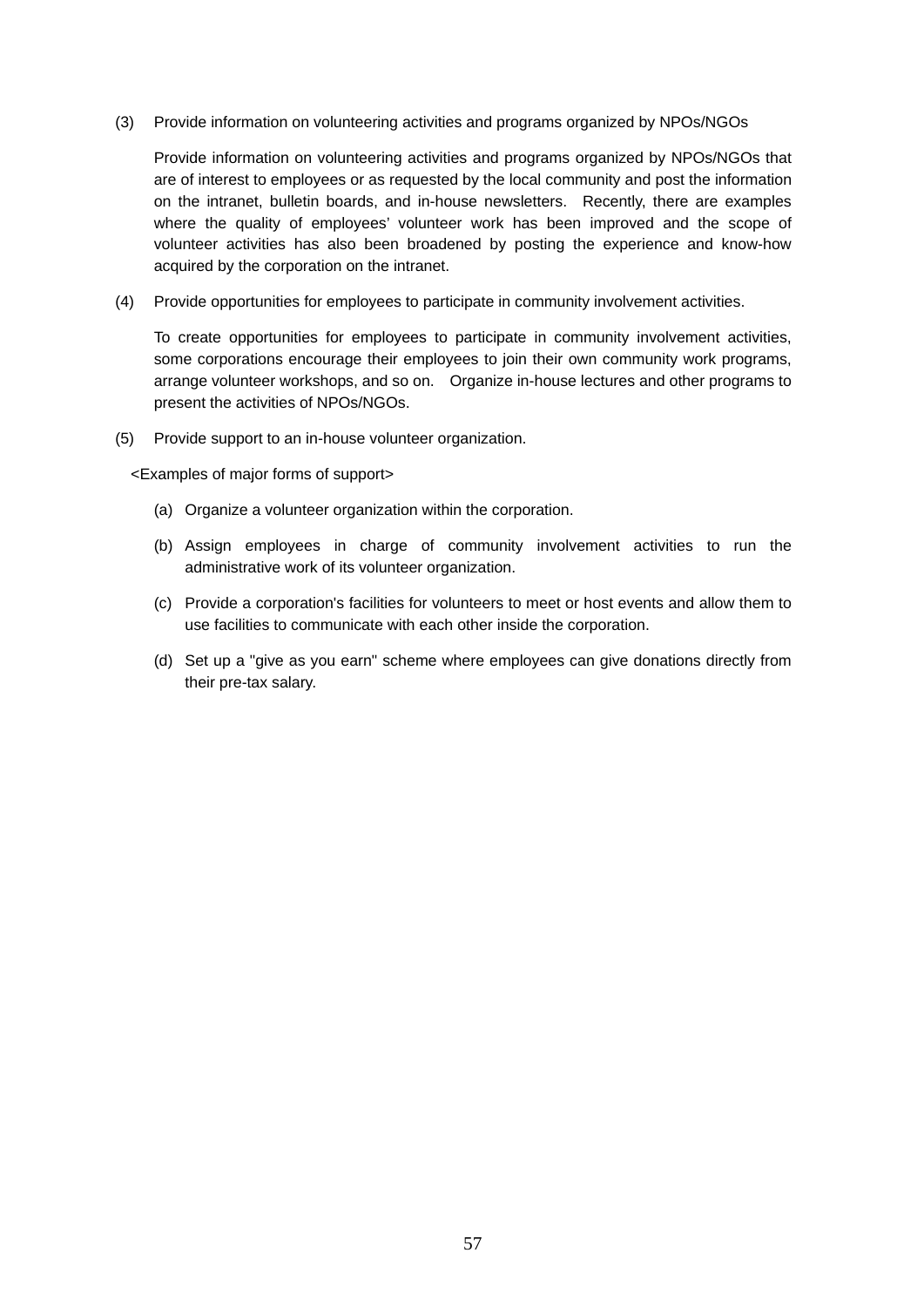## **6.5 Participate in community involvement activities as part of a program sponsored by an industry and trade sector or the entire business community.**

### **<<Basic attitude and stance>>**

When an industry and trade sector or the business community as a whole issues an appeal to its members for assistance, such as providing emergency relief to victims of a major natural disaster or a refugee crisis, extending international cooperation or sponsoring programs of welfare and environmental projects or educational and cultural events, a member corporation should actively respond to the appeal, discharge its responsibility as a corporate citizen and member of society and provide whatever help it can offer in order to maximize the effects of support from the business community.

### **<<Examples of related actions>>**

(1) Promote programs by making use of the strength of an industry and trade sector.

<Examples of major forms of support>

- (a) Delegate expert employees to help organizations in charge of community involvement activities.
- (b) Organize public seminars on risk management.
- (2) Cooperate with community involvement activities undertaken by the business community as a whole.

A corporation should participate in large-scale donation campaigns or socially meaningful business community projects, as part of its own community involvement activities. Also, a corporation should actively participate in international donation projects through the Council for Better Corporate Citizenship, an organization established by *KEIDANREN* in 1989.

(3) Cooperate with emergency relief.

In case there is a major natural disaster or a refugee crisis, a corporation should make donations and provide all forms of support in response to appeals from *KEIDANREN* or "the 1% Club", an organization established by *KEIDANREN* in 1990.

<Examples of major forms of support>

- (a) Donate money.
- (b) Provide transportation.
- (c) Provide relief supplies.
- (d) Provide the use of facilities.
- (e) Send donations and relief supplies to disaster-relief organizations. (In Japan, for example, Japan Platform, the Japanese Red Cross Society and the *Saigai Volunteer Katsudo Sien Project Kaigi* (Joint Committee for Coordinating and Supporting Voluntary Disaster Relief Activities)).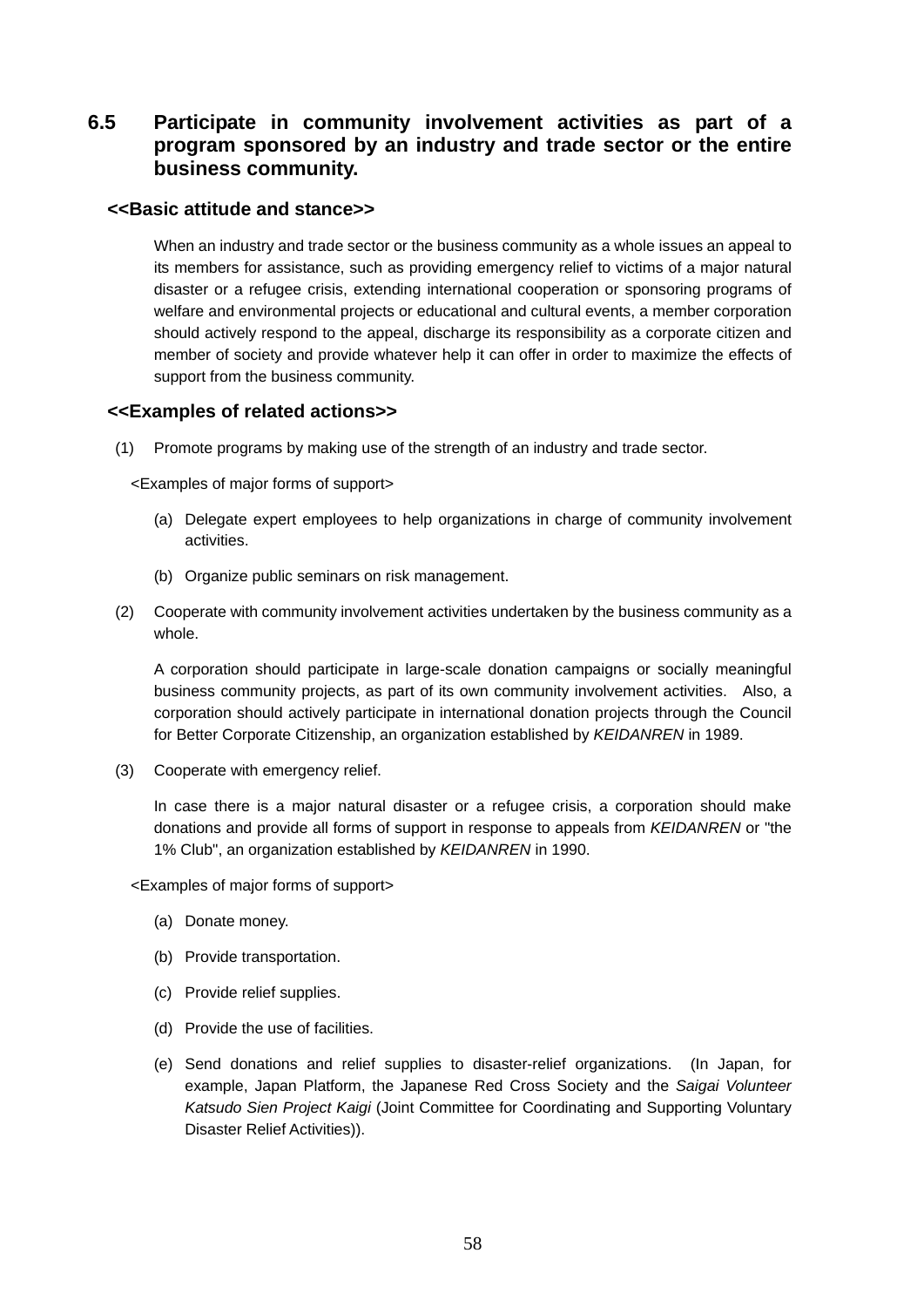# **Clause 7**

# **Resolutely confront antisocial forces and organizations that pose a threat to the order and security of civil society and sever all relations with such individuals and groups.**

## **<<Background>>**

### **(1) Diversifying nature of antisocial forces and organizations**

In recent years, the activities of antisocial forces and organizations, which have posed a threat to the social order and security and extended its harmful influence to economic activities, have increasingly turned to intellectual crimes, and their operations have become more subtle and diversified. The activities of organized crime groups (*boryokudan*) are no exception. These days, these groups are operating over extensive areas, their operations have become oligopolistic while their activities have become increasingly diversified and vicious.

## **(2) Enforcement of the Anti-Organized Crime Act and the changed nature of organized crimes**

Due to the Act on Prevention of Unjust Acts by Organized Crime Group Members (the Anti-Organized Crime Act), the awareness to combat organized crime has steadily deepened among the public and in the business community, and as a result organized crime groups have become more socially isolated.

While demands for benefits and favors with organized crime groups blatantly showing off their power have declined in recent years, they now tend to worm their way into corporate activities under the guise of routine business transactions. Even corporations firmly determined to drive out organized crime may find themselves unknowingly conducting business with corporations or entities linked to organized crime.

It is not a rare case that corporations and individuals close to organized crime groups commit crimes by playing on the public's fear of organized crime's power. Thus, their acts of violence and illegal behaviors targeted against the general public, corporations and administrative bodies have posed a threat to normal public life as well as corporate activities.

#### **(3) The corporate stance to fight antisocial forces and organizations**

After a series of incidents of corporations' giving economic favors to corporate racketeers came to light in 1997, corporations have vowed to sever all ties to corporate racketeers, (*sokaiya*), and made efforts to implement a compliance management so as to restore any public and international faith that had been lost by the incidents. At the same time, crimes concerning demands for giving benefits have been incorporated into the Companies Act and penalties have been strengthened for such offenses. As a result, while the number of corporate racketeers has declined in recent years, the activities of antisocial forces have become more murky and subtle. Hence, corporations should continue taking the necessary measures to sever all ties with them.

Corporations should firmly recognize their social responsibility and take measures to protect themselves. Corporations should reaffirm the fundamental principle that they will not tolerate any behavior that violates social justice and their determination to fight antisocial forces and antisocial organizations. Also, corporations should make a public commitment to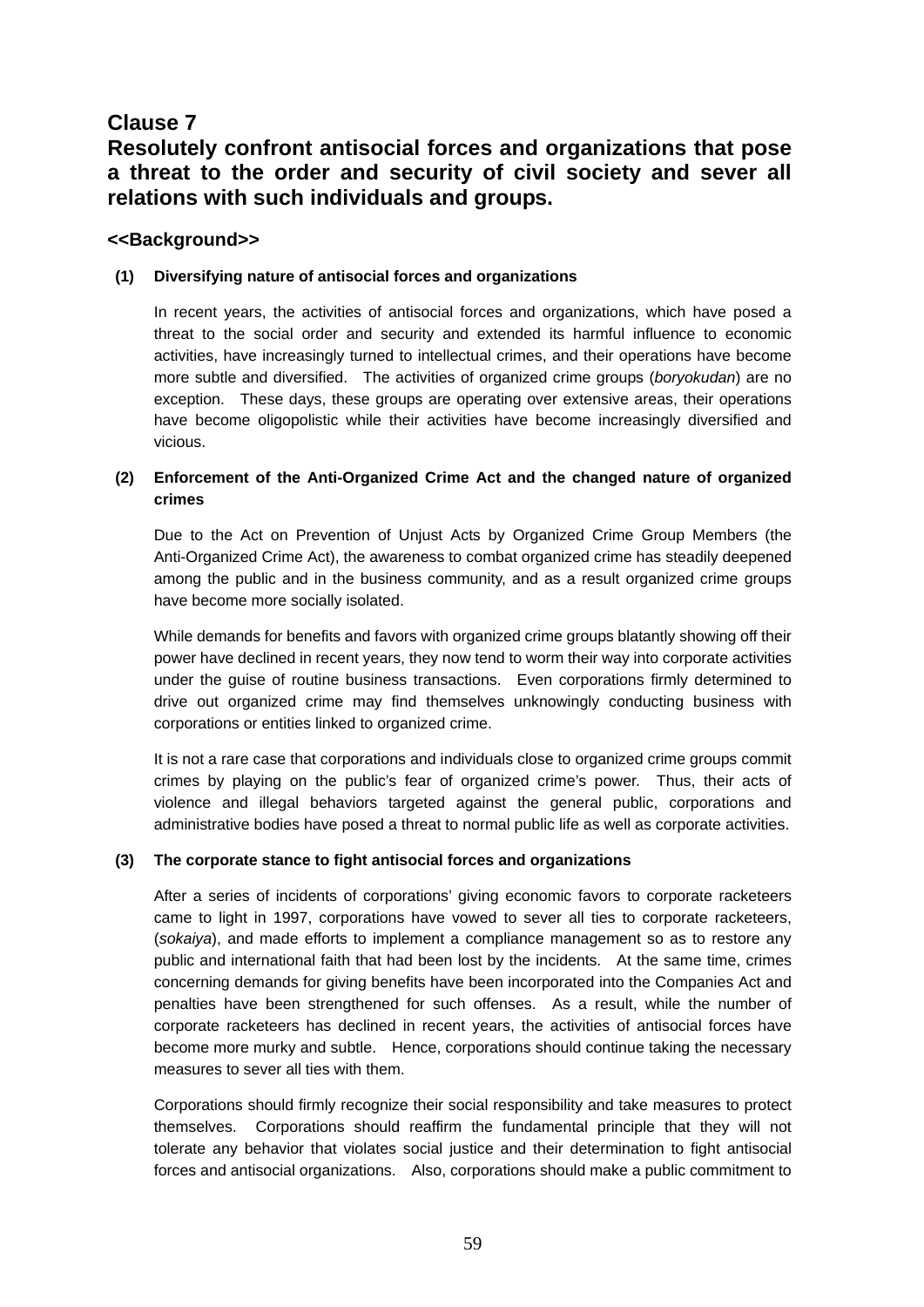society and take the necessary anti-organized crime measures in an organized manner in close coordination with the proper external authorities.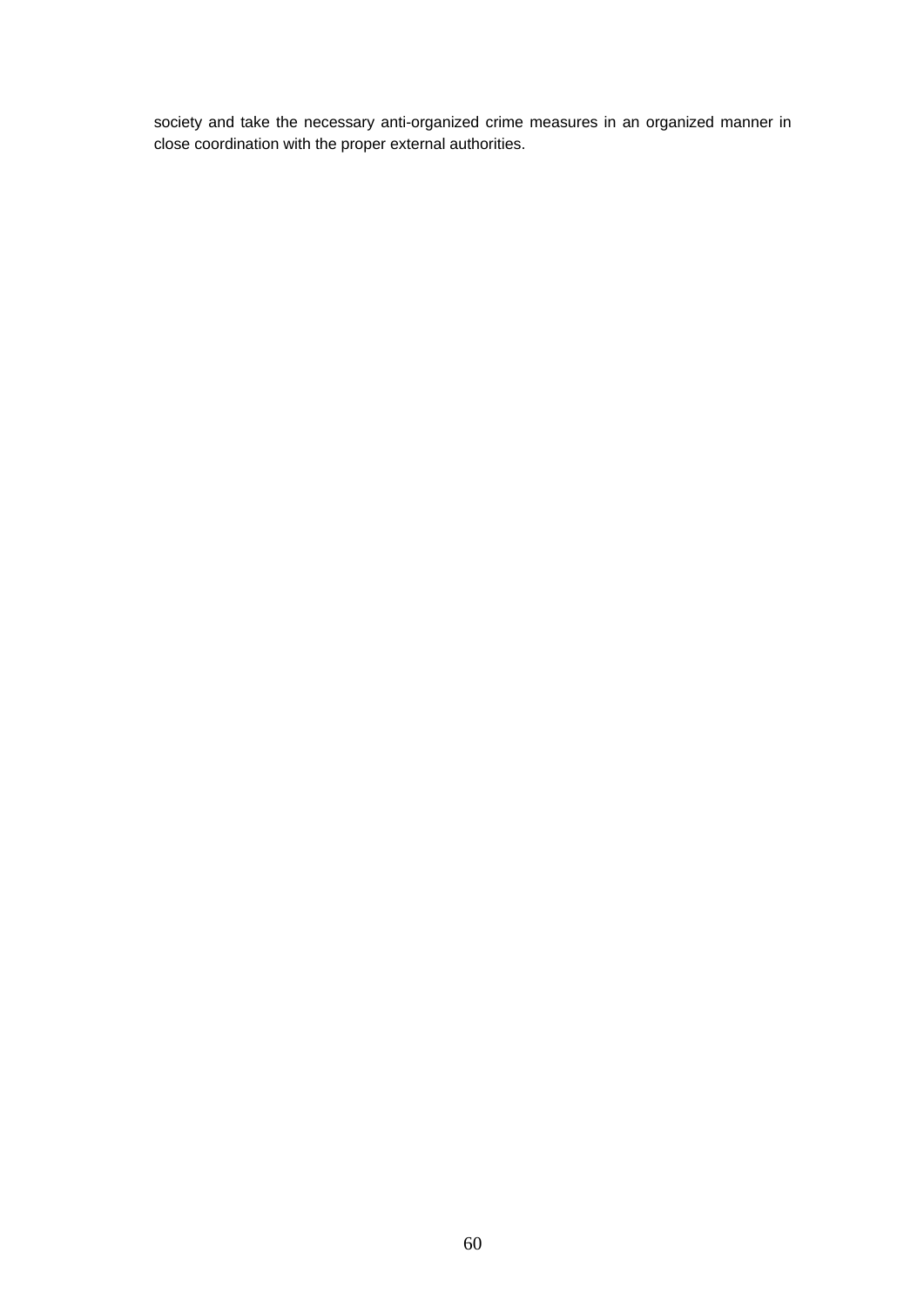## **7.1 Establish a basic policy to drive out antisocial forces and organizations.**

### **<<Basic attitude and stance>>**

Taking a tough stand against antisocial forces and organizations and adopting business practices that allow zero tolerance will contribute toward the development of sound civil society and raise the value of a corporation. Top management should make it absolutely clear to employees and the public (through a "no deal" declaration) that a corporation has blocked all relations with antisocial forces and organizations, including corporate racketeers, and is determined to rid society of them, as they pose a grave threat to corporate activities. At the same time, a corporation should build a system whereby it can take an organized response against organized violence by them under the so-called "three no's" i.e., "no to being cowed," "no to payoffs," and "no to contracting them."

## **<<Examples of related actions>>**

- (1) Top management issues a public declaration that the corporation will have no relations with antisocial forces and organizations.
	- (a) Top management declares in clear-cut terms ("no deal" declaration) to employees and the public that a corporation has blocked all ties with them and is determined to rid society of them.
	- (b) In carrying out its business activities, a corporation should raise the promote legal awareness for all employees, from top management to new recruit employees (including part-time workers and dispatch employees), block any contact with antisocial forces and organizations in all levels of corporate activity, and foster a healthy corporate culture by establishing codes of conduct as a good citizen with social conscience and ensuring compliance with the codes.
- (2) Establish an in-house response system.

Antisocial forces and organizations are focus on a corporation's need for social trust and any reluctance to take legal action. They also make individual employees in charge isolated by focusing on their personal responsibility. Thus, a corporation should establish a section in charge of organized crime as part of its internal structure and draw up corporate regulations so that it can take criminal or civil actions against organized crime in line with corporate regulations.

- (a) Regularly maintain and improve a response system and problem-solving skills. Keep central management of all internal and external information necessary to maintain its "no deal" stance against antisocial forces and organizations. At the same time, regularly coordinate with outside specialized authorities, prepare a list of organizations that can provide guidance and assistance when a corporation needs to resolve problems involving them, and train personnel to handle such tasks.
- (b) Always keep a sense of crisis-management, draw up internal regulations and operation manuals to cope with approaches made by antisocial forces and organizations, providing zero tolerance, and conduct in-house education and training for this purpose. Also, strengthen operational audits to verify the effectiveness of its organized defense against antisocial forces and organizations.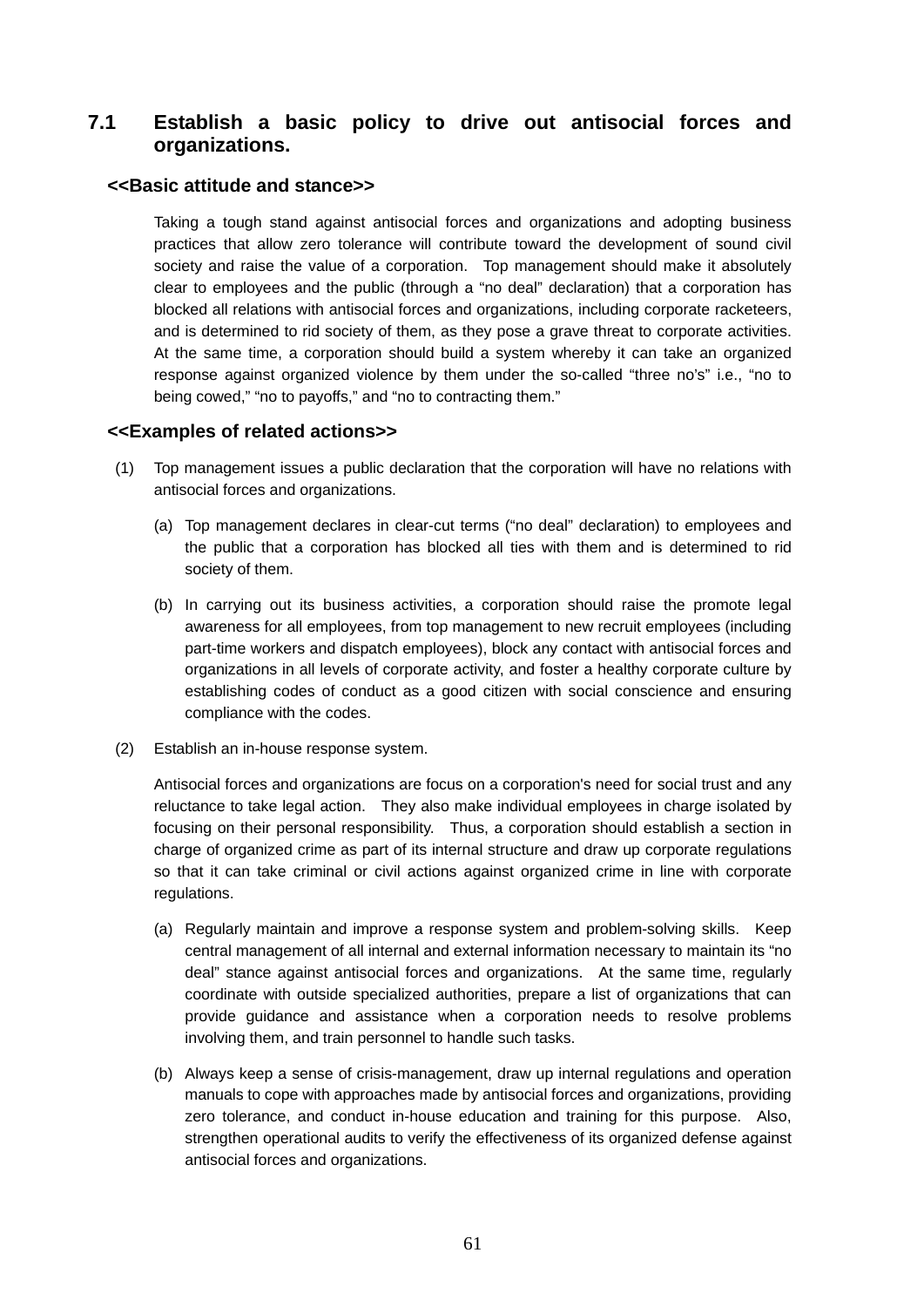## **7.2 Mobilize the entire corporation to act in accordance with the law and prevent antisocial forces and organizations from inflicting damage on a corporation.**

### **<<Basic attitude and stance>>**

In dealing with organized violence from antisocial forces and organizations, it is most dangerous when a board member or employee in charge is isolated. Undue claims made by them are meant to strike a sense of anxiety and terror into a person's heart and, unless a corporation has set up standards for action, it is possible that the employee in charge of organized crime may feel pressured to accept the claims. A corporation, therefore, should always have more than one employee working in the office in charge of dealing with them and foster a corporate culture within the entire corporation to take prompt and organized action against them.

In business transactions, a corporation should block the involvement of antisocial forces and organizations by checking the background of potential business counterparts, incorporating a clause to eliminate organized crime groups in the contract or in the terms of transaction.

From the perspective of social justice, a corporation should file a report with the police on any damage caused by them. Even if a corporation faces undue claims on grounds that it is at fault or because of a scandal, act firmly and resolve the issue by legal means. The corporation should promptly conduct an investigation to ascertain the facts and the cause of what happened, determine the legal responsibility of the people involved, report the matter to the police without hesitation, and take other relevant actions.

Dealing behind the scenes with antisocial forces and organizations and a cover-up will increase the scale of damage and trigger problems that can affect the continued existence of a corporation. Thus, a corporation should by no means engage in such acts.

- (1) Work closely with the police and other relevant authorities and take prompt and organized action.
	- (a) Set up a contact section in a corporation and assign staff to notify the police and other relevant authorities. Also, draw up a reporting system and the chain of command within a corporation and regularly maintain close coordination with the police and other relevant authorities.
	- (b) Appropriately handle information concerning antisocial forces and organizations from the viewpoint of protecting a corporation, protecting employees and others involved from being harmed or even killed, and protecting their property.
	- (c) Follow corporate policies and raise awareness regularly. When in contact with antisocial forces and organizations, make efforts to determine their identity from the very beginning, keep a record of any conversation or meeting by taking notes or making an audio or video recording, and make use of the records in legal actions.
	- (d) Incorporate a clause to eliminate organized crime groups in contracts or in the terms of transaction in order to prevent damage through business transactions. Also, properly manage shareholders information by keeping an eye on the transactions of its own shares and checking the background of shareholders and make efforts to prevent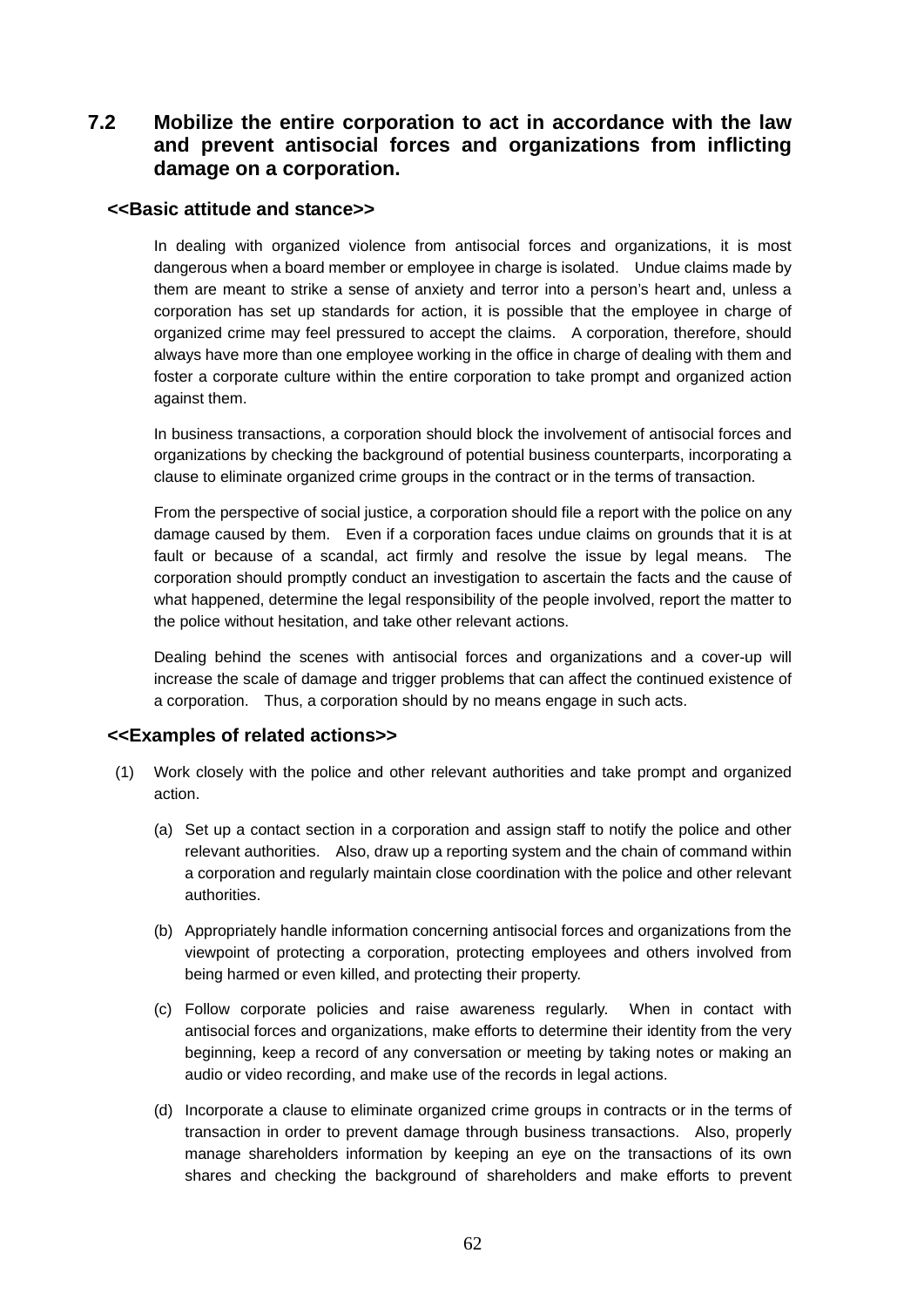stock-cornering by antisocial forces and organizations.

- (e) Always pay attention whether those whom a corporation is dealing with are antisocial forces and organizations. If a relationship is unwittingly established with them, promptly notify the section in charge and sever the relationship once it is found that the business counterparts are, or are suspected of, antisocial forces and organizations.
- (f) Establish a database of materials across a corporation including past records of intervention by camouflaged antisocial forces and organizations, the current trends of their behavior, manuals on how to respond and other relevant information, and keep all employees informed.
- (g) With respect to corporate racketeers, regularly keep in touch with the police. If their undue claims amount to "making demands for benefits," a crime as defined in the Companies Act, promptly notify the police once their intention is clear and seek police guidance and assistance in a timely and appropriate manner.
- (2) No behind-the-scenes transactions and cover-up.
	- (a) If business counterparts make an undue claim on grounds that a corporation is at fault, assess the legal responsibility and handle the situation appropriately. Do not deal behind the scenes.
	- (b) If antisocial forces and organizations make undue claims on grounds that a corporation or a person including board members or employees is at fault, take appropriate measures in light of the nature of the problem and make the case public, if necessary. The demand itself is firmly rejected.
	- (c) If a corporation is damaged by antisocial forces and organizations, promptly notify the police, irrespective of the nature and the amount of damage. Also, take all necessary legal actions, criminal and civil, without hesitation.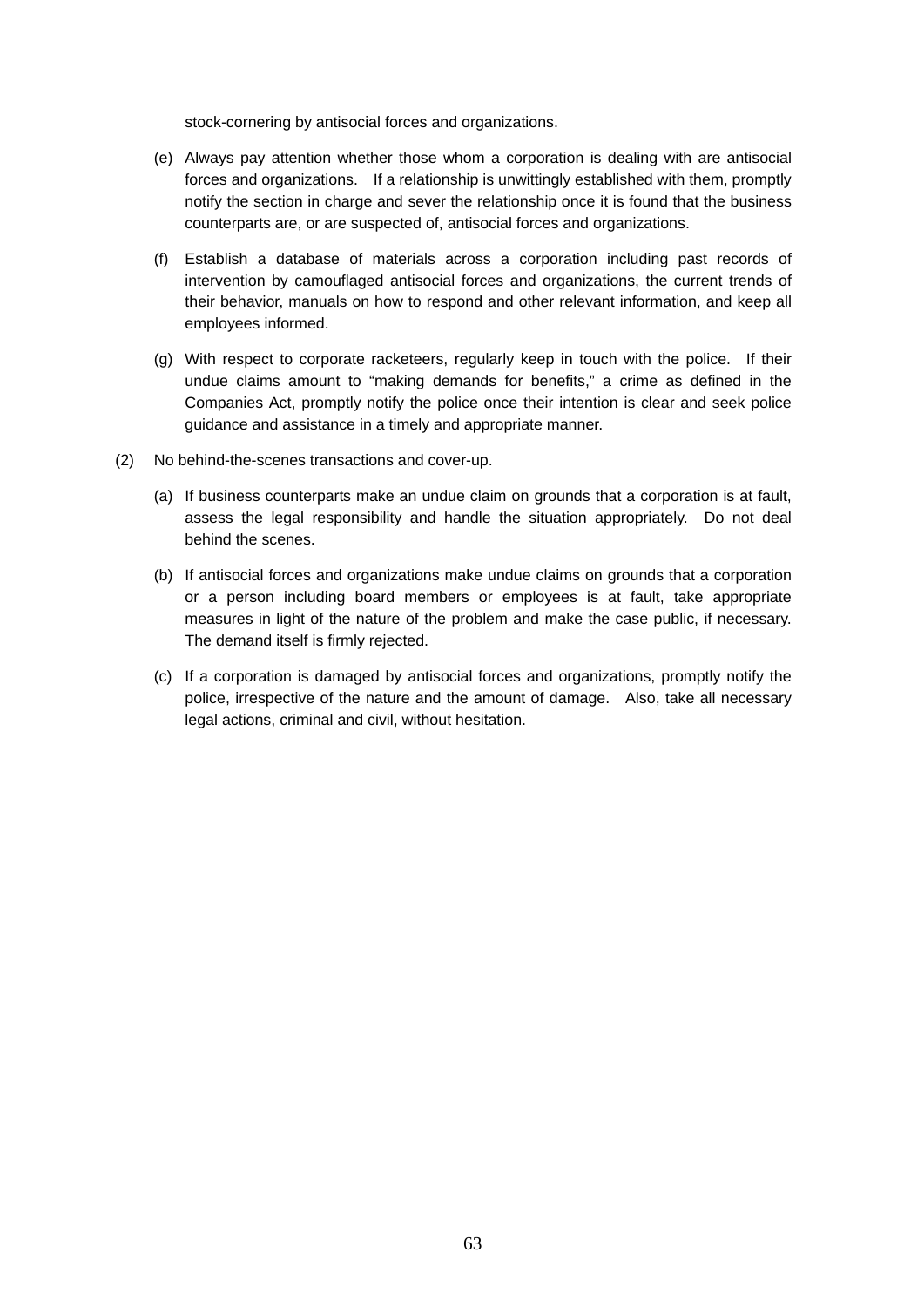## **7.3 Work with organizations concerned to drive out antisocial forces and organizations.**

### **<<Basic attitude and stance>>**

To drive out antisocial forces and organizations, a corporation should build a trustworthy relationship with the police in charge of organized crime and other relevant organizations, including the National Center for the Elimination of *Boryokudan*, lawyers who specialize in dealing with racketeers who intercede in civil disputes under the threat of violence, and the liaison network of industry and trade associations. When a corporation is concerned of being victimized by antisocial forces and organizations, it should promptly coordinate with the proper organizations and take legal measures.

- (1) Build a trustworthy relationship with the police and other authorities concerned.
	- (a) A section in charge of organized crime should verify how to contact the officials in charge of organized crime at police departments and other relevant authorities and strive to exchange information with them regularly and build a trustworthy relationship. Also, employees in charge of organized crime should attend seminars on organized crime and improve their skills to cope with racketeers who try to squeeze money by interceding in civil disputes under the threat of violence.
	- (b) Work together with corporations and organizations who share a similar determination to fight organized crime and swap information with them. Participate in anti-organized crime programs organized by *Tokuboren* (the Federation on Special Organized Crimes within the Jurisdiction of the Tokyo Metropolitan Police Department) and other relevant organizations such as the prefectural chapters of the National Center for the Elimination of *Boryokudan* and the Council for the Defense of Business Enterprises.
	- (c) Draw up and disseminate a model clause to eliminate organized crime groups for use in contracts and as terms of transaction through cooperation between industry and trade sectors.
	- (d) Cooperate with the development of an industry and trade database of information concerning antisocial forces and organizations.
- (2) In time of emergency, work with public authorities and ensure the security of the corporation and secure the safety of the people involved.
	- (a) In fighting antisocial forces and organizations, take all necessary legal measures, such as using the services of lawyers, using content-certified mail in correspondence, seeking provisional injunctions against improper behavior, actions for declaratory judgment of absence of obligation, and actions for damages.
	- (b) In case police authorities ask for cooperation to pursue responsibility, from the perspective of social justice, do not hesitate to file a damage report and actively cooperate with police investigation.
	- (c) With respect to shareholders meetings, make efforts to regularly collect information about potential corporate racketeers, notify the police once there are signs of improper demands for economic benefits, and ask for police guidance and assistance.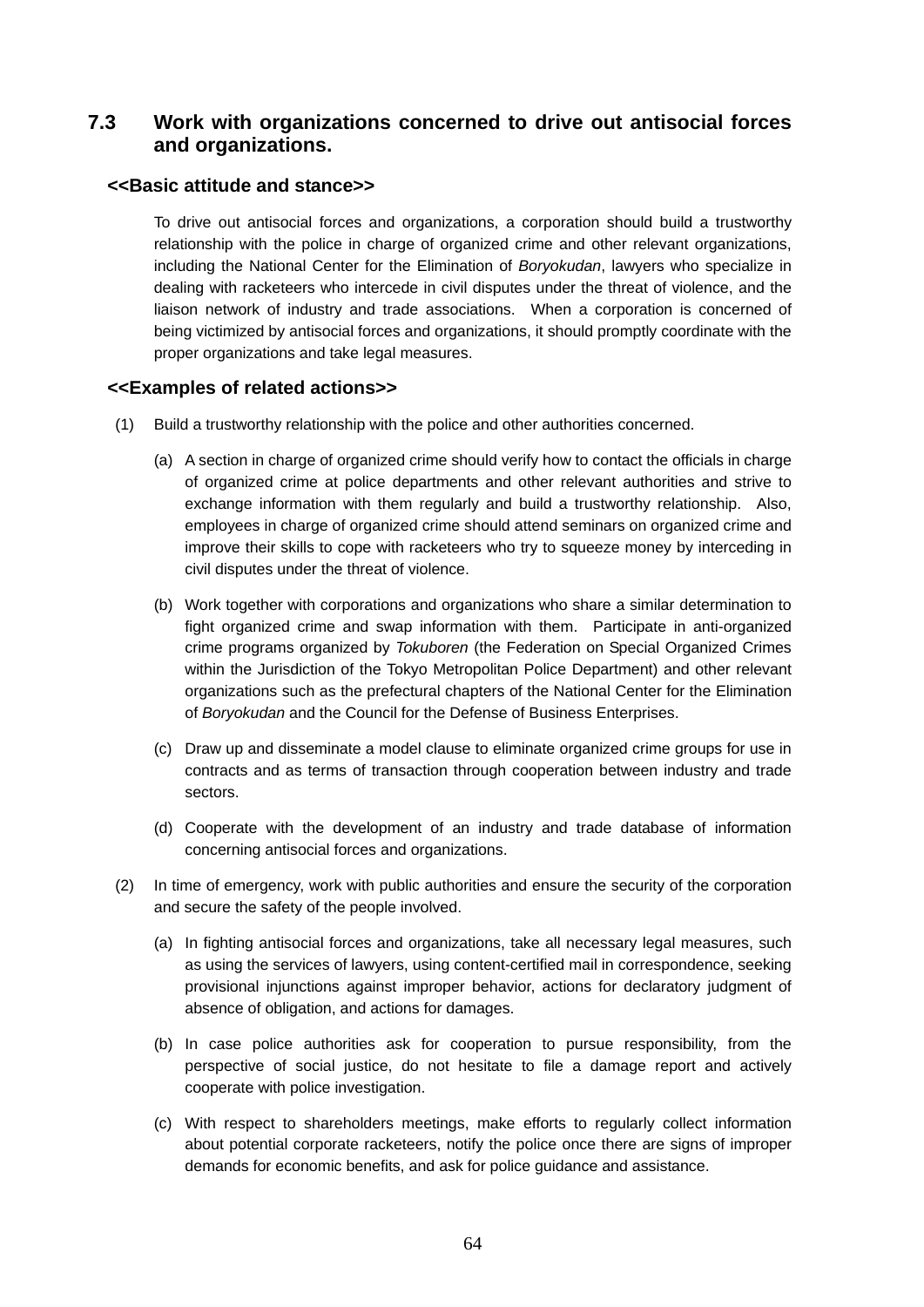# **Clause 8**

**In line with the globalization of business activities, comply with laws and regulations of the countries and regions where its business operations are based and respect human rights and other international norms of behavior. Also, conduct business by taking into consideration the local culture and customs as well as the interests of stakeholders, and contribute toward the development of the local economy and society.** 

## **<<Background>>**

**(1) Advances in globalization of business activities and contribution to the economy and society of the countries and regions where a corporation's business operations are based** 

As a supply chain and a market are extended in the world, all business activities of corporations these days have a certain global dimension. Wherever the main business activities are based, corporations should comply with the applicable law. They should also respect international norms of behavior and run their business while taking the interests of various stakeholders into consideration.

Furthermore, in addition to community involvement activities as a "good corporate citizen," it has become widely accepted in recent years that corporations, through their business activities, should not only explore new markets in developing countries, but also address and resolve local social issues so as to contribute toward the development of society.

## **(2) The role of the business in respect of human rights**

While protection of human rights is the duty of the state, according to the United Nations report on "Protect, Respect and Remedy: A Framework for Business and Human Rights" (the so-called "Ruggie Report") and ISO 26000, there are rising expectations that corporations should respect and give consideration to international norms of behavior including the respect of human rights in the countries and regions where their business operations are based.

## **(3) Global awareness on problems of irregularities and corruption, including bribery of foreign public officials**

After ratifying the OECD's "Convention on Combating Bribery of Foreign Public Officials in International Business Transactions", Japan has strengthened legislative and administrative measures to combat bribery of foreign public officials. The Unfair Competition Prevention Act was revised in February 1999 to introduce punishment on bribery of foreign officials. The regulations were strengthened in January 2005 to include punishment of offenses in foreign countries. Also, there is now a global trend to take action against international corruption. The issue was discussed at the G8 Summit at Evian-les-Bains, France, in June 2003, the "UN Convention Against Corruption" was concluded in December that year (Japan was also a signatory state), and anti-corruption was added as the 10th Principle of the UN Global Compact. At the same time, various countries have stepped up legal measures like the Foreign Corrupt Practices Act in the United States and the 2010 Bribery Act in Britain. All these developments demonstrate a rising global awareness on problems of irregularities and corruption.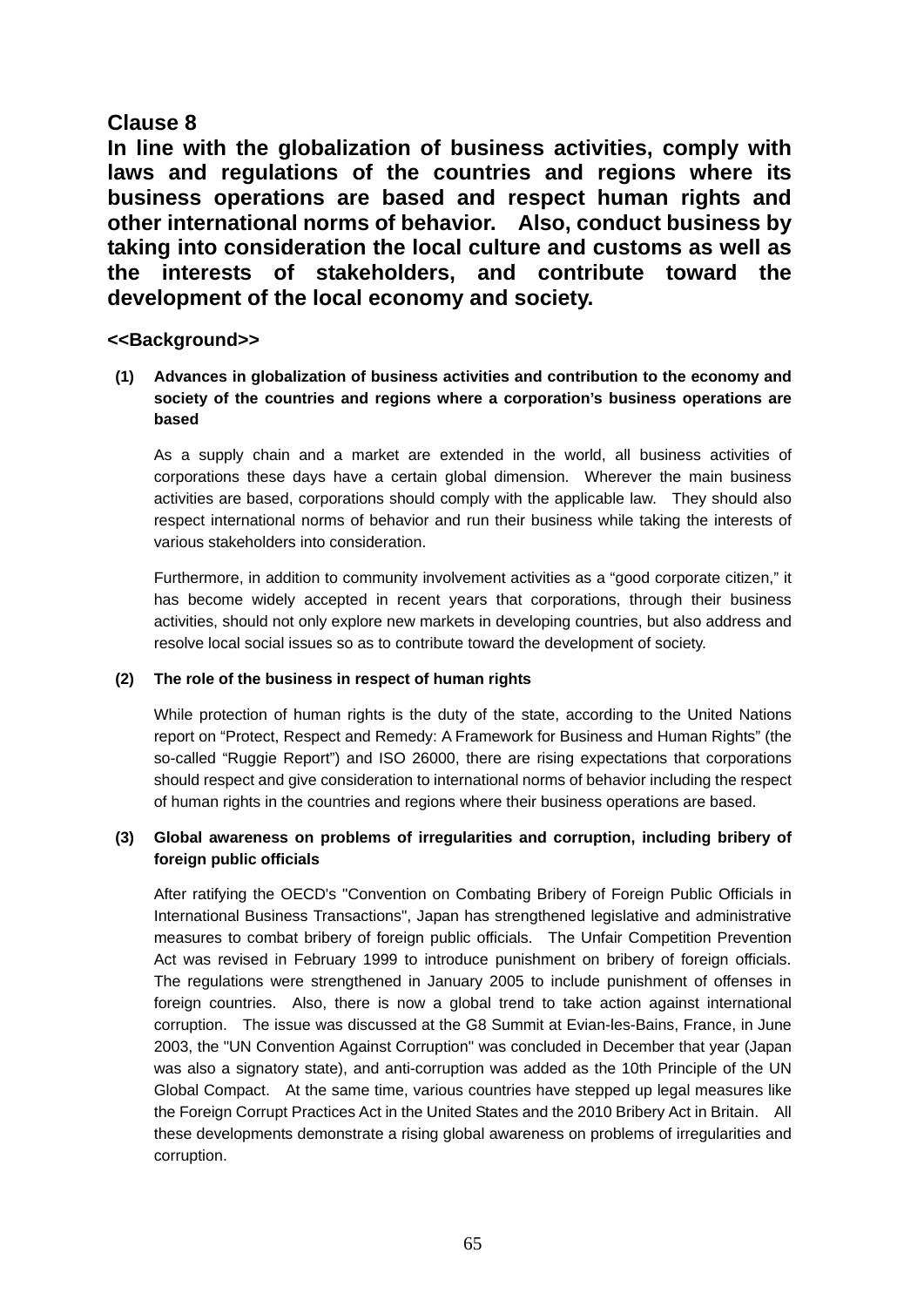## **8.1 Comply with codes of conduct of a corporation and applicable laws and regulations where its business operations are based and respect human rights and other international norms of behavior.**

#### **<<Basic attitude and stance>>**

A corporation should make sure that its management philosophy and codes of conduct are clearly reflected in its global operations. It should also collect information on and comply with laws of the countries and regions where its business operations are based as well as understand and respect human rights and other international norms of behavior. A corporation should check whether its management strategy and business plans are in accordance with not only management philosophy, codes of conduct, but also international norms of behavior. When a corporation realizes that there are violations or possible violations of its management philosophy and codes of conduct, it should take appropriate measures. To avoid such a situation from occurring, a corporation, together with its affiliates, should, therefore, build a system to prevent violations that can be applied globally for both a corporation and its affiliates.

- (1) Comply with the laws of the countries and regions where its business operations are based.
	- (a) Collect information on and comply with applicable laws and regulations of the countries and regions where its business operations are based. These laws and regulations include business laws, antimonopoly laws, labor laws, consumer laws, tax laws, environmental laws, as well as product standards and so on. Establish, if necessary, related manuals and guidelines of the corporation.
	- (b) Make sure that employees at overseas branches and affiliates whether transferred from Japan or hired locally – are kept current with, understand and comply with the applicable Japanese laws that are closely related to overseas operations including the Unfair Competition Prevention Act (the provision banning the giving of illicit benefits to foreign public officials) and the Foreign Exchange and Foreign Trade Act. Also, encourage overseas business counterparts to follow the rules.
- (2) Respect human rights and other international norms of behavior.
	- (a) Understand and respect international norms of behavior, including the human rights listed in "the Universal Declaration of Human Rights" (see page 93).
	- (b) Recognize that infringement of human rights can become a management risk. In light of this reality, adopt measures to prevent the infringement of human rights by staff in both domestic and overseas branches and offices. Also, set up a mechanism to check whether any business activity or management conduct constitutes an infringement of human rights, and to deal with the situation fairly and appropriately in case of an infringement.
- (3) Observe its management philosophy and codes of conduct at the branches and offices in the countries and regions where its business operations are based.
	- (a) Make sure that every employee is familiar with its management philosophy.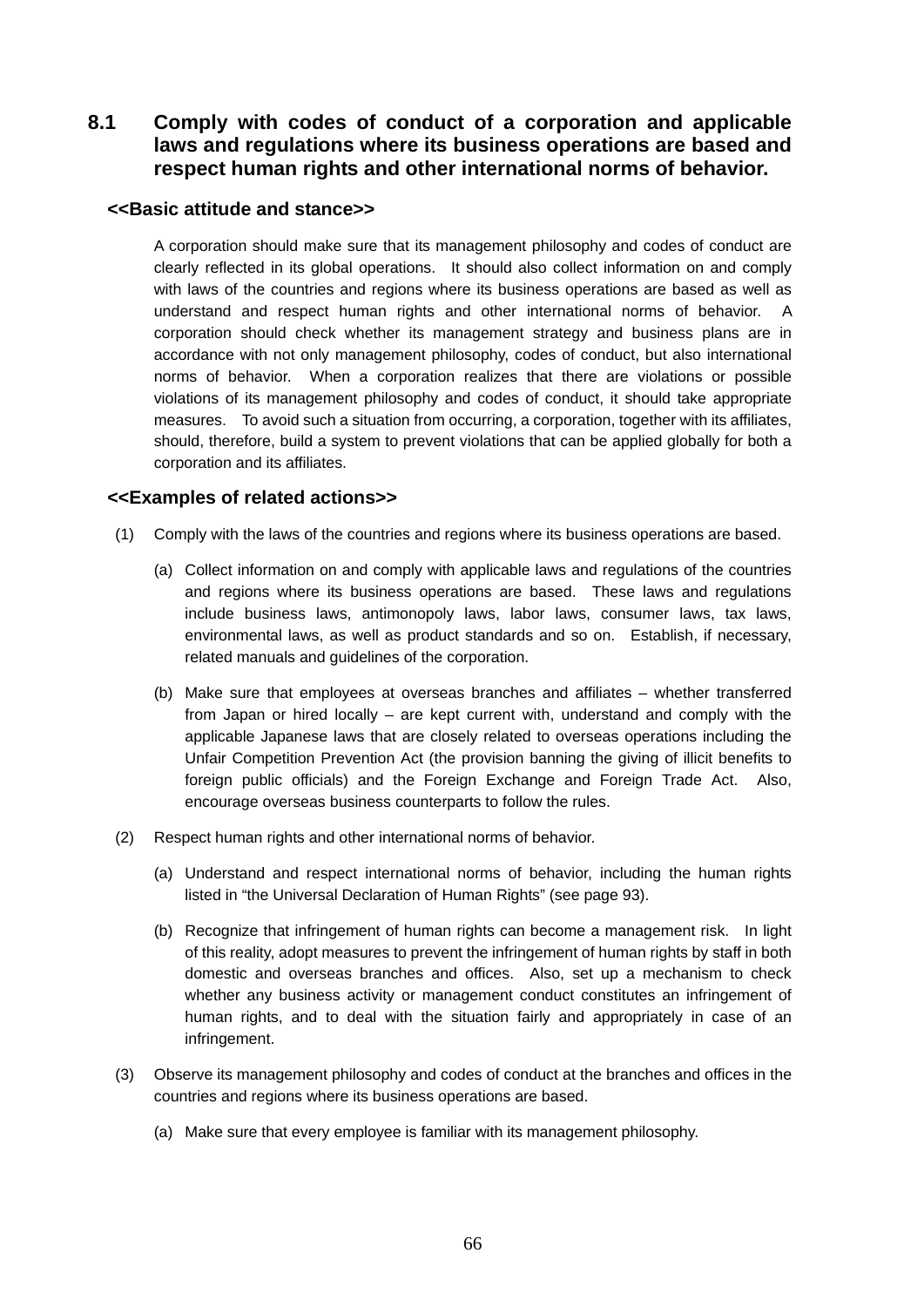- (i) Top management should repeatedly convey the management philosophy to overseas employees in an effective manner.
- (ii) Provide the necessary educational tools and programs.
- (b) Observe its codes of conduct.
	- (i) In case of difficulty in direct application of its codes of conduct to overseas branches and affiliates, make necessary adjustments or prepare additional codes reflecting local laws and culture.
	- (ii) Apply the codes to its overseas branches. Also, consider applying the codes to its overseas affiliates depending on the degree of its control and the local conditions.
	- (iii) Provide the necessary educational tools and programs.
- (4) Take measures to prevent violations of the management philosophy and codes of conduct.
	- (a) Build a human network.

For its overseas affiliates, assign correspondents in charge of promoting its management philosophy and codes of conduct.

(b) Set up a helpline.

Set up a helpline, independent from the regular chain of command, to handle inquiries and reports on violations. If necessary, expand the scope of helpline users to employees at its overseas affiliates and business counterparts.

(5) Set up a check system.

A corporation should set up a system to check regularly whether its operations at overseas branches and offices comply with its codes of conduct and applicable laws, as well as respect international norms of behavior, local customs and culture. For its overseas affiliates, provide guidance as needed on matters of observing and respecting the codes.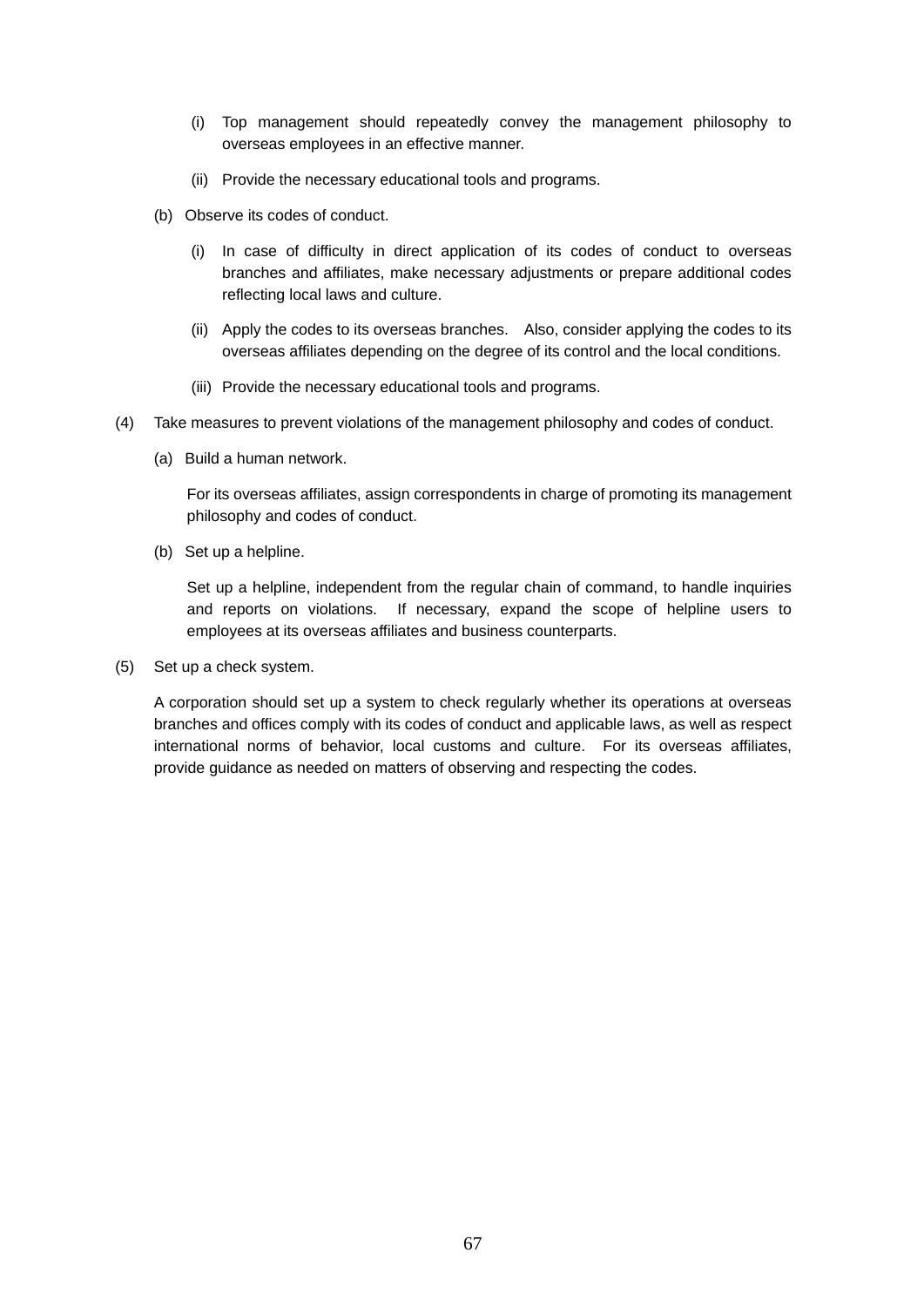## **8.2 Respect local customs and culture of the countries and regions and promote business activities on the basis of mutual trust with local stakeholders.**

## **<<Basic attitude and stance>>**

From a long-term perspective, a corporation should make efforts to promote its business activities on the basis of mutual trust with its stakeholders. To achieve this goal, a corporation should make efforts to understand the social circumstances of the countries and regions where its business operations are based and conduct business considering the local culture, customs and religion. Also, a corporation should carry out community involvement activities as a "good corporate citizen" and earn the trust of the local community by promoting a better understanding of the Japanese culture and value. Furthermore, a corporation should actively support community involvement activities of its overseas affiliates and their employees.

- (1) Turn a corporation into a globalized organization.
	- (a) Organize educational programs on a continuous basis not only to study foreign language but also to understand foreign culture and learn how to communicate with people with a different cultural background.
	- (b) Regularly invite overseas employees to Japan and create other opportunities to promote interaction and mutual understanding between a corporation and its overseas affiliates.
	- (c) Make efforts to foster international personnel by giving diverse career paths irrespective of nationality.
	- (d) Put the right person in the right job on a global scale.
	- (e) Conduct training at a corporation on the ways of global management.
	- (f) Set up an organization or a network for employees to consult on how to cope with specific issues overseas.
- (2) Cooperate closely with local corporations and contribute toward the development of local industries.
	- (a) Expand the purchase of parts and raw materials locally.
	- (b) Strengthen alliance and cooperation with local corporations.
	- (c) Actively provide technical guidance and transfer the expertise to local corporations including production technologies and quality control management.
	- (d) Join local industry and trade associations including chambers of commerce and cooperate with their activities.
- (3) Give enough consideration to the impacts of setting up or pulling out a business.
	- (a) When setting up an overseas affiliate, downsizing its business, pulling out, or making other corporate changes, fulfill contract obligations to its business counterparts, and handle the situation in good faith.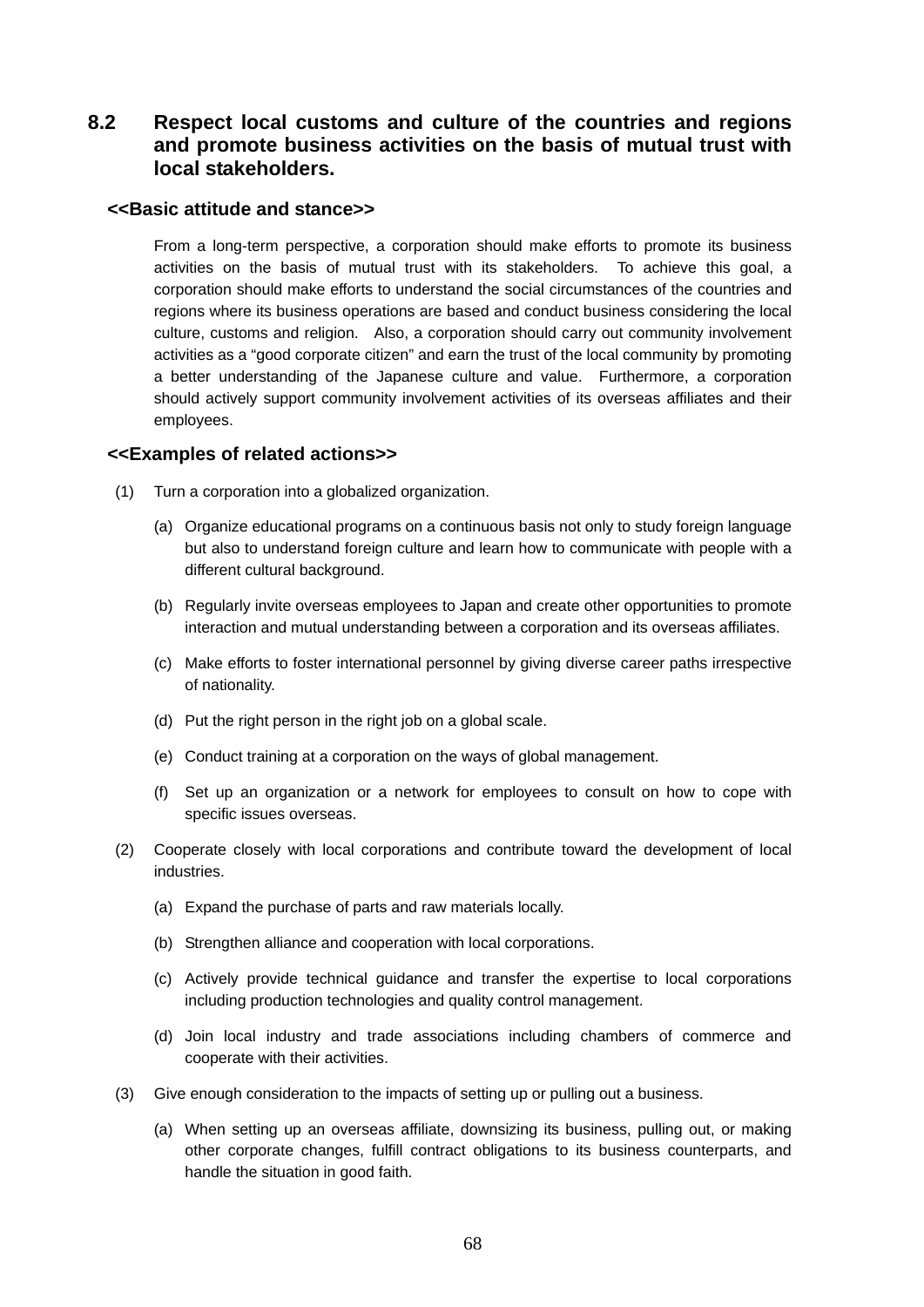- (b) When pulling out an overseas business, make efforts to minimize the impacts on local employees, business counterparts and the local community and consider whether it can transfer its business to another corporation, implement a management buyout by the local management team, or arrange other deals that enable the local affiliate to stay in business.
- (4) Understand the social circumstances of the countries and regions where its business operations are based and carry out business activities by paying attention to the local culture, customs and religion.
	- (a) As a member of the local community, be aware of such local social issues as minority issues, education, crimes and poverty and handle the issues in good faith. Communicate and collaborate with local NGOs to solve the issues.
	- (b) Participate in activities sponsored by the local chambers of commerce, local communities, as well as activities organized by the national government, state governments and local authorities. Also, actively arrange public relations events to promote better understanding of a corporation.
	- (c) Contribute toward the training of local personnel by giving support to local educational bodies, conducting business internships, providing scholarships, and other measures.
- (5) Undertake its community involvement activities.
	- (a) Set up procedures for community involvement activities and donations such as establishing a philanthropy committee at an overseas affiliate and improve transparency of the procedures.
	- (b) Understand the importance of undertaking community involvement activities overseas, show maximum respect to local judgments, and, if necessary, provide funding and other assistance to the activities.
	- (c) Encourage local employees to participate in volunteering. Employees assigned to work at overseas branches or affiliates should also take the lead in volunteering.
	- (d) A corporation should understand the necessity of volunteering and encourage local employees to get involved in the activities by allowing them to take paid leave.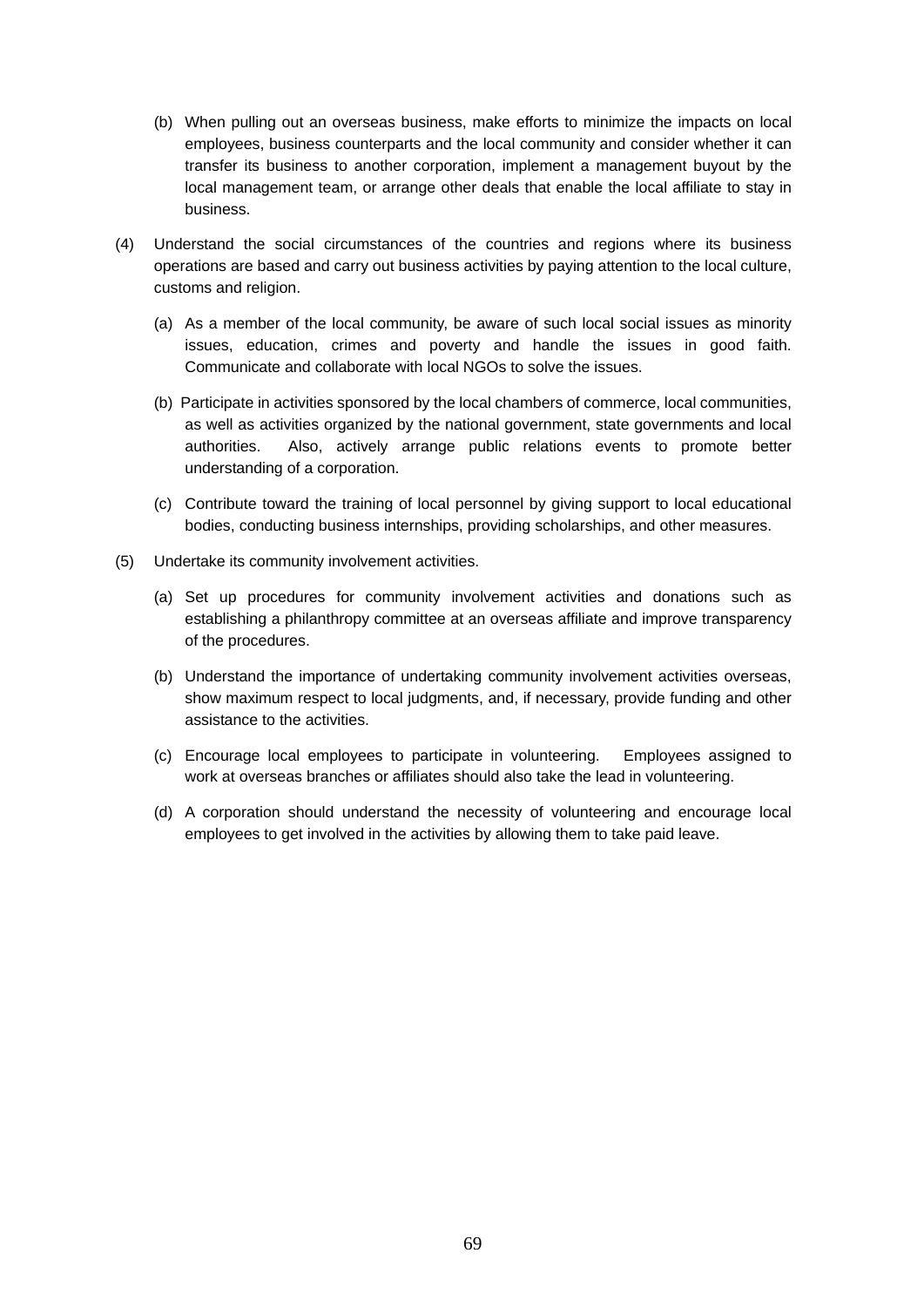## **8.3 Make efforts to turn the management team into a local operation and build an appropriate work environment in line with the circumstances of the countries and regions.**

#### **<<Basic attitude and stance>>**

A corporation should turn the overseas management team into a local operation so that a corporation can be blended with the local community where its business operations are based and gain public trust. For this purpose, a corporation is committed to human resources development such as providing the necessary education and training to local employees as well as makes efforts to build an appropriate work environment in line with the local circumstances. It should actively make use of local staff and provide equal promotional opportunity. Also, it should encourage overseas branches and affiliates to set up an appropriate governance system with respect to risk management, legal compliance and evaluation of business performance. By taking these measures, a corporation should improve the productivity of overseas branches and affiliates and enhance the performance of employees.

- (1) To turn the management team in an overseas branch and affiliate into a local operation, actively promote local staff and provide the necessary education and training. Also, explain its management philosophy and business policy to local employees.
	- (a) Establish a promotion system for local employees and actively assign local employees to middle-management and other management positions at overseas affiliates.
	- (b) Place the right person in the right job regardless of nationality.
	- (c) Organize the following education and training programs.
		- (i) Provide education and job training for local employees.
		- (ii) Organize management seminars sponsored by overseas branches and affiliates.
		- (iii) Provide training opportunities for local employees at overseas branches and affiliates equal to those who are assigned to work there.
	- (d) Hold regular staff meetings with the participation of local employees.
- (2) Make its employees working at overseas branches and affiliates realize that they have an important role in its local operations.
	- (a) In assigning employees to work at overseas branches and affiliates, the decision should be made by considering whether they can respect the local culture and customs and whether they can adapt themselves to the local lifestyle. Provide enough education and training to the employees and give them information. Also, pay attention to provide information and other assistance to their families.
	- (b) Provide training programs to its employees who are assigned to work at overseas branches or affiliates, giving enough consideration to such topics as adapting to the local culture, learning the local language and understanding the local customs. Also, give them guidance on how to communicate with local employees and promote mutual understanding.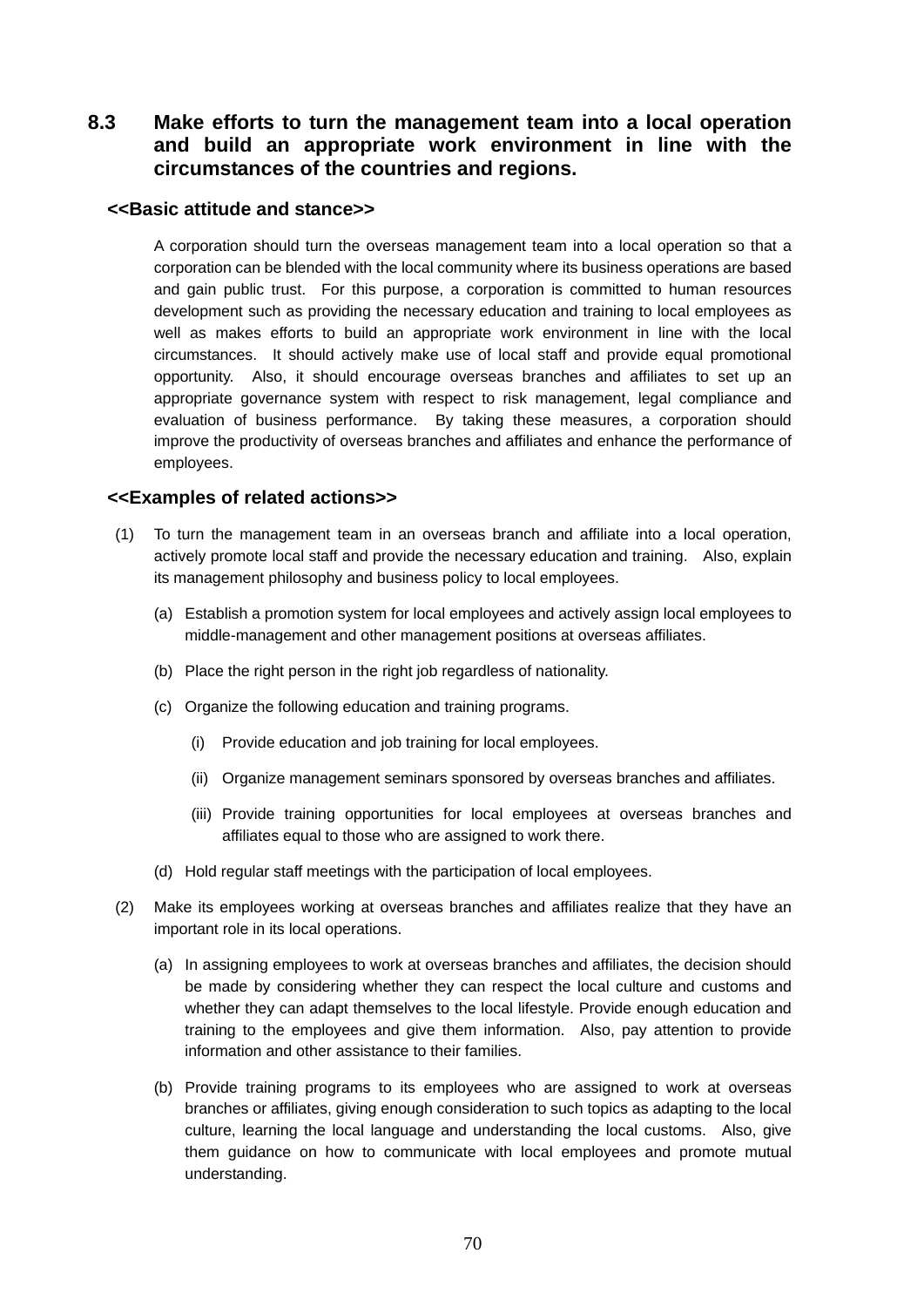- (c) Make its employees who are assigned to work at overseas branches or affiliates understand that they bear the responsibility to take the initiative in following, both in public and private life, the codes of conduct based on its management philosophy. Also, encourage these employees to conduct awareness-raising activities repeatedly for local employees observing the codes of conduct.
- (d) Its employees on overseas assignment should realize that they serve as representatives of a Japanese corporation and endeavor to deepen their knowledge and understanding of local society.
- (3) Establish a proper relationship between a corporation and its overseas affiliates.
	- (a) Make efforts to turn overseas management into a local operation, and at the same time set up an appropriate governance system with respect to risk management, monitoring of legal compliance, evaluation of business performance.
	- (b) Respect the proposals and decisions made by overseas branches and affiliates and set up a structure of equal partnership between a corporation and its overseas units.
	- (c) Establish proper and fair transaction rules among members of its corporate group.
- (4) Make efforts to build a proper working environment in accordance with the local circumstances, its business situations and other conditions.
	- (a) With respect to labor conditions, comply with the local laws and regulations and make appropriate decisions by giving comprehensive consideration to the local circumstances and culture, local labor practices, its business situations and other conditions.
	- (b) Build a proper labor-management relationship by giving opportunities to local employees to dialogue with management and through other interactions.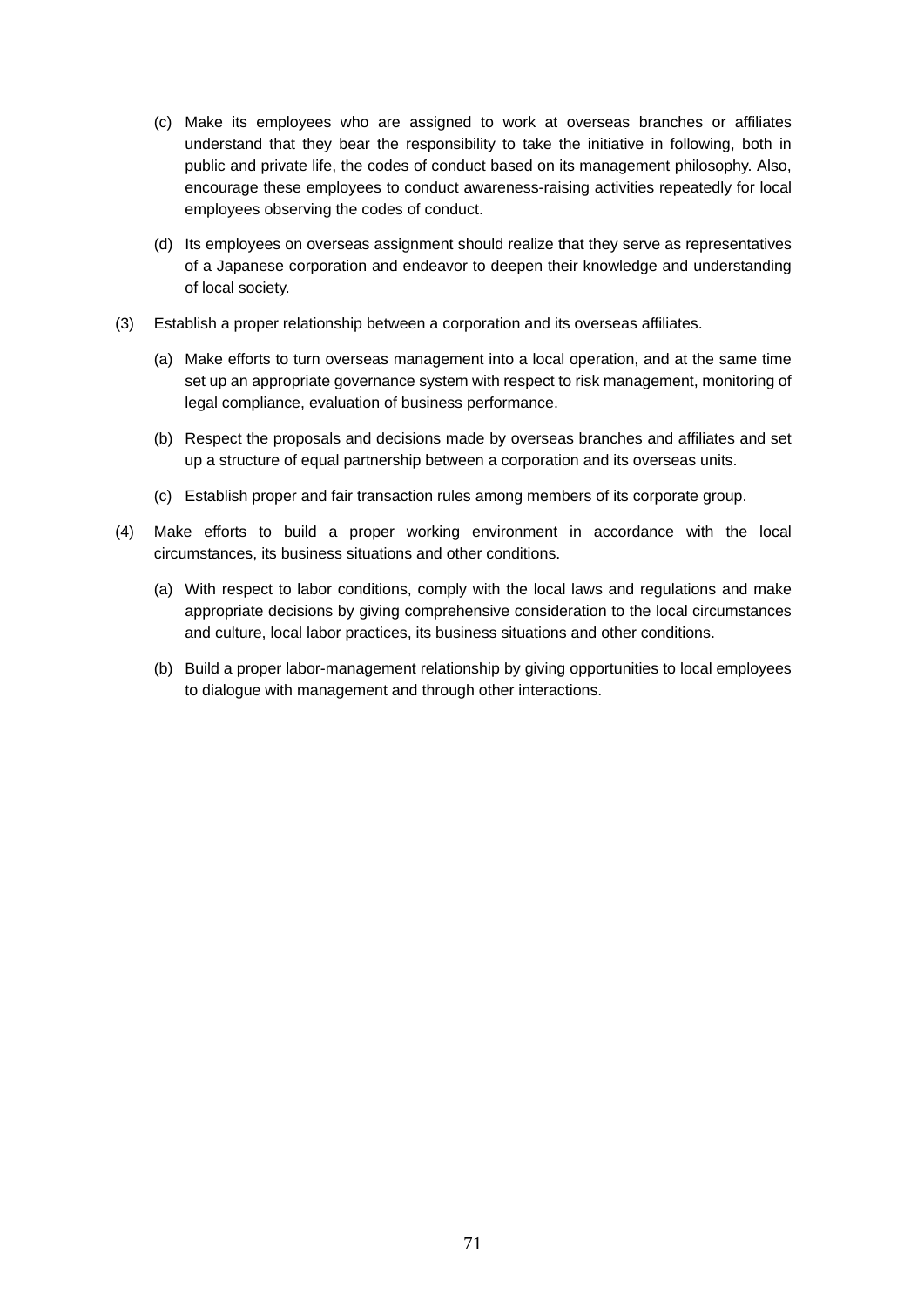## **8.4 Pay attention whether overseas business counterparts discharge their social responsibility and, if necessary, give them assistance to make improvements.**

### **<<Basic attitude and stance>>**

A corporation should make sure that its overseas business counterparts such as equipment suppliers and sales partners comply with laws, respect human rights and other international norms of behavior and share a common stand on social responsibility by showing them its management philosophy and codes of conduct. It should also make sure that its overseas business counterparts understand the necessity for collective actions to implement their social responsibility while giving due consideration to different values. If necessary, a corporation should request them to set up an appropriate mechanism to achieve this objective.

### **<<Examples of related actions>>**

- (1) Request its overseas business counterparts to comply with laws and to respect human rights and other international norms of behavior.
	- (a) Make sure that overseas business counterparts comply with laws and respect human rights and other international norms of behavior, and give them assistance to enable them to take appropriate measures to discharge their social responsibility.
	- (b) In case overseas business counterparts are not taking the proper measures, actively encourage them to make improvements or set up a proper corporate system.
- (2) Publicize its management philosophy and codes of conduct.
	- (a) Use a corporate website, documents, conferences and other venues to publicize its management philosophy and codes of conduct and let overseas business counterparts understand its stance on social responsibility and make sure they share the position.
- (3) Encourage overseas business counterparts to discharge their social responsibility.
	- (a) Encourage overseas business counterparts to discharge their social responsibility.
	- (b) Use questionnaires and other methods to find out how overseas business counterparts are discharging their social responsibility. Such surveys, however, should be done only after getting their understanding.
	- (c) If improvements need to be made, notify the business counterparts concerned and at the same time actively give them assistance to make improvements.

(With respect to supply chains including business counterparts, see Clause 9.4)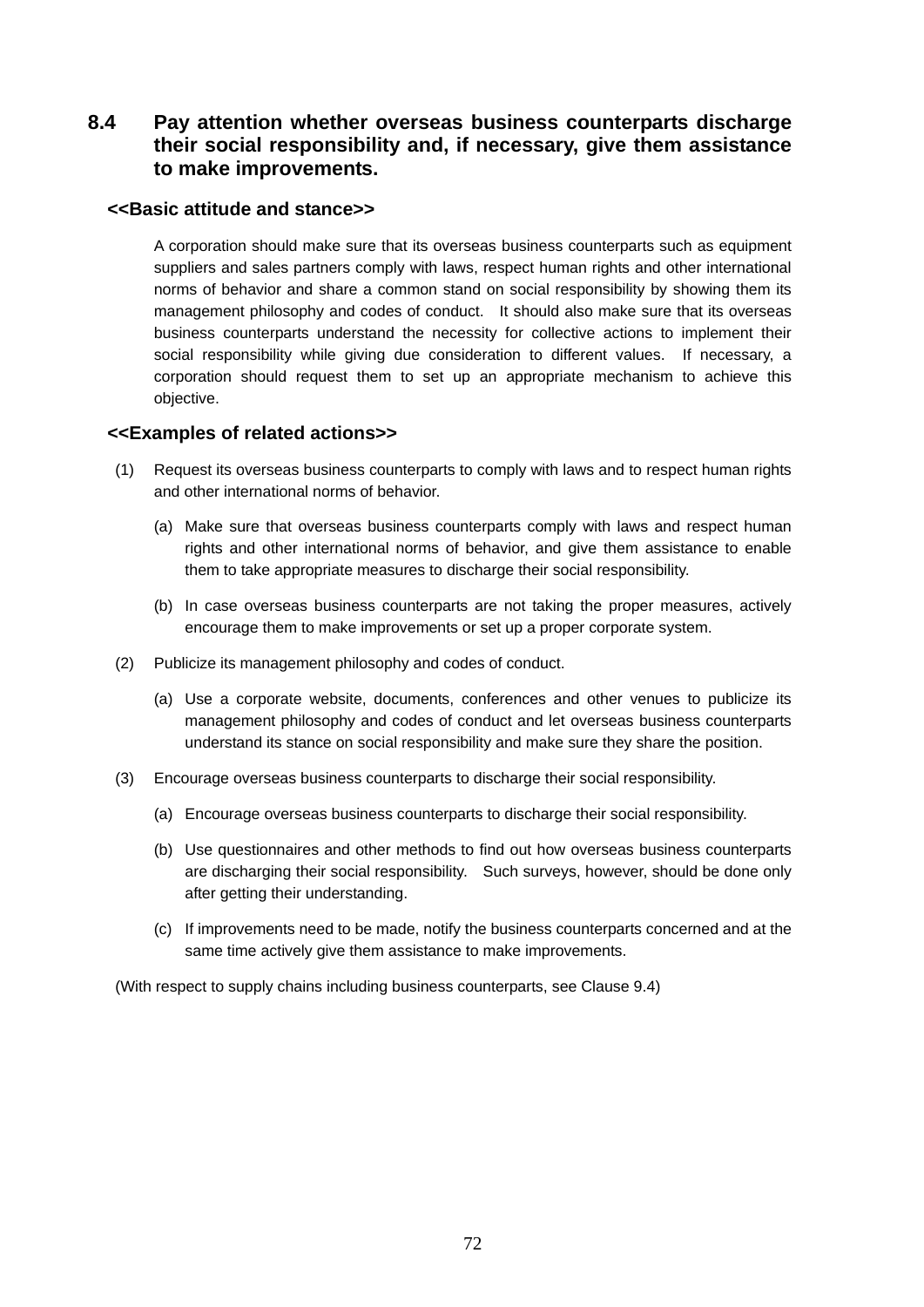## **8.5 Do not give gifts to or entertain foreign public officials for the purpose of obtaining illicit gains.**

### **<<Basic attitude and stance>>**

A corporation should not bribe, such as giving money or favors, foreign public officials, including employees of local governments and quasi-government organizations, for the purpose of obtaining illicit gains in business. It should also take preventive measures against bribery by following the guidance issued by the Japanese government. Also, it should set up an in-house mechanism and educate employees and raise their awareness so that there can be no illegal or suspicious behavior. A similar control mechanism should be applied to its overseas branches and affiliates and arrange educational and awareness-raising programs.

- (1) Conduct thorough educational and awareness-raising activities.
	- (a) In addition to complying with Japan's Unfair Competition Prevention Act, collect information on and comply with the equivalent laws in other countries and regions.
	- (b) Compile an easy-to-understand anti-bribery manual, giving specific examples of behaviors that are banned, and educate board members and employees who have contacts with foreign public officials. Direct employees not to get into behaviors that are clearly illegal or even behaviors that raise suspicion.
	- (c) As regards the OECD's "Convention on Combating Bribery of Foreign Public Officials in International Business Transactions", the domestic implementation law is subject to interpretive revisions depending on the circumstances of various countries. Keep abreast of the revisions, and educate and raise the awareness among employees of the changes in case the law is revised.
- (2) Set up a checking system.
	- (a) Set up an internal control mechanism, using the "Guidelines to Prevent Bribery of Foreign Public Officials" as reference.
	- (b) Identify the section in charge and arrange anti-bribery seminars and awareness-raising programs. The section in charge should handle inquiries concerning specific cases of bribery and take necessary actions.
	- (c) As for expenditures involving foreign public officials, make it obligatory to apply for permission in advance not only for entertainment expenditures but also for such funds as training expenditures and consultant fees. Set up a mechanism whereby such spending is not possible without prior approval by the section in charge.
	- (d) Conduct regular audit and assessment to determine the effectiveness of internal control and review the mechanism, if necessary.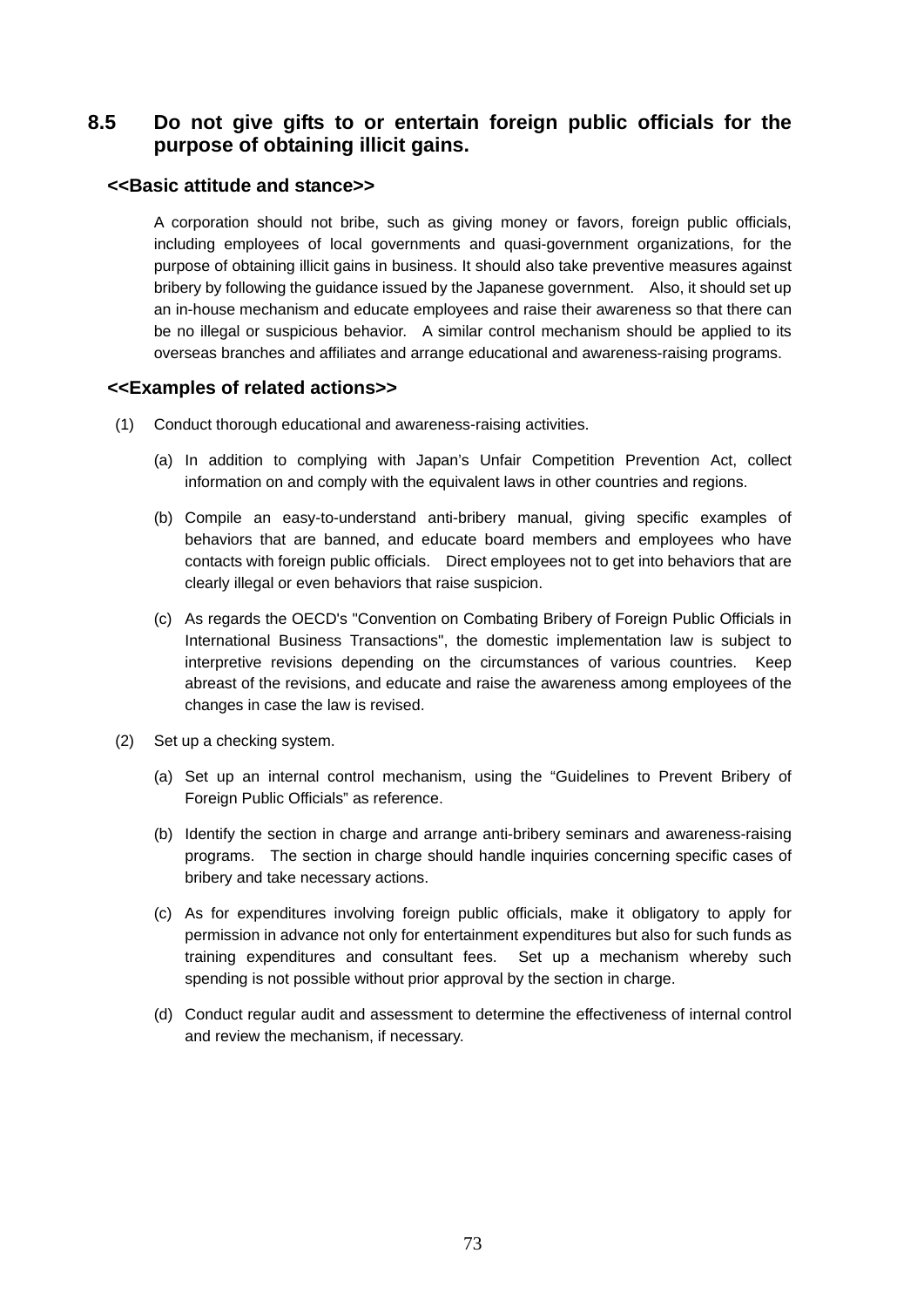# **Clause 9**

**Top management recognizes that it is its role to realize the spirit of this Charter and takes the lead in an exemplary manner to implement the Charter within the corporation and its entire corporate group, while encouraging its business counterparts to follow the same example. Furthermore, it should always try to keep abreast of what people inside and outside the corporation say and set up an effective mechanism throughout the corporation to implement the Charter.** 

## **<<Background>>**

## **(1) Importance of corporate ethics and the duties of top management**

Compliance with laws and regulations, enforcement of corporate ethics and implementation of CSR have become increasingly important in order for corporations to act in unity under the leadership of top management to aim for greater corporate value. Top management should properly cope with the trends of increasingly complicated changes in the business environment such as advances in the concept of group management, stronger relationships with its stakeholders, supply chain management, globalization and diversified value.

In coping with these changes, top management should establish a corporate identity, a basic philosophy and ethics, set up a mechanism for the effective functioning of these standards, take a firm stand on principles, and share the goals with its stakeholders.

Once corporations get involved in a scandal, the world will turn a stern eye to them. Corporate activities will not be feasible without the trust and rapport from the public. The basis of survival and the corporate value is that top management should stand at the forefront, take public criticism in a humble manner, comply with laws and regulations, establish corporate ethics and implement CSR activities. Top management should reaffirm this basic stance. The duty of top management, therefore, is to provide socially useful goods and services, set up an internal control system as required by the Companies Act and the Financial Instruments and Exchange Act, and take the lead in building an organizational mechanism that would prevent scandals from occurring.

With the enforcement of the Whistle-blower Protection Act, corporations should also voluntarily set up an in-house system to discern the budding signs of scandals and nip them out.

#### **(2) Changing patterns of corporate scandals and rising public criticism**

From the late 1980s through the 1990s, most corporate scandals involved irregularities with outside parties such as corrupt politicians and government officials, financial transgressions such as shady compensation for losses caused by the collapse of the bubble economy and irresponsible lending practices, and giving economic favors to antisocial forces and organizations.

By contrast, most of the scandals that took place from 2000 onward concerned behaviors that occurred inside corporations, such as the failure of top management to get swiftly informed of illegal behaviors that occurred in manufacturing, R&D, marketing and other departments, or attempts to cover up such scandals.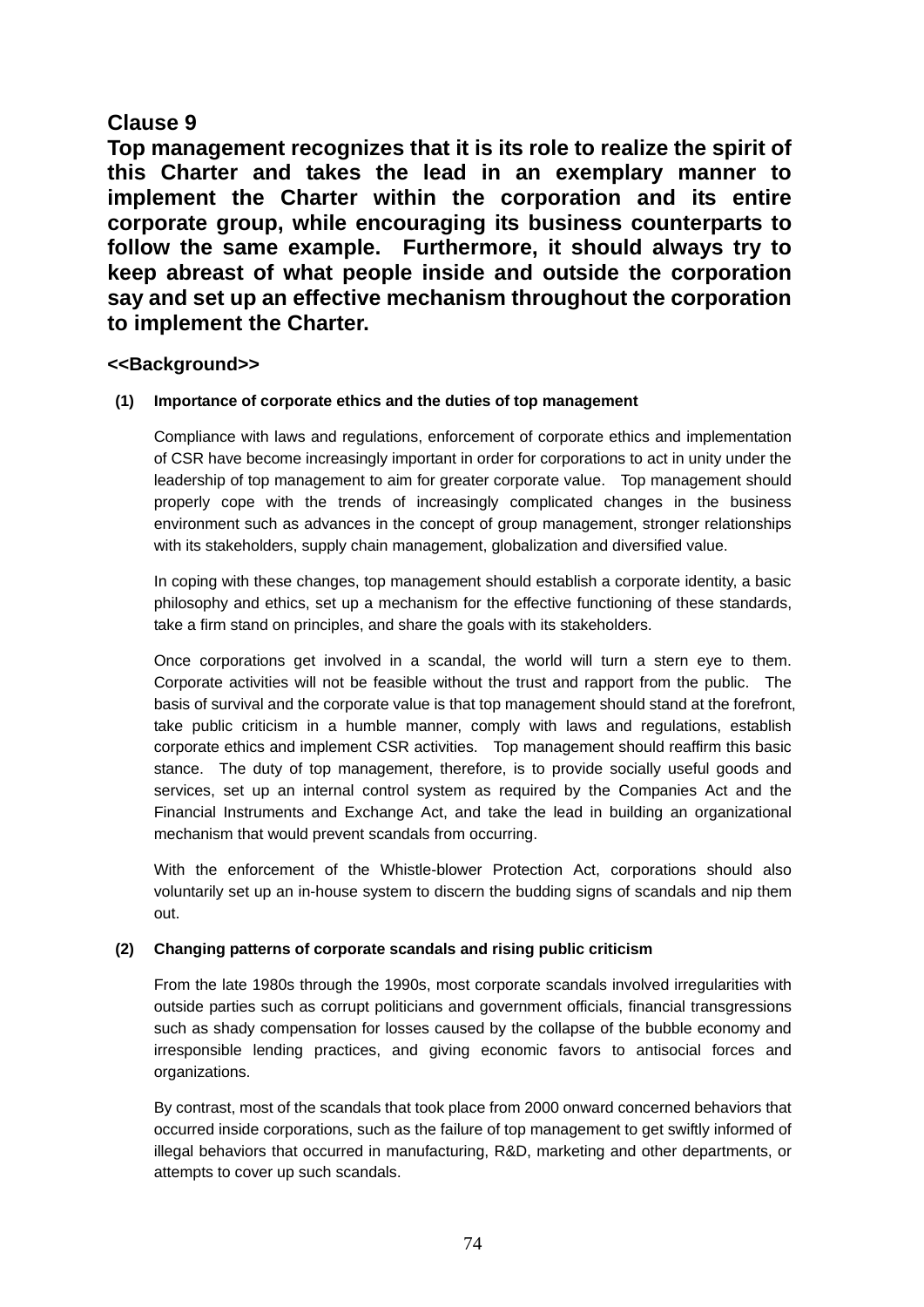It is impossible for corporations to keep on covering up scandals. Indeed, attempts to cover up scandals will bring denunciation from the public and could even make survival of corporations involved more difficult.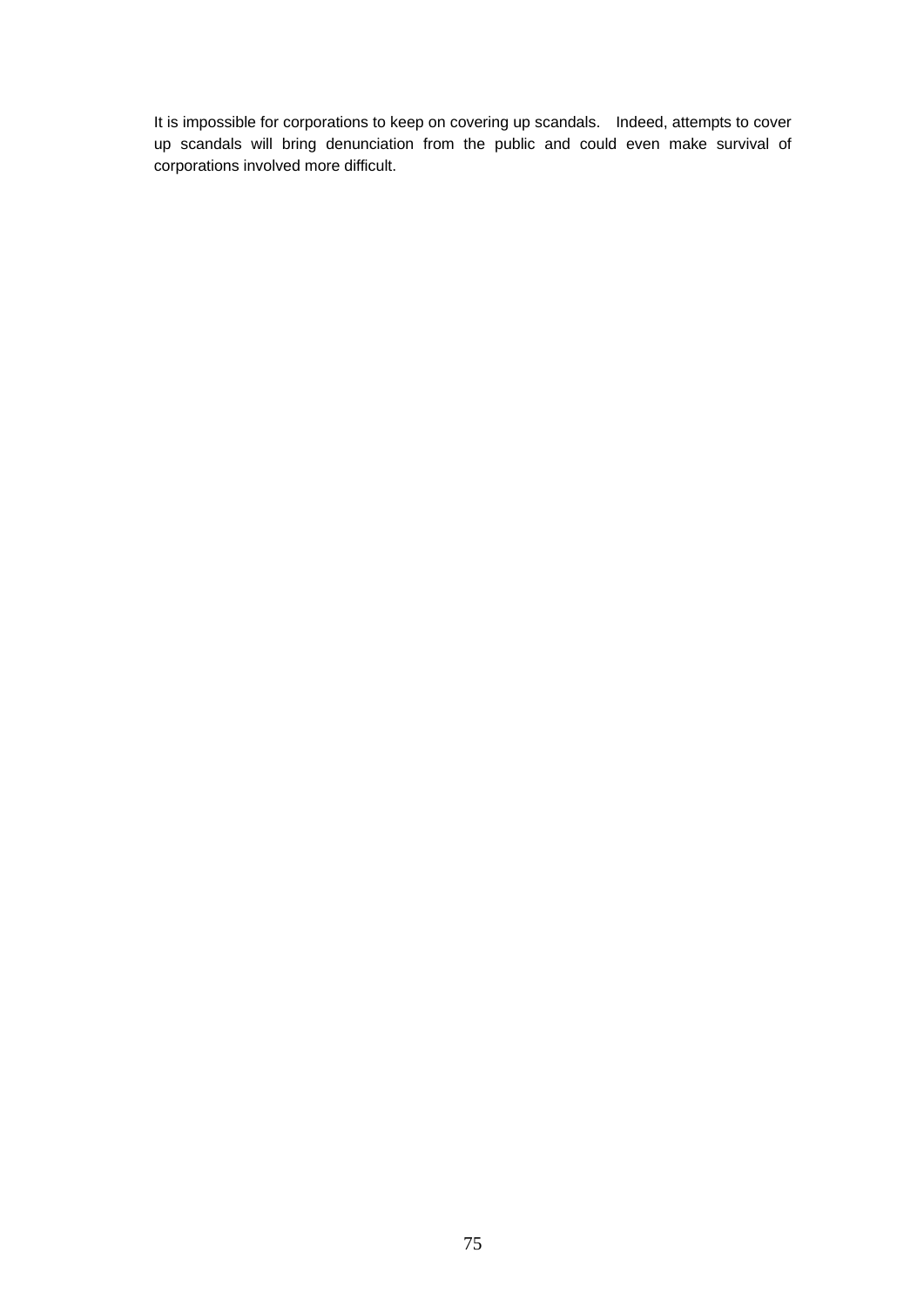## **9.1 Top management should display leadership to the fullest possible extent, clearly lay out the management philosophy and codes of conduct, implement the philosophy and codes within the corporation and promote CSR.**

### **<<Basic attitude and stance>>**

Top management should take it to heart that earning the trust of society is the basis of business and should spare no effort to achieve this goal. Top management should take own initiative in demonstrating the lofty determination to turn the corporation into an entity that benefits entire society, comply with laws and regulations, establish corporate ethics and strengthen cordial ties with its stakeholders. Sincerity of top management helps the corporation gain trust from the public. Top management should instill such spirit in each employee and make it the basis for day-to-day operations. When its employees are involved in a scandal, to say "I had no idea" will not be accepted. Top management should not act simply in self-protection; it should take actions that are evaluated as responsible by its stakeholders.

- (1) Top management should take every opportunity to emphasize the importance of establishing corporate ethics and to strengthen CSR activities. Top management should take the initiative in seeing to it that this spirit takes hold within the corporation.
	- (a) Make continuous efforts to publicize in as much detail as possible the policy of pursuing corporate ethics by using in-house newsletters, the intranet, pamphlets, posters and other publicity tools.
	- (b) Invoke a corporation's management philosophy and the basic management stance in board meetings, New Year's greetings, the announcement of management policies, as well as on relevant occasions such as initiation ceremonies for its new employees.
	- (c) Take the initiative and visit work sites to talk to its employees and underscore the importance of corporate ethics. Also, make efforts to detect any premonition of scandal and promote measures that would prevent scandals from occurring.
	- (d) Underline the need to establish corporate ethics during the "Corporate Ethics Month" in October each year that has been set by *KEIDANREN* since 2003.
	- (e) Conduct regular reviews of the internal structure and draw up the measures if improvement is needed.
- (2) Top management should take the initiative in instilling the concept of ethics among board members and its employees.
	- (a) Always demonstrate the spirit of corporate ethics and behavior through its own actions.
	- (b) Recognize that its attitude, language and behavior have immense influence on the behavior of board members and its employees.
- (3) Top management should display leadership in drawing up new codes of conduct, internal regulations and business manuals, when needed, and in reviewing and revising the current editions.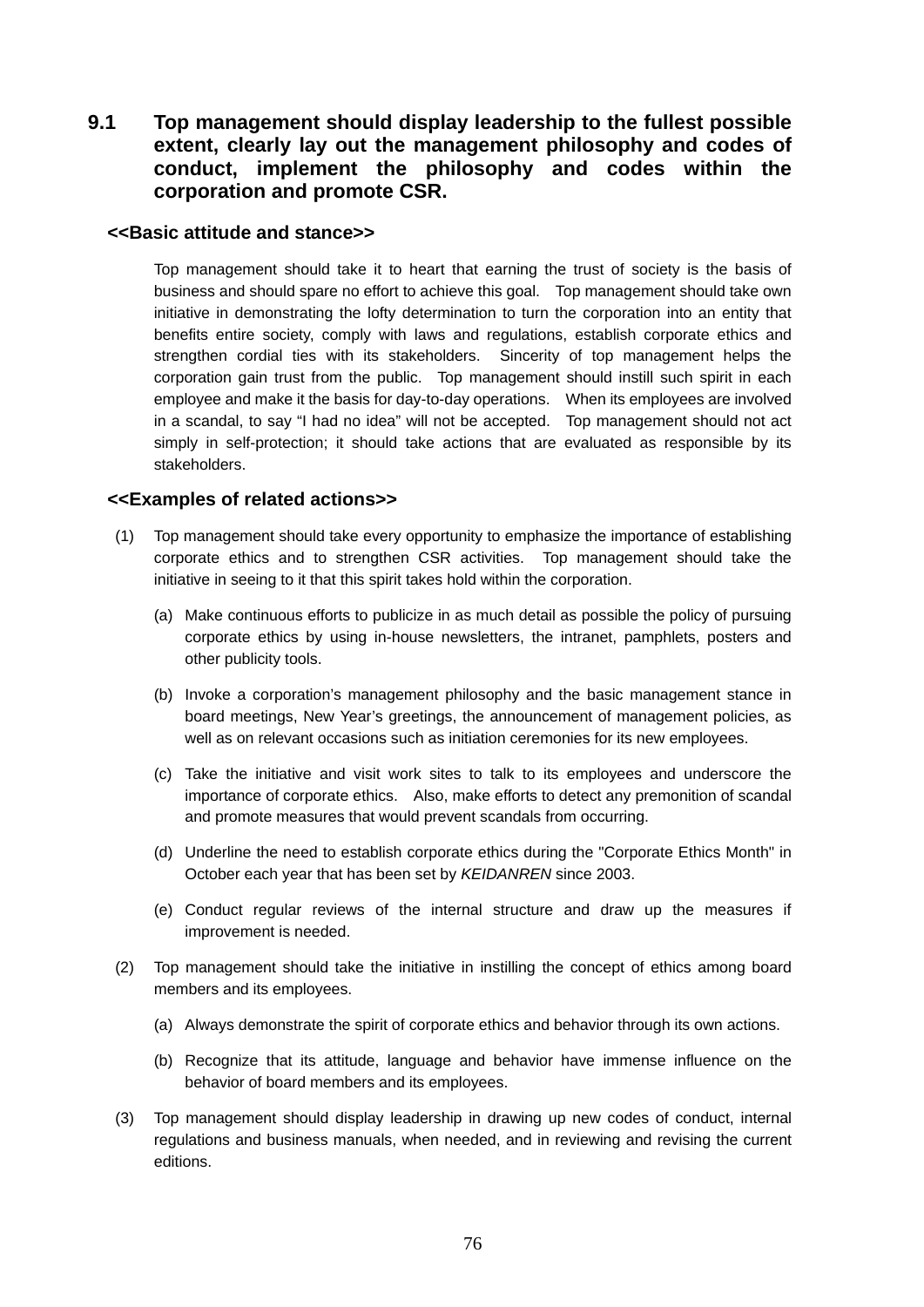- (a) Encourage discussion on corporate behaviors in every department of the corporation.
- (b) Regularly review corporate practices by assuming that incidents that occurred in other corporations may occur in its own corporation as well.
- (4) Top management should display leadership in promoting CSR along with enforcing its corporate ethics.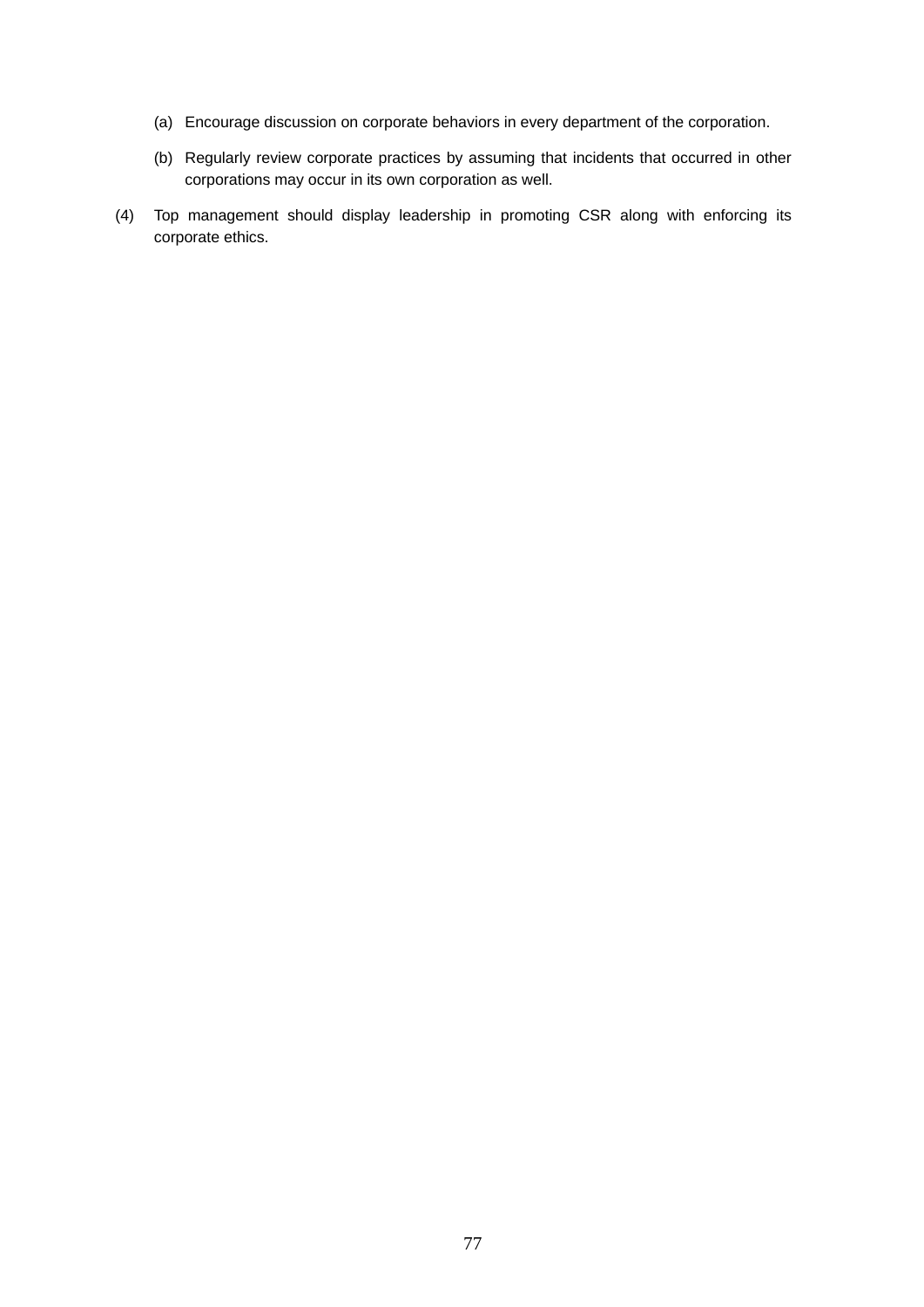## **9.2 Top management should issue a declaration on its management philosophy, codes of conduct and basic policy on CSR and disclose information on the concrete measures to achieve these goals.**

### **<<Basic attitude and stance>>**

Top management should realize that a corporation is a public entity of society, comply with laws and regulations as a member of society, establish corporate ethics, and run its business with lofty aspirations. This is how top management should fulfill its responsibility to its stakeholders. To actively disclose information to the public on its management philosophy and its activities is an effective tool to deepen the understanding and trust of society and will help raise the corporate value.

## **<<Examples of related actions>>**

(1) Take every opportunity to disclose its codes of conduct, its stance on compliance, and the in-house mechanism to promote the codes.

<Examples of information disclosure tools>

- (a) Corporate website
- (b) Annual reports
- (c) CSR reports, sustainability reports and other publications that feature the economic, environmental and social aspects of corporate activities
- (d) Investor relations meetings
- (e) General shareholders meetings
- (f) Stakeholders meetings
- (g) Intranet and handouts for its employees
- (h) Press conferences and media interviews with newspapers and magazines
- (2) Improve the substance and contents of information disclosed in its CSR reports and sustainability reports by taking into consideration the views of its shareholders, representatives of its employees and other stakeholders.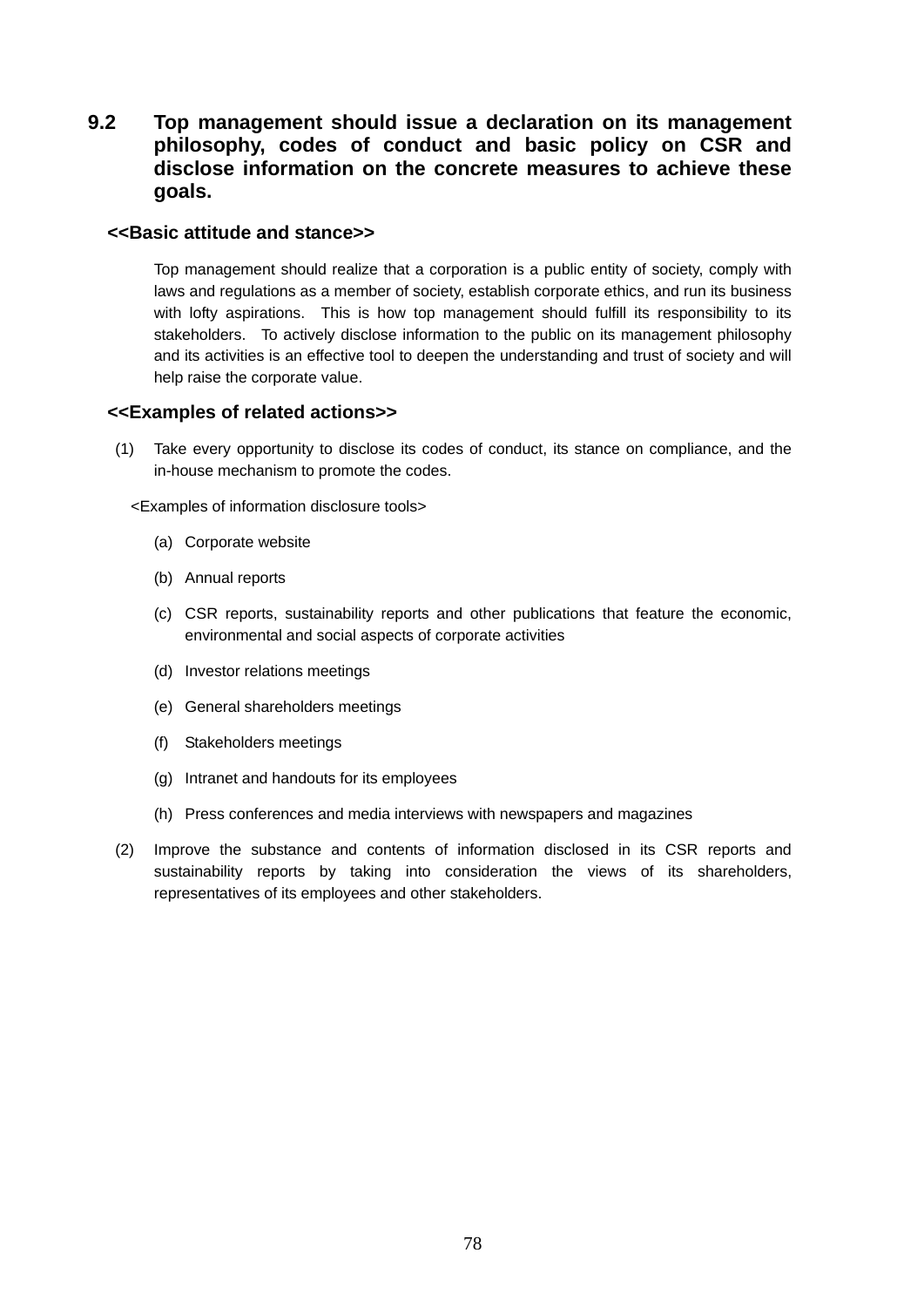## **9.3 Build a company-wide system for implementation.**

## **<<Basic attitude and stance>>**

Top management should build a risk-management system related to the pursuit of corporate ethics and CSR and a system to promote corporate ethics by appointing and assigning staff to gather information in the corporation swiftly and accurately, and use them for making management decisions. Also, top management should take the initiative and ensure that this internal mechanism works effectively and produces results. These measures will lead to the establishment of solid governance.

- (1) Designate one of executive officers to take charge of corporate ethics. In some cases, the person should also oversee its CSR activities correspondently. In case of emergency, top management should investigate and report on the matter, either by itself or under its command.
- (2) Set up and operate a corporate ethics committee (or a CSR committee).
	- (a) Hold committee meetings regularly.
	- (b) At least once a year, report the contents of its activities to the board of directors and the board of auditors (the auditing committee for corporations employing a committee-based corporate governance system) and check on the promotion of corporate ethics and whether the framework related to CSR functions effectively.
- (3) Set up a company-wide department in charge of corporate ethics, give it properly defined authorities and duties, and assign it as the administrative office for the corporate ethics committee.
	- (a) In addition to convening and running the corporate ethics committee, the department should perform some of the following duties: draw up and run a corporate ethics program through company-wide efforts, work and coordinate with personnel and other departments in charge of education and training, establish and renew its codes of conduct, employment regulations and other internal rules, liaise and coordinate with the supervising government agencies and industry and trade associations, gather and report on information inside and outside the corporation, investigate and report on scandals that occur inside or outside the corporation, work with the department in charge of customer complaints, operate the helpline on corporate ethics, and protect whistle-blowers and victims.
	- (b) Top management should give maximum consideration to the department in charge of corporate ethics in terms of budget and staffing so that it can perform its duties properly.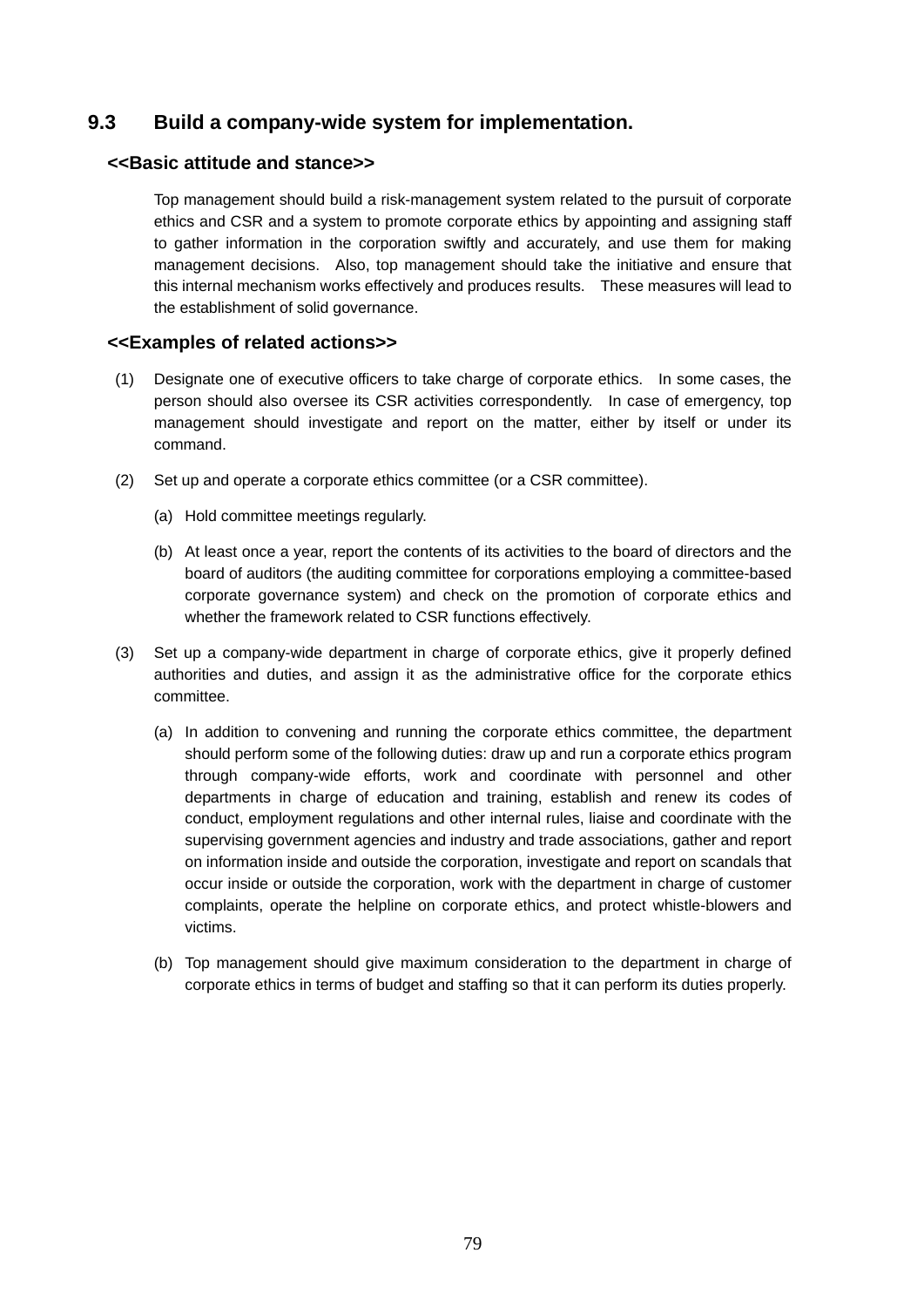**9.4 Ensure compliance with corporate ethics and promotion of CSR throughout the corporation and its corporate group as a whole. At the same time, encourage its supply chain partners including business counterparts to do the same.** 

### **<<Basic attitude and stance>>**

In order for a corporation's CSR program to be effective, action by one corporation alone will not produce effective results. Amid advances in the concept of group management and also in light of the need to strengthen governance, ensure compliance with corporate ethics and CSR promotion in the corporation and its corporate group as a whole.

In the past, many corporations focused on issues of product quality and the environment in their involvement with their supply chain including business counterparts and give them advice, treating the practice as an extension of their business relations. Recently, some partners in its supply chains have been harshly denounced for violating corporate ethics, including issues of the respect of human rights, labor conditions, and corruption, thus precipitating loss of public trust toward the corporation itself. In light of this situation, and also from the perspective of sound development of society, top management should encourage its supply chain partners to comply with corporate ethics and promote CSR as well.

- (1) Ensure compliance with corporate ethics and promote CSR throughout the corporation and its corporate group as a whole.
	- (a) Make the entire corporate group share the basic philosophy and views on corporate ethics and CSR. Set codes of corporate ethics and CSR policy either for the entire corporate group or each individual member corporation in accordance with the type of business and business conditions of each member corporation in the group.
	- (b) Strengthen the partnership and share information on corporate ethics and CSR within the corporate group through a close cooperation among relevant departments of each member corporation.
	- (c) Conduct education and training for employees of the corporate group and raise the awareness about CSR actions.
- (2) Encourage partners in its supply chains to comply with corporate ethics and promote CSR among them.
	- (a) Incorporate matters concerning corporate ethics in the purchase guideline and, if necessary, include them as a clause in the transaction contract.
	- (b) Make efforts to meet regularly with supply chain partners to hear their views and exchange information with them about compliance with corporate ethics and the promotion of CSR. Also, try to underline the importance of CSR activities and corporate ethics during daily business transactions or at gatherings involving its business counterparts.
	- (c) If necessary, organize education, training and auditing programs for supply chain partners.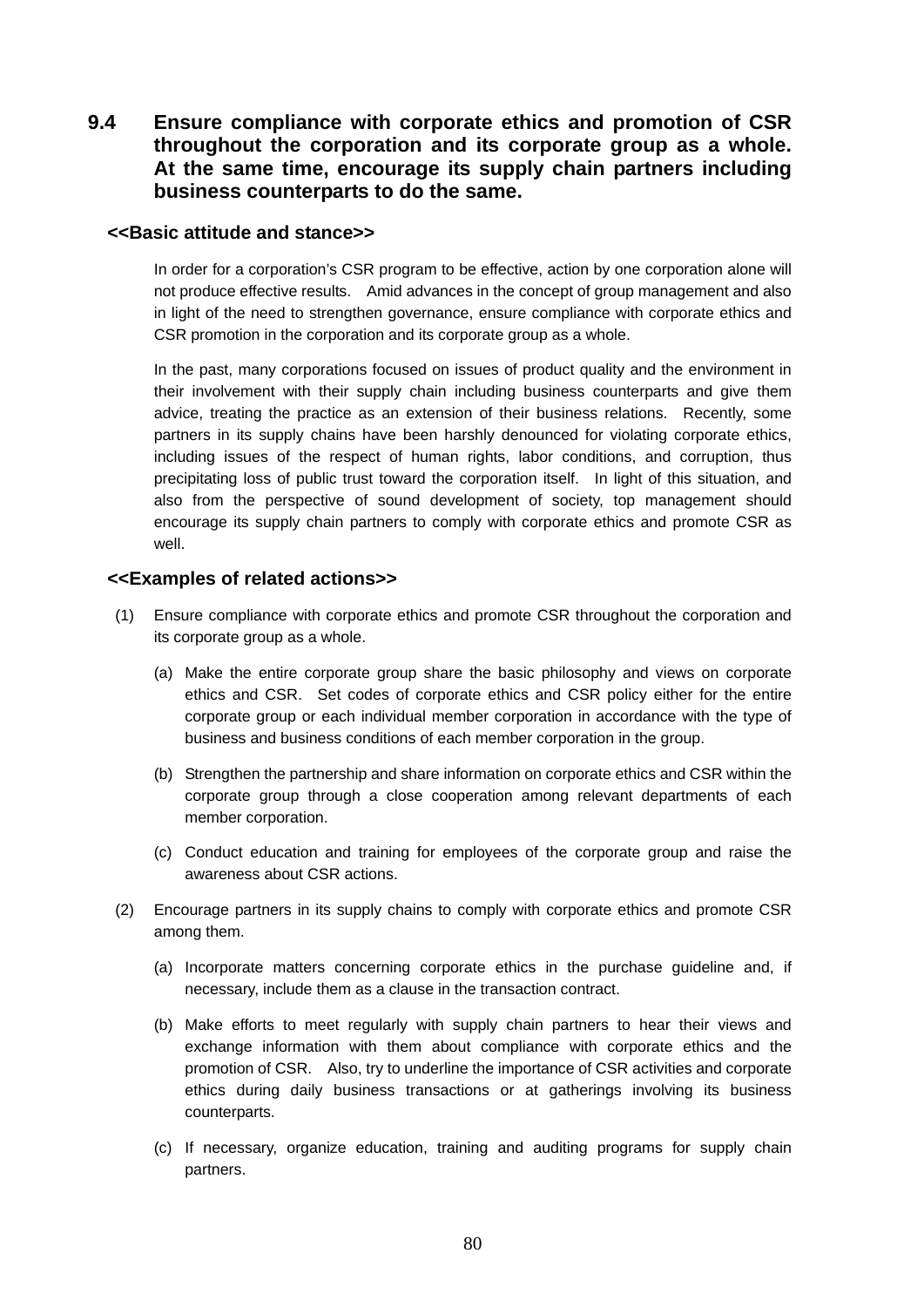(d) With regard to those partners who intend to set up a system to undertake CSR activities, support their efforts to an appropriate extent, such as helping them raise awareness about CSR and provide support staff and know-how.

(For relationships with overseas business counterparts, see Clause 8.4)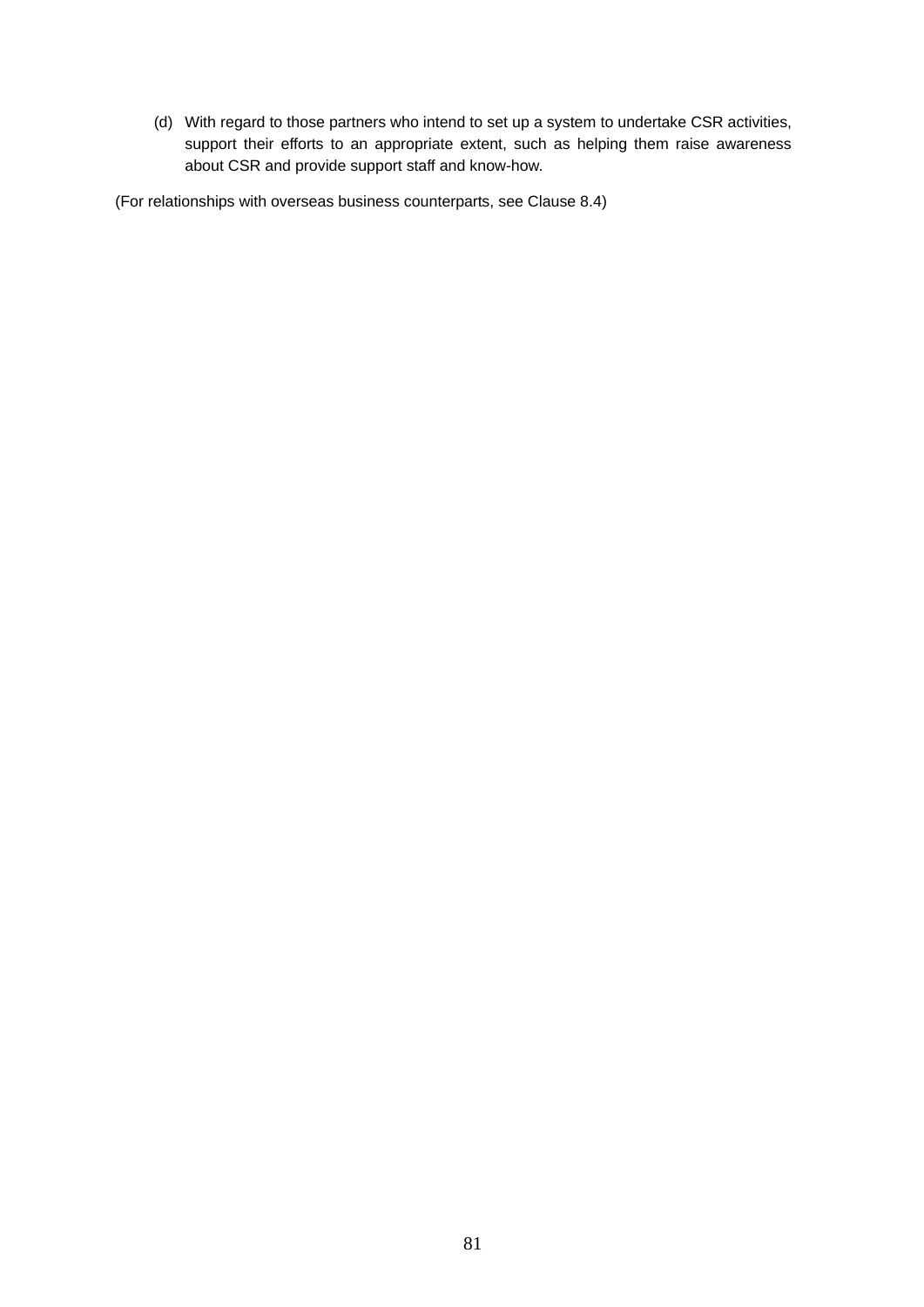## **9.5 Set up a helpline (consultation service) on corporate ethics independent from the regular chain of command and make use of the facility, which should lead to better corporate behavior.**

### **<<Basic attitude and stance>>**

Top management should make available a facility where its employees would feel comfortable making inquiries when they have misgivings, questions or suggestions arising from day-to-day operations. The normal work reporting line through its employee's immediate supervisor is not necessarily the right medium to convey relevant information on corporate ethics to top management rapidly and appropriately. In view of the purpose of the Whistle-blower Protection Act, a corporation should realize that using a helpline is effective for risk management. It should set up a special reporting channel on a permanent basis in line with the nature of its business so that information can flow straight from the workplace or its individual employee to top management and encourage its employees to use the helpline. To make the helpline an effective tool, top management should always keep an eye on its operation.

Top management should carefully examine the contents of the information received and use the information to make improvements. Also, top management should put whistle-blowers under protection through personnel and other measures and make sure no reprisal is allowed.

- (1) Set up a helpline (consultation service) on corporate ethics.
	- (a) Depending on the circumstances, the helpline can be located either inside or outside the corporation, or in both locations. If it is placed outside, a corporation has options, in response to the nature of its business, of using the service of law firms, companies that specialize in taking down information from informants, and other organizations. Make it possible for the information from whistle-blowers transmitted by multiple means, such as telephone, letter and e-mail.
	- (b) Protect the secrecy of whistle-blowers and properly manage information. During the process of investigation, make sure that the person or persons named by whistle-blowers are not subject to unilateral penalty. Ensure that there is no reprisal against whistle-blowers who acted in good faith.
- (2) Encourage the use of the helpline on corporate ethics.
	- (a) If the helpline is set up inside the corporation, assign at least one male and one female employee to the service, and disclose information about their personalities and contact information to win the trust of its users. Make as much effort as possible to make the helpline open even after working hours.
	- (b) Expand the scope of target helpline users not only to its employees and their family members, but also to employees of member corporations in the group and their families, and its business counterparts, according to the nature of its business.
	- (c) Prepare a booklet of samples of information that can be given on the helpline and the nature of information sought by a corporation, and circulate the booklet. Also, set up a corporate ethics site on the intranet and post the information there.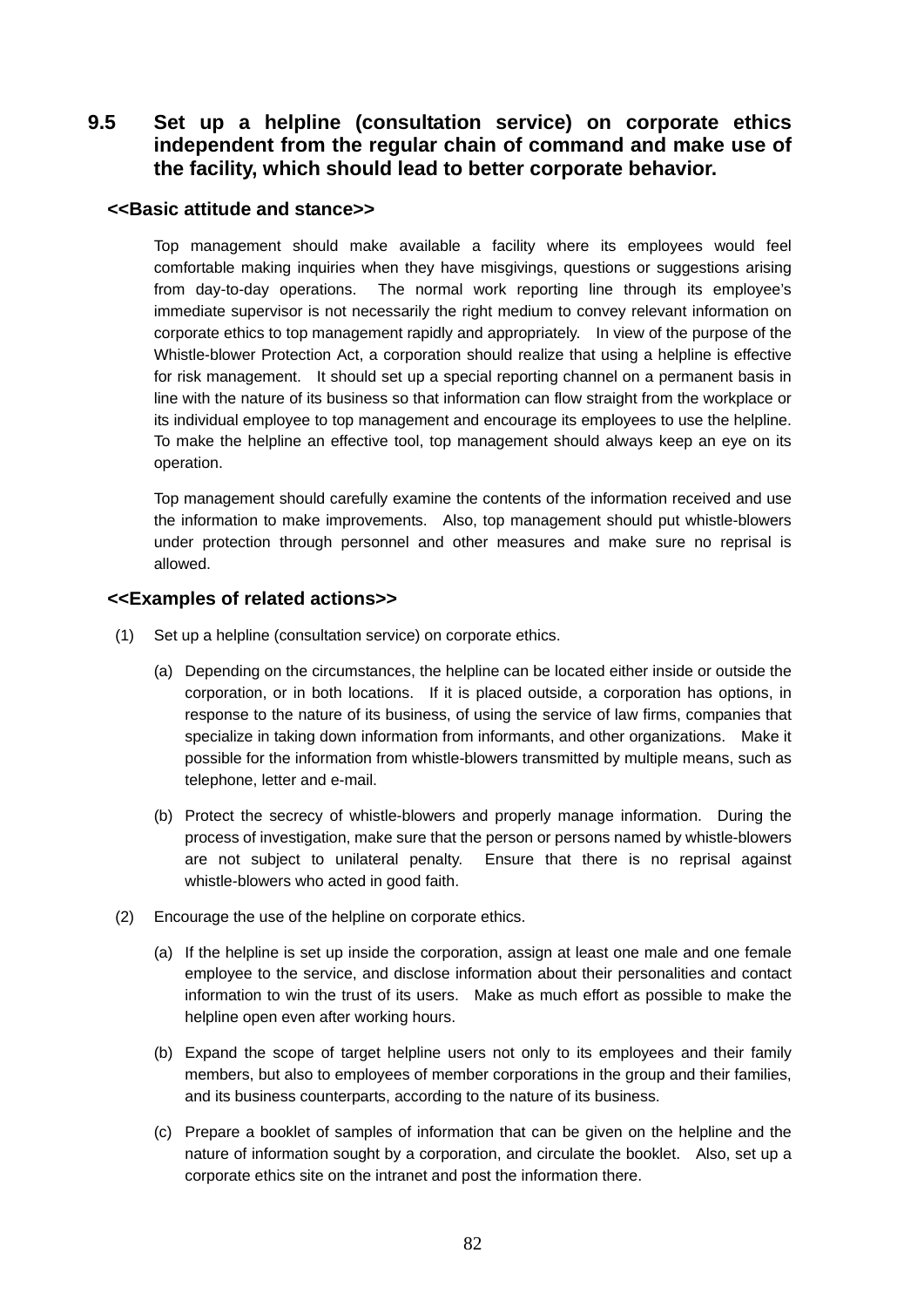- (d) Ask users to promptly contact the helpline staff for advice in case of doubt whether some particular information should be reported.
- (e) Organize regular publicity events to let more people know about the helpline. If the helpline is not used very often, review the system and the methods of operation and make changes as appropriate.
- (3) Make use of the information collected through the helpline.
	- (a) The contents of advice sought at the helpline should be promptly conveyed to top management in line with the established procedures.
	- (b) Top management should promptly take appropriate corrective measures. At the same time, notify the informants as appropriate on the measures taken and make efforts to win their trust of its users and get their cooperation.
	- (c) Use the successful cases handled through the helpline as reference in training and other opportunities, while keeping whistle-blowers' identity confidential, and make efforts to prevent similar irregularities from occurring in the future.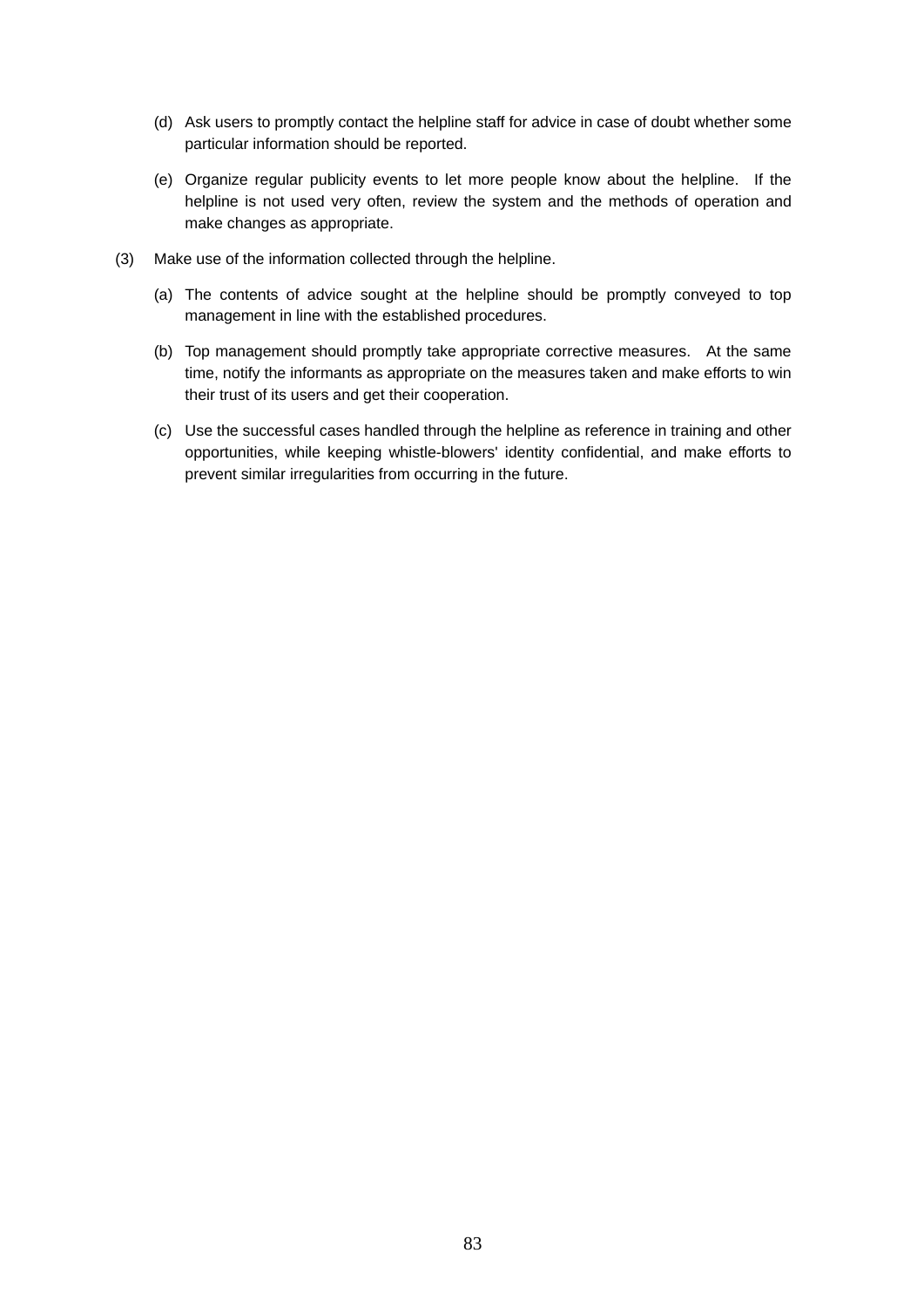## **9.6 Provide and strengthen education and training on corporate ethics and CSR**

### **<<Basic attitude and stance>>**

To provide education and training opportunities repeatedly is extremely relevant for raising the awareness of its employees about corporate ethics and CSR, and give them a solid grounding on these issues. Top management thus should make sustained efforts in this regard. The contents of the educational program should be strengthened in light of the nature of its business and its employee's duties so that it can be of use for day-to-day operations. The educational program should also be made comprehensive so that everyone can participate.

- (1) Organize training programs for board members.
	- (a) Organize regular training programs for top management and other members of the board.
	- (b) As regards corporate ethics programs, actively use outside lecturers and turn the programs into a forum to discuss corporate ethics from an outside and global point of view. The programs should be organized in a dialogue format and should cover practical matters.
- (2) Organize education and training programs for its employees.
	- (a) Organize education and training programs regularly.
	- (b) Focus on corporate ethics and its basic stance on CSR.
	- (c) Prepare case studies, distribute them to its employees and ensure that everyone follows these studies.
	- (d) Conduct examinations, and its employees who fail should repeat the programs.
	- (e) Issue certificates to its employees who have completed training programs and passed the examinations, making it a condition for promotion. At the same time, ask them to make a written pledge to comply with laws and regulations.
	- (f) In addition to education and training opportunities, publicize its codes of conduct and raise its employees' awareness regularly.
- (3) Organize training programs for its employees who have been newly promoted to managerial positions. The programs should be of practical use for these managerial employees in complying with corporate ethics and discharging their CSR activities, while demonstrating the way to raise the level of awareness and the standard of action of their own staff.
- (4) Encourage its employees to take part in seminars on corporate ethics and CSR organized by *KEIDANREN*, including corporate ethics seminars for top management and training programs for people in charge of corporate ethics.
- (5) Prepare legal compliance manuals (compliance with the Antimonopoly Act, protection of corporate secrets, prevention of insider trading, ban on discrimination in the workplace, protection of the environment and other relevant laws and regulations) and organize regular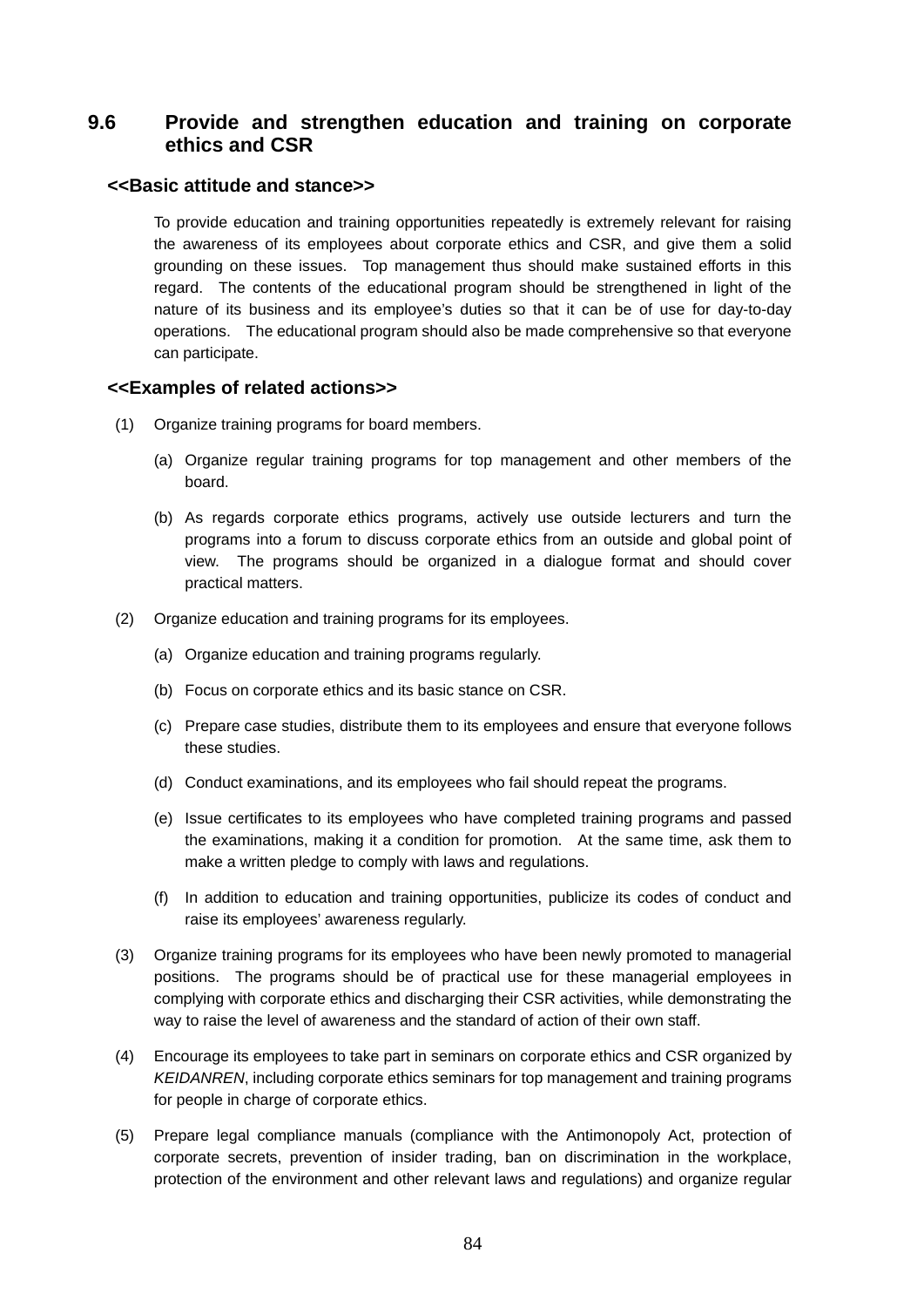education and training programs.

(6) Set up a corporate ethics site on the intranet, post a list of case studies and Q&As, and allow users to post comments or ask questions. The contents of frequently asked questions should be added to the training program.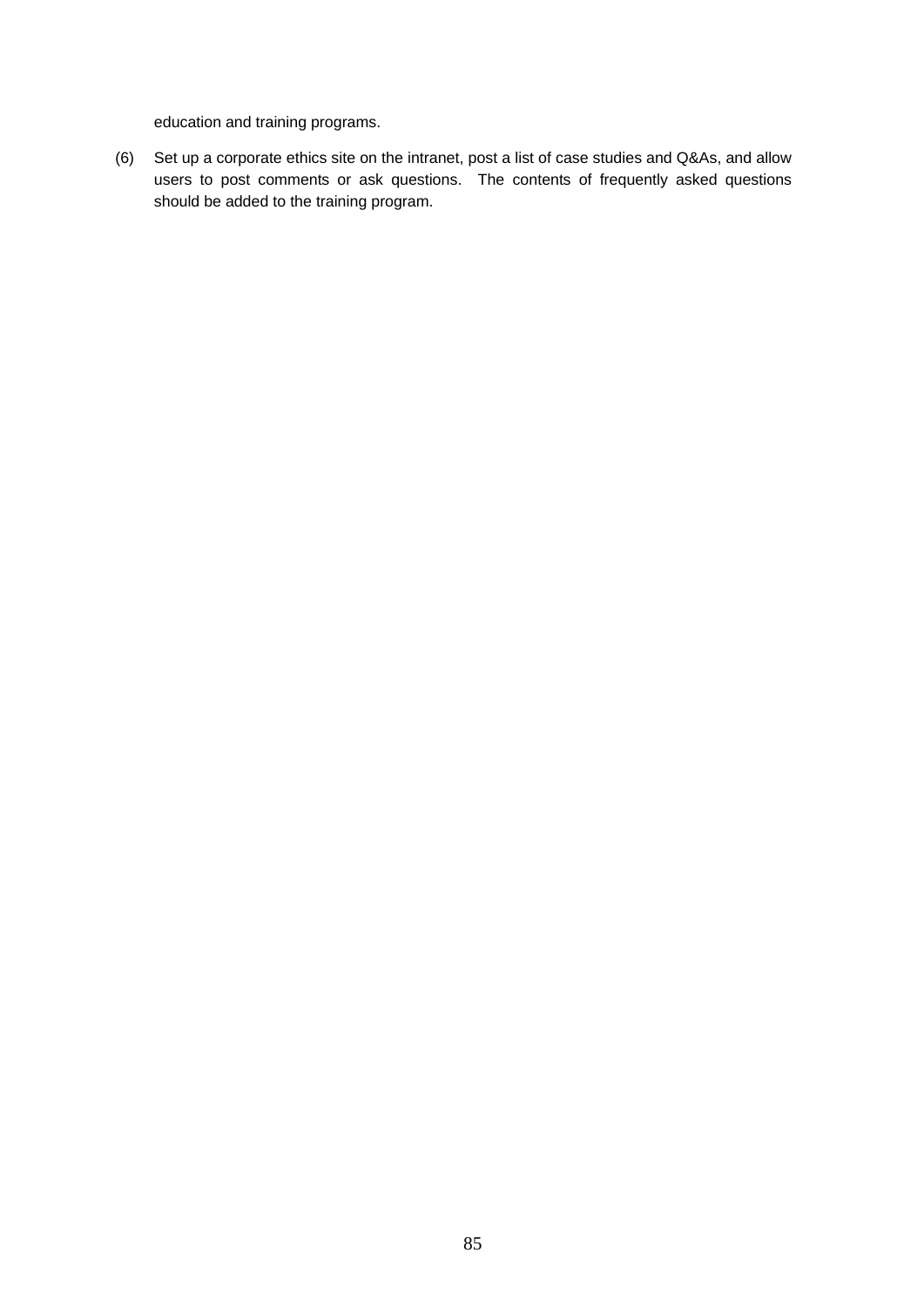## **9.7 Check and assess how far corporate ethics and CSR promotion have penetrated and taken hold within a corporation.**

### **<<Basic attitude and stance>>**

Top management should regularly check and assess how far corporate ethics and CSR promotion have penetrated and taken hold within a corporation in order to make the system built in the corporation for achieving these objectives function effectively, and endeavor to make continuous improvements to the system.

- (1) Set up a system for the supervisor of a workplace or his deputy to regularly report to the corporate ethics committee and the department in charge of corporate ethics on compliance with codes of conduct and corporate ethics in the workplace.
- (2) Conduct questionnaires and hearings regularly among its employees on their level of awareness of corporate ethics and compliance with codes of conduct.
- (3) Top management should take the initiative in visiting workplaces to promote communication with its employees. Meet informally with its employees to grasp the situation of the organization with the aim of enforcing the management philosophy and policy.
- (4) To prevent delays in uncovering improprieties and scandals due to segmentation and complex of business operations, strengthen the exchange of activities, including personnel, between departments and set up a system where its employees of various departments can keep one another in line.
	- (a) Check each other's corporate behavior and ethics at interdepartmental meetings.
	- (b) Provide more opportunities of exchanging views between employees at administrative departments and those at operative departments.
	- (c) Intensify the rotation of personnel.
	- (d) Prevent misconducts from occurring with the help of an advanced ICT-based business system. Once misconducts are found, make efforts to prevent a reoccurrence.
	- (e) Regularly review its business operations and impose strict disciplinary measures against employees who have committed improprieties and, if necessary, against the head of department and other employees with supervisory responsibilities.
- (5) Audit corporate ethics (through the internal auditing department, the corporate auditor, or third-party organs) and report to top management.
- (6) Keep abreast of the needs of society and provide more opportunities to interact with its stakeholders to make sure that corporate behaviors do not deviate from common sense.
	- (a) Hold informal meetings regularly for top management to talk with opinion leaders, consumer groups and others.
	- (b) Set up and strengthen a system that can reflect the voice of consumers obtained from customer consultation service and other channels on its management.
	- (c) Ask outside auditors and outside board members to check on corporate behavior and ethics.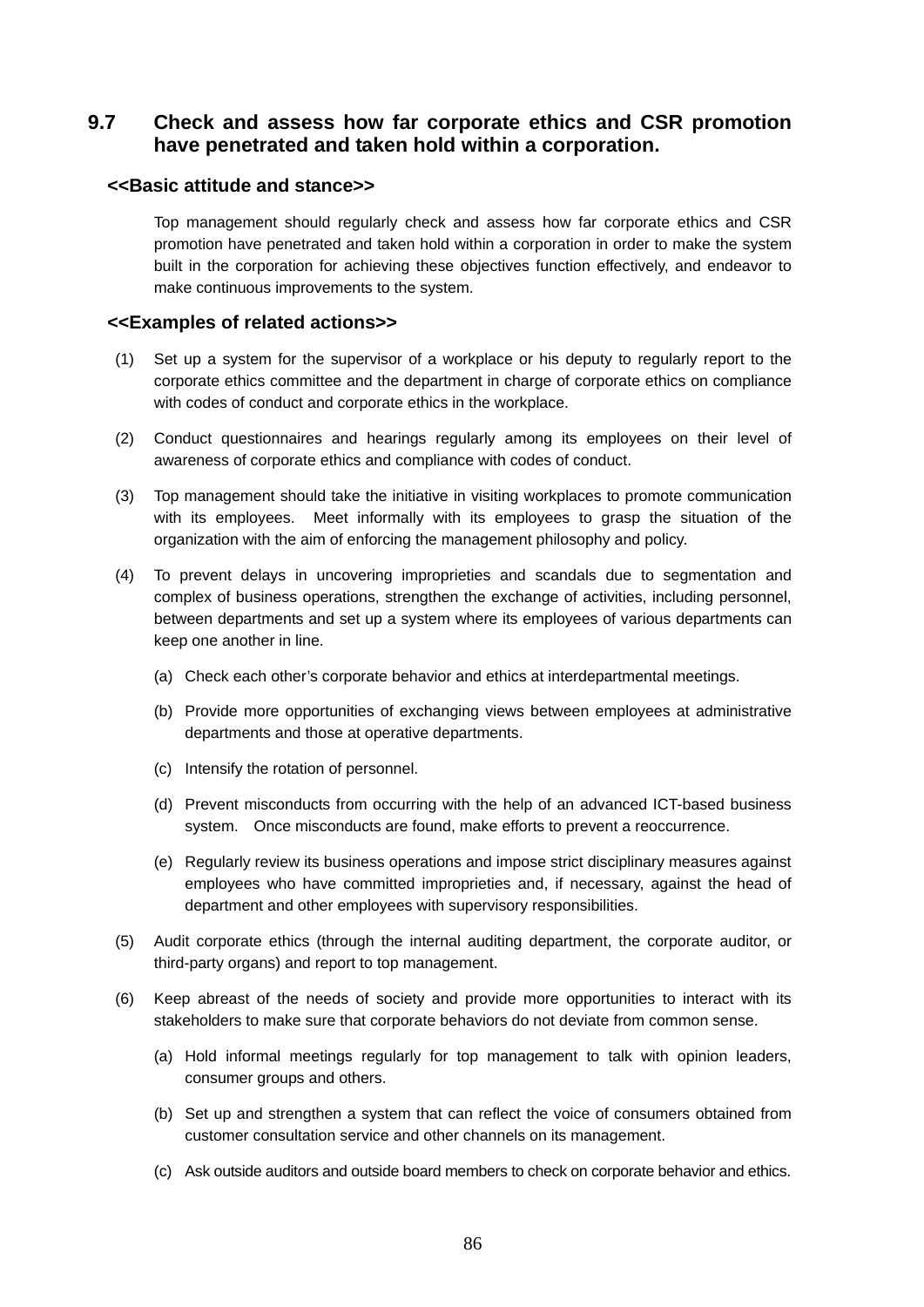# **Clause 10**

**In case the Charter is violated, top management should clarify both internally and externally that it will take charge to resolve the situation, determine the cause of infringement and make efforts to prevent similar violations in the future. At the same time, top management should promptly make full public disclosure, explain what has occurred, and, upon determining the source of competence and responsibility, impose strict disciplinary action against those held responsible, including top management itself.** 

## **<<Background>>**

## **(1) Public criticism about the lack of leadership among top management**

Top management should always display strong leadership and prevent scandals from occurring.

As seen in recent revisions of statutes and court decisions, top management can no longer claim it was not aware of scandals involving its corporation. When a scandal occurs, it is vital that top management acts promptly, takes control of the situation in the corporation and shows the leadership needed to overcome the difficulty. A corporate scandal could develop into a major social problem that may gravely affect the life and property of the people. From this perspective, top management should display all the leadership necessary to prevent scandals from occurring, act properly when a scandal occurs and take measures to prevent a reoccurrence.

## **(2) Distrust of corporate information**

It is the responsibility of top management to ascertain the details of a scandal and disclose such information to the corporation's stakeholders. If top management does not promptly and accurately disclose the necessary information to its stakeholders despite the gravity of the scandal and if the corporation attempts to cover up the facts and avoid responsibility, it will invite social criticism and increase distrust from society.

## **(3) Clarifying responsibility**

A corporation hit by a scandal should undertake a full investigation of its own, make it clear to its stakeholders where the responsibility lies and its determination to prevent a reoccurrence, as well as impose strict punishments, including the resignation of top management.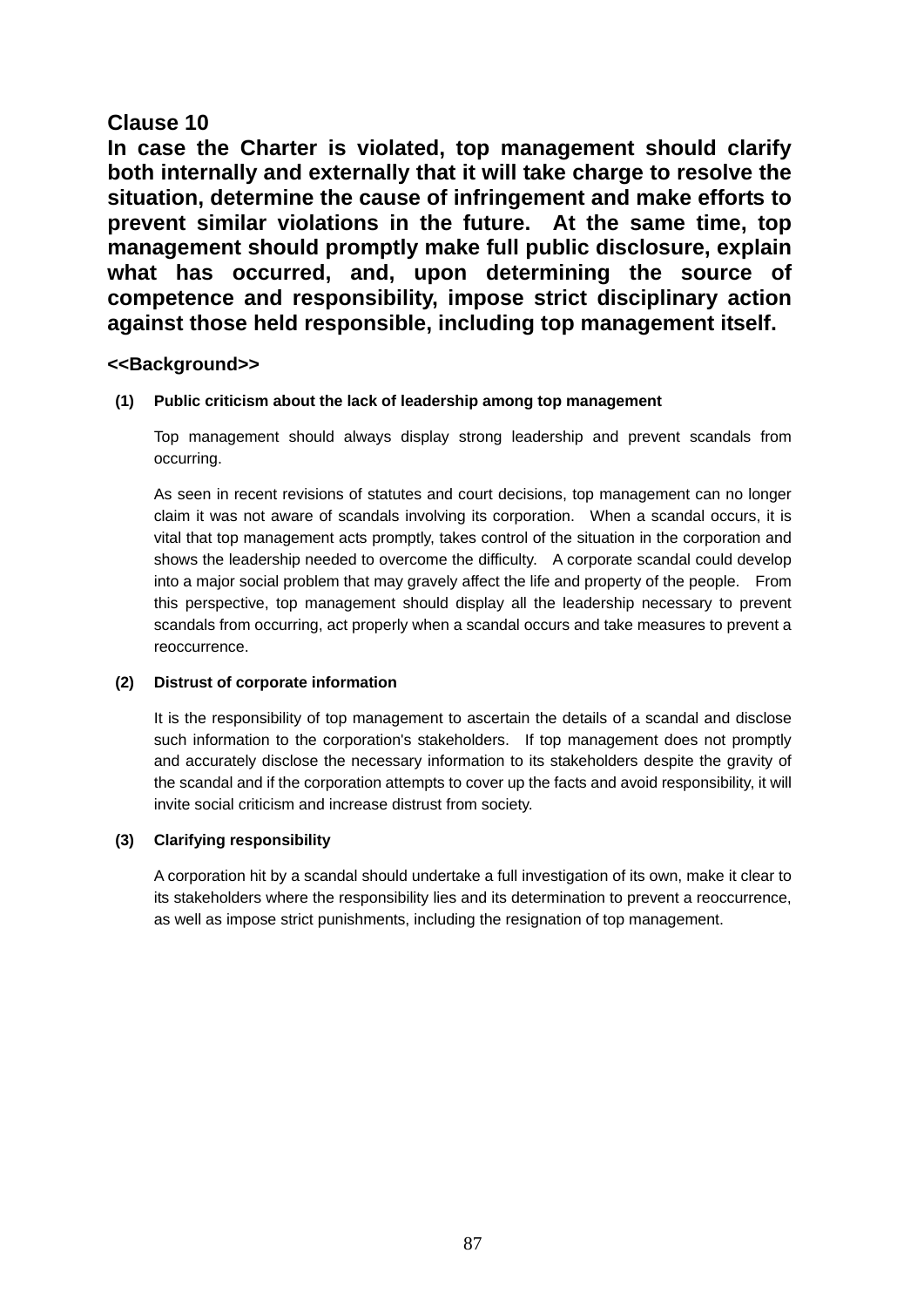## **10.1 Top management should, from the viewpoint of crisis management, set up an internal system to prevent an emergency situation from occurring.**

### **<<Basic attitude and stance>>**

Top management should display strong leadership, set up the necessary internal system and strengthen corporate governance. Also, top management should establish a crisis management mechanism for taking prompt and appropriate measures to cope with the anticipated contingencies in an emergency situation.

## **<<Examples of related actions>>**

- (1) Set up an internal system to cope with an emergency situation.
	- (a) Draw up standing procedures on how to organize an emergency taskforce to be headed by top management.
		- (i) Assign in advance the membership of the taskforce and define its tasks, functions, and so on (procedural preparations). Taskforce members should include staff of the public relations department, general affairs department, personnel department, legal affairs department and other related sections, plus legal adviser.
		- (ii) Define the channel of communication between the taskforce and workplace and make clear the chain of command.
	- (b) Draw up a crisis management manual.

<Subjects to be covered in the manual>

- (i) A corporation's policy and basic philosophy concerning crisis management.
- (ii) The role of top management in time of emergency.
- (iii) The administrative structure in time of emergency, and the role and authority of related organizations.
- (iv) A communication system.
- (v) Securing the basic infrastructure.
- (vi) A manual of action for its individual employees.
- (vii) Other measures, depending on the nature of its business.

<Items to be described in the manual>

- (i) Take inventory of the risks involved in its business activities and use concrete examples to analyze scandals that could occur in the corporation.
- (ii) Compile a categorized and itemized list of what should be done and what should absolutely not be done in each situation.
- (2) Conduct education and training on how to cope with an emergency situation.
	- (a) Arrange separate educational programs for its employees regarding rank (separate whether employees are management or not), and programs for each department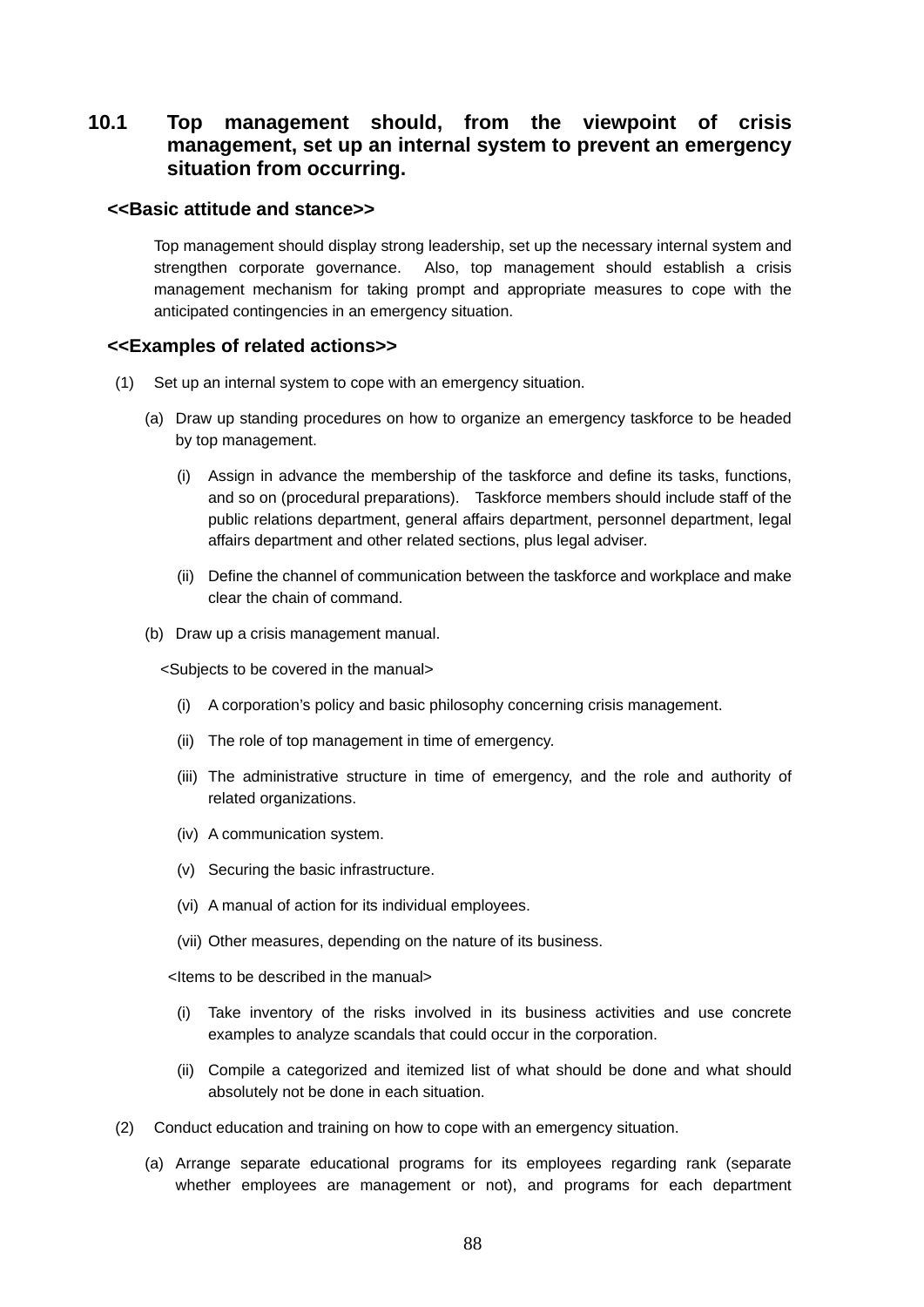(administration, marketing, manufacturing, research, and others).

- (b) Use scenarios of an emergency to conduct training on how to organize a taskforce to cope with an emergency situation, how to keep in touch with various departments, how to handle publicity, and so on.
- (c) Arrange media training for top management on how to handle the media in case an emergency situation arises.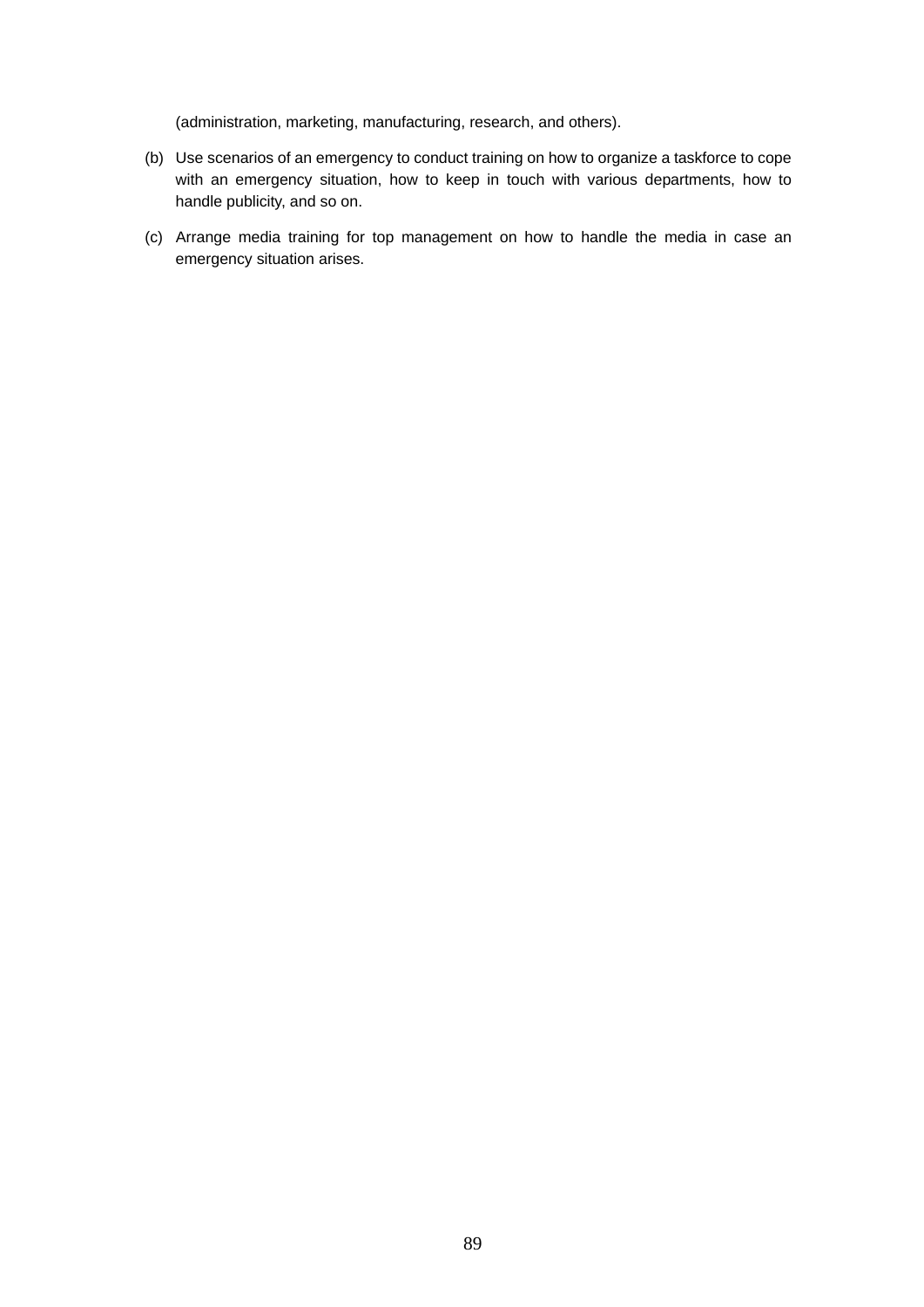## **10.2 When an emergency situation arises, promptly conduct an investigation under the leadership of top management, determine the facts and causes, and adopt responsible and appropriate policies and measures as a corporation to handle the situation.**

#### **<<Basic attitude and stance>>**

When an emergency situation arises, top management should take the initiative in promptly conducting an investigation using all available means to determine the facts and causes and drawing up measures to prevent a reoccurrence. Also, top management should make public where responsibility lies and impose strict disciplinary measures against everyone involved, including top management itself.

### **<<Examples of related actions>>**

- (1) Promptly contact the people concerned.
	- (a) Contact the supervisor.
	- (b) Assemble the personnel concerned.
- (2) Set up an emergency taskforce headed by top management.
	- (a) Streamline information gathering and the chain of command.
	- (b) Collect all relevant information as soon as possible and keep abreast of the situation.
	- (c) Secure a hotline to keep contact between the responsible person on-site and the taskforce.
		- (i) Report the situation fully to the taskforce based on the information available at the site of an emergency situation.
		- (ii) Collate the information received and analyze the situation promptly and accurately among members of the taskforce.
- (3) Make efforts to determine the facts and causes and prevent a reoccurrence.
	- (a) Find out objectively and accurately what the facts are and make every effort to determine the causes.
	- (b) Consider effective measures to prevent a reoccurrence, including a review its internal structure.
	- (c) Sort out and confirm information for internal reporting purposes and for use in making public release.
	- (d) Adopt reoccurrence prevention measures by holding regular educational programs and taking other measures.
- (4) Determine where responsibility lies and impose strict disciplinary measures.
	- (a) Discipline the person directly involved.

 As soon as the facts and causes are determined, promptly take appropriate, strict disciplinary measures against the person directly involved in line with its employment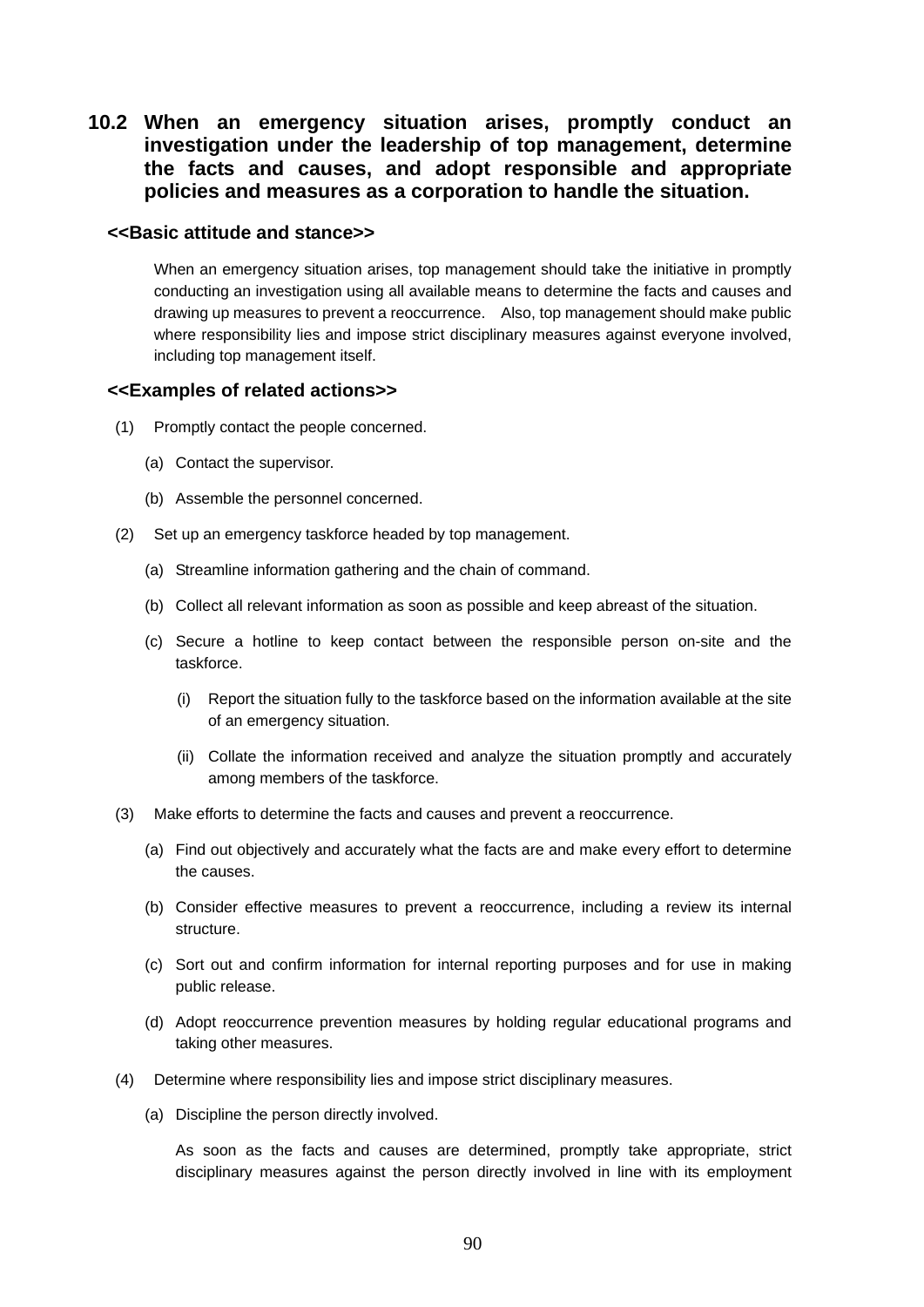regulations and other internal rules.

- (b) Take appropriate, strict disciplinary measures against the supervisor and, depending on the nature of the case, against top management itself.
- (c) Promptly announce the disciplinary measures.
- (d) Explain the case to its stakeholders.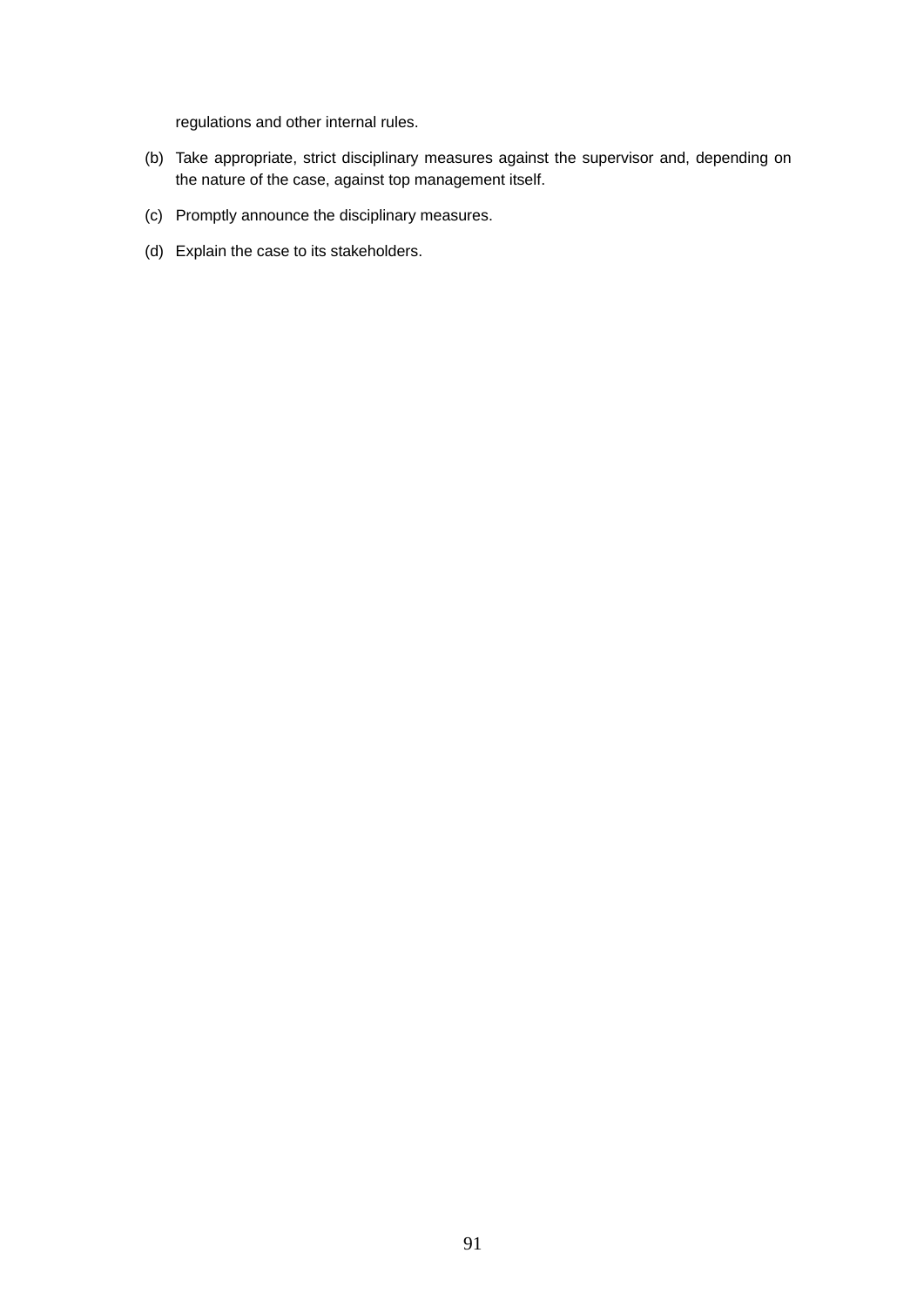## **10.3 Top management should take the lead in prompting action to give the public an explanation of the relevant facts, the policies adopted to address the matter and the measures taken to prevent a reoccurrence.**

### **<<Basic attitude and stance>>**

When an incident running counter to this Charter occurs, top management should fulfill its accountability to the public. This is the first step for a corporation to regain public trust. As part of CSR, top management should give a timely and appropriate explanation to its stakeholders and make all information public. Top management should make sincere efforts to overcome the difficulty in light of the spirit of this Charter and the fundamental requirement to enhance the corporate value.

- (1) Make a timely report to its stakeholders. Also, post top management's statements verbatim on its website and provide accurate information.
- (2) Promptly disclose information as soon as relevant facts are available, without holding out for the preparation of countermeasures.
	- (a) Give a frank account of what happened, without making justifications.
	- (b) Give additional information or make corrections, if warranted by changes in the situation.
	- (c) Top management should take the lead in meeting the press, speaking frankly with a sincere attitude and showing that it is acting in good faith.
	- (d) Do not make a false statement under any circumstances. When information is not clear and when the situation does not call for comment, do not provoke speculation. Explain why comments cannot be made and, if possible, let the press know when it will be able to comment.
- (3) To avoid confusion, set up a single channel for media communication.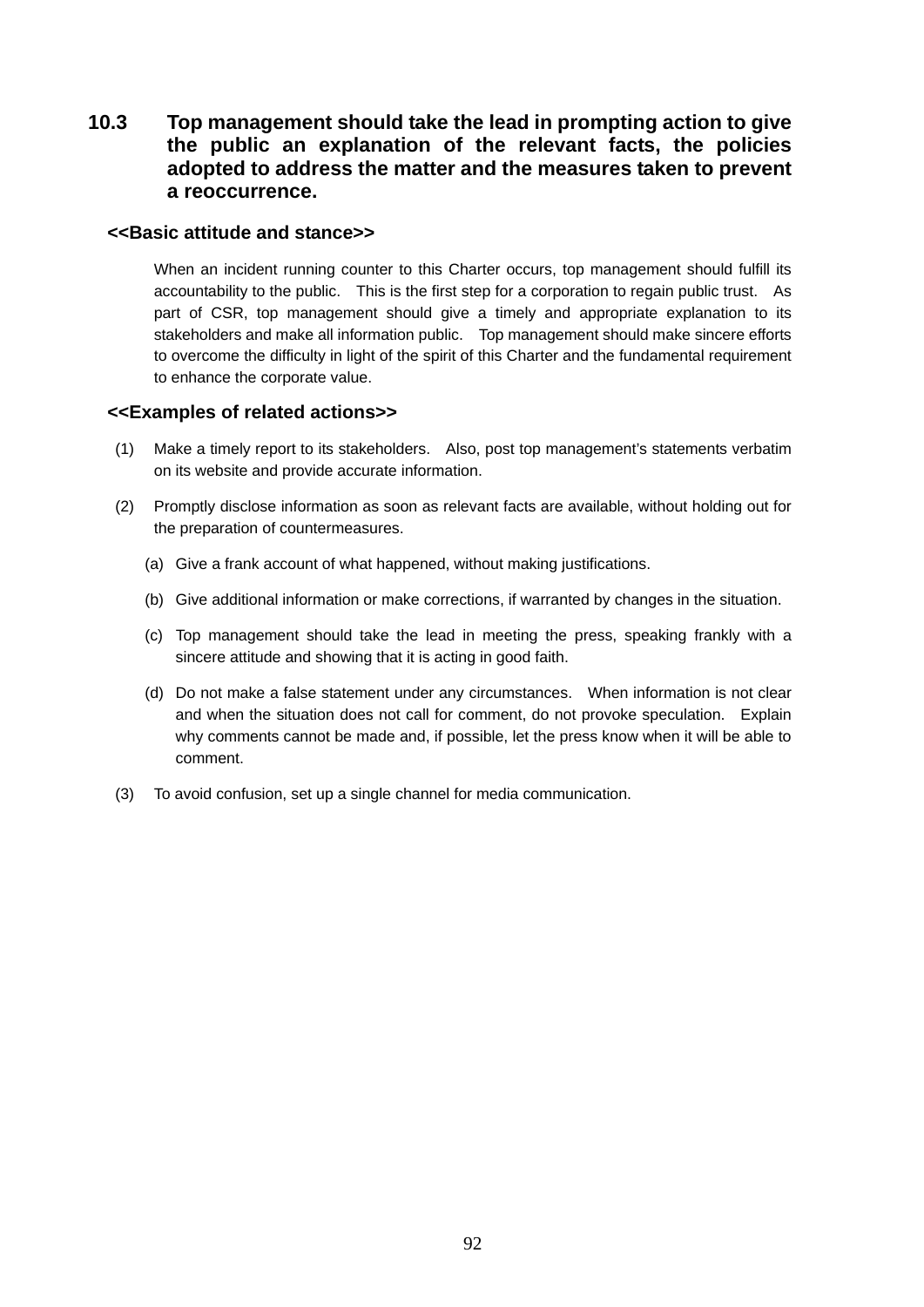# **References**

#### **The Universal Declaration of Human Rights**

The Declaration was adopted at the third General Assembly of the United Nations in 1948 and was proclaimed as a "common standard of achievement for all peoples and all nations" to respect and secure human rights and fundamental freedoms. This is the most widely recognized document on human rights, and the Declaration has become the foundation of human rights laws. The Declaration addresses civil rights from Article 1 to Article 20. political rights in Article 21, economic, social and cultural rights from Article 22 to Article 27, and general provisions from Article 28 to Article 30. Also, the Preamble requires that every organ of society strives to secure human rights.

The Universal Declaration of Human Rights, the International Covenant on Civil and Political Rights (1966), the International Covenant on Economic, Social and Cultural Rights (1966), and the two Optional Protocols to the Covenants are together known as the International Bill of Human Rights.

#### **The OECD Guidelines for Multinational Enterprises**

The Guidelines, adopted in 1976, are recommendations addressed by governments to multinational enterprises. They provide principles and standards for responsible corporate behavior in areas such as disclosure, employment and industrial relations, environment, combating bribery, consumer interests, science and technology, competition and taxation. The Guidelines are not legally binding. Adhering countries shall set up National Contact Point (NCP) for undertaking promotional activities, handling inquiries and contributing to the solution of problems which may arise. To cope with the changes of the circumstances surrounding multinational enterprises, the Guidelines have been updated four times (in 1979, 1984, 1991 and 2000). The OECD is now conducting a fifth update of the Guidelines with the aim of completing the process by mid-2011.

#### **ISO 26000 (International Standard: Guidance on social responsibility)**

ISO 26000, prepared by ISO (the International Organization for Standardization), is the world's first international standard on social responsibility applicable to all types of organizations. It was published on November 1, 2010. ISO 26000 is a guidance document, not a management system standard nor a standard for certification purposes. The standard has identified seven core subjects concerning social responsibility: organizational governance, human rights, labor practices, the environment, fair operating practices, consumer issues, and community involvement and development. It also provides a comprehensive list of issues under each core subject. An organization is encouraged to go through all the issues cited in the seven core subjects, identify those issues that are relevant and urgent to the organization in light of its type, size and location, and address issues in accordance with their priorities. Furthermore, the standard emphasizes the importance of stakeholder engagement in integrating social responsibility throughout an organization. .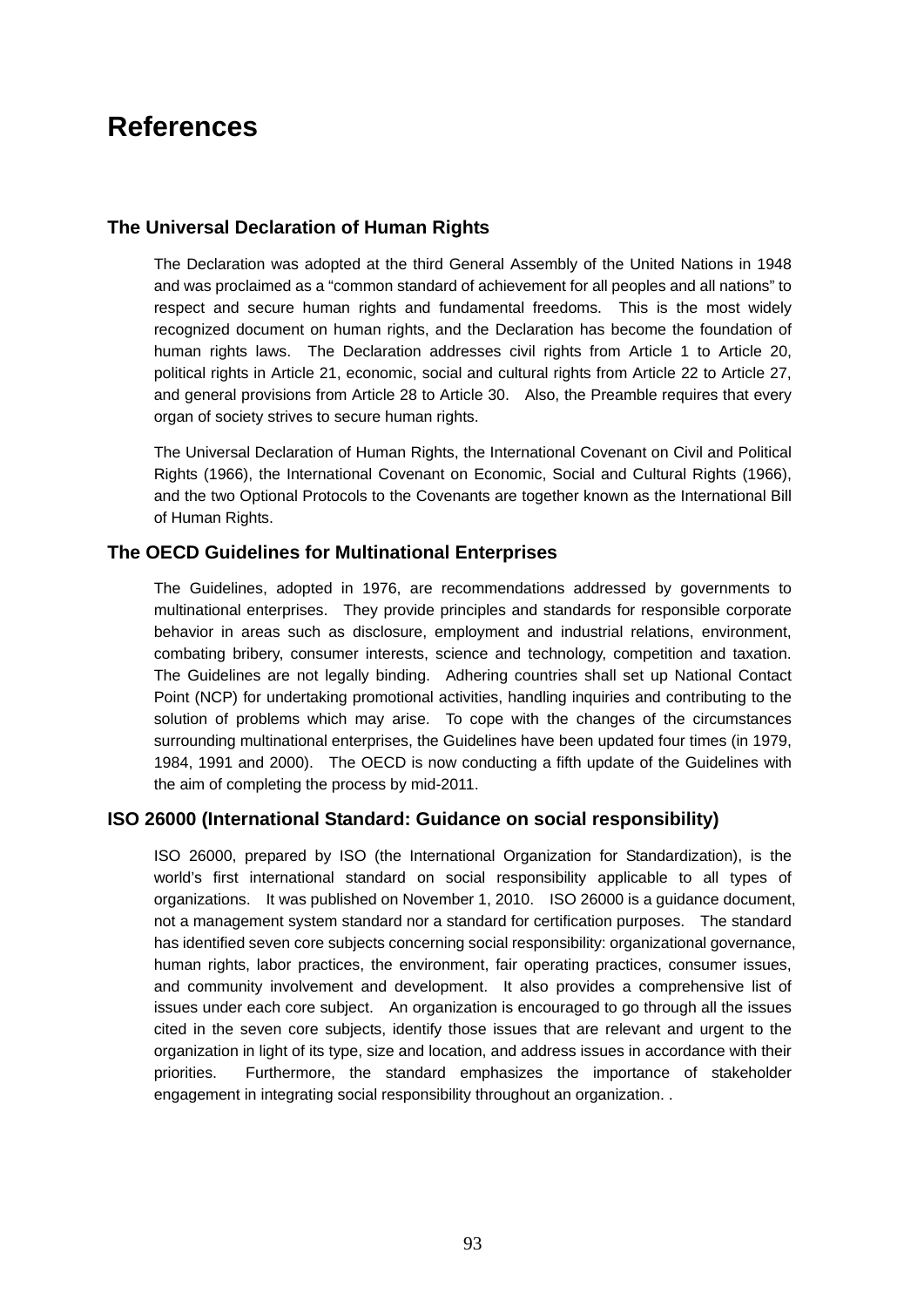# **Main Points of Revision - Additions and Changes from the Fifth Edition -**

# **Clause 1: Developing and providing socially beneficial and safe goods and services.**

# General:

 Cope with new developments in Japan's consumer policy such as establishment of the Consumer Affairs Agency and the Consumer Commission and revision of related laws and regulations.

 Use the term "goods" that includes manufactured products, financial products, food and others.

Emphasize the importance of ensuring safety in providing goods and services.

 Rearrange the descriptions in "Background" and "Basic Attitude and Stance." (e.g. moving "The rising importance of CSR through business activities" to "Background".)

Spell out the necessity of consumer education and awareness-raising activities.

### 1.1

 Give consideration to sustainable development of society, including environmental issues, in providing goods and services.

 Coordinate not only with the R&D department but also with the production and sales departments in understanding the needs of consumers and customers and utilizing them effectively.

# 1.2

Set up a system where information on defects would lead to prevention of a reoccurrence.

### 1.3

 Provide information on goods and services using appropriate and easy-to-understand methods.

 Make voluntary efforts to conduct consumer education and awareness-raising activities in cooperation with the government, consumer groups and others.

### 1.4

 Reflect the views of consumers and customers in making improvements to existing products and in developing new goods and services.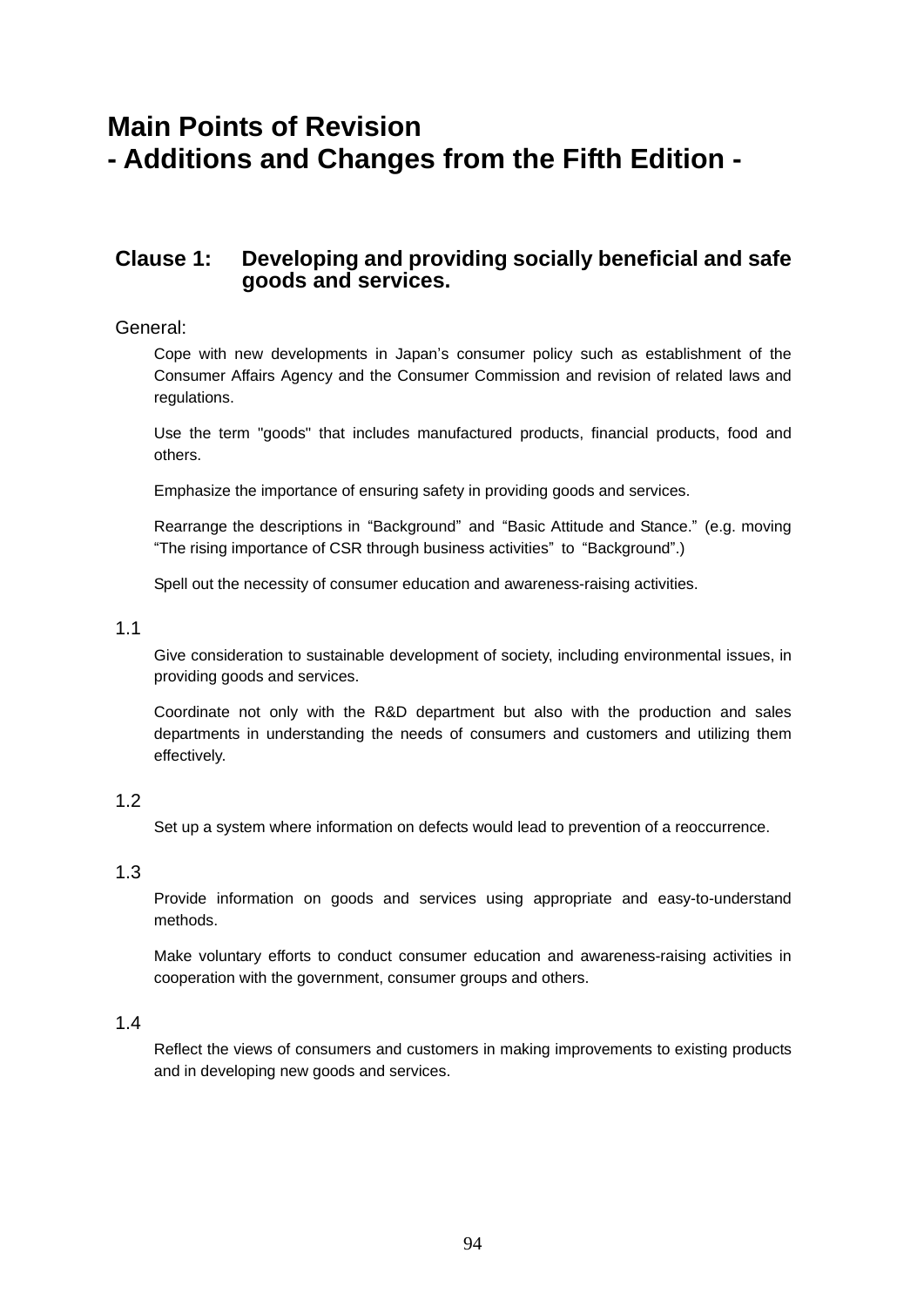# **Clause 2: Fair, transparent and free competition and a sound relationship with political bodies and government agencies.**

# General:

 Reflect changes in the Antimonopoly Act, the current situation in enforcement of international competition policies and imposition of more rigorous sanctions.

 Rearrange descriptions related to the use of intellectual property and protection of intellectual property rights.

### 2.1

 Strengthen awareness to comply with competition laws and set up a compliance system in conformity with Japanese and overseas legal provisions.

# 2.2

 Ensure safety of cargo transportation by trucks among shippers and all other interested parties.

# 2.3

 Make contribution to society by making use of intellectual property and nourish awareness to protect intellectual property rights at home and abroad.

# 2.4

Reflect the latest revisions of laws and regulations concerning security trade control policy.

# **Clause 3: Disclosure of corporate information, communication and management of data.**

# General:

 Reflect the concept of two-way communication and stakeholder engagement in addition to providing information to stakeholders.

 Give a description on insider trading (Clause 3.2 in the previous version) and protection of personal and customer data (Clause 1.5 in the previous version) in the latter part of the clause from the viewpoint of information management.

## 3.1

 Make efforts to present information in plain language to its shareholders and investors, bearing overseas investors also in mind.

# 3.2

Disclose information regularly by publishing reports or using other methods.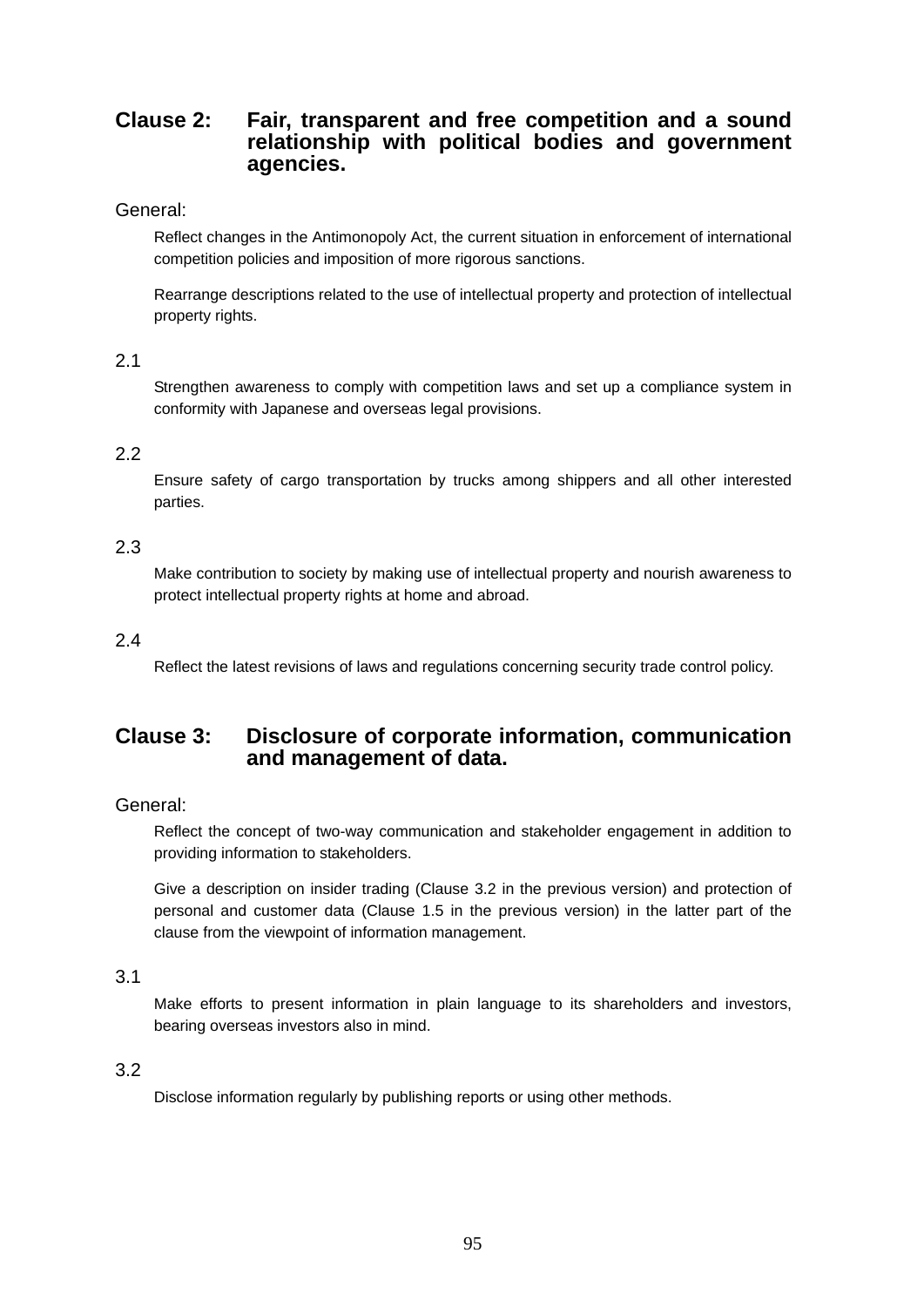# 3.3

 Conduct business and other activities by keeping the concept of two-way communication and stakeholder engagement in mind.

# 3.5

Set up a system to protect and manage personal and customer data.

# **Clause 4: Respecting diversity and character of employees and providing a safe and comfortable working environment.**

#### General:

Cope with revisions of labor-related laws and regulations.

Cope with diversification of the employee status and working conditions.

#### 4.1

 Strengthen a support system that enables employees to work while taking care of their family in accordance with the revised labor-related laws and regulations.

### 4.2

 Make sure that the principle of equal and balanced treatment is incorporated in the rules of employment and ban the practice of treating employees unfairly on grounds of taking child care or family care leave or asking for shorter working hours, in accordance with the revised labor-related laws and regulations.

## 4.3

 Carry out risk assessment in the workplace and provide assistance to employees to make the practice of promoting industrial safety and health take hold.

 Provide guidance on the prevention of lifestyle diseases and enforce a strict policy against passive smoking.

 Promote employees' health by encouraging them to take annual paid leaves and raise the awareness to prevent mental illness as a result of stress in personal relations in the workplace.

### 4.4

 Provide training programs and skills development opportunities to employees to build their career through their own efforts.

#### 4.5

 Maintain and develop sound labor-management relations in addition to promoting the practice of constructive consultations and negotiations.

 Share information with employees and foster mutual trust in order to accomplish the management goals and mission as stipulated by top management.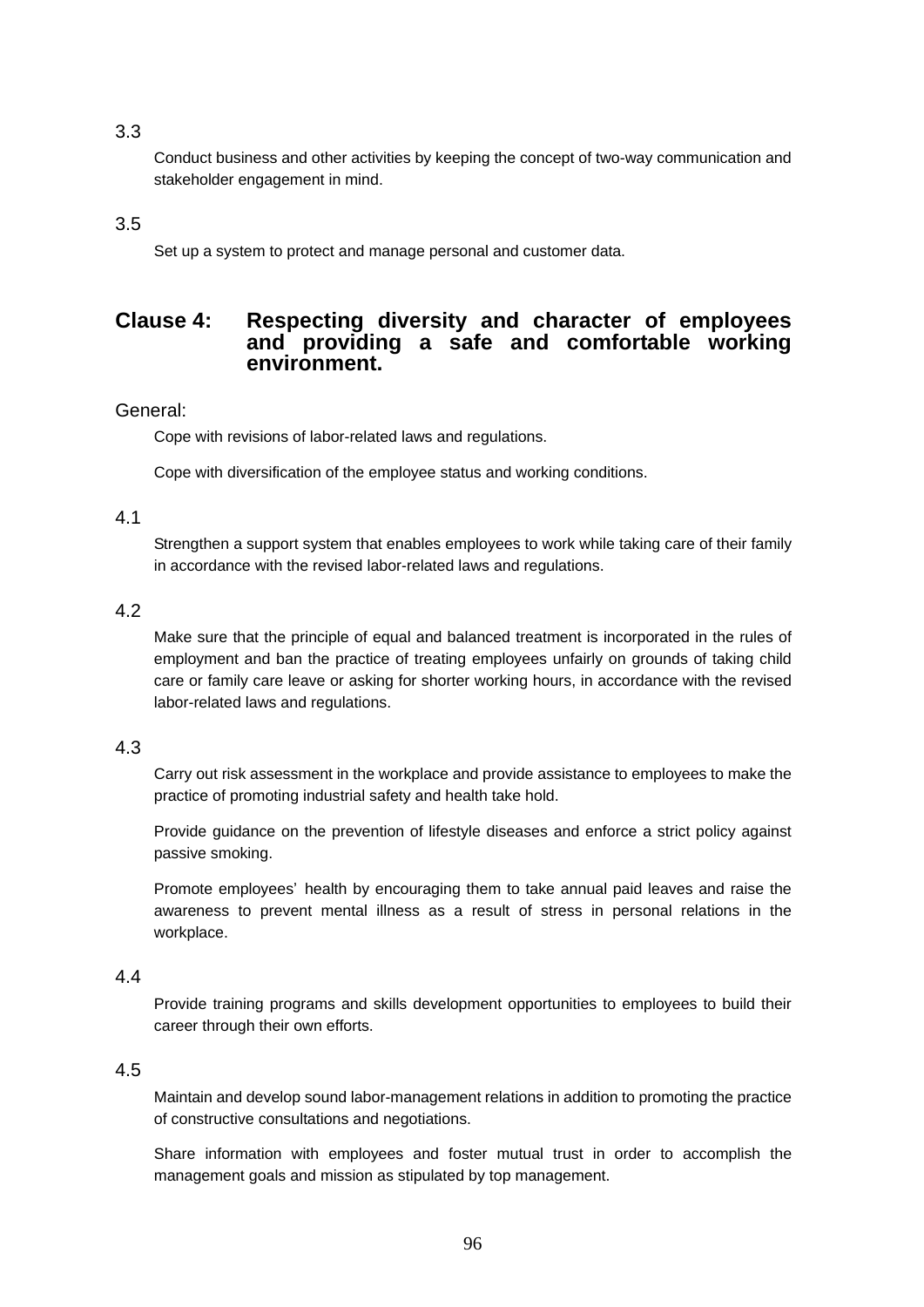4.6

 Ban child labor and forced labor not only in a corporation but also in its affiliates, and urge business counterparts to abide by the same principle.

# **Clause 5: Addressing environmental issues proactively.**

General:

 Cope with heightened recognition of environmental issues and advancement of legislative efforts.

 Rearrange the structure of descriptions into different segments: a low-carbon society, a material-cycle society, measures against environmental risks and biodiversity.

#### 5.1

Promote efforts to build a low-carbon society on a global scale.

Draw up action plans for achieving a low-carbon society, aim for the world's most energy-efficient processes, develop innovative technologies, and transfer technologies overseas.

 Promote energy conservation in the office and at home, conduct aware-raising activities on energy conservation among employees and the public, and cooperate with scientific programs to study causes and impacts of climate change.

#### 5.2

 Promote efforts to build a material-cycle society, not only because of a shortage of waste disposal sites but also from the viewpoint of resource efficiency and improving the productivity of resources.

Contribute toward the recycling of resources on an international level.

 Promote aware-raising activities among consumers and autonomous bodies on holding down the output of waste and separating waste prior to disposal. Provide easy-to-understand distinguishing labels.

### 5.3

 Lessen environmental burdens and risks not only for the aim of ensuring the health and security of the public and the corporation's own employees but also for the impacts on the environment.

 Set up and operate an effective environmental management system by taking such measures as defining the responsibilities and duties of people who bear overall anti-pollution responsibilities.

 Develop and disseminate technologies and know-how, transfer technologies and know-how overseas, and release environmental information concerning the entire range of its business activities.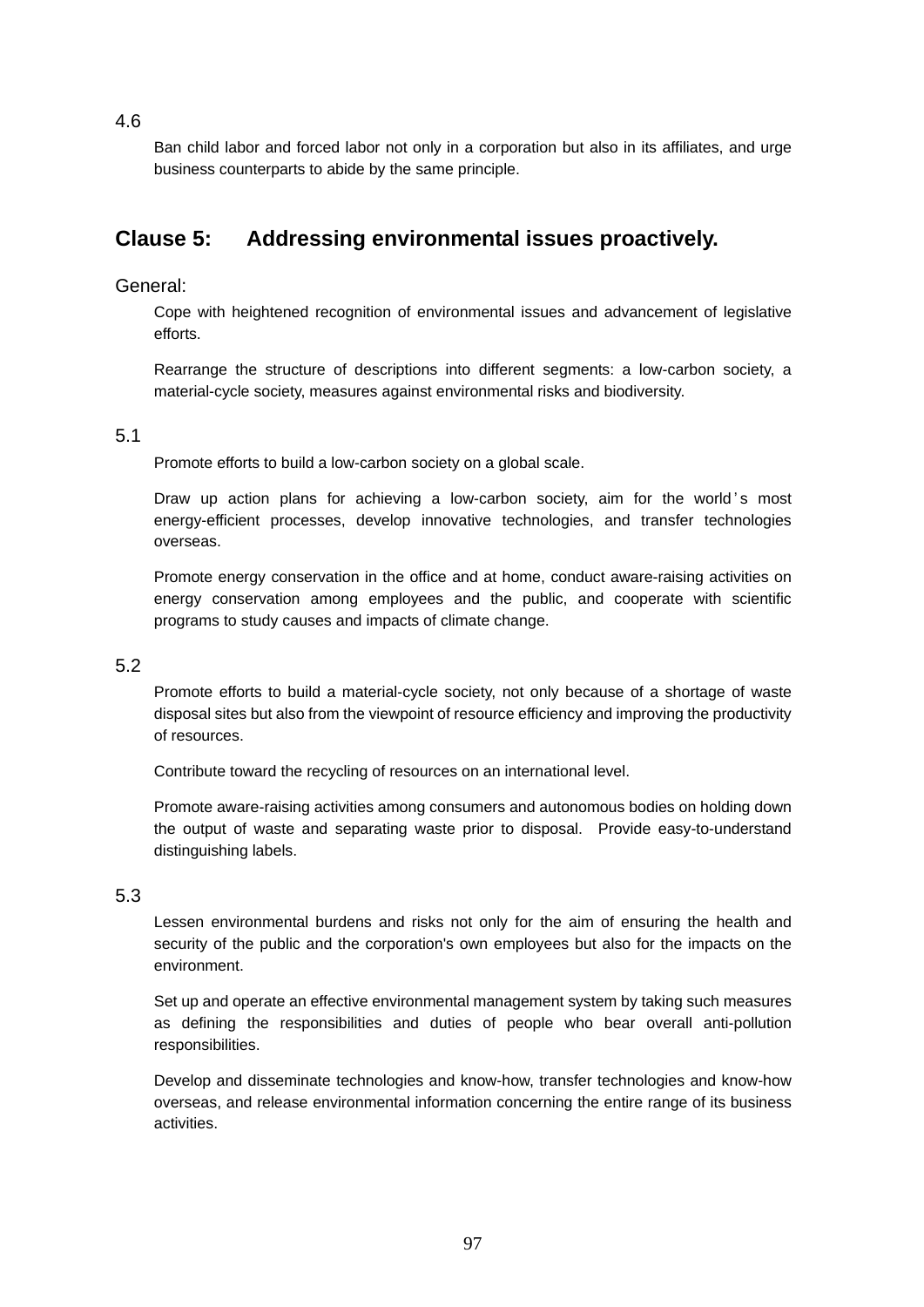5.4

 Lessen the burden on biodiversity in carrying out business activities and promote a sustainable utilization of resources.

 Promote the development of technologies, education and training within a corporation, and build a system to work together with NPOs/NGOs.

 Introduce the recent environmental activities at *KEIDANREN* (*Keidanren* Committee on Nature Conservation, "The Declaration of Biodiversity by *KEIDANREN*", and so on)

# **Clause 6: Promotion of community involvement activities including philanthropy.**

General:

 Rearrange the structure of descriptions to reflect current practices of community involvement activities including philanthropy.

 Cope with changes in the environment concerning social issues and the methods of addressing these issues.

# 6.1

 Promote community involvement activities in a corporation, from the stage of articulating a basic philosophy to the stage of assessing the results of the activities as a PDCA cycle.

# 6.2

 List up social issues a corporation may choose to address. Among them are new issues that have come into the limelight in recent years, including human rights issues and social inclusion.

#### 6.3

Promote cooperation and collaboration with a broad range of stakeholders.

# **Clause 7: Severance of relations with antisocial forces.**

#### General:

 Point out the obscurity and subtleness of activities of antisocial forces that tend to worm their way into corporate activities under the quise of routine business transactions.

# 7.2 & 7.3

 Incorporate a clause to eliminate organized crime groups in the contract or in the terms of transaction as a means to eliminate antisocial forces.

 Develop a database for information on antisocial forces and share the information widely within a corporation as well as in an industry and trade sector.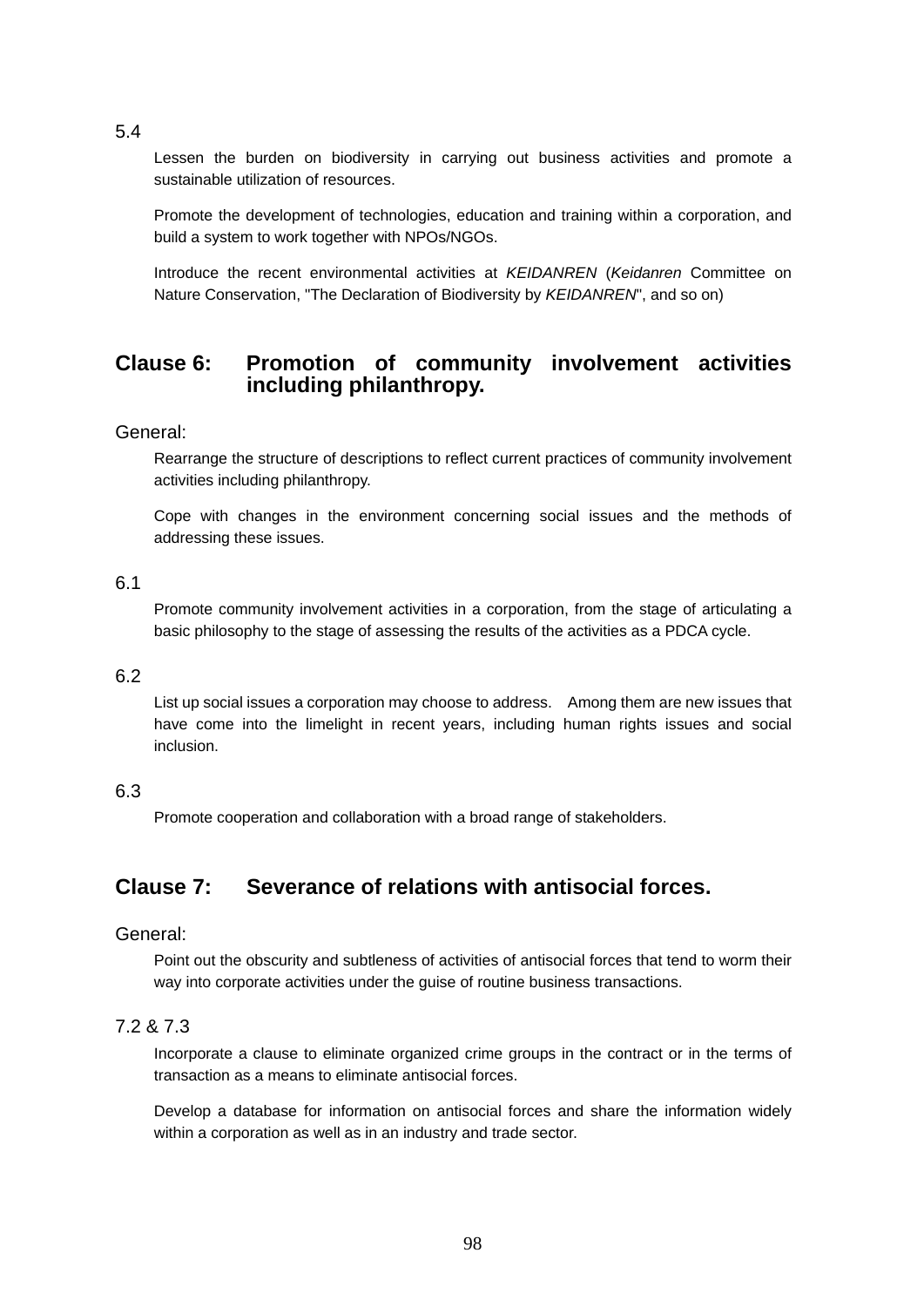# **Clause 8: Contributing toward the development of the countries and regions where its business operations are based in line with the globalization of business activities.**

### General:

 Emphasize the necessity to respect human rights and other international norms of behavior in addition to complying with a corporation's codes of conduct and applicable laws and regulations of the countries and regions where its business operations are based in line with the globalization of business activities.

# 8.1

 Set up a system to prevent and check infringement of human rights and to deal with the situation in case of an infringement.

 Observe a corporation's management philosophy and codes of conduct at the branches and offices in the countries and regions where its business operations are based.

### 8.3

Build a proper working environment in accordance with the local circumstances.

# 8.4

 Request its overseas business counterparts to comply with laws and respect human rights and other international norms of behavior.

# 8.5

Use the term "illicit gains" in accordance with the Unfair Competition Prevention Act.

# **Clause 9: Responsibilities of top management.**

### General:

 Top management should take the lead in realizing the spirit of this Charter not only within a corporation but also in its corporate group as a whole.

### 9.4

 Ensure compliance with corporate ethics and promotion of CSR throughout a corporation and its corporate group as a whole. At the same time, encourage its supply chain partners including business counterparts to do the same.

# 9.5

 Contribute toward an improvement of corporate activities by making use of the information collected through the helpline.

# **Clause 10: Top management's role in dealing with corporate scandals.**

No change.